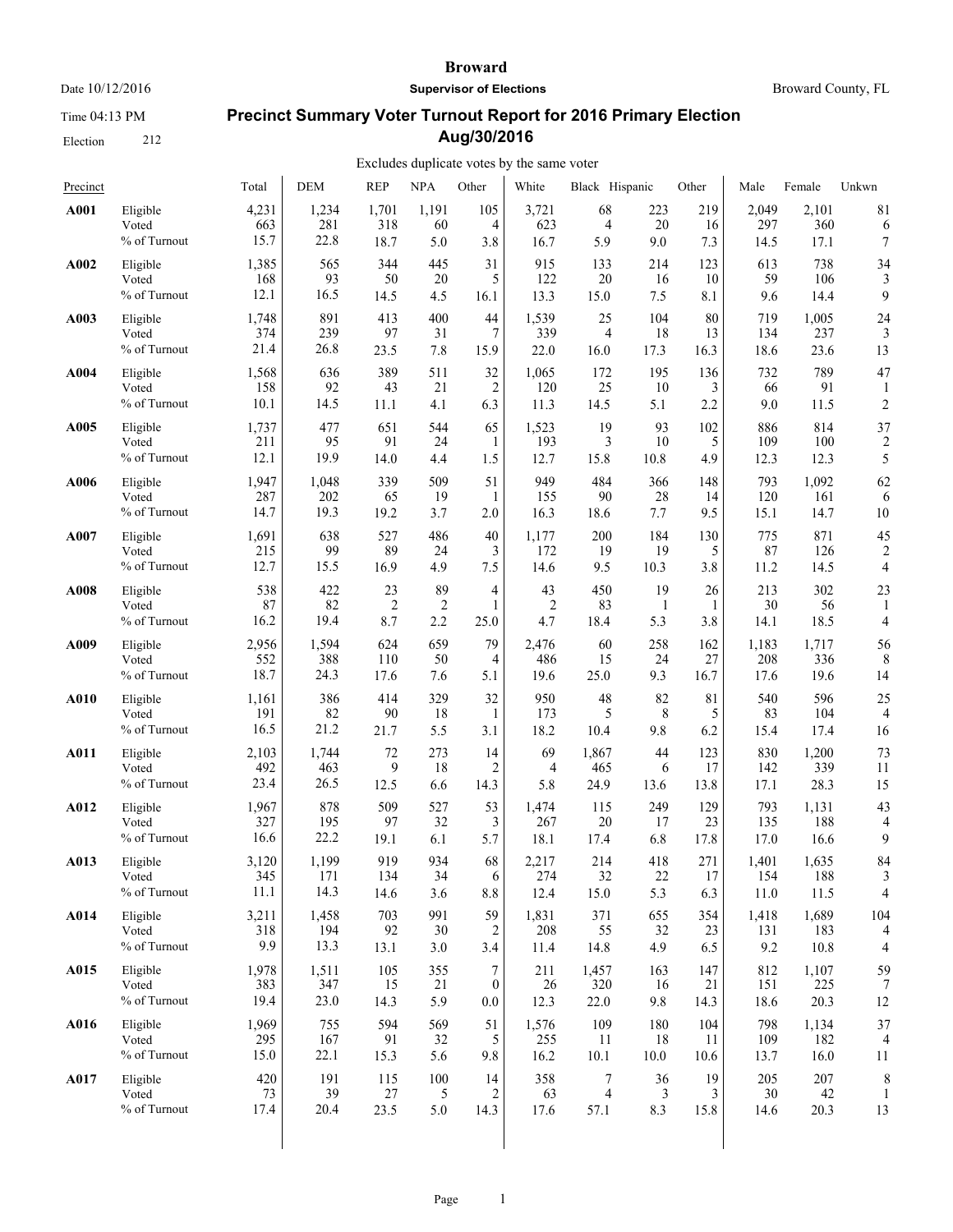Time 04:13 PM

Election 212

#### **Broward**

**Supervisor of Elections**

Broward County, FL

# **Precinct Summary Voter Turnout Report for 2016 Primary Election Aug/30/2016**

| Precinct         |                                      | Total                | <b>DEM</b>         | <b>REP</b>           | <b>NPA</b>       | Other                 | White                | Black Hispanic               |                   | Other            | Male                 | Female               | Unkwn                      |
|------------------|--------------------------------------|----------------------|--------------------|----------------------|------------------|-----------------------|----------------------|------------------------------|-------------------|------------------|----------------------|----------------------|----------------------------|
| A018             | Eligible                             | 1,325                | 897                | 133                  | 279              | 16                    | 266                  | 804                          | 178               | 77               | 576                  | 708                  | 41                         |
|                  | Voted                                | 238                  | 201                | 19                   | 16               | $\overline{2}$        | 40                   | 185                          | 7                 | 6                | 98                   | 135                  | 5                          |
|                  | % of Turnout                         | 18.0                 | 22.4               | 14.3                 | 5.7              | 12.5                  | 15.0                 | 23.0                         | 3.9               | 7.8              | 17.0                 | 19.1                 | 12                         |
| A019             | Eligible                             | 1,656                | 659                | 511                  | 455              | 31                    | 1,232                | 102                          | 200               | 122              | 761                  | 852                  | 43                         |
|                  | Voted                                | 225                  | 120                | 77                   | 27               | -1                    | 172                  | 25                           | 15                | 13               | 90                   | 133                  | $\overline{c}$             |
|                  | % of Turnout                         | 13.6                 | 18.2               | 15.1                 | 5.9              | 3.2                   | 14.0                 | 24.5                         | 7.5               | 10.7             | 11.8                 | 15.6                 | 5                          |
| A020             | Eligible                             | 1,843                | 871                | 404                  | 521              | 47                    | 1,090                | 267                          | 325               | 161              | 850                  | 944                  | 49                         |
|                  | Voted                                | 220                  | 138                | 62                   | 16               | 4                     | 162                  | 34                           | 15                | 9                | 95                   | 120                  | 5                          |
|                  | % of Turnout                         | 11.9                 | 15.8               | 15.3                 | 3.1              | 8.5                   | 14.9                 | 12.7                         | 4.6               | 5.6              | 11.2                 | 12.7                 | 10                         |
| A021             | Eligible                             | 1,634                | 898                | 206                  | 507              | 23                    | 628                  | 507                          | 304               | 195              | 677                  | 895                  | 62                         |
|                  | Voted                                | 124                  | 101                | 13                   | 10               | $\mathbf{0}$          | 44                   | 57                           | 12                | 11               | 57                   | 65                   | 2                          |
|                  | % of Turnout                         | 7.6                  | 11.2               | 6.3                  | 2.0              | 0.0                   | 7.0                  | 11.2                         | 3.9               | 5.6              | 8.4                  | 7.3                  | 3                          |
| A022             | Eligible                             | 1,455                | 1,049              | 107                  | 281              | 18                    | 188                  | 992                          | 161               | 114              | 633                  | 768                  | 54                         |
|                  | Voted                                | 190                  | 167                | 10                   | 12               | 1                     | 31                   | 146                          | 4                 | 9                | 84                   | 99                   | $\overline{7}$             |
|                  | % of Turnout                         | 13.1                 | 15.9               | 9.3                  | 4.3              | 5.6                   | 16.5                 | 14.7                         | 2.5               | 7.9              | 13.3                 | 12.9                 | 13                         |
| A023             | Eligible                             | 916                  | 605                | 101                  | 200              | 10                    | 195                  | 507                          | 136               | 78               | 423                  | 451                  | 42                         |
|                  | Voted                                | 119                  | 98                 | 16                   | 5                | $\overline{0}$        | 26                   | 84                           | 7                 | $\overline{2}$   | 50                   | 67                   | $\overline{c}$             |
|                  | % of Turnout                         | 13.0                 | 16.2               | 15.8                 | 2.5              | 0.0                   | 13.3                 | 16.6                         | 5.1               | 2.6              | 11.8                 | 14.9                 | 5                          |
| A024             | Eligible                             | 1,094                | 681                | 136                  | 267              | 10                    | 311                  | 508                          | 150               | 125              | 494                  | 554                  | 46                         |
|                  | Voted                                | 119                  | 98                 | 15                   | 5                | 1                     | 37                   | 73                           | 6                 | 3                | 56                   | 60                   | 3                          |
|                  | % of Turnout                         | 10.9                 | 14.4               | 11.0                 | 1.9              | 10.0                  | 11.9                 | 14.4                         | 4.0               | 2.4              | 11.3                 | 10.8                 | 7                          |
| <b>B001</b>      | Eligible<br>Voted<br>% of Turnout    | 1,166<br>197<br>16.9 | 180<br>42<br>23.3  | 717<br>141<br>19.7   | 249<br>14<br>5.6 | 20<br>$\theta$<br>0.0 | 1,057<br>184<br>17.4 | 5<br>1<br>20.0               | 40<br>4<br>10.0   | 64<br>8<br>12.5  | 572<br>91<br>15.9    | 575<br>105<br>18.3   | 19<br>5                    |
| <b>B002</b>      | Eligible                             | 1,716                | 429                | 850                  | 405              | 32                    | 1,542                | 13                           | 82                | 79               | 838                  | 840                  | 38                         |
|                  | Voted                                | 295                  | 107                | 153                  | 32               | 3                     | 277                  | 2                            | 10                | 6                | 151                  | 144                  | $\boldsymbol{0}$           |
|                  | % of Turnout                         | 17.2                 | 24.9               | 18.0                 | 7.9              | 9.4                   | 18.0                 | 15.4                         | 12.2              | 7.6              | 18.0                 | 17.1                 | $\mathbf{0}$               |
| <b>B003</b>      | Eligible                             | 1,260                | 315                | 620                  | 310              | 15                    | 1,088                | 8                            | 83                | 81               | 598                  | 629                  | 33                         |
|                  | Voted                                | 232                  | 70                 | 142                  | 19               | -1                    | 208                  | 1                            | 11                | 12               | 113                  | 117                  | $\overline{c}$             |
|                  | % of Turnout                         | 18.4                 | 22.2               | 22.9                 | 6.1              | 6.7                   | 19.1                 | 12.5                         | 13.3              | 14.8             | 18.9                 | 18.6                 | 6                          |
| <b>B004</b>      | Eligible                             | 2,426                | 498                | 1,338                | 550              | 40                    | 2,183                | 13                           | 104               | 126              | 1,167                | 1,195                | 64                         |
|                  | Voted                                | 394                  | 111                | 246                  | 33               | 4                     | 367                  | 3                            | 10                | 14               | 191                  | 198                  | 5                          |
|                  | % of Turnout                         | 16.2                 | 22.3               | 18.4                 | 6.0              | 10.0                  | 16.8                 | 23.1                         | 9.6               | 11.1             | 16.4                 | 16.6                 | 8                          |
| <b>B005</b>      | Eligible                             | 783                  | 262                | 265                  | 232              | 24                    | 647                  | 23                           | 66                | 47               | 348                  | 408                  | 27                         |
|                  | Voted                                | 119                  | 55                 | 46                   | 16               | 2                     | 101                  | 6                            | 9                 | 3                | 54                   | 64                   | 1                          |
|                  | % of Turnout                         | 15.2                 | 21.0               | 17.4                 | 6.9              | 8.3                   | 15.6                 | 26.1                         | 13.6              | 6.4              | 15.5                 | 15.7                 | 4                          |
| <b>B006</b>      | Eligible<br>Voted<br>$\%$ of Turnout | 740<br>125<br>16.9   | 216<br>43<br>19.9  | 333<br>71<br>21.3    | 178<br>10<br>5.6 | 13<br>7.7             | 658<br>114<br>17.3   | 8<br>$\boldsymbol{0}$<br>0.0 | 42<br>6<br>14.3   | 32<br>5<br>15.6  | 351<br>55<br>15.7    | 369<br>70<br>19.0    | 20<br>$\theta$<br>$\theta$ |
| C <sub>001</sub> | Eligible<br>Voted<br>% of Turnout    | 3,016<br>540<br>17.9 | 967<br>249<br>25.7 | 1,192<br>239<br>20.1 | 787<br>49<br>6.2 | 70<br>3<br>4.3        | 2,621<br>495<br>18.9 | 55<br>11<br>20.0             | 187<br>20<br>10.7 | 153<br>14<br>9.2 | 1,384<br>248<br>17.9 | 1,572<br>285<br>18.1 | 60<br>12                   |
| C <sub>002</sub> | Eligible                             | 997                  | 274                | 442                  | 259              | 22                    | 863                  | 16                           | 62                | 56               | 464                  | 508                  | 25                         |
|                  | Voted                                | 156                  | 61                 | 82                   | 12               | 1                     | 144                  | $\overline{c}$               | 7                 | 3                | 74                   | 80                   | $\overline{c}$             |
|                  | % of Turnout                         | 15.6                 | 22.3               | 18.6                 | 4.6              | 4.5                   | 16.7                 | 12.5                         | 11.3              | 5.4              | 15.9                 | 15.7                 | 8                          |
| C <sub>003</sub> | Eligible                             | 960                  | 363                | 331                  | 253              | 13                    | 734                  | 96                           | 61                | 69               | 465                  | 457                  | 38                         |
|                  | Voted                                | 151                  | 72                 | 67                   | 12               | $\boldsymbol{0}$      | 122                  | 14                           | 4                 | 11               | 74                   | 75                   | $\overline{2}$             |
|                  | % of Turnout                         | 15.7                 | 19.8               | 20.2                 | 4.7              | $0.0\,$               | 16.6                 | 14.6                         | 6.6               | 15.9             | 15.9                 | 16.4                 | 5                          |
| C <sub>004</sub> | Eligible                             | 1,489                | 491                | 547                  | 411              | 40                    | 1,294                | 22                           | 100               | 73               | 759                  | 704                  | 26                         |
|                  | Voted                                | 252                  | 108                | 109                  | 31               | 4                     | 232                  | $\overline{4}$               | 8                 | 8                | 119                  | 131                  | $\overline{c}$             |
|                  | % of Turnout                         | 16.9                 | 22.0               | 19.9                 | 7.5              | 10.0                  | 17.9                 | 18.2                         | $8.0\,$           | 11.0             | 15.7                 | 18.6                 | 8                          |
|                  |                                      |                      |                    |                      |                  |                       |                      |                              |                   |                  |                      |                      |                            |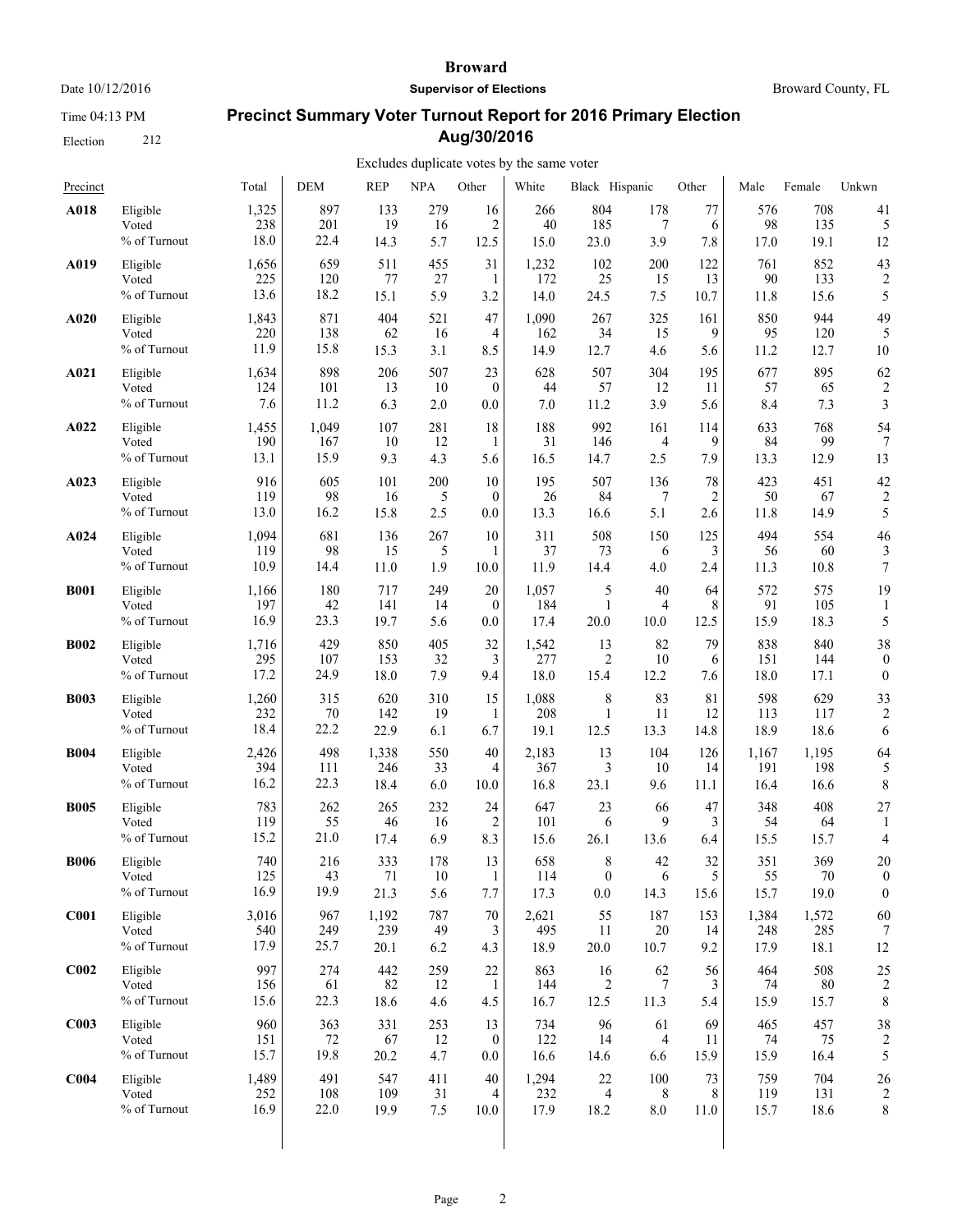Time 04:13 PM

Election 212

#### **Broward**

**Supervisor of Elections**

Broward County, FL

# **Precinct Summary Voter Turnout Report for 2016 Primary Election Aug/30/2016**

| Precinct         |                                   | Total            | <b>DEM</b>        | <b>REP</b>       | <b>NPA</b>                | Other           | White             | Black Hispanic    |                 | Other          | Male             | Female           | Unkwn                   |
|------------------|-----------------------------------|------------------|-------------------|------------------|---------------------------|-----------------|-------------------|-------------------|-----------------|----------------|------------------|------------------|-------------------------|
| C <sub>005</sub> | Eligible                          | 2,285            | 1,975             | 57               | 248                       | 5               | 32                | 2,100             | 47              | 106            | 924              | 1,306            | 55                      |
|                  | Voted                             | 655              | 630               | 8                | 17                        | $\mathbf{0}$    | $\overline{4}$    | 631               | 3               | 17             | 216              | 433              | 6                       |
|                  | % of Turnout                      | 28.7             | 31.9              | 14.0             | 6.9                       | 0.0             | 12.5              | 30.0              | 6.4             | 16.0           | 23.4             | 33.2             | 11                      |
| C <sub>006</sub> | Eligible                          | 3,033            | 2,359             | 132              | 526                       | 16              | 230               | 2,445             | 148             | 210            | 1,300            | 1,615            | 118                     |
|                  | Voted                             | 585              | 543               | 23               | 18                        | 1               | 28                | 528               | 8               | 21             | 231              | 341              | 13                      |
|                  | % of Turnout                      | 19.3             | 23.0              | 17.4             | 3.4                       | 6.3             | 12.2              | 21.6              | 5.4             | 10.0           | 17.8             | 21.1             | 11                      |
| C007             | Eligible                          | 519              | 187               | 211              | 113                       | 8               | 414               | 44                | 38              | 23             | 276              | 233              | 10                      |
|                  | Voted                             | 109              | 45                | 58               | 3                         | 3               | 94                | 5                 | 7               | 3              | 55               | 52               | 2                       |
|                  | % of Turnout                      | 21.0             | 24.1              | 27.5             | 2.7                       | 37.5            | 22.7              | 11.4              | 18.4            | 13.0           | 19.9             | 22.3             | 20                      |
| C <sub>008</sub> | Eligible                          | 1,159            | 380               | 431              | 319                       | 29              | 979               | 15                | 97              | 68             | 543              | 589              | 27                      |
|                  | Voted                             | 183              | 82                | 83               | 16                        | 2               | 172               | $\boldsymbol{0}$  | 9               | $\overline{c}$ | 73               | 110              | $\boldsymbol{0}$        |
|                  | % of Turnout                      | 15.8             | 21.6              | 19.3             | 5.0                       | 6.9             | 17.6              | 0.0               | 9.3             | 2.9            | 13.4             | 18.7             | $\boldsymbol{0}$        |
| C <sub>009</sub> | Eligible                          | 566              | 280               | 98               | 174                       | 14              | 282               | 210               | 37              | 37             | 307              | 235              | 24                      |
|                  | Voted                             | 49               | 32                | 6                | 9                         | 2               | 32                | 14                | $\mathbf{1}$    | 2              | 26               | 22               | 1                       |
|                  | % of Turnout                      | 8.7              | 11.4              | 6.1              | 5.2                       | 14.3            | 11.3              | 6.7               | 2.7             | 5.4            | 8.5              | 9.4              | 4                       |
| C <sub>010</sub> | Eligible                          | 2,183            | 839               | 688              | 608                       | $48\,$          | 1,613             | 214               | 221             | 135            | 1,024            | 1,093            | 66                      |
|                  | Voted                             | 303              | 156               | 122              | 23                        | $\overline{c}$  | 254               | 19                | 18              | 12             | 142              | 153              | 8                       |
|                  | % of Turnout                      | 13.9             | 18.6              | 17.7             | 3.8                       | 4.2             | 15.7              | 8.9               | 8.1             | 8.9            | 13.9             | 14.0             | 12                      |
| <b>C011</b>      | Eligible                          | 1,702            | 564               | 609              | 483                       | 46              | 1,499             | 20                | 89              | 94             | 755              | 911              | 36                      |
|                  | Voted                             | 357              | 178               | 128              | 44                        | $\overline{7}$  | 329               | 7                 | 8               | 13             | 171              | 180              | 6                       |
|                  | % of Turnout                      | 21.0             | 31.6              | 21.0             | 9.1                       | 15.2            | 21.9              | 35.0              | 9.0             | 13.8           | 22.6             | 19.8             | 17                      |
| <b>C012</b>      | Eligible                          | 1,536            | 499               | 581              | 418                       | 38              | 1,351             | 14                | 75              | 96             | 728              | 777              | 31                      |
|                  | Voted                             | 325              | 130               | 144              | 46                        | 5               | 292               | 7                 | 10              | 16             | 154              | 168              | 3                       |
|                  | % of Turnout                      | 21.2             | 26.1              | 24.8             | 11.0                      | 13.2            | 21.6              | 50.0              | 13.3            | 16.7           | 21.2             | 21.6             | 10                      |
| <b>C013</b>      | Eligible                          | 1,120            | 372               | 400              | 313                       | 35              | 955               | 30                | 77              | 58             | 528              | 570              | 22                      |
|                  | Voted                             | 191              | 93                | 83               | 14                        | 1               | 173               | 5                 | 11              | 2              | 94               | 94               | 3                       |
|                  | % of Turnout                      | 17.1             | 25.0              | 20.8             | 4.5                       | 2.9             | 18.1              | 16.7              | 14.3            | 3.4            | 17.8             | 16.5             | 14                      |
| C <sub>014</sub> | Eligible                          | 1,218            | 395               | 472              | 319                       | 32              | 1,034             | 31                | 82              | 71             | 606              | 583              | 29                      |
|                  | Voted                             | 159              | 59                | 77               | 22                        | 1               | 139               | 3                 | 7               | 10             | 86               | 72               | 1                       |
|                  | % of Turnout                      | 13.1             | 14.9              | 16.3             | 6.9                       | 3.1             | 13.4              | 9.7               | 8.5             | 14.1           | 14.2             | 12.3             | 3                       |
| <b>C015</b>      | Eligible                          | 2,418            | 1,806             | 140              | 457                       | 15              | 121               | 1,905             | 207             | 185            | 898              | 1,416            | 104                     |
|                  | Voted                             | 347              | 329               | 6                | 10                        | 2               | 7                 | 322               | 4               | 14             | 117              | 224              | 6                       |
|                  | % of Turnout                      | 14.4             | 18.2              | 4.3              | 2.2                       | 13.3            | 5.8               | 16.9              | 1.9             | 7.6            | 13.0             | 15.8             | 6                       |
| <b>C016</b>      | Eligible                          | 2,989            | 1,023             | 1,111            | 795                       | 60              | 2,437             | 145               | 238             | 169            | 1,413            | 1,499            | 77                      |
|                  | Voted                             | 437              | 217               | 190              | 27                        | 3               | 399               | 13                | 15              | 10             | 201              | 232              | 4                       |
|                  | % of Turnout                      | 14.6             | 21.2              | 17.1             | 3.4                       | 5.0             | 16.4              | 9.0               | 6.3             | 5.9            | 14.2             | 15.5             | 5                       |
| <b>C017</b>      | Eligible                          | 1,167            | 328               | 508              | 312                       | 19              | 988               | 12                | 92              | 75             | 585              | 557              | 25                      |
|                  | Voted                             | 212              | 83                | 114              | 13                        | 2               | 189               | $\boldsymbol{0}$  | 17              | 6              | 100              | 108              | 4                       |
|                  | % of Turnout                      | 18.2             | 25.3              | 22.4             | 4.2                       | 10.5            | 19.1              | 0.0               | 18.5            | 8.0            | 17.1             | 19.4             | 16                      |
| <b>C018</b>      | Eligible                          | 1,644            | 545               | 651              | 410                       | 38              | 1,383             | 71                | 106             | 84             | 800              | 816              | 28                      |
|                  | Voted                             | 251              | 105               | 119              | 24                        | 3               | 229               | 14                | 3               | 5              | 120              | 131              | $\boldsymbol{0}$        |
|                  | % of Turnout                      | 15.3             | 19.3              | 18.3             | 5.9                       | 7.9             | 16.6              | 19.7              | 2.8             | 6.0            | 15.0             | 16.1             | $\boldsymbol{0}$        |
| C <sub>019</sub> | Eligible                          | 1,457            | 449               | 625              | 361                       | 22              | 1,294             | 16                | 74              | 73             | 681              | 747              | 29                      |
|                  | Voted                             | 240              | 115               | 110              | 15                        | $\bf{0}$        | 225               | $\mathbf{1}$      | 6               | 8              | 122              | 116              | $\overline{\mathbf{c}}$ |
|                  | % of Turnout                      | 16.5             | 25.6              | 17.6             | 4.2                       | $0.0\,$         | 17.4              | 6.3               | 8.1             | 11.0           | 17.9             | 15.5             | $\overline{7}$          |
| C <sub>020</sub> | Eligible<br>Voted<br>% of Turnout | 873<br>82<br>9.4 | 534<br>63<br>11.8 | 80<br>10<br>12.5 | 249<br>$\,$ 8 $\,$<br>3.2 | 10<br>1<br>10.0 | 185<br>19<br>10.3 | 428<br>52<br>12.1 | 197<br>7<br>3.6 | 63<br>4<br>6.3 | 342<br>34<br>9.9 | 491<br>47<br>9.6 | 40<br>3                 |
| C <sub>021</sub> | Eligible                          | 1,684            | 745               | 445              | 460                       | 34              | 1,290             | 81                | 197             | 116            | 747              | 901              | 36                      |
|                  | Voted                             | 306              | 178               | 100              | 20                        | 8               | 260               | $20\,$            | 17              | 9              | 130              | 170              | 6                       |
|                  | $\%$ of Turnout                   | 18.2             | 23.9              | 22.5             | 4.3                       | 23.5            | 20.2              | 24.7              | 8.6             | 7.8            | 17.4             | 18.9             | 17                      |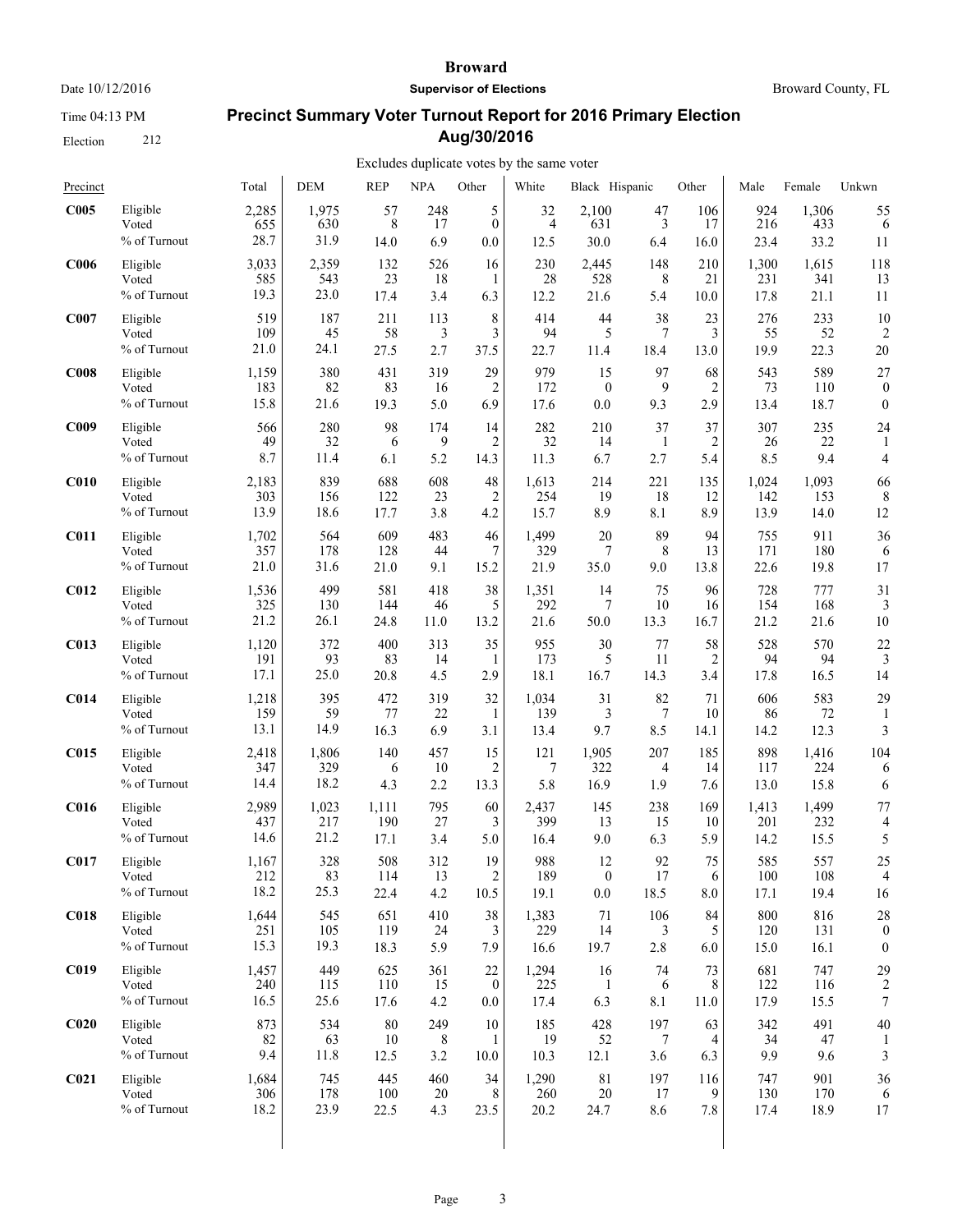Time 04:13 PM

Election 212

#### **Broward**

**Supervisor of Elections**

Broward County, FL

# **Precinct Summary Voter Turnout Report for 2016 Primary Election Aug/30/2016**

| Precinct         |              | Total | <b>DEM</b> | <b>REP</b> | <b>NPA</b>     | Other            | White | Black Hispanic   |                | Other   | Male  | Female | Unkwn                   |
|------------------|--------------|-------|------------|------------|----------------|------------------|-------|------------------|----------------|---------|-------|--------|-------------------------|
| C <sub>022</sub> | Eligible     | 1,610 | 460        | 693        | 429            | 28               | 1,371 | 57               | 107            | 75      | 809   | 761    | 40                      |
|                  | Voted        | 260   | 101        | 127        | 27             | 5                | 235   | 5                | 11             | 9       | 130   | 128    | 2                       |
|                  | % of Turnout | 16.1  | 22.0       | 18.3       | 6.3            | 17.9             | 17.1  | 8.8              | 10.3           | 12.0    | 16.1  | 16.8   | 5                       |
| C <sub>023</sub> | Eligible     | 5,121 | 2,401      | 1,293      | 1,314          | 113              | 3,544 | 580              | 681            | 316     | 2,413 | 2,600  | 108                     |
|                  | Voted        | 1,142 | 743        | 285        | 102            | 12               | 936   | 111              | 59             | 36      | 600   | 531    | 11                      |
|                  | % of Turnout | 22.3  | 30.9       | 22.0       | 7.8            | 10.6             | 26.4  | 19.1             | 8.7            | 11.4    | 24.9  | 20.4   | 10                      |
| C <sub>024</sub> | Eligible     | 2,490 | 1,190      | 600        | 647            | 53               | 1,860 | 162              | 304            | 164     | 1,213 | 1,205  | 72                      |
|                  | Voted        | 529   | 362        | 119        | 44             | 4                | 445   | 31               | 35             | 18      | 273   | 243    | 13                      |
|                  | % of Turnout | 21.2  | 30.4       | 19.8       | 6.8            | 7.5              | 23.9  | 19.1             | 11.5           | 11.0    | 22.5  | 20.2   | 18                      |
| C <sub>025</sub> | Eligible     | 859   | 584        | 64         | 200            | 11               | 142   | 543              | 115            | 59      | 378   | 440    | 41                      |
|                  | Voted        | 77    | 63         | 8          | 6              | $\theta$         | 8     | 58               | 6              | 5       | 34    | 42     | 1                       |
|                  | % of Turnout | 9.0   | 10.8       | 12.5       | 3.0            | 0.0              | 5.6   | 10.7             | 5.2            | 8.5     | 9.0   | 9.5    | $\overline{c}$          |
| C <sub>026</sub> | Eligible     | 513   | 229        | 75         | 195            | 14               | 245   | 50               | 177            | 41      | 222   | 275    | 16                      |
|                  | Voted        | 21    | 14         | 5          | $\overline{c}$ | $\theta$         | 15    | $\overline{c}$   | 3              | 1       | 8     | 12     | 1                       |
|                  | % of Turnout | 4.1   | 6.1        | 6.7        | 1.0            | 0.0              | 6.1   | 4.0              | 1.7            | 2.4     | 3.6   | 4.4    | 6                       |
| C <sub>027</sub> | Eligible     | 436   | 281        | 57         | 90             | 8                | 159   | 209              | 35             | 33      | 188   | 230    | 18                      |
|                  | Voted        | 57    | 48         | 7          | $\overline{2}$ | $\overline{0}$   | 16    | 34               | 5              | 2       | 23    | 34     | $\theta$                |
|                  | % of Turnout | 13.1  | 17.1       | 12.3       | 2.2            | 0.0              | 10.1  | 16.3             | 14.3           | 6.1     | 12.2  | 14.8   | $\mathbf{0}$            |
| C <sub>028</sub> | Eligible     | 2,853 | 2,353      | 87         | 405            | 8                | 45    | 2,507            | 127            | 174     | 1,068 | 1,677  | 108                     |
|                  | Voted        | 618   | 588        | 11         | 17             | 2                | 4     | 588              | 6              | 20      | 197   | 406    | 15                      |
|                  | % of Turnout | 21.7  | 25.0       | 12.6       | 4.2            | 25.0             | 8.9   | 23.5             | 4.7            | 11.5    | 18.4  | 24.2   | 14                      |
| C <sub>029</sub> | Eligible     | 810   | 261        | 429        | 104            | 16               | 791   | 3                | $\overline{c}$ | 14      | 274   | 529    | $\overline{7}$          |
|                  | Voted        | 327   | 127        | 169        | 27             | 4                | 317   | $\overline{c}$   | $\mathbf{1}$   | 7       | 120   | 204    | 3                       |
|                  | % of Turnout | 40.4  | 48.7       | 39.4       | 26.0           | 25.0             | 40.1  | 66.7             | 50.0           | 50.0    | 43.8  | 38.6   | 43                      |
| C <sub>030</sub> | Eligible     | 2,122 | 940        | 508        | 635            | 39               | 1,323 | 251              | 370            | 178     | 1,017 | 1,044  | 61                      |
|                  | Voted        | 234   | 132        | 75         | 26             | 1                | 160   | 36               | 22             | 16      | 116   | 116    | $\overline{\mathbf{c}}$ |
|                  | % of Turnout | 11.0  | 14.0       | 14.8       | 4.1            | 2.6              | 12.1  | 14.3             | 5.9            | 9.0     | 11.4  | 11.1   | 3                       |
| <b>C031</b>      | Eligible     | 2,145 | 1,035      | 458        | 618            | 34               | 1,204 | 384              | 383            | 174     | 995   | 1,077  | 73                      |
|                  | Voted        | 266   | 173        | 62         | 27             | 4                | 165   | 62               | 22             | 17      | 115   | 145    | 6                       |
|                  | % of Turnout | 12.4  | 16.7       | 13.5       | 4.4            | $11.8\,$         | 13.7  | 16.1             | 5.7            | 9.8     | 11.6  | 13.5   | 8                       |
| C <sub>032</sub> | Eligible     | 530   | 320        | 61         | 146            | 3                | 123   | 257              | 100            | 50      | 243   | 278    | 9                       |
|                  | Voted        | 24    | 18         | 3          | 3              | $\overline{0}$   | 6     | 16               | 1              | 1       | 13    | -11    | $\boldsymbol{0}$        |
|                  | % of Turnout | 4.5   | 5.6        | 4.9        | 2.1            | 0.0              | 4.9   | 6.2              | 1.0            | 2.0     | 5.3   | 4.0    | $\boldsymbol{0}$        |
| C033             | Eligible     | 993   | 467        | 201        | 299            | 26               | 572   | 135              | 204            | 82      | 502   | 458    | 33                      |
|                  | Voted        | 95    | 55         | 30         | 9              | 1                | 71    | 16               | 4              | 4       | 48    | 46     | 1                       |
|                  | % of Turnout | 9.6   | 11.8       | 14.9       | 3.0            | 3.8              | 12.4  | 11.9             | 2.0            | 4.9     | 9.6   | 10.0   | 3                       |
| C <sub>034</sub> | Eligible     | 2.440 | 1,152      | 531        | 714            | 43               | 1,359 | 454              | 433            | 194     | 1,118 | 1,230  | 92                      |
|                  | Voted        | 240   | 154        | 66         | 17             | 3                | 156   | 43               | 24             | 17      | 105   | 130    | 5                       |
|                  | % of Turnout | 9.8   | 13.4       | 12.4       | 2.4            | $7.0\,$          | 11.5  | 9.5              | 5.5            | $8.8\,$ | 9.4   | 10.6   | 5                       |
| C035             | Eligible     | 1,381 | 926        | 123        | 315            | 17               | 244   | 809              | 189            | 139     | 649   | 672    | 60                      |
|                  | Voted        | 150   | 126        | 16         | 7              | 1                | 30    | 102              | 6              | 12      | 68    | 76     | 6                       |
|                  | % of Turnout | 10.9  | 13.6       | 13.0       | 2.2            | 5.9              | 12.3  | 12.6             | 3.2            | 8.6     | 10.5  | 11.3   | 10                      |
| <b>C036</b>      | Eligible     | 440   | 255        | 48         | 132            | 5                | 131   | 186              | 84             | 39      | 183   | 238    | 19                      |
|                  | Voted        | 31    | 23         | 5          | 3              | $\boldsymbol{0}$ | 10    | 14               | 4              | 3       | 14    | 16     | 1                       |
|                  | % of Turnout | 7.0   | 9.0        | 10.4       | 2.3            | 0.0              | 7.6   | 7.5              | 4.8            | 7.7     | 7.7   | 6.7    | 5                       |
| C037             | Eligible     | 944   | 421        | 290        | 213            | 20               | 713   | 106              | 81             | 44      | 380   | 539    | 25                      |
|                  | Voted        | 185   | 97         | 73         | 15             | $\theta$         | 138   | 29               | 10             | 8       | 73    | 109    | 3                       |
|                  | % of Turnout | 19.6  | 23.0       | 25.2       | $7.0\,$        | $0.0\,$          | 19.4  | 27.4             | 12.3           | 18.2    | 19.2  | 20.2   | 12                      |
| <b>C038</b>      | Eligible     | 184   | 65         | 69         | 47             | 3                | 160   | $\boldsymbol{0}$ | 8              | 16      | 91    | 86     | 7                       |
|                  | Voted        | 45    | 20         | 19         | 6              | $\mathbf{0}$     | 36    | $\boldsymbol{0}$ | $\mathbf{1}$   | 8       | 23    | 19     | 3                       |
|                  | % of Turnout | 24.5  | 30.8       | 27.5       | 12.8           | $0.0\,$          | 22.5  | 0.0              | 12.5           | 50.0    | 25.3  | 22.1   | 43                      |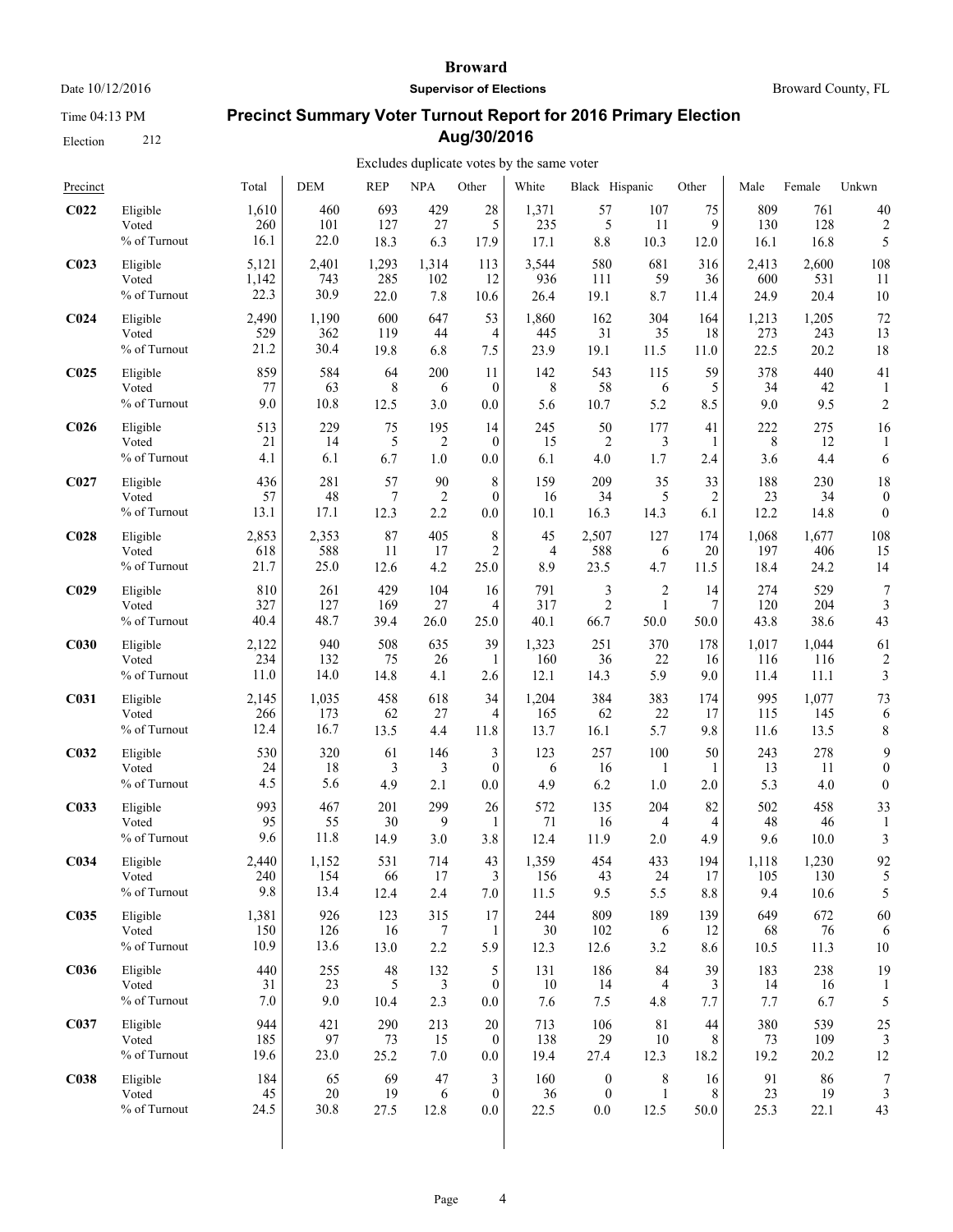Time 04:13 PM

Election 212

#### **Broward**

**Supervisor of Elections**

Broward County, FL

# **Precinct Summary Voter Turnout Report for 2016 Primary Election Aug/30/2016**

| Precinct         |                                   | Total                | <b>DEM</b>         | <b>REP</b>        | <b>NPA</b>       | Other          | White                | Black Hispanic    |                 | Other             | Male               | Female             | Unkwn            |
|------------------|-----------------------------------|----------------------|--------------------|-------------------|------------------|----------------|----------------------|-------------------|-----------------|-------------------|--------------------|--------------------|------------------|
| <b>D001</b>      | Eligible                          | 1,526                | 678                | 442               | 382              | 24             | 1,108                | 96                | 215             | 107               | 818                | 671                | 37               |
|                  | Voted                             | 257                  | 151                | 80                | 22               | $\overline{4}$ | 213                  | 8                 | 23              | 13                | 154                | 101                | $\overline{c}$   |
|                  | % of Turnout                      | 16.8                 | 22.3               | 18.1              | 5.8              | 16.7           | 19.2                 | 8.3               | 10.7            | 12.1              | 18.8               | 15.1               | 5                |
| D <sub>002</sub> | Eligible                          | 1,686                | 871                | 315               | 469              | 31             | 963                  | 259               | 319             | 145               | 941                | 689                | 56               |
|                  | Voted                             | 242                  | 167                | 50                | 24               | 1              | 182                  | 28                | 22              | 10                | 159                | 79                 | 4                |
|                  | % of Turnout                      | 14.4                 | 19.2               | 15.9              | 5.1              | 3.2            | 18.9                 | 10.8              | 6.9             | 6.9               | 16.9               | 11.5               | $\boldsymbol{7}$ |
| <b>D003</b>      | Eligible                          | 1,688                | 756                | 505               | 390              | 37             | 1,414                | 34                | 137             | 103               | 922                | 725                | 41               |
|                  | Voted                             | 453                  | 290                | 120               | 38               | 5              | 396                  | 11                | 29              | 17                | 264                | 180                | 9                |
|                  | % of Turnout                      | 26.8                 | 38.4               | 23.8              | 9.7              | 13.5           | 28.0                 | 32.4              | 21.2            | 16.5              | 28.6               | 24.8               | 22               |
| <b>D004</b>      | Eligible                          | 1,313                | 700                | 278               | 309              | 26             | 995                  | 87                | 156             | 75                | 757                | 529                | 27               |
|                  | Voted                             | 300                  | 206                | 58                | 35               | 1              | 248                  | 17                | 26              | 9                 | 181                | 113                | 6                |
|                  | % of Turnout                      | 22.8                 | 29.4               | 20.9              | 11.3             | 3.8            | 24.9                 | 19.5              | 16.7            | 12.0              | 23.9               | 21.4               | 22               |
| <b>D005</b>      | Eligible                          | 2,266                | 1,424              | 286               | 510              | 46             | 971                  | 839               | 300             | 156               | 1,198              | 1,001              | 67               |
|                  | Voted                             | 388                  | 303                | 48                | 31               | 6              | 217                  | 131               | 21              | 19                | 235                | 149                | 4                |
|                  | % of Turnout                      | 17.1                 | 21.3               | 16.8              | 6.1              | 13.0           | 22.3                 | 15.6              | 7.0             | 12.2              | 19.6               | 14.9               | 6                |
| <b>D006</b>      | Eligible                          | 1,480                | 727                | 347               | 367              | 39             | 1,146                | 61                | 177             | 96                | 874                | 571                | 35               |
|                  | Voted                             | 305                  | 206                | 65                | 33               | 1              | 253                  | 17                | 22              | 13                | 190                | 111                | $\overline{4}$   |
|                  | % of Turnout                      | 20.6                 | 28.3               | 18.7              | 9.0              | 2.6            | 22.1                 | 27.9              | 12.4            | 13.5              | 21.7               | 19.4               | 11               |
| <b>D007</b>      | Eligible                          | 1,175                | 833                | 105               | 215              | 22             | 216                  | 785               | 90              | 84                | 508                | 631                | 36               |
|                  | Voted                             | 242                  | 218                | 14                | 8                | $\overline{2}$ | 26                   | 199               | 8               | 9                 | 87                 | 149                | 6                |
|                  | % of Turnout                      | 20.6                 | 26.2               | 13.3              | 3.7              | 9.1            | 12.0                 | 25.4              | 8.9             | 10.7              | 17.1               | 23.6               | 17               |
| <b>D008</b>      | Eligible<br>Voted<br>% of Turnout | 1,640<br>295<br>18.0 | 861<br>196<br>22.8 | 384<br>78<br>20.3 | 375<br>20<br>5.3 | 20<br>5.0      | 1,006<br>215<br>21.4 | 316<br>51<br>16.1 | 187<br>9<br>4.8 | 131<br>20<br>15.3 | 813<br>154<br>18.9 | 770<br>137<br>17.8 | 57<br>4<br>7     |
| <b>D009</b>      | Eligible                          | 2,498                | 1,618              | 246               | 589              | 45             | 1,063                | 935               | 290             | 210               | 1,249              | 1,165              | 84               |
|                  | Voted                             | 516                  | 439                | 33                | 34               | 10             | 237                  | 214               | 33              | 32                | 272                | 237                | 7                |
|                  | % of Turnout                      | 20.7                 | 27.1               | 13.4              | 5.8              | 22.2           | 22.3                 | 22.9              | 11.4            | 15.2              | 21.8               | 20.3               | 8                |
| <b>D010</b>      | Eligible                          | 851                  | 536                | 102               | 201              | 12             | 295                  | 341               | 139             | 76                | 413                | 405                | 33               |
|                  | Voted                             | 92                   | 68                 | 12                | 11               | -1             | 45                   | 37                | 3               | 7                 | 56                 | 35                 | 1                |
|                  | % of Turnout                      | 10.8                 | 12.7               | 11.8              | 5.5              | 8.3            | 15.3                 | 10.9              | 2.2             | 9.2               | 13.6               | 8.6                | 3                |
| <b>D011</b>      | Eligible                          | 343                  | 222                | 30                | 84               | 7              | 129                  | 120               | 72              | 22                | 201                | 137                | 5                |
|                  | Voted                             | 51                   | 44                 | 4                 | 3                | $\mathbf{0}$   | 29                   | 13                | 6               | 3                 | 35                 | 14                 | $\overline{c}$   |
|                  | % of Turnout                      | 14.9                 | 19.8               | 13.3              | 3.6              | 0.0            | 22.5                 | 10.8              | 8.3             | 13.6              | 17.4               | 10.2               | 40               |
| D012             | Eligible                          | 515                  | 337                | 46                | 123              | 9              | 110                  | 297               | 48              | 60                | 224                | 265                | 26               |
|                  | Voted                             | 125                  | 108                | 6                 | 10               | 1              | 18                   | 97                | 5               | 5                 | 51                 | 72                 | $\overline{c}$   |
|                  | % of Turnout                      | 24.3                 | 32.0               | 13.0              | 8.1              | 11.1           | 16.4                 | 32.7              | 10.4            | 8.3               | 22.8               | 27.2               | 8                |
| D013             | Eligible                          | 1,330                | 850                | 155               | 307              | 18             | 553                  | 520               | 159             | 98                | 624                | 666                | 40               |
|                  | Voted                             | 266                  | 206                | 27                | 30               | 3              | 123                  | 114               | 17              | 12                | 119                | 143                | 4                |
|                  | $\%$ of Turnout                   | 20.0                 | 24.2               | 17.4              | 9.8              | 16.7           | 22.2                 | 21.9              | 10.7            | 12.2              | 19.1               | 21.5               | 10               |
| <b>D014</b>      | Eligible                          | 1,301                | 590                | 288               | 403              | 20             | 715                  | 148               | 335             | 103               | 619                | 641                | 41               |
|                  | Voted                             | 160                  | 93                 | 46                | 19               | 2              | 106                  | 23                | 31              | $\theta$          | 77                 | 81                 | 2                |
|                  | % of Turnout                      | 12.3                 | 15.8               | 16.0              | 4.7              | 10.0           | 14.8                 | 15.5              | 9.3             | 0.0               | 12.4               | 12.6               | 5                |
| D015             | Eligible                          | 2,024                | 927                | 526               | 535              | 36             | 1,444                | 113               | 335             | 132               | 1,075              | 895                | 54               |
|                  | Voted                             | 356                  | 232                | 95                | 28               | -1             | 306                  | 17                | 25              | 8                 | 200                | 152                | 4                |
|                  | % of Turnout                      | 17.6                 | 25.0               | 18.1              | 5.2              | 2.8            | 21.2                 | 15.0              | 7.5             | 6.1               | 18.6               | 17.0               | $\boldsymbol{7}$ |
| D016             | Eligible                          | 3,241                | 1,492              | 739               | 961              | 49             | 1,915                | 206               | 851             | 269               | 1,588              | 1,542              | 111              |
|                  | Voted                             | 455                  | 276                | 126               | 52               | 1              | 327                  | 20                | 75              | 33                | 237                | 211                | $\overline{7}$   |
|                  | % of Turnout                      | 14.0                 | 18.5               | 17.1              | 5.4              | 2.0            | 17.1                 | 9.7               | $8.8\,$         | 12.3              | 14.9               | 13.7               | 6                |
| E001             | Eligible                          | 545                  | 350                | 54                | 138              | 3              | 129                  | 237               | 104             | 75                | 221                | 306                | 18               |
|                  | Voted                             | 49                   | 39                 | 6                 | 4                | $\mathbf{0}$   | 23                   | 22                | -1              | 3                 | 20                 | $28\,$             | 1                |
|                  | % of Turnout                      | 9.0                  | 11.1               | 11.1              | 2.9              | 0.0            | 17.8                 | 9.3               | $1.0\,$         | 4.0               | 9.0                | 9.2                | 6                |
|                  |                                   |                      |                    |                   |                  |                |                      |                   |                 |                   |                    |                    |                  |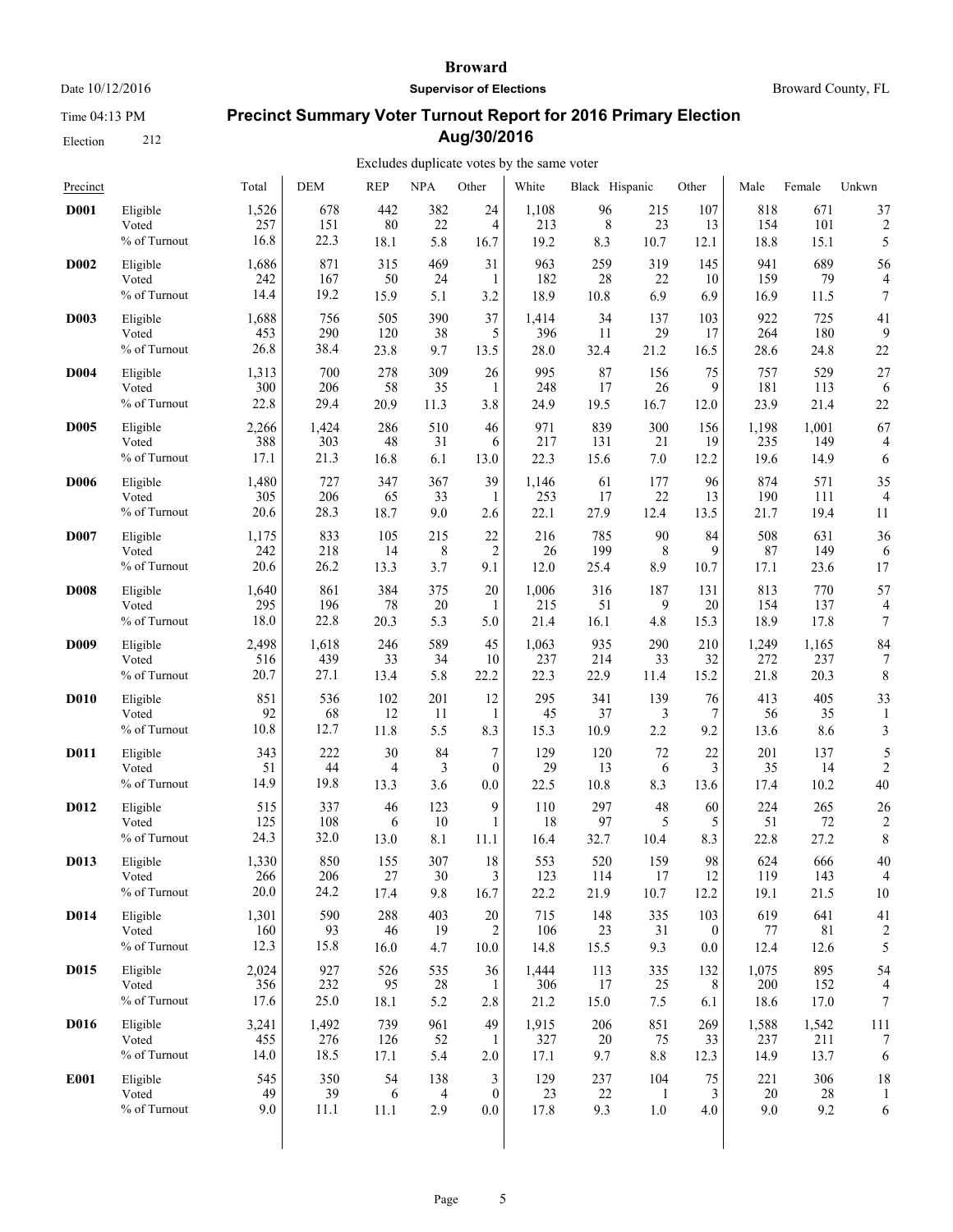Time 04:13 PM

Election 212

#### **Broward**

**Supervisor of Elections**

Broward County, FL

# **Precinct Summary Voter Turnout Report for 2016 Primary Election Aug/30/2016**

| Precinct    |                                   | Total                | <b>DEM</b>         | <b>REP</b>        | <b>NPA</b>       | Other            | White                | Black Hispanic   |                  | Other           | Male               | Female             | Unkwn                |
|-------------|-----------------------------------|----------------------|--------------------|-------------------|------------------|------------------|----------------------|------------------|------------------|-----------------|--------------------|--------------------|----------------------|
| E002        | Eligible                          | 1,980                | 1,006              | 390               | 558              | 26               | 807                  | 497              | 427              | 249             | 818                | 1,086              | 76                   |
|             | Voted                             | 193                  | 109                | 55                | 28               | 1                | 114                  | 36               | 26               | 17              | 81                 | 109                | 3                    |
|             | % of Turnout                      | 9.7                  | 10.8               | 14.1              | 5.0              | 3.8              | 14.1                 | 7.2              | 6.1              | 6.8             | 9.9                | 10.0               | 4                    |
| E003        | Eligible                          | 2,142                | 831                | 671               | 601              | 39               | 1,316                | 295              | 315              | 216             | 969                | 1,115              | 58                   |
|             | Voted                             | 275                  | 119                | 122               | 32               | $\overline{2}$   | 201                  | 39               | 20               | 15              | 119                | 149                | 7                    |
|             | % of Turnout                      | 12.8                 | 14.3               | 18.2              | 5.3              | 5.1              | 15.3                 | 13.2             | 6.3              | 6.9             | 12.3               | 13.4               | 12                   |
| E004        | Eligible                          | 3,754                | 1,823              | 798               | 1,050            | 83               | 1,679                | 971              | 645              | 459             | 1,623              | 1,999              | 132                  |
|             | Voted                             | 383                  | 210                | 115               | 53               | 5                | 207                  | 115              | 29               | 32              | 163                | 215                | 5                    |
|             | % of Turnout                      | 10.2                 | 11.5               | 14.4              | 5.0              | 6.0              | 12.3                 | 11.8             | 4.5              | 7.0             | 10.0               | 10.8               | 4                    |
| E005        | Eligible                          | 2,306                | 1,084              | 433               | 761              | 28               | 1,040                | 452              | 578              | 236             | 970                | 1,245              | 91                   |
|             | Voted                             | 277                  | 181                | 68                | 28               | $\theta$         | 163                  | 64               | 34               | 16              | 104                | 170                | 3                    |
|             | % of Turnout                      | 12.0                 | 16.7               | 15.7              | 3.7              | 0.0              | 15.7                 | 14.2             | 5.9              | 6.8             | 10.7               | 13.7               | 3                    |
| <b>E006</b> | Eligible                          | 4,694                | 2,054              | 1,282             | 1,280            | 78               | 2,773                | 666              | 822              | 433             | 2,054              | 2,487              | 153                  |
|             | Voted                             | 576                  | 337                | 204               | 32               | 3                | 393                  | 98               | 61               | 24              | 258                | 313                | 5                    |
|             | % of Turnout                      | 12.3                 | 16.4               | 15.9              | 2.5              | 3.8              | 14.2                 | 14.7             | 7.4              | 5.5             | 12.6               | 12.6               | 3                    |
| E007        | Eligible                          | 3,984                | 1,876              | 929               | 1,107            | 72               | 2,262                | 664              | 697              | 361             | 1,759              | 2,123              | 102                  |
|             | Voted                             | 470                  | 289                | 123               | 53               | 5                | 323                  | 94               | 29               | 24              | 212                | 254                | 4                    |
|             | % of Turnout                      | 11.8                 | 15.4               | 13.2              | 4.8              | 6.9              | 14.3                 | 14.2             | 4.2              | 6.6             | 12.1               | 12.0               | 4                    |
| E008        | Eligible                          | 3,067                | 1,462              | 634               | 929              | 42               | 1,538                | 504              | 636              | 389             | 1,336              | 1,632              | 99                   |
|             | Voted                             | 299                  | 201                | 62                | 32               | 4                | 166                  | 73               | 29               | 31              | 130                | 162                | 7                    |
|             | % of Turnout                      | 9.7                  | 13.7               | 9.8               | 3.4              | 9.5              | 10.8                 | 14.5             | 4.6              | 8.0             | 9.7                | 9.9                | 7                    |
| E009        | Eligible                          | 1,643                | 662                | 464               | 477              | 40               | 1,141                | 133              | 225              | 144             | 753                | 850                | 40                   |
|             | Voted                             | 172                  | 102                | 57                | 12               | 1                | 131                  | 18               | 16               | 7               | 79                 | 90                 | 3                    |
|             | % of Turnout                      | 10.5                 | 15.4               | 12.3              | 2.5              | 2.5              | 11.5                 | 13.5             | 7.1              | 4.9             | 10.5               | 10.6               | 8                    |
| E010        | Eligible                          | 4,032                | 1,799              | 1,024             | 1,135            | 74               | 2,368                | 514              | 790              | 360             | 1,811              | 2,099              | 122                  |
|             | Voted                             | 471                  | 282                | 137               | 48               | 4                | 329                  | 72               | 55               | 15              | 215                | 253                | 3                    |
|             | % of Turnout                      | 11.7                 | 15.7               | 13.4              | 4.2              | 5.4              | 13.9                 | 14.0             | 7.0              | 4.2             | 11.9               | 12.1               | $\overline{c}$       |
| E011        | Eligible                          | 3,386                | 1,486              | 845               | 990              | 65               | 1,850                | 588              | 576              | 372             | 1,531              | 1,765              | 90                   |
|             | Voted                             | 331                  | 198                | 111               | 22               | $\boldsymbol{0}$ | 193                  | 88               | 28               | 22              | 143                | 185                | 3                    |
|             | % of Turnout                      | 9.8                  | 13.3               | 13.1              | 2.2              | 0.0              | 10.4                 | 15.0             | 4.9              | 5.9             | 9.3                | 10.5               | 3                    |
| E012        | Eligible                          | 1,503                | 761                | 258               | 460              | 24               | 623                  | 315              | 401              | 164             | 596                | 850                | 57                   |
|             | Voted                             | 153                  | 101                | 28                | 20               | 4                | 66                   | 44               | 31               | 12              | 54                 | 95                 | 4                    |
|             | % of Turnout                      | 10.2                 | 13.3               | 10.9              | 4.3              | 16.7             | 10.6                 | 14.0             | 7.7              | 7.3             | 9.1                | 11.2               | 7                    |
| E013        | Eligible                          | 2,420                | 1,051              | 693               | 627              | 49               | 1,552                | 258              | 384              | 226             | 1,093              | 1,262              | 65                   |
|             | Voted                             | 309                  | 188                | 90                | 29               | 2                | 227                  | 47               | 16               | 19              | 134                | 167                | 8                    |
|             | % of Turnout                      | 12.8                 | 17.9               | 13.0              | 4.6              | 4.1              | 14.6                 | 18.2             | 4.2              | 8.4             | 12.3               | 13.2               | 12                   |
| E014        | Eligible                          | 3,584                | 1,379              | 1,170             | 974              | 61               | 2,351                | 395              | 395              | 443             | 1,678              | 1,811              | 95                   |
|             | Voted                             | 452                  | 226                | 188               | 35               | 3                | 293                  | 94               | 25               | 40              | 219                | 224                | 9                    |
|             | % of Turnout                      | 12.6                 | 16.4               | 16.1              | 3.6              | 4.9              | 12.5                 | 23.8             | 6.3              | 9.0             | 13.1               | 12.4               | 9                    |
| E015        | Eligible<br>Voted<br>% of Turnout | 1,562<br>211<br>13.5 | 665<br>127<br>19.1 | 472<br>61<br>12.9 | 404<br>18<br>4.5 | 21<br>5<br>23.8  | 1,148<br>175<br>15.2 | 79<br>19<br>24.1 | 216<br>11<br>5.1 | 119<br>6<br>5.0 | 735<br>104<br>14.1 | 780<br>106<br>13.6 | 47<br>$\overline{c}$ |
| E016        | Eligible                          | 1,687                | 717                | 492               | 462              | 16               | 1,039                | 214              | 257              | 177             | 772                | 876                | 39                   |
|             | Voted                             | 182                  | 110                | 57                | 15               | $\boldsymbol{0}$ | 133                  | 26               | 7                | 16              | 85                 | 95                 | 2                    |
|             | % of Turnout                      | 10.8                 | 15.3               | 11.6              | 3.2              | 0.0              | 12.8                 | 12.1             | 2.7              | 9.0             | 11.0               | 10.8               | 5                    |
| E017        | Eligible                          | 3,106                | 1,355              | 853               | 856              | 42               | 1,886                | 360              | 436              | 424             | 1,466              | 1,553              | 87                   |
|             | Voted                             | 312                  | 192                | 85                | 31               | 4                | 207                  | 62               | 28               | 15              | 139                | 168                | 5                    |
|             | % of Turnout                      | 10.0                 | 14.2               | 10.0              | 3.6              | 9.5              | 11.0                 | 17.2             | 6.4              | 3.5             | 9.5                | 10.8               | 6                    |
| E018        | Eligible                          | 1,058                | 389                | 414               | 236              | 19               | 802                  | 63               | 96               | 97              | 505                | 533                | 20                   |
|             | Voted                             | 169                  | 68                 | 88                | 13               | $\theta$         | 141                  | 6                | 12               | 10              | 70                 | 94                 | 5                    |
|             | % of Turnout                      | 16.0                 | 17.5               | 21.3              | 5.5              | 0.0              | 17.6                 | 9.5              | 12.5             | 10.3            | 13.9               | 17.6               | 25                   |
|             |                                   |                      |                    |                   |                  |                  |                      |                  |                  |                 |                    |                    |                      |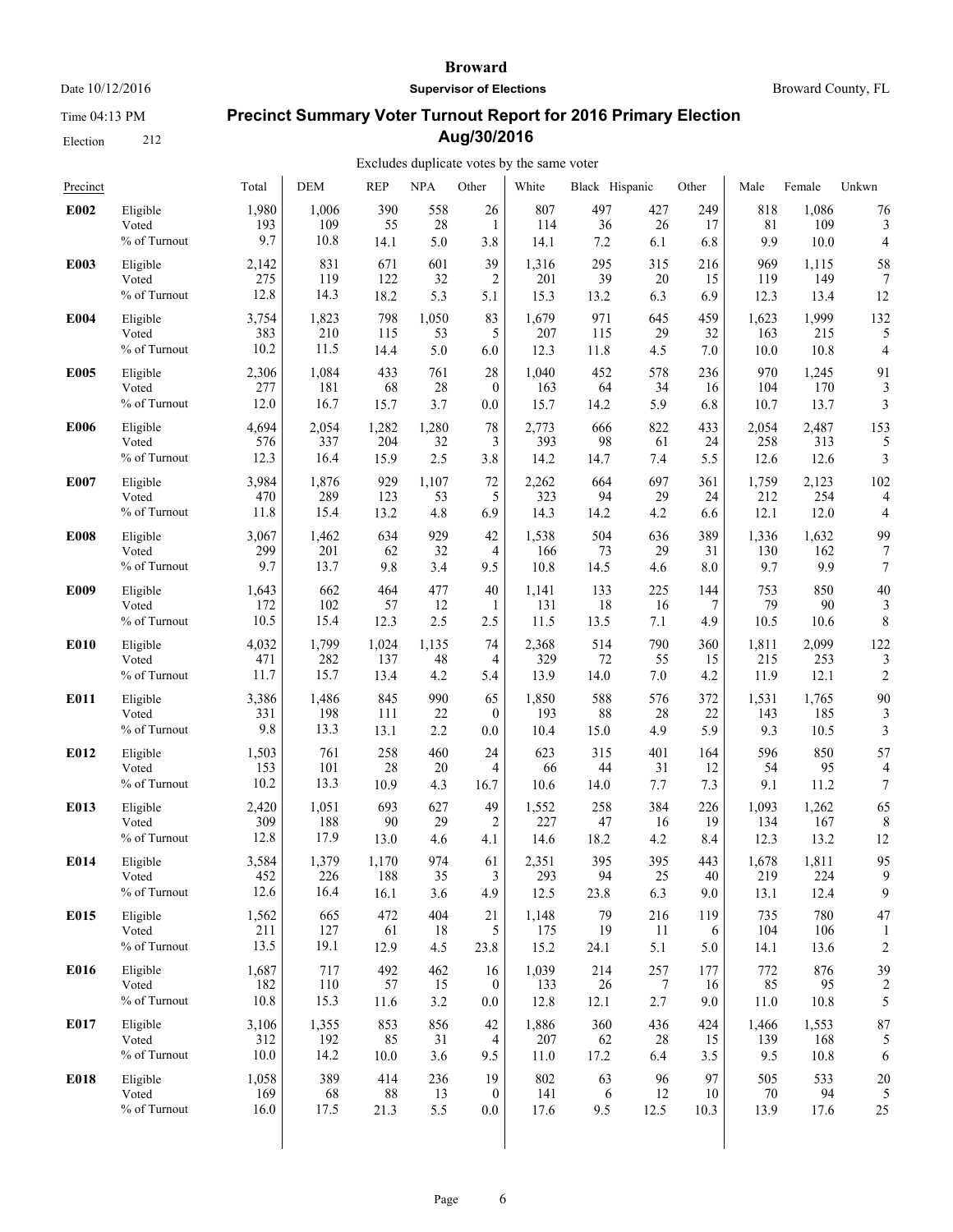Time 04:13 PM

Election 212

#### **Broward**

**Supervisor of Elections**

Broward County, FL

# **Precinct Summary Voter Turnout Report for 2016 Primary Election Aug/30/2016**

| Precinct    |                                      | Total                | <b>DEM</b>         | <b>REP</b>        | <b>NPA</b>       | Other                       | White                | Black Hispanic    |                   | Other            | Male               | Female               | Unkwn            |
|-------------|--------------------------------------|----------------------|--------------------|-------------------|------------------|-----------------------------|----------------------|-------------------|-------------------|------------------|--------------------|----------------------|------------------|
| E019        | Eligible                             | 1,876                | 898                | 416               | 540              | $22\,$                      | 888                  | 487               | 302               | 199              | 860                | 963                  | 53               |
|             | Voted                                | 202                  | 134                | 54                | 14               | $\mathbf{0}$                | 107                  | 69                | 15                | 11               | 92                 | 108                  | 2                |
|             | % of Turnout                         | 10.8                 | 14.9               | 13.0              | 2.6              | 0.0                         | 12.0                 | 14.2              | 5.0               | 5.5              | 10.7               | 11.2                 | 4                |
| E020        | Eligible                             | 3,519                | 1,724              | 775               | 971              | 49                          | 1,707                | 523               | 869               | 420              | 1,466              | 1,924                | 129              |
|             | Voted                                | 389                  | 242                | 113               | 33               | 1                           | 239                  | 66                | 62                | 22               | 142                | 240                  | 7                |
|             | % of Turnout                         | 11.1                 | 14.0               | 14.6              | 3.4              | 2.0                         | 14.0                 | 12.6              | 7.1               | 5.2              | 9.7                | 12.5                 | 5                |
| E021        | Eligible                             | 1,935                | 859                | 481               | 567              | 28                          | 1,018                | 318               | 390               | 209              | 835                | 1,027                | 73               |
|             | Voted                                | 181                  | 116                | 48                | 13               | 4                           | 99                   | 53                | 24                | 5                | 76                 | 103                  | 2                |
|             | % of Turnout                         | 9.4                  | 13.5               | 10.0              | 2.3              | 14.3                        | 9.7                  | 16.7              | 6.2               | 2.4              | 9.1                | 10.0                 | 3                |
| E022        | Eligible                             | 3,098                | 1,349              | 894               | 796              | 59                          | 2,086                | 262               | 326               | 424              | 1,452              | 1,553                | 93               |
|             | Voted                                | 376                  | 216                | 130               | 21               | 9                           | 284                  | 42                | 22                | 28               | 182                | 188                  | 6                |
|             | % of Turnout                         | 12.1                 | 16.0               | 14.5              | 2.6              | 15.3                        | 13.6                 | 16.0              | 6.7               | 6.6              | 12.5               | 12.1                 | 6                |
| E023        | Eligible                             | 2,085                | 900                | 577               | 562              | 46                          | 1,333                | 253               | 307               | 192              | 936                | 1,083                | 66               |
|             | Voted                                | 222                  | 121                | 78                | 21               | $\overline{2}$              | 146                  | 48                | 16                | 12               | 101                | 116                  | 5                |
|             | % of Turnout                         | 10.6                 | 13.4               | 13.5              | 3.7              | 4.3                         | 11.0                 | 19.0              | 5.2               | 6.3              | 10.8               | 10.7                 | 8                |
| E024        | Eligible                             | 3,496                | 1,485              | 922               | 1,046            | 43                          | 1,986                | 431               | 544               | 535              | 1,597              | 1,800                | 99               |
|             | Voted                                | 405                  | 224                | 129               | 48               | $\overline{4}$              | 296                  | 51                | 32                | 26               | 188                | 211                  | 6                |
|             | % of Turnout                         | 11.6                 | 15.1               | 14.0              | 4.6              | 9.3                         | 14.9                 | 11.8              | 5.9               | 4.9              | 11.8               | 11.7                 | 6                |
| E025        | Eligible                             | 1,282                | 607                | 274               | 383              | 18                          | 601                  | 281               | 256               | 144              | 567                | 680                  | 35               |
|             | Voted                                | 135                  | 87                 | 42                | 6                | $\overline{0}$              | 73                   | 43                | 12                | 7                | 60                 | 72                   | 3                |
|             | % of Turnout                         | 10.5                 | 14.3               | 15.3              | 1.6              | 0.0                         | 12.1                 | 15.3              | 4.7               | 4.9              | 10.6               | 10.6                 | 9                |
| E026        | Eligible                             | 1,769                | 760                | 504               | 472              | 33                          | 1,012                | 238               | 305               | 214              | 821                | 894                  | 54               |
|             | Voted                                | 200                  | 127                | 55                | 16               | $\overline{2}$              | 135                  | 28                | 21                | 16               | 98                 | 100                  | 2                |
|             | % of Turnout                         | 11.3                 | 16.7               | 10.9              | 3.4              | 6.1                         | 13.3                 | 11.8              | 6.9               | 7.5              | 11.9               | 11.2                 | 4                |
| E027        | Eligible                             | 3,614                | 1,694              | 835               | 1,013            | 72                          | 2,012                | 481               | 789               | 332              | 1,553              | 1,933                | 128              |
|             | Voted                                | 381                  | 213                | 126               | 35               | 7                           | 275                  | 46                | 40                | 20               | 187                | 189                  | 5                |
|             | % of Turnout                         | 10.5                 | 12.6               | 15.1              | 3.5              | 9.7                         | 13.7                 | 9.6               | 5.1               | 6.0              | 12.0               | 9.8                  | 4                |
| E028        | Eligible                             | 1,758                | 944                | 294               | 488              | 32                          | 880                  | 256               | 429               | 193              | 699                | 1,007                | 52               |
|             | Voted                                | 278                  | 192                | 52                | 29               | 5                           | 197                  | 42                | 27                | 12               | 103                | 173                  | 2                |
|             | % of Turnout                         | 15.8                 | 20.3               | 17.7              | 5.9              | 15.6                        | 22.4                 | 16.4              | 6.3               | 6.2              | 14.7               | 17.2                 | 4                |
| E029        | Eligible                             | 1,373                | 737                | 179               | 441              | 16                          | 428                  | 444               | 302               | 199              | 559                | 747                  | 67               |
|             | Voted                                | 101                  | 79                 | 13                | 8                | 1                           | 42                   | 38                | 16                | 5                | 42                 | 58                   | 1                |
|             | % of Turnout                         | 7.4                  | 10.7               | 7.3               | 1.8              | 6.3                         | 9.8                  | 8.6               | 5.3               | 2.5              | 7.5                | 7.8                  | 1                |
| E030        | Eligible                             | 646                  | 365                | 72                | 206              | 3                           | 151                  | 296               | 116               | 83               | 267                | 343                  | 36               |
|             | Voted                                | 44                   | 32                 | 4                 | 8                | $\theta$                    | 13                   | 22                | 4                 | 5                | 18                 | 26                   | $\boldsymbol{0}$ |
|             | % of Turnout                         | 6.8                  | 8.8                | 5.6               | 3.9              | 0.0                         | 8.6                  | 7.4               | 3.4               | 6.0              | 6.7                | 7.6                  | $\boldsymbol{0}$ |
| E031        | Eligible<br>Voted<br>$\%$ of Turnout | 2,094<br>249<br>11.9 | 811<br>133<br>16.4 | 648<br>94<br>14.5 | 592<br>18<br>3.0 | 43<br>$\overline{4}$<br>9.3 | 1,537<br>182<br>11.8 | 137<br>21<br>15.3 | 233<br>29<br>12.4 | 187<br>17<br>9.1 | 943<br>108<br>11.5 | 1,095<br>136<br>12.4 | 56<br>9          |
| E032        | Eligible                             | 2,215                | 897                | 602               | 679              | 37                          | 1,296                | 232               | 339               | 348              | 1,037              | 1,122                | 56               |
|             | Voted                                | 224                  | 146                | 50                | 25               | 3                           | 140                  | 49                | 15                | 20               | 100                | 120                  | 4                |
|             | % of Turnout                         | 10.1                 | 16.3               | 8.3               | 3.7              | 8.1                         | 10.8                 | 21.1              | 4.4               | 5.7              | 9.6                | 10.7                 | $\sqrt{ }$       |
| E033        | Eligible                             | 2,037                | 833                | 547               | 628              | 29                          | 1,229                | 210               | 330               | 268              | 967                | 1,016                | 54               |
|             | Voted                                | 209                  | 119                | 60                | 28               | $\overline{2}$              | 131                  | 34                | 29                | 15               | 107                | 97                   | 5                |
|             | % of Turnout                         | 10.3                 | 14.3               | 11.0              | 4.5              | 6.9                         | 10.7                 | 16.2              | 8.8               | 5.6              | 11.1               | 9.5                  | 9                |
| E034        | Eligible                             | 999                  | 374                | 324               | 286              | 15                          | 646                  | 82                | 156               | 115              | 439                | 539                  | 21               |
|             | Voted                                | 114                  | 62                 | $40\,$            | 12               | $\boldsymbol{0}$            | 71                   | 16                | 17                | 10               | 45                 | 68                   | 1                |
|             | % of Turnout                         | 11.4                 | 16.6               | 12.3              | 4.2              | $0.0\,$                     | 11.0                 | 19.5              | 10.9              | 8.7              | 10.3               | 12.6                 | 5                |
| <b>F001</b> | Eligible                             | 2,204                | 939                | 640               | 580              | 45                          | 1,468                | 346               | 254               | 136              | 1,039              | 1,114                | 51               |
|             | Voted                                | 316                  | 180                | 110               | 21               | 5                           | 244                  | 43                | 16                | 13               | 150                | 158                  | 8                |
|             | % of Turnout                         | 14.3                 | 19.2               | 17.2              | 3.6              | 11.1                        | 16.6                 | 12.4              | 6.3               | 9.6              | 14.4               | 14.2                 | 16               |
|             |                                      |                      |                    |                   |                  |                             |                      |                   |                   |                  |                    |                      |                  |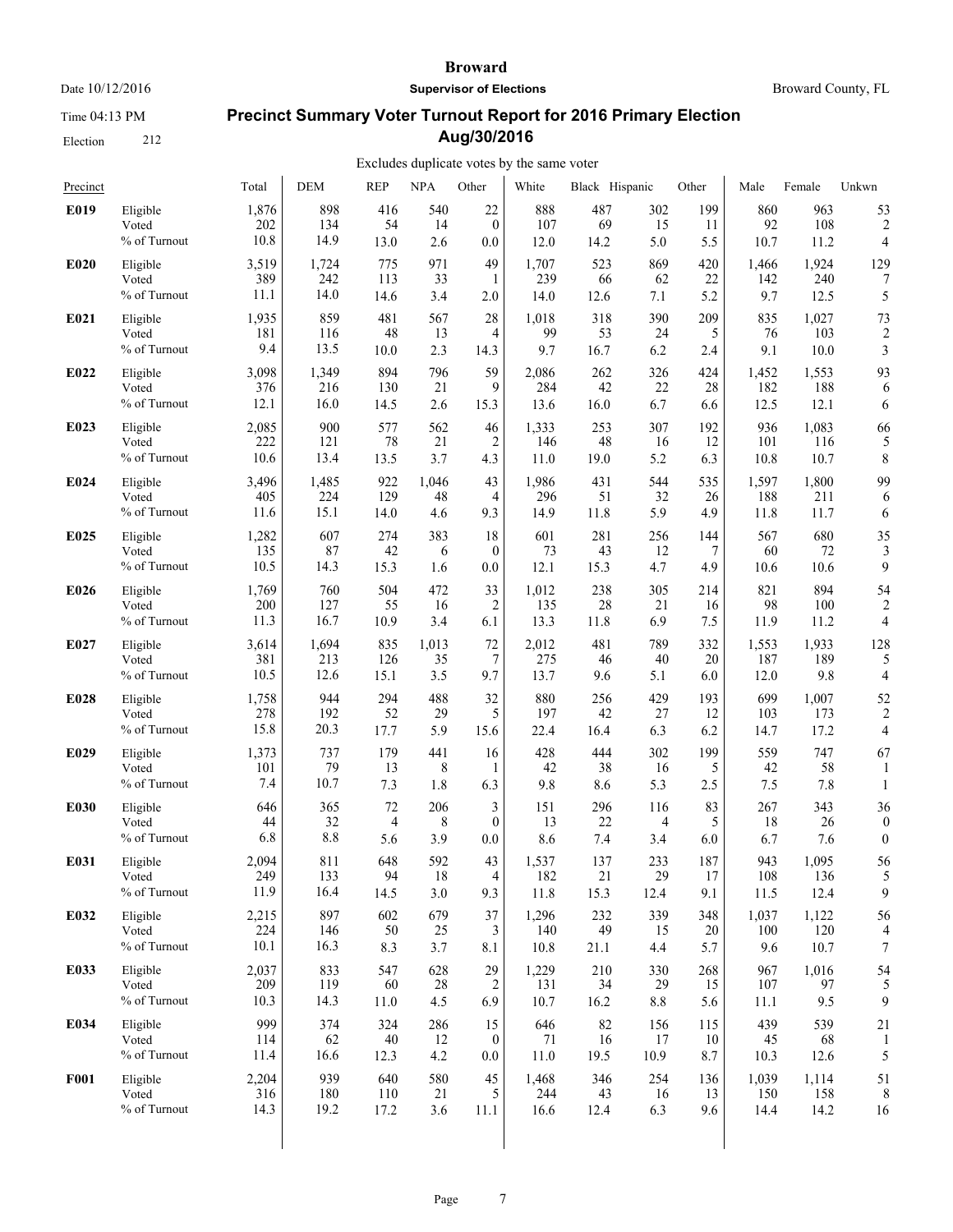Time 04:13 PM

Election 212

#### **Broward**

**Supervisor of Elections**

Broward County, FL

# **Precinct Summary Voter Turnout Report for 2016 Primary Election Aug/30/2016**

| Precinct    |                                   | Total                | <b>DEM</b>         | <b>REP</b>        | <b>NPA</b>       | Other          | White             | Black Hispanic    |                  | Other            | Male              | Female             | Unkwn                   |
|-------------|-----------------------------------|----------------------|--------------------|-------------------|------------------|----------------|-------------------|-------------------|------------------|------------------|-------------------|--------------------|-------------------------|
| F002        | Eligible                          | 1,474                | 758                | 289               | 404              | 23             | 926               | 130               | 281              | 137              | 601               | 832                | 41                      |
|             | Voted                             | 221                  | 160                | 45                | 16               | $\mathbf{0}$   | 158               | 26                | 20               | 17               | 84                | 133                | $\overline{4}$          |
|             | % of Turnout                      | 15.0                 | 21.1               | 15.6              | 4.0              | 0.0            | 17.1              | 20.0              | 7.1              | 12.4             | 14.0              | 16.0               | 10                      |
| F003        | Eligible                          | 1,387                | 666                | 287               | 411              | 23             | 949               | 106               | 230              | 102              | 548               | 794                | 45                      |
|             | Voted                             | 198                  | 134                | 34                | 29               | 1              | 159               | 16                | 18               | 5                | 73                | 124                | 1                       |
|             | % of Turnout                      | 14.3                 | 20.1               | 11.8              | 7.1              | 4.3            | 16.8              | 15.1              | 7.8              | 4.9              | 13.3              | 15.6               | $\overline{c}$          |
| F004        | Eligible                          | 4,490                | 2,645              | 778               | 945              | 122            | 3,804             | 158               | 318              | 210              | 1,635             | 2,774              | 81                      |
|             | Voted                             | 1,279                | 983                | 197               | 84               | 15             | 1,132             | 50                | 58               | 39               | 447               | 816                | 16                      |
|             | % of Turnout                      | 28.5                 | 37.2               | 25.3              | 8.9              | 12.3           | 29.8              | 31.6              | 18.2             | 18.6             | 27.3              | 29.4               | 20                      |
| <b>F005</b> | Eligible                          | 4,256                | 1,803              | 1,110             | 1,266            | 77             | 2,365             | 673               | 721              | 497              | 1,934             | 2,192              | 130                     |
|             | Voted                             | 471                  | 273                | 158               | 38               | 2              | 296               | 103               | 28               | 44               | 229               | 238                | 4                       |
|             | % of Turnout                      | 11.1                 | 15.1               | 14.2              | 3.0              | 2.6            | 12.5              | 15.3              | 3.9              | 8.9              | 11.8              | 10.9               | 3                       |
| <b>F006</b> | Eligible                          | 2,338                | 1,142              | 491               | 665              | 40             | 1,251             | 475               | 383              | 229              | 979               | 1,294              | 65                      |
|             | Voted                             | 288                  | 168                | 90                | 27               | 3              | 175               | 70                | 26               | 17               | 114               | 170                | 4                       |
|             | % of Turnout                      | 12.3                 | 14.7               | 18.3              | 4.1              | 7.5            | 14.0              | 14.7              | 6.8              | 7.4              | 11.6              | 13.1               | 6                       |
| F007        | Eligible                          | 2,576                | 1,089              | 573               | 860              | 54             | 1,464             | 357               | 468              | 287              | 1,177             | 1,331              | 68                      |
|             | Voted                             | 276                  | 163                | 73                | 38               | $\overline{2}$ | 172               | 64                | 24               | 16               | 118               | 152                | 6                       |
|             | % of Turnout                      | 10.7                 | 15.0               | 12.7              | 4.4              | 3.7            | 11.7              | 17.9              | 5.1              | 5.6              | 10.0              | 11.4               | 9                       |
| <b>F008</b> | Eligible                          | 2,324                | 1,089              | 532               | 669              | 34             | 1,360             | 309               | 434              | 221              | 1,019             | 1,248              | 57                      |
|             | Voted                             | 375                  | 249                | 91                | 32               | 3              | 269               | 64                | 31               | 11               | 146               | 225                | 4                       |
|             | % of Turnout                      | 16.1                 | 22.9               | 17.1              | 4.8              | 8.8            | 19.8              | 20.7              | 7.1              | 5.0              | 14.3              | 18.0               | 7                       |
| F009        | Eligible                          | 2,063                | 1,049              | 416               | 553              | 45             | 1,208             | 323               | 362              | 170              | 849               | 1,163              | 51                      |
|             | Voted                             | 284                  | 199                | 65                | 20               | $\mathbf{0}$   | 208               | 39                | 25               | 12               | 112               | 170                | $\overline{\mathbf{c}}$ |
|             | % of Turnout                      | 13.8                 | 19.0               | 15.6              | 3.6              | 0.0            | 17.2              | 12.1              | 6.9              | 7.1              | 13.2              | 14.6               | 4                       |
| <b>F010</b> | Eligible                          | 2,558                | 1,095              | 614               | 801              | 48             | 1,402             | 387               | 500              | 269              | 1,168             | 1,327              | 63                      |
|             | Voted                             | 271                  | 171                | 72                | 27               | 1              | 149               | 75                | 30               | 17               | 117               | 149                | 5                       |
|             | % of Turnout                      | 10.6                 | 15.6               | 11.7              | 3.4              | 2.1            | 10.6              | 19.4              | 6.0              | 6.3              | 10.0              | 11.2               | 8                       |
| <b>F011</b> | Eligible                          | 1,329                | 482                | 430               | 383              | 34             | 875               | 133               | 172              | 149              | 643               | 655                | 31                      |
|             | Voted                             | 122                  | 71                 | 40                | 11               | $\mathbf{0}$   | 86                | 15                | 11               | 10               | 58                | 62                 | $\overline{c}$          |
|             | % of Turnout                      | 9.2                  | 14.7               | 9.3               | 2.9              | 0.0            | 9.8               | 11.3              | 6.4              | 6.7              | 9.0               | 9.5                | 6                       |
| <b>F012</b> | Eligible                          | 4,099                | 1,726              | 1,012             | 1,268            | 93             | 2,462             | 456               | 775              | 406              | 1,865             | 2,113              | 121                     |
|             | Voted                             | 453                  | 253                | 126               | 63               | 11             | 302               | 78                | 41               | 32               | 211               | 231                | 11                      |
|             | $\%$ of Turnout                   | 11.1                 | 14.7               | 12.5              | 5.0              | 11.8           | 12.3              | 17.1              | 5.3              | 7.9              | 11.3              | 10.9               | 9                       |
| F013        | Eligible                          | 1,118                | 501                | 263               | 335              | 19             | 640               | 175               | 188              | 115              | 482               | 595                | 41                      |
|             | Voted                             | 129                  | 84                 | 35                | 8                | 2              | 77                | 35                | 8                | 9                | 57                | 71                 | 1                       |
|             | % of Turnout                      | 11.5                 | 16.8               | 13.3              | 2.4              | 10.5           | 12.0              | 20.0              | 4.3              | 7.8              | 11.8              | 11.9               | $\overline{c}$          |
| <b>F014</b> | Eligible                          | 1,628                | 774                | 332               | 487              | 35             | 802               | 304               | 334              | 188              | 701               | 868                | 59                      |
|             | Voted                             | 171                  | 112                | 44                | 14               | $\mathbf{1}$   | 96                | 44                | 17               | 14               | 69                | 96                 | 6                       |
|             | % of Turnout                      | 10.5                 | 14.5               | 13.3              | 2.9              | 2.9            | 12.0              | 14.5              | 5.1              | 7.4              | 9.8               | 11.1               | 10                      |
| G001        | Eligible<br>Voted<br>% of Turnout | 1,902<br>221<br>11.6 | 995<br>158<br>15.9 | 309<br>45<br>14.6 | 559<br>17<br>3.0 | 39<br>1<br>2.6 | 594<br>69<br>11.6 | 627<br>98<br>15.6 | 355<br>31<br>8.7 | 326<br>23<br>7.1 | 852<br>92<br>10.8 | 974<br>122<br>12.5 | 76<br>9                 |
| G002        | Eligible                          | 2,978                | 1,290              | 780               | 857              | 51             | 1,717             | 494               | 431              | 336              | 1,329             | 1,550              | 99                      |
|             | Voted                             | 349                  | 195                | 124               | 28               | 2              | 230               | 70                | 25               | 24               | 148               | 198                | 3                       |
|             | % of Turnout                      | 11.7                 | 15.1               | 15.9              | 3.3              | 3.9            | 13.4              | 14.2              | 5.8              | 7.1              | 11.1              | 12.8               | 3                       |
| G003        | Eligible                          | 2,387                | 1,121              | 508               | 714              | 44             | 1,311             | 472               | 381              | 223              | 1,061             | 1,267              | 59                      |
|             | Voted                             | 278                  | 173                | 67                | 36               | $\overline{c}$ | 164               | 80                | 17               | 17               | 132               | 142                | 4                       |
|             | % of Turnout                      | 11.6                 | 15.4               | 13.2              | 5.0              | 4.5            | 12.5              | 16.9              | 4.5              | 7.6              | 12.4              | 11.2               | $\boldsymbol{7}$        |
| G004        | Eligible                          | 2,877                | 1,496              | 612               | 729              | 40             | 1,489             | 489               | 635              | 264              | 1,172             | 1,617              | 88                      |
|             | Voted                             | 483                  | 320                | 124               | 33               | 6              | 270               | 116               | 72               | 25               | 184               | 289                | 10                      |
|             | % of Turnout                      | 16.8                 | 21.4               | 20.3              | 4.5              | 15.0           | 18.1              | 23.7              | 11.3             | 9.5              | 15.7              | 17.9               | 11                      |
|             |                                   |                      |                    |                   |                  |                |                   |                   |                  |                  |                   |                    |                         |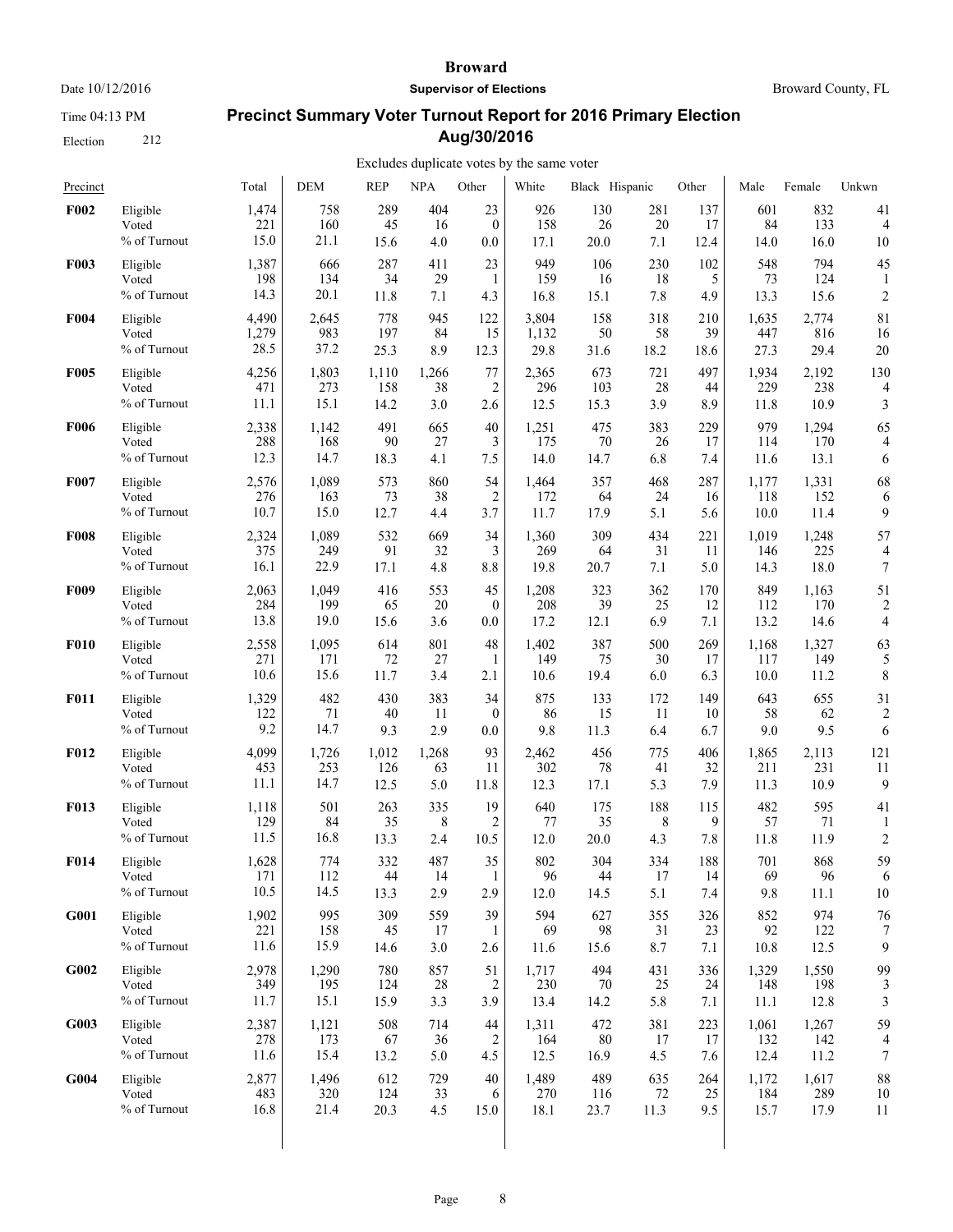Time 04:13 PM

Election 212

#### **Broward**

**Supervisor of Elections**

Broward County, FL

# **Precinct Summary Voter Turnout Report for 2016 Primary Election Aug/30/2016**

| Precinct          |              | Total | <b>DEM</b> | <b>REP</b> | <b>NPA</b> | Other            | White | Black Hispanic |         | Other | Male  | Female | Unkwn                   |
|-------------------|--------------|-------|------------|------------|------------|------------------|-------|----------------|---------|-------|-------|--------|-------------------------|
| G005              | Eligible     | 1,728 | 868        | 353        | 487        | 20               | 752   | 481            | 303     | 192   | 745   | 931    | 52                      |
|                   | Voted        | 230   | 142        | 64         | 23         | 1                | 120   | 78             | 16      | 16    | 94    | 134    | $\overline{\mathbf{c}}$ |
|                   | % of Turnout | 13.3  | 16.4       | 18.1       | 4.7        | 5.0              | 16.0  | 16.2           | 5.3     | 8.3   | 12.6  | 14.4   | 4                       |
| G006              | Eligible     | 3,389 | 1,707      | 704        | 939        | 39               | 1,772 | 627            | 674     | 316   | 1,454 | 1,835  | 100                     |
|                   | Voted        | 395   | 244        | 101        | 48         | 2                | 237   | 90             | 40      | 28    | 168   | 223    | 4                       |
|                   | % of Turnout | 11.7  | 14.3       | 14.3       | 5.1        | 5.1              | 13.4  | 14.4           | 5.9     | 8.9   | 11.6  | 12.2   | 4                       |
| G007              | Eligible     | 673   | 334        | 147        | 184        | 8                | 298   | 113            | 158     | 104   | 290   | 360    | 23                      |
|                   | Voted        | 69    | 40         | 24         | 5          | $\theta$         | 34    | 11             | 14      | 10    | 30    | 39     | $\boldsymbol{0}$        |
|                   | % of Turnout | 10.3  | 12.0       | 16.3       | 2.7        | 0.0              | 11.4  | 9.7            | 8.9     | 9.6   | 10.3  | 10.8   | $\boldsymbol{0}$        |
| G008              | Eligible     | 2,970 | 1,711      | 450        | 759        | 50               | 941   | 1,253          | 396     | 380   | 1,302 | 1,547  | 121                     |
|                   | Voted        | 418   | 320        | 63         | 29         | 6                | 140   | 209            | 38      | 31    | 172   | 236    | 10                      |
|                   | % of Turnout | 14.1  | 18.7       | 14.0       | 3.8        | 12.0             | 14.9  | 16.7           | 9.6     | 8.2   | 13.2  | 15.3   | 8                       |
| G009              | Eligible     | 875   | 546        | 97         | 215        | 17               | 184   | 383            | 207     | 101   | 375   | 475    | 25                      |
|                   | Voted        | 106   | 84         | 15         | 7          | $\boldsymbol{0}$ | 26    | 59             | 12      | 9     | 45    | 60     | 1                       |
|                   | % of Turnout | 12.1  | 15.4       | 15.5       | 3.3        | 0.0              | 14.1  | 15.4           | 5.8     | 8.9   | 12.0  | 12.6   | 4                       |
| G010              | Eligible     | 2,161 | 1,003      | 535        | 585        | 38               | 1,322 | 292            | 361     | 186   | 945   | 1,165  | 51                      |
|                   | Voted        | 350   | 212        | 104        | 30         | 4                | 246   | 59             | 27      | 18    | 133   | 213    | 4                       |
|                   | % of Turnout | 16.2  | 21.1       | 19.4       | 5.1        | 10.5             | 18.6  | 20.2           | 7.5     | 9.7   | 14.1  | 18.3   | 8                       |
| G011              | Eligible     | 2,158 | 998        | 484        | 642        | 34               | 1,279 | 303            | 380     | 196   | 908   | 1,196  | 54                      |
|                   | Voted        | 295   | 184        | 80         | 28         | 3                | 202   | 52             | 17      | 24    | 116   | 175    | 4                       |
|                   | % of Turnout | 13.7  | 18.4       | 16.5       | 4.4        | 8.8              | 15.8  | 17.2           | 4.5     | 12.2  | 12.8  | 14.6   | 7                       |
| G012              | Eligible     | 1,801 | 943        | 353        | 473        | 32               | 976   | 355            | 327     | 143   | 763   | 979    | 59                      |
|                   | Voted        | 256   | 176        | 54         | 22         | 4                | 161   | 62             | 29      | 4     | 103   | 151    | 2                       |
|                   | % of Turnout | 14.2  | 18.7       | 15.3       | 4.7        | 12.5             | 16.5  | 17.5           | 8.9     | 2.8   | 13.5  | 15.4   | 3                       |
| G013              | Eligible     | 951   | 561        | 143        | 233        | 14               | 262   | 426            | 126     | 137   | 426   | 493    | 32                      |
|                   | Voted        | 115   | 75         | 30         | 8          | 2                | 48    | 53             | 7       | 7     | 48    | 66     | 1                       |
|                   | % of Turnout | 12.1  | 13.4       | 21.0       | 3.4        | 14.3             | 18.3  | 12.4           | 5.6     | 5.1   | 11.3  | 13.4   | 3                       |
| G014              | Eligible     | 2,306 | 1,132      | 428        | 720        | 26               | 1,090 | 494            | 490     | 232   | 998   | 1,249  | 59                      |
|                   | Voted        | 265   | 187        | 51         | 25         | $\overline{2}$   | 165   | 59             | 14      | 27    | 111   | 152    | $\overline{2}$          |
|                   | % of Turnout | 11.5  | 16.5       | 11.9       | 3.5        | 7.7              | 15.1  | 11.9           | 2.9     | 11.6  | 11.1  | 12.2   | 3                       |
| G015              | Eligible     | 1,826 | 997        | 386        | 412        | 31               | 1,036 | 254            | 373     | 163   | 693   | 1,088  | 45                      |
|                   | Voted        | 362   | 236        | 94         | 30         | 2                | 230   | 58             | 49      | 25    | 127   | 227    | 8                       |
|                   | % of Turnout | 19.8  | 23.7       | 24.4       | 7.3        | 6.5              | 22.2  | 22.8           | 13.1    | 15.3  | 18.3  | 20.9   | 18                      |
| G016              | Eligible     | 3,266 | 1,609      | 711        | 892        | 54               | 1,603 | 678            | 570     | 415   | 1,378 | 1,797  | 91                      |
|                   | Voted        | 456   | 285        | 117        | 48         | 6                | 263   | 113            | 49      | 31    | 176   | 271    | 9                       |
|                   | % of Turnout | 14.0  | 17.7       | 16.5       | 5.4        | 11.1             | 16.4  | 16.7           | 8.6     | 7.5   | 12.8  | 15.1   | 10                      |
| <b>H001</b>       | Eligible     | 2,597 | 1,668      | 246        | 661        | 22               | 477   | 1,401          | 391     | 328   | 1,118 | 1,386  | 93                      |
|                   | Voted        | 307   | 257        | 28         | 20         | $\overline{2}$   | 65    | 190            | 21      | 31    | 127   | 176    | 4                       |
|                   | % of Turnout | 11.8  | 15.4       | 11.4       | 3.0        | 9.1              | 13.6  | 13.6           | 5.4     | 9.5   | 11.4  | 12.7   | 4                       |
| H <sub>0</sub> 02 | Eligible     | 1,017 | 667        | 86         | 248        | 16               | 114   | 652            | 120     | 131   | 385   | 584    | 48                      |
|                   | Voted        | 138   | 119        | 10         | 7          | 2                | 10    | 110            | 8       | 10    | 50    | 84     | 4                       |
|                   | % of Turnout | 13.6  | 17.8       | 11.6       | $2.8\,$    | 12.5             | 8.8   | 16.9           | 6.7     | 7.6   | 13.0  | 14.4   | 8                       |
| H <sub>0</sub> 03 | Eligible     | 3,311 | 2,234      | 265        | 777        | 35               | 543   | 1,992          | 448     | 328   | 1,314 | 1,882  | 115                     |
|                   | Voted        | 396   | 322        | $40\,$     | 33         | -1               | 71    | 289            | 17      | 19    | 141   | 246    | 9                       |
|                   | % of Turnout | 12.0  | 14.4       | 15.1       | 4.2        | 2.9              | 13.1  | 14.5           | 3.8     | 5.8   | 10.7  | 13.1   | 8                       |
| H004              | Eligible     | 1,384 | 858        | 161        | 355        | 10               | 321   | 651            | 198     | 214   | 614   | 713    | 57                      |
|                   | Voted        | 176   | 132        | 28         | 16         | $\boldsymbol{0}$ | 44    | 102            | 14      | 16    | 75    | 97     | 4                       |
|                   | % of Turnout | 12.7  | 15.4       | 17.4       | 4.5        | 0.0              | 13.7  | 15.7           | 7.1     | 7.5   | 12.2  | 13.6   | 7                       |
| H <sub>005</sub>  | Eligible     | 2,853 | 1,908      | 228        | 693        | 24               | 360   | 1,786          | 293     | 414   | 1,156 | 1,567  | 130                     |
|                   | Voted        | 381   | 323        | 23         | 33         | $\overline{2}$   | 52    | 272            | 21      | 36    | 138   | 233    | 10                      |
|                   | % of Turnout | 13.4  | 16.9       | 10.1       | 4.8        | 8.3              | 14.4  | 15.2           | $7.2\,$ | 8.7   | 11.9  | 14.9   | 8                       |
|                   |              |       |            |            |            |                  |       |                |         |       |       |        |                         |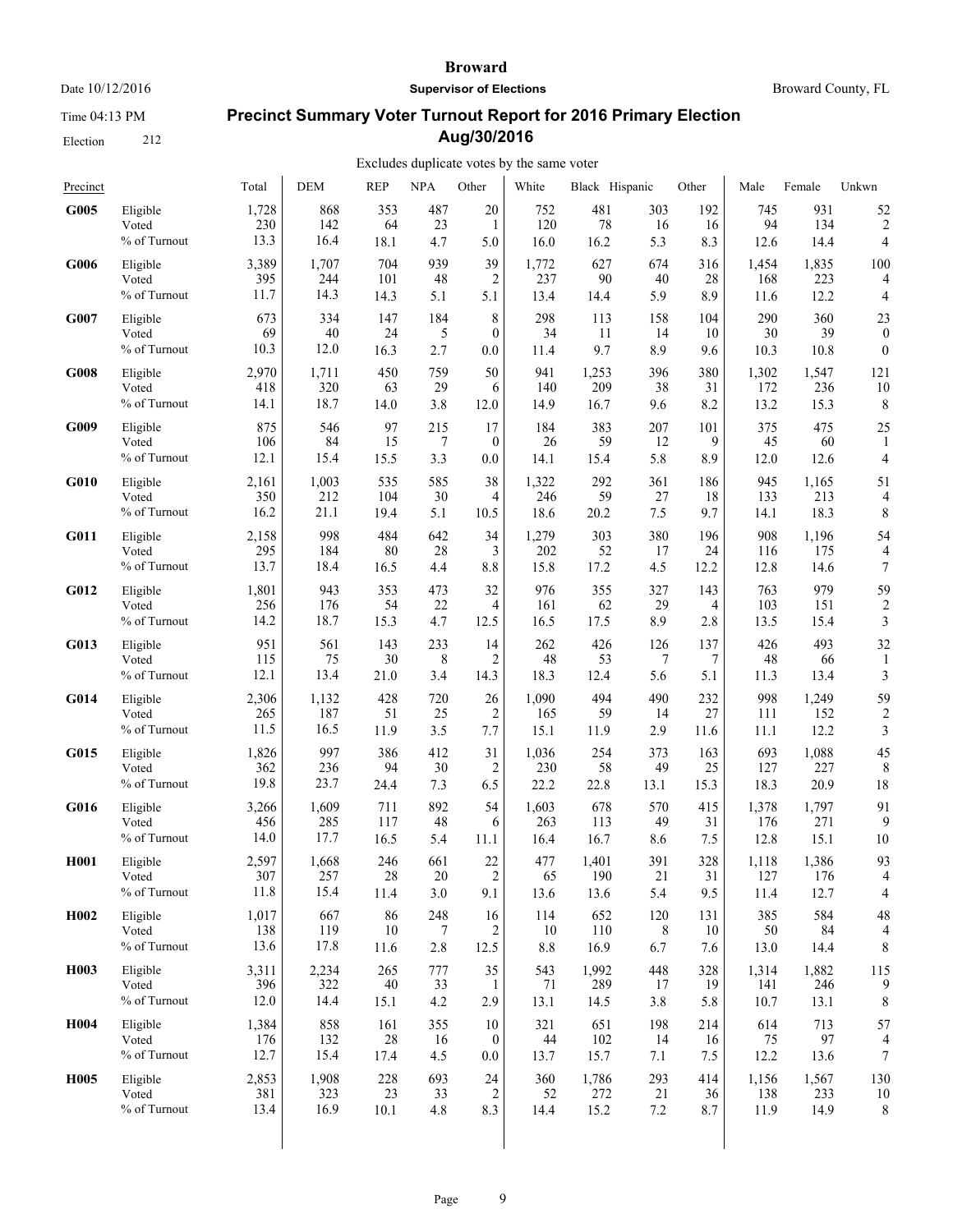Time 04:13 PM

Election 212

#### **Broward**

**Supervisor of Elections**

# **Precinct Summary Voter Turnout Report for 2016 Primary Election Aug/30/2016**

# Excludes duplicate votes by the same voter

| Precinct         |                                   | Total                | <b>DEM</b>         | <b>REP</b>        | <b>NPA</b>       | Other            | White              | Black Hispanic     |                   | Other             | Male               | Female             | Unkwn                    |
|------------------|-----------------------------------|----------------------|--------------------|-------------------|------------------|------------------|--------------------|--------------------|-------------------|-------------------|--------------------|--------------------|--------------------------|
| H006             | Eligible                          | 1,753                | 1,140              | 211               | 388              | 14               | 446                | 846                | 286               | 175               | 686                | 1,012              | 55                       |
|                  | Voted                             | 261                  | 202                | 34                | 24               | $\mathbf{1}$     | 75                 | 150                | 18                | 18                | 96                 | 162                | 3                        |
|                  | % of Turnout                      | 14.9                 | 17.7               | 16.1              | 6.2              | 7.1              | 16.8               | 17.7               | 6.3               | 10.3              | 14.0               | 16.0               | 5                        |
| H007             | Eligible                          | 2,179                | 1,369              | 232               | 559              | 19               | 400                | 1,245              | 236               | 298               | 943                | 1,155              | 81                       |
|                  | Voted                             | 307                  | 251                | 27                | 27               | $\overline{2}$   | 55                 | 204                | 15                | 33                | 117                | 182                | 8                        |
|                  | % of Turnout                      | 14.1                 | 18.3               | 11.6              | 4.8              | 10.5             | 13.8               | 16.4               | 6.4               | 11.1              | 12.4               | 15.8               | 10                       |
| <b>H008</b>      | Eligible                          | 1,561                | 1,042              | 164               | 334              | 21               | 369                | 785                | 277               | 130               | 588                | 927                | 46                       |
|                  | Voted                             | 227                  | 176                | 28                | 20               | 3                | 52                 | 141                | 20                | 14                | 75                 | 144                | 8                        |
|                  | % of Turnout                      | 14.5                 | 16.9               | 17.1              | 6.0              | 14.3             | 14.1               | 18.0               | 7.2               | 10.8              | 12.8               | 15.5               | 17                       |
| H <sub>009</sub> | Eligible                          | 1,013                | 671                | 104               | 225              | 13               | 243                | 511                | 144               | 115               | 422                | 556                | 35                       |
|                  | Voted                             | 129                  | 106                | 13                | 8                | 2                | 23                 | 91                 | 7                 | 8                 | 45                 | $81\,$             | 3                        |
|                  | % of Turnout                      | 12.7                 | 15.8               | 12.5              | 3.6              | 15.4             | 9.5                | 17.8               | 4.9               | 7.0               | 10.7               | 14.6               | 9                        |
| <b>H010</b>      | Eligible                          | 406                  | 229                | 40                | 127              | 10               | 100                | 152                | 116               | 38                | 181                | 204                | 21                       |
|                  | Voted                             | 26                   | 21                 | 4                 | $\mathbf{1}$     | $\boldsymbol{0}$ | 10                 | 14                 | $\mathbf{1}$      | 1                 | 16                 | 9                  | 1                        |
|                  | % of Turnout                      | 6.4                  | 9.2                | 10.0              | 0.8              | 0.0              | 10.0               | 9.2                | 0.9               | 2.6               | 8.8                | 4.4                | 5                        |
| H011             | Eligible                          | 2,694                | 1,597              | 325               | 745              | 27               | 550                | 952                | 857               | 335               | 1,133              | 1,484              | 77                       |
|                  | Voted                             | 268                  | 199                | 49                | 19               | 1                | 78                 | 137                | 40                | 13                | 102                | 163                | 3                        |
|                  | % of Turnout                      | 9.9                  | 12.5               | 15.1              | 2.6              | 3.7              | 14.2               | 14.4               | 4.7               | 3.9               | 9.0                | 11.0               | $\overline{4}$           |
| J001             | Eligible                          | 1,626                | 922                | 290               | 392              | $22\,$           | 763                | 434                | 298               | 131               | 658                | 932                | 36                       |
|                  | Voted                             | 272                  | 185                | 67                | 18               | $\overline{2}$   | 166                | 75                 | 18                | 13                | 92                 | 177                | 3                        |
|                  | % of Turnout                      | 16.7                 | 20.1               | 23.1              | 4.6              | 9.1              | 21.8               | 17.3               | 6.0               | 9.9               | 14.0               | 19.0               | 8                        |
| J002             | Eligible<br>Voted<br>% of Turnout | 1,777<br>208<br>11.7 | 882<br>144<br>16.3 | 315<br>42<br>13.3 | 555<br>19<br>3.4 | 25<br>3<br>12.0  | 867<br>127<br>14.6 | 260<br>48<br>18.5  | 477<br>21<br>4.4  | 173<br>12<br>6.9  | 736<br>85<br>11.5  | 985<br>122<br>12.4 | 56<br>$\overline{c}$     |
| J003             | Eligible                          | 1,703                | 876                | 376               | 430              | 21               | 991                | 257                | 299               | 156               | 746                | 919                | 38                       |
|                  | Voted                             | 330                  | 225                | 77                | 25               | 3                | 190                | 83                 | 35                | 22                | 136                | 190                | $\overline{4}$           |
|                  | % of Turnout                      | 19.4                 | 25.7               | 20.5              | 5.8              | 14.3             | 19.2               | 32.3               | 11.7              | 14.1              | 18.2               | 20.7               | 11                       |
| J004             | Eligible                          | 2,076                | 1,119              | 329               | 596              | 32               | 755                | 601                | 514               | 206               | 876                | 1,136              | 64                       |
|                  | Voted                             | 256                  | 197                | 40                | 16               | 3                | 88                 | 105                | 38                | 25                | 89                 | 161                | 6                        |
|                  | % of Turnout                      | 12.3                 | 17.6               | 12.2              | 2.7              | 9.4              | 11.7               | 17.5               | 7.4               | 12.1              | 10.2               | 14.2               | 9                        |
| <b>J005</b>      | Eligible                          | 1,767                | 1,038              | 240               | 458              | 31               | 661                | 462                | 497               | 147               | 682                | 1,048              | 37                       |
|                  | Voted                             | 247                  | 182                | 48                | 15               | 2                | 106                | 77                 | 46                | 18                | 82                 | 163                | $\overline{c}$           |
|                  | % of Turnout                      | 14.0                 | 17.5               | 20.0              | 3.3              | 6.5              | 16.0               | 16.7               | 9.3               | 12.2              | 12.0               | 15.6               | 5                        |
| <b>J006</b>      | Eligible                          | 780                  | 459                | 139               | 171              | 11               | 451                | 90                 | 182               | 57                | 298                | 471                | 11                       |
|                  | Voted                             | 154                  | 112                | 27                | 14               | 1                | 96                 | 29                 | 21                | 8                 | 54                 | 97                 | 3                        |
|                  | % of Turnout                      | 19.7                 | 24.4               | 19.4              | 8.2              | 9.1              | 21.3               | 32.2               | 11.5              | 14.0              | 18.1               | 20.6               | 27                       |
| <b>J007</b>      | Eligible                          | 1,800                | 1,119              | 252               | 397              | 32               | 607                | 657                | 379               | 157               | 734                | 1,011              | 55                       |
|                  | Voted                             | 326                  | 253                | 44                | 25               | 4                | 117                | 153                | 33                | 23                | 114                | 203                | 9                        |
|                  | % of Turnout                      | 18.1                 | 22.6               | 17.5              | 6.3              | 12.5             | 19.3               | 23.3               | 8.7               | 14.6              | 15.5               | 20.1               | 16                       |
| <b>J008</b>      | Eligible                          | 476                  | 267                | 116               | 88               | 5                | 241                | 123                | 74                | 38                | 200                | 267                | 9                        |
|                  | Voted                             | 134                  | 91                 | 34                | 6                | 3                | 65                 | 47                 | 15                | 7                 | 47                 | 87                 | $\boldsymbol{0}$         |
|                  | % of Turnout                      | 28.2                 | 34.1               | 29.3              | 6.8              | 60.0             | 27.0               | 38.2               | 20.3              | 18.4              | 23.5               | 32.6               | $\mathbf{0}$             |
| <b>J009</b>      | Eligible<br>Voted<br>% of Turnout | 1,624<br>350<br>21.6 | 930<br>260<br>28.0 | 281<br>64<br>22.8 | 384<br>24<br>6.3 | 29<br>2<br>6.9   | 773<br>168<br>21.7 | 402<br>112<br>27.9 | 334<br>58<br>17.4 | 115<br>12<br>10.4 | 645<br>129<br>20.0 | 953<br>220<br>23.1 | 26<br>$\overline{4}$     |
| <b>J010</b>      | Eligible                          | 1,555                | 798                | 275               | 447              | 35               | 791                | 347                | 295               | 122               | 694                | 826                | 35                       |
|                  | Voted                             | 200                  | 135                | 42                | 22               | $\mathbf{1}$     | 125                | 56                 | 15                | 4                 | 82                 | 116                | $\overline{2}$           |
|                  | % of Turnout                      | 12.9                 | 16.9               | 15.3              | 4.9              | 2.9              | 15.8               | 16.1               | 5.1               | 3.3               | 11.8               | 14.0               | 6                        |
| <b>J011</b>      | Eligible                          | 3,370                | 1,708              | 598               | 1,013            | 51               | 1,471              | 685                | 897               | 317               | 1,484              | 1,799              | 87                       |
|                  | Voted                             | 407                  | 278                | 92                | 36               | $\mathbf{1}$     | 189                | 132                | 64                | 22                | 163                | 240                | $\overline{\mathcal{L}}$ |
|                  | % of Turnout                      | 12.1                 | 16.3               | 15.4              | 3.6              | 2.0              | 12.8               | 19.3               | 7.1               | 6.9               | 11.0               | 13.3               | 5                        |
|                  |                                   |                      |                    |                   |                  |                  |                    |                    |                   |                   |                    |                    |                          |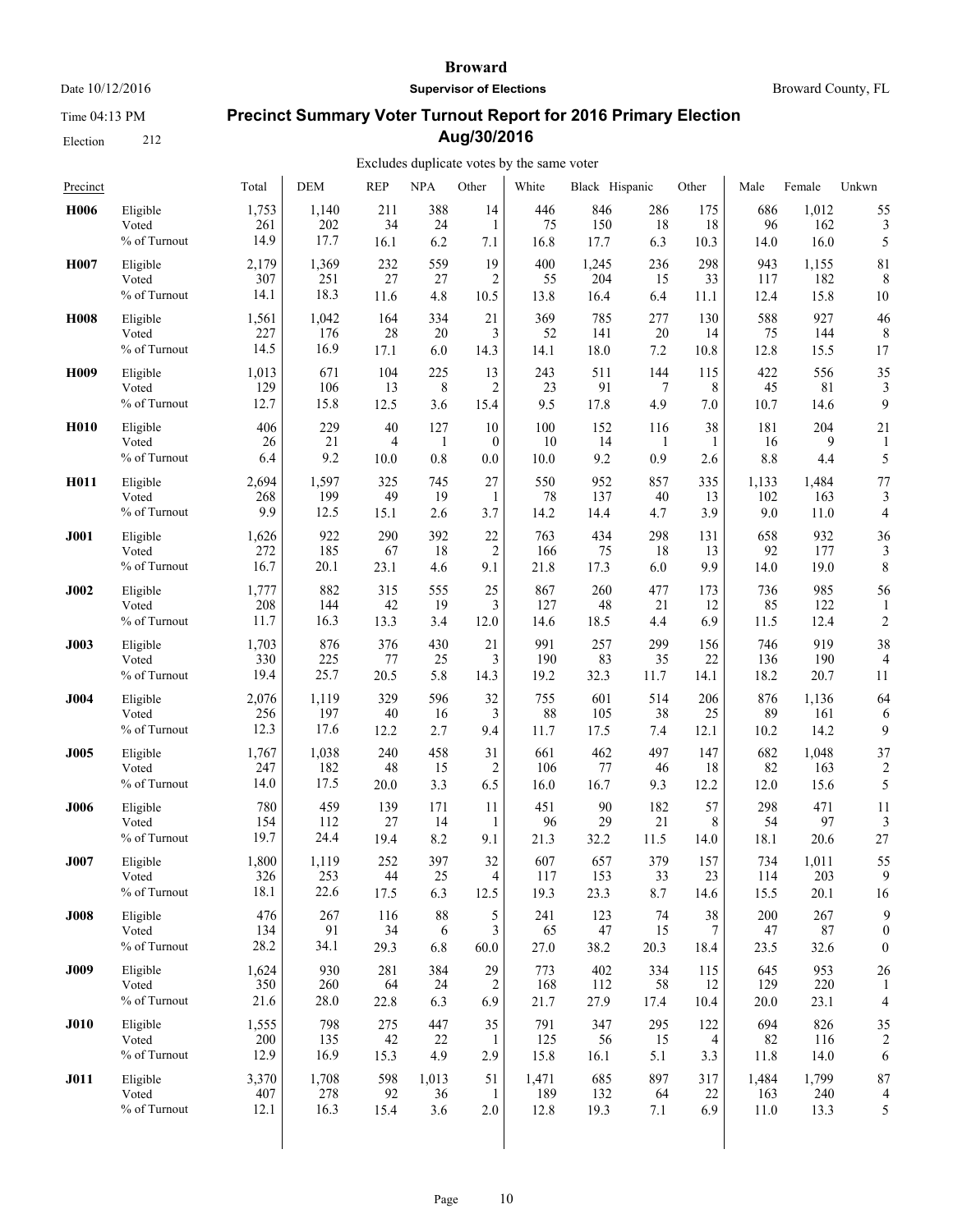Time 04:13 PM

Election 212

#### **Broward**

**Supervisor of Elections**

Broward County, FL

# **Precinct Summary Voter Turnout Report for 2016 Primary Election Aug/30/2016**

| Precinct    |              | Total | <b>DEM</b> | <b>REP</b> | <b>NPA</b> | Other            | White | Black Hispanic |                  | Other | Male  | Female | Unkwn          |
|-------------|--------------|-------|------------|------------|------------|------------------|-------|----------------|------------------|-------|-------|--------|----------------|
| <b>J012</b> | Eligible     | 4,341 | 2,676      | 662        | 933        | 70               | 2.869 | 579            | 618              | 275   | 1,553 | 2,690  | 98             |
|             | Voted        | 1,151 | 913        | 157        | 71         | 10               | 885   | 159            | 57               | 50    | 363   | 778    | 10             |
|             | % of Turnout | 26.5  | 34.1       | 23.7       | 7.6        | 14.3             | 30.8  | 27.5           | 9.2              | 18.2  | 23.4  | 28.9   | 10             |
| J013        | Eligible     | 1,704 | 1,063      | 231        | 393        | 17               | 647   | 565            | 329              | 163   | 732   | 942    | 30             |
|             | Voted        | 323   | 254        | 45         | 24         | $\theta$         | 139   | 132            | 26               | 26    | 125   | 195    | 3              |
|             | % of Turnout | 19.0  | 23.9       | 19.5       | 6.1        | 0.0              | 21.5  | 23.4           | 7.9              | 16.0  | 17.1  | 20.7   | 10             |
| J014        | Eligible     | 1,509 | 861        | 339        | 288        | 21               | 806   | 386            | 197              | 120   | 640   | 844    | 25             |
|             | Voted        | 455   | 333        | 98         | 23         | 1                | 238   | 159            | 34               | 24    | 184   | 269    | $\overline{c}$ |
|             | % of Turnout | 30.2  | 38.7       | 28.9       | 8.0        | 4.8              | 29.5  | 41.2           | 17.3             | 20.0  | 28.8  | 31.9   | 8              |
| <b>J015</b> | Eligible     | 1,573 | 827        | 338        | 388        | 20               | 836   | 418            | 177              | 142   | 752   | 792    | 29             |
|             | Voted        | 355   | 240        | 86         | 28         | 1                | 211   | 118            | 9                | 17    | 170   | 181    | $\overline{4}$ |
|             | % of Turnout | 22.6  | 29.0       | 25.4       | 7.2        | 5.0              | 25.2  | 28.2           | 5.1              | 12.0  | 22.6  | 22.9   | 14             |
| J016        | Eligible     | 690   | 367        | 100        | 212        | 11               | 241   | 158            | 229              | 62    | 278   | 390    | 22             |
|             | Voted        | 93    | 66         | 14         | 10         | 3                | 41    | 25             | 22               | 5     | 43    | 49     | 1              |
|             | % of Turnout | 13.5  | 18.0       | 14.0       | 4.7        | 27.3             | 17.0  | 15.8           | 9.6              | 8.1   | 15.5  | 12.6   | 5              |
| J017        | Eligible     | 1,700 | 1,057      | 194        | 427        | 22               | 388   | 830            | 273              | 209   | 678   | 962    | 60             |
|             | Voted        | 253   | 208        | 26         | 14         | 5                | 71    | 145            | 15               | 22    | 77    | 168    | 8              |
|             | % of Turnout | 14.9  | 19.7       | 13.4       | 3.3        | 22.7             | 18.3  | 17.5           | 5.5              | 10.5  | 11.4  | 17.5   | 13             |
| <b>J018</b> | Eligible     | 2,021 | 1,064      | 371        | 560        | 26               | 1,069 | 386            | 384              | 182   | 828   | 1,158  | 35             |
|             | Voted        | 330   | 244        | 51         | 34         | 1                | 214   | 65             | 38               | 13    | 115   | 212    | 3              |
|             | % of Turnout | 16.3  | 22.9       | 13.7       | 6.1        | 3.8              | 20.0  | 16.8           | 9.9              | 7.1   | 13.9  | 18.3   | 9              |
| J019        | Eligible     | 3,651 | 1,929      | 663        | 1,001      | 58               | 1,616 | 817            | 811              | 407   | 1,559 | 1,994  | 98             |
|             | Voted        | 490   | 337        | 97         | 52         | 4                | 264   | 151            | 46               | 29    | 183   | 300    | 7              |
|             | % of Turnout | 13.4  | 17.5       | 14.6       | 5.2        | 6.9              | 16.3  | 18.5           | 5.7              | 7.1   | 11.7  | 15.0   | $\overline{7}$ |
| <b>J020</b> | Eligible     | 1,159 | 745        | 152        | 244        | 18               | 354   | 495            | 200              | 110   | 462   | 649    | 48             |
|             | Voted        | 224   | 176        | 32         | 16         | $\theta$         | 87    | 108            | 15               | 14    | 94    | 124    | 6              |
|             | % of Turnout | 19.3  | 23.6       | 21.1       | 6.6        | 0.0              | 24.6  | 21.8           | 7.5              | 12.7  | 20.3  | 19.1   | 13             |
| J021        | Eligible     | 2,371 | 1,183      | 506        | 640        | 42               | 1,344 | 379            | 425              | 223   | 1,033 | 1,292  | 46             |
|             | Voted        | 420   | 286        | 90         | 39         | 5                | 296   | 84             | 28               | 12    | 164   | 253    | 3              |
|             | % of Turnout | 17.7  | 24.2       | 17.8       | 6.1        | 11.9             | 22.0  | 22.2           | 6.6              | 5.4   | 15.9  | 19.6   | 7              |
| J022        | Eligible     | 1,901 | 1,276      | 263        | 312        | 50               | 1,570 | 115            | 119              | 97    | 669   | 1,204  | 28             |
|             | Voted        | 721   | 575        | 102        | 38         | 6                | 632   | 44             | 18               | 27    | 237   | 479    | 5              |
|             | % of Turnout | 37.9  | 45.1       | 38.8       | 12.2       | 12.0             | 40.3  | 38.3           | 15.1             | 27.8  | 35.4  | 39.8   | 18             |
| <b>J023</b> | Eligible     | 1,534 | 771        | 326        | 412        | 25               | 779   | 270            | 348              | 137   | 651   | 834    | 49             |
|             | Voted        | 196   | 139        | 43         | 14         | $\theta$         | 110   | 45             | 26               | 15    | 71    | 122    | 3              |
|             | % of Turnout | 12.8  | 18.0       | 13.2       | 3.4        | 0.0              | 14.1  | 16.7           | 7.5              | 10.9  | 10.9  | 14.6   | 6              |
| J024        | Eligible     | 1,061 | 730        | 164        | 155        | 12               | 867   | 73             | 82               | 39    | 373   | 668    | 20             |
|             | Voted        | 352   | 294        | 41         | 15         | $\overline{2}$   | 293   | 33             | 14               | 12    | 110   | 239    | 3              |
|             | % of Turnout | 33.2  | 40.3       | 25.0       | 9.7        | 16.7             | 33.8  | 45.2           | 17.1             | 30.8  | 29.5  | 35.8   | 15             |
| <b>K001</b> | Eligible     | 1,514 | 1,173      | 58         | 278        | 5                | 80    | 1,287          | $26\,$           | 121   | 617   | 841    | 56             |
|             | Voted        | 275   | 255        | 7          | 13         | $\boldsymbol{0}$ | 14    | 246            | $\boldsymbol{0}$ | 15    | 108   | 159    | 8              |
|             | % of Turnout | 18.2  | 21.7       | 12.1       | 4.7        | $0.0\,$          | 17.5  | 19.1           | $0.0\,$          | 12.4  | 17.5  | 18.9   | 14             |
| K002        | Eligible     | 1,425 | 1,155      | 46         | 219        | 5                | 72    | 1,218          | 13               | 122   | 610   | 760    | 55             |
|             | Voted        | 298   | 272        | $\tau$     | 18         | 1                | 10    | 269            | 2                | 17    | 109   | 181    | 8              |
|             | % of Turnout | 20.9  | 23.5       | 15.2       | 8.2        | 20.0             | 13.9  | 22.1           | 15.4             | 13.9  | 17.9  | 23.8   | 15             |
| <b>K003</b> | Eligible     | 2,491 | 1,944      | 117        | 414        | 16               | 222   | 1,932          | 57               | 280   | 975   | 1,417  | 99             |
|             | Voted        | 689   | 629        | 21         | 36         | 3                | 38    | 583            | 13               | 55    | 239   | 429    | 21             |
|             | % of Turnout | 27.7  | 32.4       | 17.9       | 8.7        | 18.8             | 17.1  | 30.2           | 22.8             | 19.6  | 24.5  | 30.3   | 21             |
| <b>K004</b> | Eligible     | 2,109 | 1,647      | 84         | 364        | 14               | 158   | 1,693          | 69               | 189   | 922   | 1,117  | 70             |
|             | Voted        | 425   | 388        | 21         | 16         | $\mathbf{0}$     | 35    | 365            | 4                | 21    | 167   | 255    | 3              |
|             | % of Turnout | 20.2  | 23.6       | 25.0       | 4.4        | $0.0\,$          | 22.2  | 21.6           | 5.8              | 11.1  | 18.1  | 22.8   | $\overline{4}$ |
|             |              |       |            |            |            |                  |       |                |                  |       |       |        |                |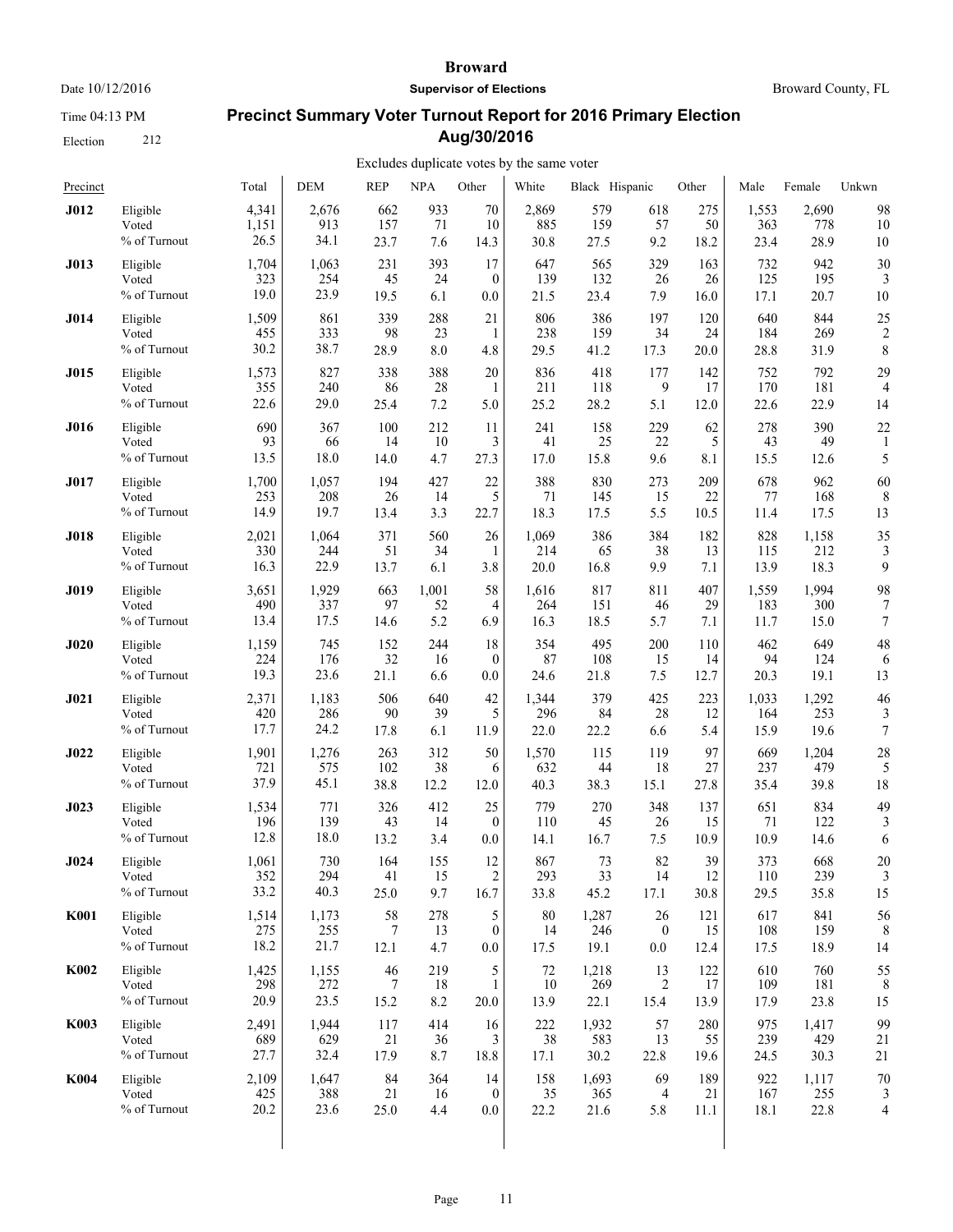Time 04:13 PM

Election 212

#### **Broward**

**Supervisor of Elections**

Broward County, FL

# **Precinct Summary Voter Turnout Report for 2016 Primary Election Aug/30/2016**

| Precinct    |                                   | Total                | <b>DEM</b>           | <b>REP</b>     | <b>NPA</b>       | Other                    | White                 | Black Hispanic       |                                               | Other             | Male              | Female             | Unkwn            |
|-------------|-----------------------------------|----------------------|----------------------|----------------|------------------|--------------------------|-----------------------|----------------------|-----------------------------------------------|-------------------|-------------------|--------------------|------------------|
| <b>K005</b> | Eligible<br>Voted<br>% of Turnout | 1,435<br>264<br>18.4 | 1,119<br>247<br>22.1 | 48<br>4<br>8.3 | 260<br>13<br>5.0 | 8<br>$\mathbf{0}$<br>0.0 | $\frac{42}{3}$<br>7.1 | 1,217<br>243<br>20.0 | $\begin{array}{c} 43 \\ 2 \end{array}$<br>4.7 | 133<br>16<br>12.0 | 551<br>93<br>16.9 | 830<br>168<br>20.2 | 54<br>3<br>6     |
| <b>K006</b> | Eligible                          | 1,532                | 1,198                | 74             | 250              | 10                       | 114                   | 1,228                | 62                                            | 128               | 658               | 804                | 70               |
|             | Voted                             | 493                  | 453                  | 21             | 18               | 1                        | 40                    | 417                  | 14                                            | 22                | 211               | 277                | 5                |
|             | % of Turnout                      | 32.2                 | 37.8                 | 28.4           | 7.2              | 10.0                     | 35.1                  | 34.0                 | 22.6                                          | 17.2              | 32.1              | 34.5               | $\boldsymbol{7}$ |
| <b>K007</b> | Eligible                          | 1,834                | 1,492                | 41             | 293              | 8                        | 43                    | 1,634                | 19                                            | 138               | 666               | 1,097              | 71               |
|             | Voted                             | 417                  | 397                  | 6              | 12               | $\overline{2}$           | 7                     | 390                  | $\overline{2}$                                | 18                | 148               | 262                | 7                |
|             | % of Turnout                      | 22.7                 | 26.6                 | 14.6           | 4.1              | 25.0                     | 16.3                  | 23.9                 | 10.5                                          | 13.0              | 22.2              | 23.9               | 10               |
| <b>K008</b> | Eligible                          | 1,543                | 1,173                | 88             | 270              | 12                       | 198                   | 1,071                | 132                                           | 142               | 546               | 935                | 62               |
|             | Voted                             | 297                  | 271                  | 13             | 11               | 2                        | 39                    | 226                  | 12                                            | 20                | 91                | 198                | 8                |
|             | % of Turnout                      | 19.2                 | 23.1                 | 14.8           | 4.1              | 16.7                     | 19.7                  | 21.1                 | 9.1                                           | 14.1              | 16.7              | 21.2               | 13               |
| K009        | Eligible                          | 1,608                | 1,174                | 117            | 304              | 13                       | 330                   | 1,018                | 109                                           | 151               | 644               | 919                | 45               |
|             | Voted                             | 330                  | 285                  | 30             | 14               | 1                        | 66                    | 223                  | 15                                            | 26                | 104               | 220                | 6                |
|             | % of Turnout                      | 20.5                 | 24.3                 | 25.6           | 4.6              | 7.7                      | 20.0                  | 21.9                 | 13.8                                          | 17.2              | 16.1              | 23.9               | 13               |
| <b>K010</b> | Eligible                          | 599                  | 444                  | 39             | 110              | 6                        | 97                    | 390                  | 49                                            | 63                | 233               | 342                | 24               |
|             | Voted                             | 171                  | 150                  | 6              | 13               | $\overline{2}$           | 20                    | 130                  | 7                                             | 14                | 49                | 116                | 6                |
|             | % of Turnout                      | 28.5                 | 33.8                 | 15.4           | 11.8             | 33.3                     | 20.6                  | 33.3                 | 14.3                                          | 22.2              | 21.0              | 33.9               | 25               |
| <b>K011</b> | Eligible                          | 1,849                | 1,425                | 100            | 315              | 9                        | 194                   | 1,401                | 90                                            | 164               | 674               | 1,104              | 71               |
|             | Voted                             | 329                  | 291                  | 20             | 16               | $\overline{2}$           | 32                    | 265                  | 5                                             | 27                | 108               | 215                | 6                |
|             | % of Turnout                      | 17.8                 | 20.4                 | 20.0           | 5.1              | 22.2                     | 16.5                  | 18.9                 | 5.6                                           | 16.5              | 16.0              | 19.5               | 8                |
| L001        | Eligible                          | 4,768                | 2,905                | 649            | 1,154            | 60                       | 1,558                 | 1,969                | 670                                           | 571               | 2,111             | 2,511              | 146              |
|             | Voted                             | 914                  | 704                  | 120            | 85               | 5                        | 309                   | 479                  | 63                                            | 63                | 388               | 511                | 15               |
|             | % of Turnout                      | 19.2                 | 24.2                 | 18.5           | 7.4              | 8.3                      | 19.8                  | 24.3                 | 9.4                                           | 11.0              | 18.4              | 20.4               | 10               |
| L002        | Eligible                          | 1,306                | 1,052                | 34             | 215              | 5                        | 46                    | 1,105                | 31                                            | 124               | 539               | 728                | 39               |
|             | Voted                             | 335                  | 313                  | 5              | 17               | $\boldsymbol{0}$         | 9                     | 294                  | 8                                             | 24                | 114               | 215                | 6                |
|             | % of Turnout                      | 25.7                 | 29.8                 | 14.7           | 7.9              | 0.0                      | 19.6                  | 26.6                 | 25.8                                          | 19.4              | 21.2              | 29.5               | 15               |
| L003        | Eligible                          | 1,147                | 899                  | 63             | 177              | 8                        | 124                   | 877                  | 44                                            | 102               | 460               | 652                | 35               |
|             | Voted                             | 349                  | 316                  | 13             | 20               | $\overline{0}$           | 36                    | 288                  | 8                                             | 17                | 124               | 219                | 6                |
|             | % of Turnout                      | 30.4                 | 35.2                 | 20.6           | 11.3             | 0.0                      | 29.0                  | 32.8                 | 18.2                                          | 16.7              | 27.0              | 33.6               | 17               |
| L004        | Eligible                          | 5,215                | 4,111                | 144            | 930              | 30                       | 246                   | 4,419                | 126                                           | 424               | 1,918             | 3,108              | 189              |
|             | Voted                             | 678                  | 624                  | 13             | 39               | 2                        | 22                    | 609                  | 2                                             | 45                | 224               | 435                | 19               |
|             | % of Turnout                      | 13.0                 | 15.2                 | 9.0            | 4.2              | 6.7                      | 8.9                   | 13.8                 | 1.6                                           | 10.6              | 11.7              | 14.0               | 10               |
| L005        | Eligible                          | 1,606                | 1,288                | 61             | 253              | $\overline{4}$           | 80                    | 1,371                | 44                                            | 111               | 575               | 970                | 61               |
|             | Voted                             | 337                  | 311                  | 8              | 18               | $\overline{0}$           | 20                    | 304                  | 1                                             | 12                | 113               | 217                | 7                |
|             | % of Turnout                      | 21.0                 | 24.1                 | 13.1           | 7.1              | 0.0                      | 25.0                  | 22.2                 | 2.3                                           | 10.8              | 19.7              | 22.4               | 11               |
| L006        | Eligible                          | 2.905                | 2,301                | 115            | 468              | 21                       | 191                   | 2,350                | 99                                            | 265               | 1,168             | 1.649              | 88               |
|             | Voted                             | 686                  | 628                  | 25             | 30               | 3                        | 37                    | 600                  | 9                                             | 40                | 258               | 419                | 9                |
|             | % of Turnout                      | 23.6                 | 27.3                 | 21.7           | 6.4              | 14.3                     | 19.4                  | 25.5                 | 9.1                                           | 15.1              | 22.1              | 25.4               | 10               |
| L007        | Eligible                          | 1,132                | 789                  | 104            | 230              | 9                        | 207                   | 736                  | $72\,$                                        | 117               | 487               | 620                | 25               |
|             | Voted                             | 262                  | 225                  | 18             | 18               | $\mathbf{1}$             | 38                    | 192                  | 9                                             | 23                | 111               | 148                | 3                |
|             | % of Turnout                      | 23.1                 | 28.5                 | 17.3           | $7.8\,$          | 11.1                     | 18.4                  | 26.1                 | 12.5                                          | 19.7              | 22.8              | 23.9               | 12               |
| <b>L008</b> | Eligible                          | 2,129                | 1,734                | 93             | 289              | 13                       | 86                    | 1,815                | 74                                            | 154               | 912               | 1,154              | 63               |
|             | Voted                             | 549                  | 515                  | 11             | 23               | $\bf{0}$                 | 15                    | 496                  | 9                                             | 29                | 203               | 338                | 8                |
|             | % of Turnout                      | 25.8                 | 29.7                 | 11.8           | $8.0\,$          | 0.0                      | 17.4                  | 27.3                 | 12.2                                          | 18.8              | 22.3              | 29.3               | 13               |
| L009        | Eligible                          | 1,972                | 1,324                | 214            | 409              | 25                       | 565                   | 992                  | 216                                           | 199               | 749               | 1,174              | 49               |
|             | Voted                             | 474                  | 390                  | $40\,$         | 40               | 4                        | 146                   | 269                  | 22                                            | 37                | 147               | 322                | 5                |
|             | % of Turnout                      | 24.0                 | 29.5                 | 18.7           | 9.8              | 16.0                     | 25.8                  | 27.1                 | 10.2                                          | 18.6              | 19.6              | 27.4               | 10               |
| <b>L010</b> | Eligible                          | 4,446                | 3,029                | 432            | 918              | 67                       | 1,262                 | 2,258                | 473                                           | 453               | 1,712             | 2,610              | 124              |
|             | Voted                             | 984                  | 806                  | 93             | 74               | 11                       | 304                   | 548                  | 56                                            | 76                | 323               | 644                | 17               |
|             | % of Turnout                      | 22.1                 | 26.6                 | 21.5           | $8.1\,$          | 16.4                     | 24.1                  | 24.3                 | 11.8                                          | 16.8              | 18.9              | 24.7               | 14               |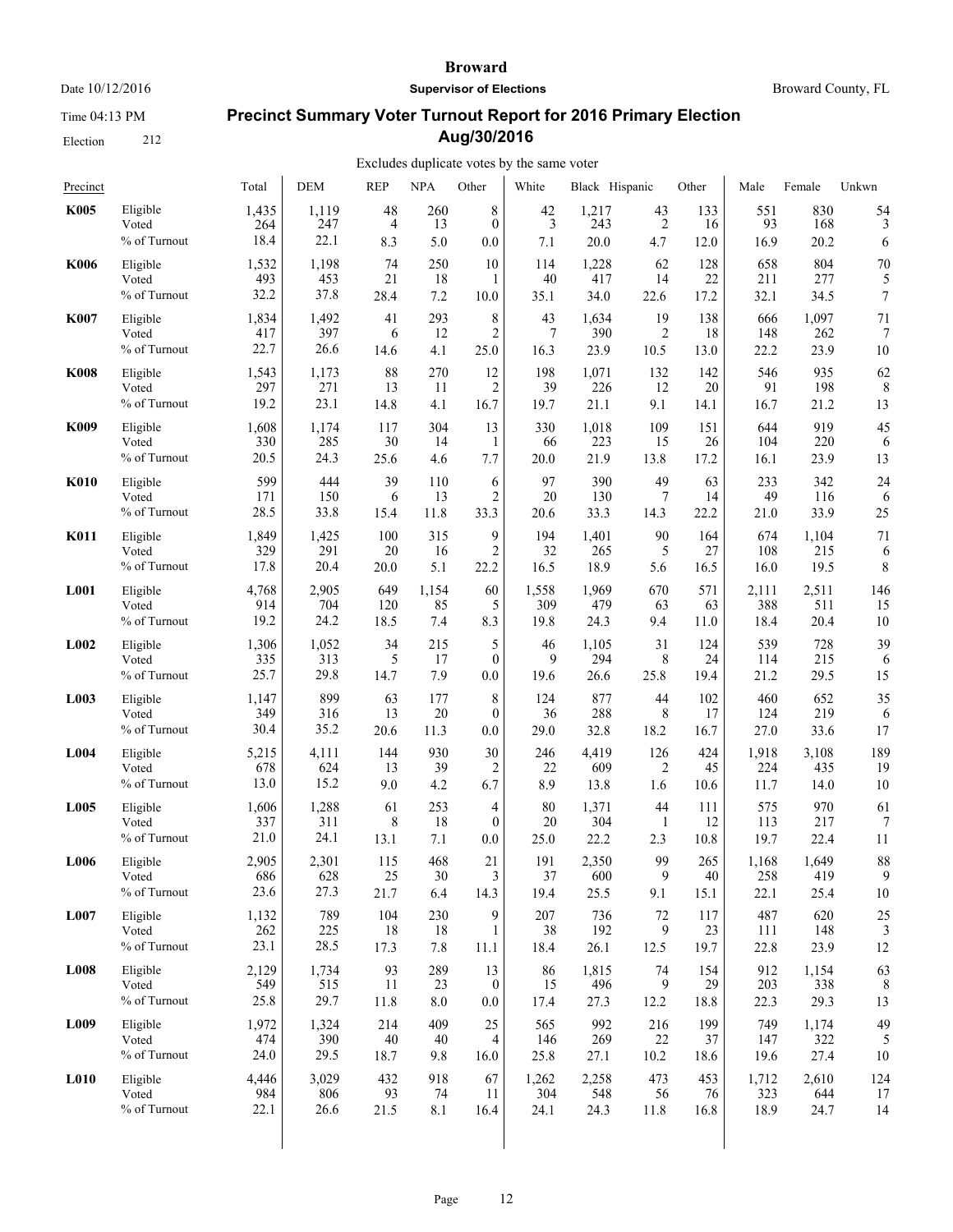Time 04:13 PM

Election 212

#### **Broward**

**Supervisor of Elections**

Broward County, FL

# **Precinct Summary Voter Turnout Report for 2016 Primary Election Aug/30/2016**

| Precinct    |                                   | Total              | <b>DEM</b>        | <b>REP</b>                  | NPA              | Other                                   | White           | Black Hispanic    |                               | Other           | Male              | Female            | Unkwn          |
|-------------|-----------------------------------|--------------------|-------------------|-----------------------------|------------------|-----------------------------------------|-----------------|-------------------|-------------------------------|-----------------|-------------------|-------------------|----------------|
| L011        | Eligible                          | 1,304              | 944               | 67                          | 279              | 14                                      | 162             | 902               | 124                           | 116             | 458               | 799               | 47             |
|             | Voted                             | 242                | 208               | 9                           | 24               | 1                                       | 22              | 200               | 13                            | 7               | 72                | 165               | 5              |
|             | % of Turnout                      | 18.6               | 22.0              | 13.4                        | 8.6              | 7.1                                     | 13.6            | 22.2              | 10.5                          | 6.0             | 15.7              | 20.7              | 11             |
| L012        | Eligible                          | 1,325              | 1,041             | 56                          | 223              | 5                                       | 48              | 1,103             | 47                            | 127             | 532               | 744               | 49             |
|             | Voted                             | 257                | 230               | 13                          | 13               | 1                                       | 10              | 224               | 3                             | 20              | 99                | 151               | 7              |
|             | % of Turnout                      | 19.4               | 22.1              | 23.2                        | 5.8              | 20.0                                    | 20.8            | 20.3              | 6.4                           | 15.7            | 18.6              | 20.3              | 14             |
| L013        | Eligible                          | 3,615              | 2,475             | 431                         | 684              | 25                                      | 1,089           | 1,957             | 176                           | 393             | 1,554             | 1,975             | 86             |
|             | Voted                             | 866                | 696               | 83                          | 85               | $\overline{2}$                          | 268             | 528               | 17                            | 53              | 355               | 499               | 12             |
|             | % of Turnout                      | 24.0               | 28.1              | 19.3                        | 12.4             | 8.0                                     | 24.6            | 27.0              | 9.7                           | 13.5            | 22.8              | 25.3              | 14             |
| L014        | Eligible                          | 1,436              | 1,222             | 19                          | 188              | 7                                       | 14              | 1,330             | 8                             | 84              | 574               | 813               | 49             |
|             | Voted                             | 360                | 350               | -1                          | 9                | $\boldsymbol{0}$                        | 3               | 344               | $\mathbf{1}$                  | 12              | 104               | 254               | $\overline{2}$ |
|             | % of Turnout                      | 25.1               | 28.6              | 5.3                         | 4.8              | 0.0                                     | 21.4            | 25.9              | 12.5                          | 14.3            | 18.1              | 31.2              | $\overline{4}$ |
| L015        | Eligible                          | 990                | 869               | 13                          | 101              | 7                                       | 14              | 914               | 6                             | 56              | 372               | 580               | 38             |
|             | Voted                             | 290                | 283               | -1                          | 5                | 1                                       | 1               | 280               | $\mathbf{0}$                  | 9               | 87                | 196               | 7              |
|             | % of Turnout                      | 29.3               | 32.6              | 7.7                         | 5.0              | 14.3                                    | 7.1             | 30.6              | 0.0                           | 16.1            | 23.4              | 33.8              | 18             |
| L016        | Eligible                          | 1,705              | 1,456             | 38                          | 205              | 6                                       | 25              | 1,563             | 20                            | 97              | 691               | 960               | 54             |
|             | Voted                             | 500                | 479               | 9                           | 12               | $\mathbf{0}$                            | 4               | 475               | $\boldsymbol{0}$              | 21              | 181               | 312               | 7              |
|             | % of Turnout                      | 29.3               | 32.9              | 23.7                        | 5.9              | 0.0                                     | 16.0            | 30.4              | 0.0                           | 21.6            | 26.2              | 32.5              | 13             |
| L017        | Eligible                          | 999                | 858               | 28                          | 109              | 4                                       | 11              | 916               | 14                            | 58              | 371               | 597               | 31             |
|             | Voted                             | 313                | 298               | 3                           | 12               | $\mathbf{0}$                            | 1               | 292               | 3                             | 17              | 91                | 214               | 8              |
|             | % of Turnout                      | 31.3               | 34.7              | 10.7                        | 11.0             | 0.0                                     | 9.1             | 31.9              | 21.4                          | 29.3            | 24.5              | 35.8              | 26             |
| L018        | Eligible                          | 1,763              | 1,470             | 41                          | 245              | 7                                       | 67              | 1,573             | 18                            | 105             | 714               | 981               | 68             |
|             | Voted                             | 432                | 418               | 6                           | 6                | $\overline{2}$                          | 4               | 415               | $\overline{2}$                | 11              | 144               | 283               | 5              |
|             | % of Turnout                      | 24.5               | 28.4              | 14.6                        | 2.4              | 28.6                                    | 6.0             | 26.4              | 11.1                          | 10.5            | 20.2              | 28.8              | 7              |
| L019        | Eligible<br>Voted<br>% of Turnout | 587<br>110<br>18.7 | 461<br>98<br>21.3 | 23<br>$\overline{2}$<br>8.7 | 103<br>10<br>9.7 | $\mathbf{0}$<br>$\boldsymbol{0}$<br>0.0 | 30<br>5<br>16.7 | 494<br>99<br>20.0 | 20<br>$\boldsymbol{0}$<br>0.0 | 43<br>6<br>14.0 | 243<br>44<br>18.1 | 327<br>65<br>19.9 | 17<br>6        |
| <b>M001</b> | Eligible                          | 2,187              | 1,036             | 497                         | 628              | 26                                      | 1,227           | 273               | 500                           | 187             | 986               | 1,126             | 75             |
|             | Voted                             | 364                | 226               | 94                          | 42               | $\overline{2}$                          | 226             | 58                | 50                            | 30              | 159               | 200               | 5              |
|             | % of Turnout                      | 16.6               | 21.8              | 18.9                        | 6.7              | 7.7                                     | 18.4            | 21.2              | 10.0                          | 16.0            | 16.1              | 17.8              | 7              |
| M002        | Eligible                          | 2,780              | 1,964             | 152                         | 641              | 23                                      | 302             | 1,932             | 237                           | 309             | 1,101             | 1,560             | 119            |
|             | Voted                             | 432                | 378               | 17                          | 32               | 5                                       | 44              | 339               | 12                            | 37              | 139               | 274               | 19             |
|             | % of Turnout                      | 15.5               | 19.2              | 11.2                        | 5.0              | 21.7                                    | 14.6            | 17.5              | 5.1                           | 12.0            | 12.6              | 17.6              | 16             |
| M003        | Eligible                          | 2,994              | 2,213             | 159                         | 601              | 21                                      | 304             | 2,149             | 229                           | 312             | 1,175             | 1,725             | 94             |
|             | Voted                             | 572                | 508               | 21                          | 41               | $\overline{c}$                          | 56              | 433               | 29                            | 54              | 200               | 360               | 12             |
|             | % of Turnout                      | 19.1               | 23.0              | 13.2                        | 6.8              | 9.5                                     | 18.4            | 20.1              | 12.7                          | 17.3            | 17.0              | 20.9              | 13             |
| M004        | Eligible                          | 1,437              | 1,015             | 106                         | 300              | 16                                      | 247             | 885               | 147                           | 158             | 637               | 745               | 55             |
|             | Voted                             | 254                | 215               | 21                          | 18               | $\theta$                                | 44              | 184               | 8                             | 18              | 113               | 133               | 8              |
|             | % of Turnout                      | 17.7               | 21.2              | 19.8                        | 6.0              | 0.0                                     | 17.8            | 20.8              | 5.4                           | 11.4            | 17.7              | 17.9              | 15             |
| <b>M005</b> | Eligible                          | 1,611              | 998               | 231                         | 359              | 23                                      | 541             | 598               | 316                           | 156             | 655               | 920               | 36             |
|             | Voted                             | 363                | 275               | 65                          | 16               | 7                                       | 126             | 170               | 43                            | 24              | 124               | 237               | 2              |
|             | % of Turnout                      | 22.5               | 27.6              | 28.1                        | 4.5              | 30.4                                    | 23.3            | 28.4              | 13.6                          | 15.4            | 18.9              | 25.8              | 6              |
| <b>M006</b> | Eligible                          | 1,028              | 517               | 217                         | 285              | 9                                       | 460             | 232               | 205                           | 131             | 466               | 527               | 35             |
|             | Voted                             | 170                | 123               | 25                          | 21               | $\mathbf{1}$                            | 86              | 56                | 16                            | 12              | 68                | 101               | 1              |
|             | % of Turnout                      | 16.5               | 23.8              | 11.5                        | 7.4              | 11.1                                    | 18.7            | 24.1              | 7.8                           | 9.2             | 14.6              | 19.2              | 3              |
| <b>M007</b> | Eligible                          | 1,029              | 615               | 146                         | 256              | 12                                      | 380             | 241               | 309                           | 99              | 409               | 586               | 34             |
|             | Voted                             | 206                | 160               | 31                          | 15               | $\boldsymbol{0}$                        | 75              | 76                | 45                            | 10              | 76                | 129               | 1              |
|             | % of Turnout                      | 20.0               | 26.0              | 21.2                        | 5.9              | 0.0                                     | 19.7            | 31.5              | 14.6                          | 10.1            | 18.6              | 22.0              | 3              |
| <b>M008</b> | Eligible                          | 1,667              | 1,007             | 252                         | 379              | 29                                      | 518             | 422               | 579                           | 148             | 604               | 1,002             | 61             |
|             | Voted                             | 282                | 208               | 51                          | 20               | 3                                       | 114             | 92                | 61                            | 15              | 106               | 169               | 7              |
|             | % of Turnout                      | 16.9               | 20.7              | 20.2                        | 5.3              | 10.3                                    | 22.0            | 21.8              | 10.5                          | 10.1            | 17.5              | 16.9              | 11             |
|             |                                   |                    |                   |                             |                  |                                         |                 |                   |                               |                 |                   |                   |                |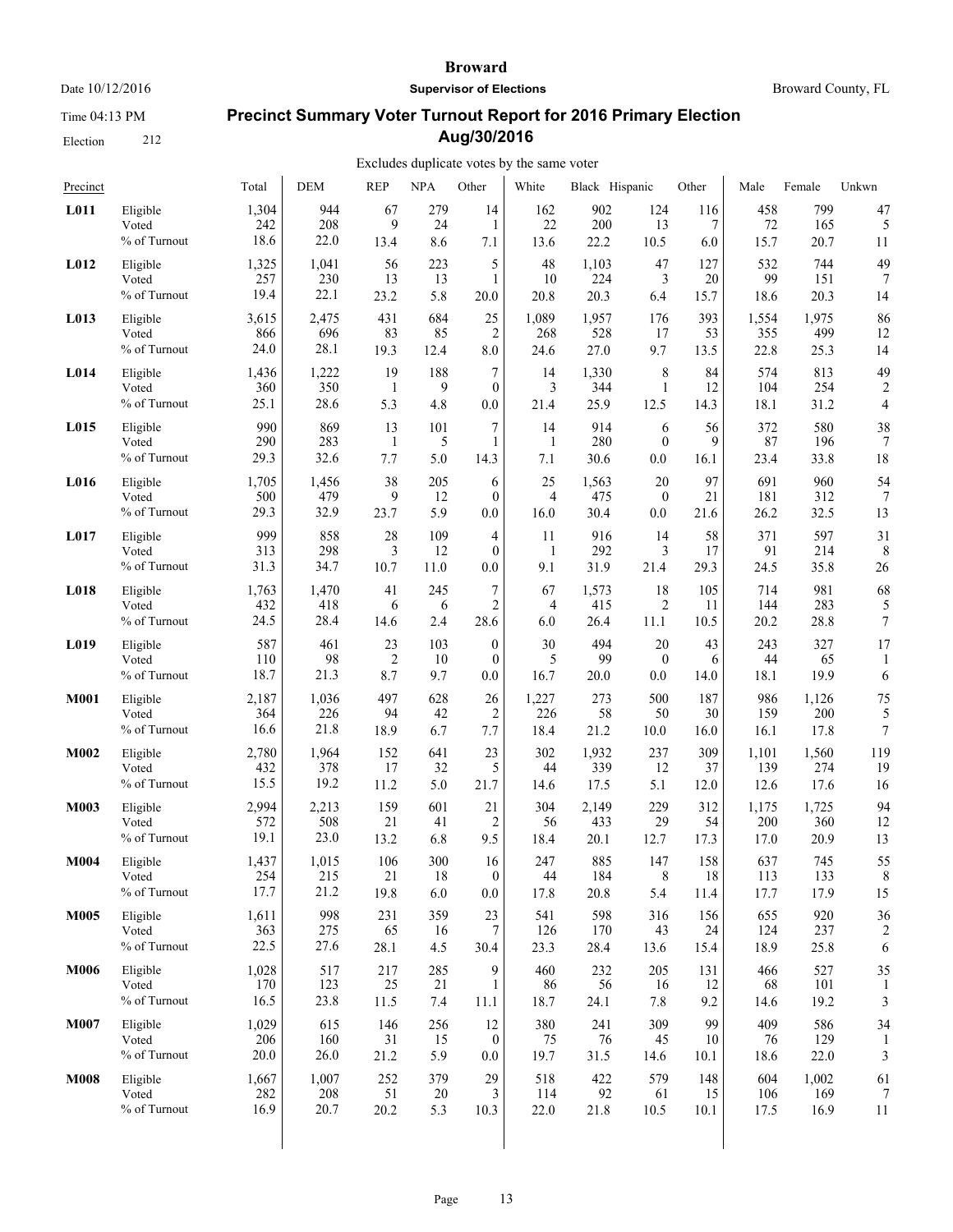Time 04:13 PM

Election 212

#### **Broward**

**Supervisor of Elections**

Broward County, FL

# **Precinct Summary Voter Turnout Report for 2016 Primary Election Aug/30/2016**

| Precinct    |                 | Total | <b>DEM</b> | <b>REP</b> | <b>NPA</b> | Other          | White | Black Hispanic |        | Other | Male  | Female | Unkwn            |
|-------------|-----------------|-------|------------|------------|------------|----------------|-------|----------------|--------|-------|-------|--------|------------------|
| M009        | Eligible        | 2,187 | 1,278      | 323        | 557        | 29             | 801   | 659            | 483    | 244   | 981   | 1,119  | 87               |
|             | Voted           | 331   | 271        | 40         | 18         | $\overline{2}$ | 132   | 144            | 31     | 24    | 142   | 184    | 5                |
|             | % of Turnout    | 15.1  | 21.2       | 12.4       | 3.2        | 6.9            | 16.5  | 21.9           | 6.4    | 9.8   | 14.5  | 16.4   | 6                |
| <b>M010</b> | Eligible        | 1,008 | 644        | 149        | 196        | 19             | 473   | 116            | 344    | 75    | 401   | 584    | 23               |
|             | Voted           | 240   | 193        | 28         | 17         | $\overline{2}$ | 128   | 40             | 56     | 16    | 97    | 142    | 1                |
|             | % of Turnout    | 23.8  | 30.0       | 18.8       | 8.7        | 10.5           | 27.1  | 34.5           | 16.3   | 21.3  | 24.2  | 24.3   | 4                |
| M011        | Eligible        | 1,057 | 615        | 167        | 262        | 13             | 440   | 289            | 229    | 99    | 465   | 563    | 29               |
|             | Voted           | 156   | 118        | 23         | 14         | 1              | 67    | 63             | 17     | 9     | 57    | 98     | 1                |
|             | % of Turnout    | 14.8  | 19.2       | 13.8       | 5.3        | 7.7            | 15.2  | 21.8           | 7.4    | 9.1   | 12.3  | 17.4   | 3                |
| M012        | Eligible        | 2,509 | 1,234      | 548        | 684        | 43             | 1,326 | 439            | 512    | 232   | 1,118 | 1,318  | 73               |
|             | Voted           | 429   | 288        | 102        | 39         | $\mathbf{0}$   | 254   | 95             | 54     | 26    | 183   | 239    | 7                |
|             | % of Turnout    | 17.1  | 23.3       | 18.6       | 5.7        | 0.0            | 19.2  | 21.6           | 10.5   | 11.2  | 16.4  | 18.1   | 10               |
| M013        | Eligible        | 1,429 | 868        | 162        | 375        | 24             | 425   | 507            | 347    | 150   | 542   | 837    | 50               |
|             | Voted           | 200   | 156        | 33         | 10         | $\mathbf{1}$   | 80    | 84             | 20     | 16    | 65    | 131    | 4                |
|             | % of Turnout    | 14.0  | 18.0       | 20.4       | 2.7        | 4.2            | 18.8  | 16.6           | 5.8    | 10.7  | 12.0  | 15.7   | 8                |
| M014        | Eligible        | 2,458 | 1,169      | 551        | 694        | 44             | 1,248 | 479            | 489    | 242   | 1,132 | 1,253  | 73               |
|             | Voted           | 365   | 254        | 87         | 23         | 1              | 203   | 108            | 34     | 20    | 166   | 191    | 8                |
|             | % of Turnout    | 14.8  | 21.7       | 15.8       | 3.3        | 2.3            | 16.3  | 22.5           | 7.0    | 8.3   | 14.7  | 15.2   | 11               |
| M015        | Eligible        | 2,366 | 1,294      | 390        | 657        | 25             | 804   | 637            | 592    | 333   | 1,027 | 1,265  | 74               |
|             | Voted           | 310   | 236        | 52         | 22         | $\mathbf{0}$   | 108   | 130            | 52     | 20    | 119   | 181    | 10               |
|             | $\%$ of Turnout | 13.1  | 18.2       | 13.3       | 3.3        | 0.0            | 13.4  | 20.4           | 8.8    | 6.0   | 11.6  | 14.3   | 14               |
| <b>M016</b> | Eligible        | 657   | 393        | 108        | 138        | 18             | 368   | 51             | 188    | 50    | 261   | 391    | 5                |
|             | Voted           | 149   | 114        | 23         | 9          | 3              | 93    | 14             | 30     | 12    | 56    | 92     | 1                |
|             | % of Turnout    | 22.7  | 29.0       | 21.3       | 6.5        | 16.7           | 25.3  | 27.5           | 16.0   | 24.0  | 21.5  | 23.5   | 20               |
| M017        | Eligible        | 872   | 528        | 143        | 182        | 19             | 469   | 111            | 224    | 68    | 338   | 514    | 20               |
|             | Voted           | 227   | 174        | 33         | 18         | 2              | 129   | 48             | 37     | 13    | 79    | 144    | 4                |
|             | % of Turnout    | 26.0  | 33.0       | 23.1       | 9.9        | 10.5           | 27.5  | 43.2           | 16.5   | 19.1  | 23.4  | 28.0   | 20               |
| <b>M018</b> | Eligible        | 996   | 550        | 156        | 280        | 10             | 396   | 191            | 318    | 91    | 399   | 570    | 27               |
|             | Voted           | 162   | 121        | 31         | 9          | 1              | 69    | 37             | 40     | 16    | 61    | 96     | 5                |
|             | % of Turnout    | 16.3  | 22.0       | 19.9       | 3.2        | 10.0           | 17.4  | 19.4           | 12.6   | 17.6  | 15.3  | 16.8   | 19               |
| <b>M019</b> | Eligible        | 1,400 | 724        | 274        | 377        | 25             | 626   | 333            | 271    | 170   | 640   | 716    | 44               |
|             | Voted           | 199   | 148        | 31         | 19         | 1              | 80    | 67             | 33     | 19    | 82    | 113    | 4                |
|             | % of Turnout    | 14.2  | 20.4       | 11.3       | 5.0        | 4.0            | 12.8  | 20.1           | 12.2   | 11.2  | 12.8  | 15.8   | 9                |
| <b>M020</b> | Eligible        | 3,133 | 1,743      | 453        | 877        | 60             | 1,061 | 944            | 777    | 351   | 1,277 | 1,745  | 111              |
|             | Voted           | 395   | 319        | 45         | 28         | 3              | 136   | 172            | 51     | 36    | 148   | 240    | 7                |
|             | % of Turnout    | 12.6  | 18.3       | 9.9        | 3.2        | 5.0            | 12.8  | 18.2           | 6.6    | 10.3  | 11.6  | 13.8   | 6                |
| M021        | Eligible        | 1,110 | 675        | 192        | 221        | 22             | 570   | 179            | 267    | 94    | 421   | 672    | 17               |
|             | Voted           | 286   | 213        | 48         | 21         | 4              | 162   | 58             | 43     | 23    | 99    | 183    | 4                |
|             | % of Turnout    | 25.8  | 31.6       | 25.0       | 9.5        | 18.2           | 28.4  | 32.4           | 16.1   | 24.5  | 23.5  | 27.2   | 24               |
| M022        | Eligible        | 2,027 | 872        | 461        | 646        | $48\,$         | 838   | 366            | 561    | 262   | 926   | 1,034  | 67               |
|             | Voted           | 276   | 168        | 65         | 41         | $\overline{c}$ | 118   | 81             | 51     | 26    | 133   | 133    | 10               |
|             | % of Turnout    | 13.6  | 19.3       | 14.1       | 6.3        | 4.2            | 14.1  | 22.1           | 9.1    | 9.9   | 14.4  | 12.9   | 15               |
| M023        | Eligible        | 2,131 | 1,326      | 347        | 404        | 54             | 1,366 | 204            | 442    | 119   | 780   | 1,315  | 36               |
|             | Voted           | 724   | 558        | 103        | 51         | 12             | 506   | 85             | 100    | 33    | 256   | 463    | 5                |
|             | % of Turnout    | 34.0  | 42.1       | 29.7       | 12.6       | 22.2           | 37.0  | 41.7           | 22.6   | 27.7  | 32.8  | 35.2   | 14               |
| M024        | Eligible        | 1,584 | 905        | 260        | 396        | 23             | 608   | 406            | 397    | 173   | 653   | 883    | 48               |
|             | Voted           | 227   | 171        | 34         | 20         | $\overline{c}$ | 102   | 79             | $27\,$ | 19    | 91    | 133    | 3                |
|             | % of Turnout    | 14.3  | 18.9       | 13.1       | 5.1        | 8.7            | 16.8  | 19.5           | 6.8    | 11.0  | 13.9  | 15.1   | 6                |
| M025        | Eligible        | 3,439 | 1,342      | 984        | 1,063      | 50             | 1,761 | 160            | 1,221  | 297   | 1,534 | 1,784  | 121              |
|             | Voted           | 428   | 246        | 142        | 33         | $\tau$         | 289   | $27\,$         | 89     | 23    | 193   | 227    | 8                |
|             | % of Turnout    | 12.4  | 18.3       | 14.4       | 3.1        | 14.0           | 16.4  | 16.9           | 7.3    | 7.7   | 12.6  | 12.7   | $\boldsymbol{7}$ |
|             |                 |       |            |            |            |                |       |                |        |       |       |        |                  |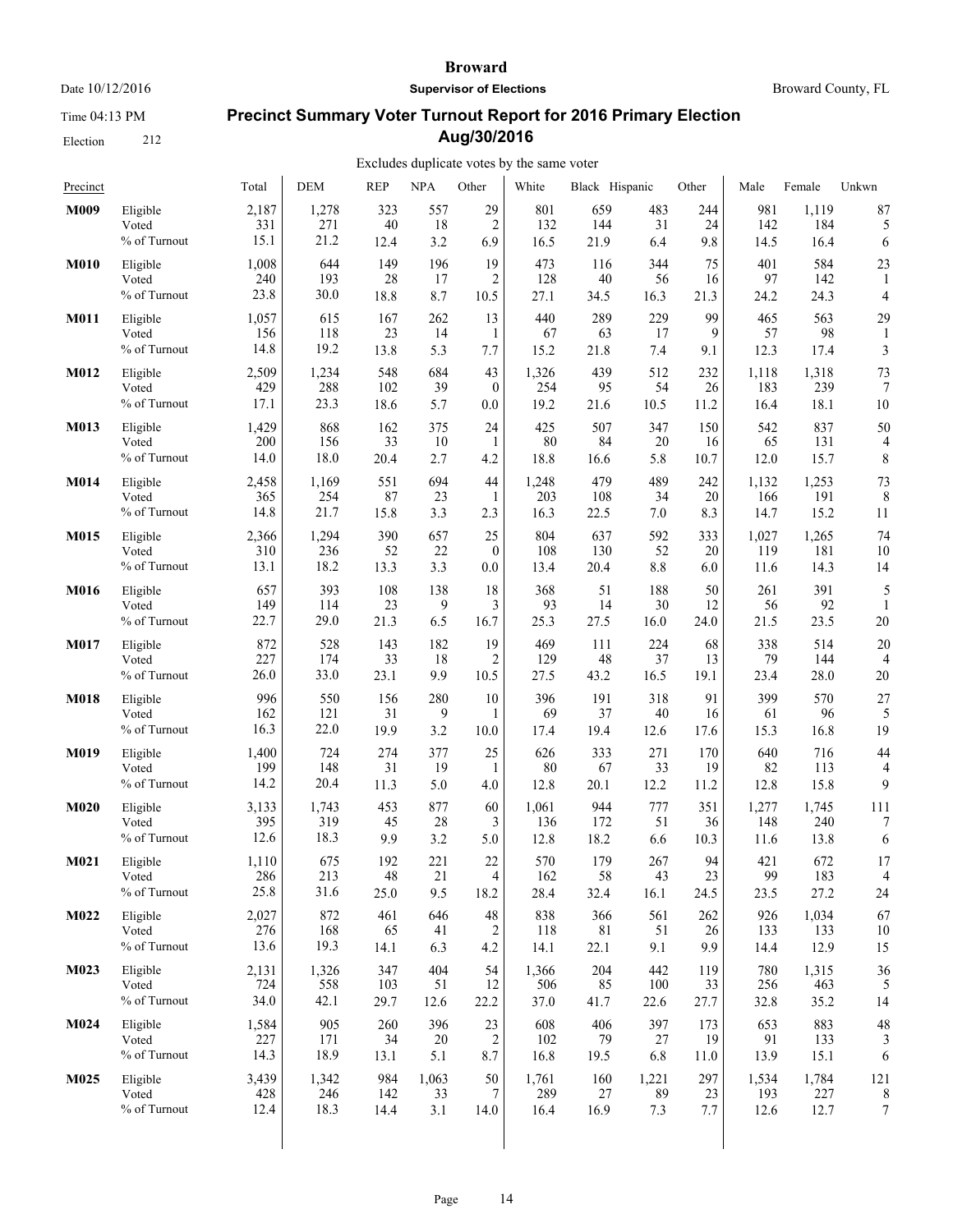Time 04:13 PM

Election 212

#### **Broward**

**Supervisor of Elections**

Broward County, FL

# **Precinct Summary Voter Turnout Report for 2016 Primary Election Aug/30/2016**

| Precinct         |                                   | Total                | <b>DEM</b>           | <b>REP</b>         | <b>NPA</b>       | Other                       | White                | Black Hispanic     |                   | Other             | Male                 | Female               | Unkwn                |
|------------------|-----------------------------------|----------------------|----------------------|--------------------|------------------|-----------------------------|----------------------|--------------------|-------------------|-------------------|----------------------|----------------------|----------------------|
| M026             | Eligible                          | 2,346                | 1,306                | 392                | 619              | 29                          | 938                  | 680                | 438               | 290               | 1,028                | 1,247                | 71                   |
|                  | Voted                             | 348                  | 255                  | 65                 | 26               | $\overline{2}$              | 161                  | 129                | 36                | 22                | 153                  | 192                  | 3                    |
|                  | % of Turnout                      | 14.8                 | 19.5                 | 16.6               | 4.2              | 6.9                         | 17.2                 | 19.0               | 8.2               | 7.6               | 14.9                 | 15.4                 | $\overline{4}$       |
| M027             | Eligible                          | 1,005                | 518                  | 227                | 246              | 14                          | 512                  | 210                | 177               | 106               | 468                  | 513                  | 24                   |
|                  | Voted                             | 193                  | 144                  | 38                 | 10               | 1                           | 118                  | 48                 | 15                | 12                | 88                   | 102                  | 3                    |
|                  | % of Turnout                      | 19.2                 | 27.8                 | 16.7               | 4.1              | 7.1                         | 23.0                 | 22.9               | 8.5               | 11.3              | 18.8                 | 19.9                 | 13                   |
| M028             | Eligible<br>Voted<br>% of Turnout | 1,992<br>231<br>11.6 | 1,093<br>174<br>15.9 | 270<br>34<br>12.6  | 597<br>21<br>3.5 | 32<br>$\overline{c}$<br>6.3 | 602<br>74<br>12.3    | 657<br>111<br>16.9 | 494<br>29<br>5.9  | 239<br>17<br>7.1  | 841<br>88<br>10.5    | 1,097<br>142<br>12.9 | 54<br>$\overline{c}$ |
| M029             | Eligible                          | 2,005                | 968                  | 444                | 557              | 36                          | 1,126                | 261                | 451               | 167               | 949                  | 1,008                | 48                   |
|                  | Voted                             | 358                  | 259                  | 69                 | 27               | 3                           | 224                  | 64                 | 47                | 23                | 168                  | 183                  | 7                    |
|                  | % of Turnout                      | 17.9                 | 26.8                 | 15.5               | 4.8              | 8.3                         | 19.9                 | 24.5               | 10.4              | 13.8              | 17.7                 | 18.2                 | 15                   |
| M030             | Eligible                          | 3,905                | 1,746                | 899                | 1,201            | 59                          | 1,786                | 578                | 1,088             | 453               | 1,775                | 1,995                | 135                  |
|                  | Voted                             | 535                  | 368                  | 111                | 55               | 1                           | 287                  | 114                | 80                | 54                | 242                  | 279                  | 14                   |
|                  | % of Turnout                      | 13.7                 | 21.1                 | 12.3               | 4.6              | 1.7                         | 16.1                 | 19.7               | 7.4               | 11.9              | 13.6                 | 14.0                 | 10                   |
| M031             | Eligible                          | 980                  | 640                  | 116                | 209              | 15                          | 174                  | 545                | 131               | 130               | 423                  | 524                  | 33                   |
|                  | Voted                             | 162                  | 130                  | 17                 | 14               | 1                           | 25                   | 119                | $\tau$            | 11                | 69                   | 92                   | 1                    |
|                  | % of Turnout                      | 16.5                 | 20.3                 | 14.7               | 6.7              | 6.7                         | 14.4                 | 21.8               | 5.3               | 8.5               | 16.3                 | 17.6                 | 3                    |
| M032             | Eligible                          | 1,259                | 753                  | 142                | 348              | 16                          | 350                  | 423                | 356               | 130               | 518                  | 706                  | 35                   |
|                  | Voted                             | 175                  | 136                  | 26                 | 13               | $\mathbf{0}$                | 62                   | 67                 | 30                | 16                | 71                   | 101                  | 3                    |
|                  | % of Turnout                      | 13.9                 | 18.1                 | 18.3               | 3.7              | 0.0                         | 17.7                 | 15.8               | 8.4               | 12.3              | 13.7                 | 14.3                 | 9                    |
| <b>N001</b>      | Eligible                          | 2,084                | 1,478                | 168                | 419              | 19                          | 257                  | 1,380              | 185               | 262               | 851                  | 1,123                | 110                  |
|                  | Voted                             | 386                  | 346                  | 27                 | 12               | 1                           | 46                   | 295                | 15                | 30                | 143                  | 230                  | 13                   |
|                  | % of Turnout                      | 18.5                 | 23.4                 | 16.1               | 2.9              | 5.3                         | 17.9                 | 21.4               | 8.1               | 11.5              | 16.8                 | 20.5                 | 12                   |
| <b>N002</b>      | Eligible                          | 1,980                | 1,379                | 174                | 412              | 15                          | 261                  | 1,338              | 139               | 242               | 864                  | 1,044                | 72                   |
|                  | Voted                             | 456                  | 395                  | 34                 | 27               | $\mathbf{0}$                | 68                   | 341                | 12                | 35                | 172                  | 274                  | 10                   |
|                  | % of Turnout                      | 23.0                 | 28.6                 | 19.5               | 6.6              | $0.0\,$                     | 26.1                 | 25.5               | 8.6               | 14.5              | 19.9                 | 26.2                 | 14                   |
| <b>N003</b>      | Eligible                          | 1,330                | 619                  | 322                | 369              | 20                          | 779                  | 171                | 218               | 162               | 602                  | 687                  | 41                   |
|                  | Voted                             | 230                  | 148                  | 57                 | 24               | 1                           | 155                  | 42                 | 20                | 13                | 99                   | 128                  | 3                    |
|                  | $\%$ of Turnout                   | 17.3                 | 23.9                 | 17.7               | 6.5              | 5.0                         | 19.9                 | 24.6               | 9.2               | 8.0               | 16.4                 | 18.6                 | $\overline{7}$       |
| <b>N004</b>      | Eligible                          | 2,704                | 1,117                | 742                | 797              | 48                          | 1,523                | 335                | 594               | 252               | 1,230                | 1,382                | 92                   |
|                  | Voted                             | 387                  | 234                  | 116                | 35               | $\overline{2}$              | 250                  | 63                 | 52                | 22                | 157                  | 218                  | 12                   |
|                  | % of Turnout                      | 14.3                 | 20.9                 | 15.6               | 4.4              | 4.2                         | 16.4                 | 18.8               | $8.8\,$           | 8.7               | 12.8                 | 15.8                 | 13                   |
| N005             | Eligible                          | 793                  | 375                  | 206                | 199              | 13                          | 440                  | 130                | 126               | 97                | 370                  | 394                  | 29                   |
|                  | Voted                             | 153                  | 106                  | 32                 | 11               | 4                           | 91                   | 42                 | 10                | 10                | 70                   | 82                   | 1                    |
|                  | % of Turnout                      | 19.3                 | 28.3                 | 15.5               | 5.5              | 30.8                        | 20.7                 | 32.3               | 7.9               | 10.3              | 18.9                 | 20.8                 | 3                    |
| N <sub>006</sub> | Eligible<br>Voted<br>% of Turnout | 2,126<br>452<br>21.3 | 718<br>222<br>30.9   | 854<br>183<br>21.4 | 525<br>44<br>8.4 | 29<br>3<br>10.3             | 1,557<br>348<br>22.4 | 131<br>49<br>37.4  | 278<br>33<br>11.9 | 160<br>22<br>13.8 | 1,033<br>217<br>21.0 | 1,037<br>232<br>22.4 | 56<br>5              |
| <b>N007</b>      | Eligible                          | 1,846                | 785                  | 648                | 389              | 24                          | 1,257                | 205                | 237               | 147               | 828                  | 988                  | 30                   |
|                  | Voted                             | 384                  | 228                  | 138                | 15               | 3                           | 293                  | 45                 | 21                | 25                | 170                  | 212                  | 2                    |
|                  | % of Turnout                      | 20.8                 | 29.0                 | 21.3               | 3.9              | 12.5                        | 23.3                 | 22.0               | 8.9               | 17.0              | 20.5                 | 21.5                 | $\boldsymbol{7}$     |
| <b>N008</b>      | Eligible                          | 3,206                | 1,471                | 896                | 792              | 47                          | 1,937                | 474                | 485               | 310               | 1,388                | 1,730                | 88                   |
|                  | Voted                             | 717                  | 437                  | 203                | 74               | 3                           | 494                  | 127                | 62                | 34                | 302                  | 410                  | 5                    |
|                  | % of Turnout                      | 22.4                 | 29.7                 | 22.7               | 9.3              | 6.4                         | 25.5                 | 26.8               | 12.8              | 11.0              | 21.8                 | 23.7                 | 6                    |
| N <sub>009</sub> | Eligible                          | 1,185                | 563                  | 250                | 345              | 27                          | 637                  | 171                | 278               | 99                | 508                  | 642                  | 35                   |
|                  | Voted                             | 187                  | 140                  | 32                 | 12               | 3                           | 130                  | 28                 | 21                | 8                 | 85                   | 100                  | $\overline{c}$       |
|                  | % of Turnout                      | 15.8                 | 24.9                 | 12.8               | 3.5              | 11.1                        | 20.4                 | 16.4               | 7.6               | 8.1               | 16.7                 | 15.6                 | 6                    |
| <b>N010</b>      | Eligible                          | 1,717                | 761                  | 531                | 394              | 31                          | 1,167                | 186                | 210               | 154               | 824                  | 844                  | 49                   |
|                  | Voted                             | 413                  | 249                  | 122                | 39               | $\mathfrak{Z}$              | 308                  | 55                 | 30                | 20                | 199                  | 212                  | 2                    |
|                  | % of Turnout                      | 24.1                 | 32.7                 | 23.0               | 9.9              | 9.7                         | 26.4                 | 29.6               | 14.3              | 13.0              | 24.2                 | 25.1                 | 4                    |
|                  |                                   |                      |                      |                    |                  |                             |                      |                    |                   |                   |                      |                      |                      |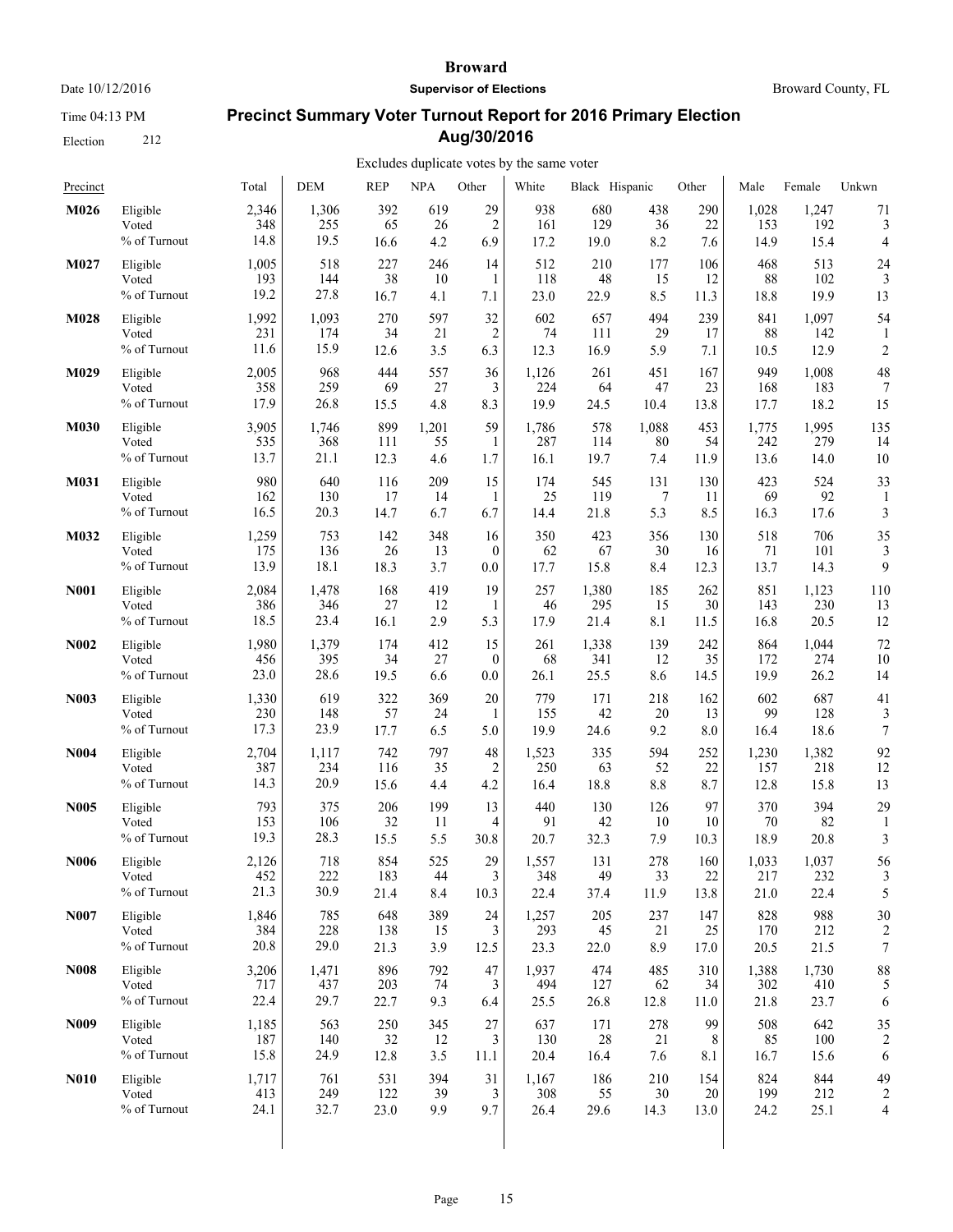Time 04:13 PM

Election 212

#### **Broward**

**Supervisor of Elections**

Broward County, FL

# **Precinct Summary Voter Turnout Report for 2016 Primary Election Aug/30/2016**

| Precinct          |              | Total | <b>DEM</b> | <b>REP</b> | <b>NPA</b> | Other          | White | Black Hispanic |                | Other  | Male  | Female | Unkwn                   |
|-------------------|--------------|-------|------------|------------|------------|----------------|-------|----------------|----------------|--------|-------|--------|-------------------------|
| <b>N011</b>       | Eligible     | 1,507 | 568        | 592        | 326        | 21             | 1,179 | 99             | 133            | 96     | 716   | 762    | 29                      |
|                   | Voted        | 415   | 217        | 158        | 34         | 6              | 348   | 36             | 16             | 15     | 200   | 211    | $\overline{4}$          |
|                   | % of Turnout | 27.5  | 38.2       | 26.7       | 10.4       | 28.6           | 29.5  | 36.4           | 12.0           | 15.6   | 27.9  | 27.7   | 14                      |
| N012              | Eligible     | 1,839 | 1,005      | 359        | 452        | 23             | 787   | 472            | 376            | 204    | 775   | 1,016  | 48                      |
|                   | Voted        | 350   | 245        | 78         | 27         | $\mathbf{0}$   | 144   | 126            | 51             | 29     | 129   | 214    | 7                       |
|                   | % of Turnout | 19.0  | 24.4       | 21.7       | 6.0        | 0.0            | 18.3  | 26.7           | 13.6           | 14.2   | 16.6  | 21.1   | 15                      |
| N013              | Eligible     | 1,335 | 680        | 323        | 316        | 16             | 745   | 270            | 181            | 139    | 593   | 705    | 37                      |
|                   | Voted        | 280   | 174        | 80         | 22         | 4              | 181   | 60             | 22             | 17     | 123   | 155    | $\overline{\mathbf{c}}$ |
|                   | % of Turnout | 21.0  | 25.6       | 24.8       | 7.0        | 25.0           | 24.3  | 22.2           | 12.2           | 12.2   | 20.7  | 22.0   | 5                       |
| <b>N014</b>       | Eligible     | 2,639 | 1,500      | 404        | 693        | 42             | 1,014 | 809            | 522            | 294    | 1,119 | 1,433  | 87                      |
|                   | Voted        | 350   | 252        | 62         | 34         | 2              | 149   | 133            | 39             | 29     | 144   | 202    | 4                       |
|                   | % of Turnout | 13.3  | 16.8       | 15.3       | 4.9        | 4.8            | 14.7  | 16.4           | 7.5            | 9.9    | 12.9  | 14.1   | 5                       |
| N015              | Eligible     | 3,906 | 2,087      | 883        | 854        | 82             | 2,587 | 483            | 555            | 281    | 1,539 | 2,278  | 89                      |
|                   | Voted        | 1,028 | 713        | 216        | 87         | 12             | 756   | 141            | 81             | 50     | 355   | 666    | 7                       |
|                   | % of Turnout | 26.3  | 34.2       | 24.5       | 10.2       | 14.6           | 29.2  | 29.2           | 14.6           | 17.8   | 23.1  | 29.2   | 8                       |
| N016              | Eligible     | 1,811 | 683        | 645        | 464        | 19             | 1,168 | 183            | 253            | 207    | 845   | 915    | 51                      |
|                   | Voted        | 303   | 176        | 93         | 30         | $\overline{4}$ | 237   | 33             | 17             | 16     | 141   | 159    | 3                       |
|                   | % of Turnout | 16.7  | 25.8       | 14.4       | 6.5        | 21.1           | 20.3  | 18.0           | 6.7            | 7.7    | 16.7  | 17.4   | 6                       |
| N017              | Eligible     | 1,905 | 905        | 445        | 516        | 39             | 1,060 | 298            | 378            | 169    | 835   | 1,004  | 66                      |
|                   | Voted        | 269   | 185        | 65         | 18         | 1              | 177   | 53             | 24             | 15     | 115   | 151    | 3                       |
|                   | % of Turnout | 14.1  | 20.4       | 14.6       | 3.5        | 2.6            | 16.7  | 17.8           | 6.3            | 8.9    | 13.8  | 15.0   | 5                       |
| <b>N018</b>       | Eligible     | 2,357 | 1,096      | 580        | 627        | 54             | 1,294 | 392            | 463            | 208    | 927   | 1,366  | 64                      |
|                   | Voted        | 443   | 258        | 152        | 29         | 4              | 299   | 85             | 39             | 20     | 166   | 271    | 6                       |
|                   | % of Turnout | 18.8  | 23.5       | 26.2       | 4.6        | 7.4            | 23.1  | 21.7           | 8.4            | 9.6    | 17.9  | 19.8   | 9                       |
| N019              | Eligible     | 1,313 | 690        | 322        | 291        | 10             | 710   | 374            | 123            | 106    | 567   | 707    | 39                      |
|                   | Voted        | 303   | 205        | 83         | 15         | $\mathbf{0}$   | 176   | 102            | 16             | 9      | 116   | 181    | 6                       |
|                   | % of Turnout | 23.1  | 29.7       | 25.8       | 5.2        | $0.0\,$        | 24.8  | 27.3           | 13.0           | 8.5    | 20.5  | 25.6   | 15                      |
| N <sub>0</sub> 20 | Eligible     | 2,104 | 929        | 651        | 491        | 33             | 1,449 | 241            | 243            | 171    | 973   | 1,066  | 65                      |
|                   | Voted        | 503   | 321        | 134        | 43         | 5              | 363   | 83             | 28             | 29     | 237   | 262    | 4                       |
|                   | % of Turnout | 23.9  | 34.6       | 20.6       | 8.8        | 15.2           | 25.1  | 34.4           | 11.5           | 17.0   | 24.4  | 24.6   | 6                       |
| N <sub>0</sub> 21 | Eligible     | 1,823 | 687        | 620        | 488        | 28             | 1,238 | 151            | 246            | 188    | 834   | 932    | 57                      |
|                   | Voted        | 373   | 205        | 126        | 41         | 1              | 284   | 34             | 35             | 20     | 182   | 187    | $\overline{4}$          |
|                   | % of Turnout | 20.5  | 29.8       | 20.3       | 8.4        | 3.6            | 22.9  | 22.5           | 14.2           | 10.6   | 21.8  | 20.1   | $\boldsymbol{7}$        |
| N <sub>0</sub> 22 | Eligible     | 3,709 | 1,780      | 914        | 960        | 55             | 2,277 | 445            | 659            | 328    | 1,523 | 2,085  | 101                     |
|                   | Voted        | 724   | 468        | 174        | 77         | 5              | 515   | 99             | 73             | 37     | 295   | 419    | 10                      |
|                   | % of Turnout | 19.5  | 26.3       | 19.0       | 8.0        | 9.1            | 22.6  | 22.2           | 11.1           | 11.3   | 19.4  | 20.1   | 10                      |
| N <sub>0</sub> 23 | Eligible     | 2,707 | 1,224      | 706        | 728        | 49             | 1,608 | 332            | 501            | 266    | 1,205 | 1,427  | 75                      |
|                   | Voted        | 532   | 351        | 136        | 43         | $\overline{c}$ | 384   | 80             | 40             | 28     | 228   | 296    | 8                       |
|                   | % of Turnout | 19.7  | 28.7       | 19.3       | 5.9        | 4.1            | 23.9  | 24.1           | $8.0\,$        | 10.5   | 18.9  | 20.7   | 11                      |
| <b>N024</b>       | Eligible     | 1,968 | 939        | 571        | 443        | 15             | 1,500 | 139            | 185            | 144    | 941   | 978    | 49                      |
|                   | Voted        | 585   | 404        | 138        | 41         | 2              | 488   | 50             | 27             | 20     | 284   | 299    | 2                       |
|                   | % of Turnout | 29.7  | 43.0       | 24.2       | 9.3        | 13.3           | 32.5  | 36.0           | 14.6           | 13.9   | 30.2  | 30.6   | $\overline{4}$          |
| N <sub>0</sub> 25 | Eligible     | 3,134 | 1,412      | 827        | 850        | 45             | 1,954 | 338            | 519            | 323    | 1,391 | 1,670  | 73                      |
|                   | Voted        | 640   | 443        | 149        | 44         | 4              | 463   | 84             | 57             | 36     | 275   | 357    | 8                       |
|                   | % of Turnout | 20.4  | 31.4       | 18.0       | 5.2        | 8.9            | 23.7  | 24.9           | 11.0           | 11.1   | 19.8  | 21.4   | 11                      |
| N <sub>0</sub> 26 | Eligible     | 2,284 | 1,117      | 422        | 685        | 60             | 1,120 | 421            | 514            | 229    | 956   | 1,253  | 75                      |
|                   | Voted        | 323   | 229        | 65         | 25         | 4              | 203   | 68             | 32             | 20     | 133   | 188    | $\overline{c}$          |
|                   | % of Turnout | 14.1  | 20.5       | 15.4       | 3.6        | 6.7            | 18.1  | 16.2           | 6.2            | 8.7    | 13.9  | 15.0   | 3                       |
| N027              | Eligible     | 537   | 216        | 214        | 104        | 3              | 445   | 40             | 26             | $26\,$ | 233   | 294    | 10                      |
|                   | Voted        | 141   | 84         | 49         | 7          | 1              | 123   | 13             | $\overline{4}$ | 1      | 59    | 82     | $\boldsymbol{0}$        |
|                   | % of Turnout | 26.3  | 38.9       | 22.9       | 6.7        | 33.3           | 27.6  | 32.5           | 15.4           | 3.8    | 25.3  | 27.9   | $\boldsymbol{0}$        |
|                   |              |       |            |            |            |                |       |                |                |        |       |        |                         |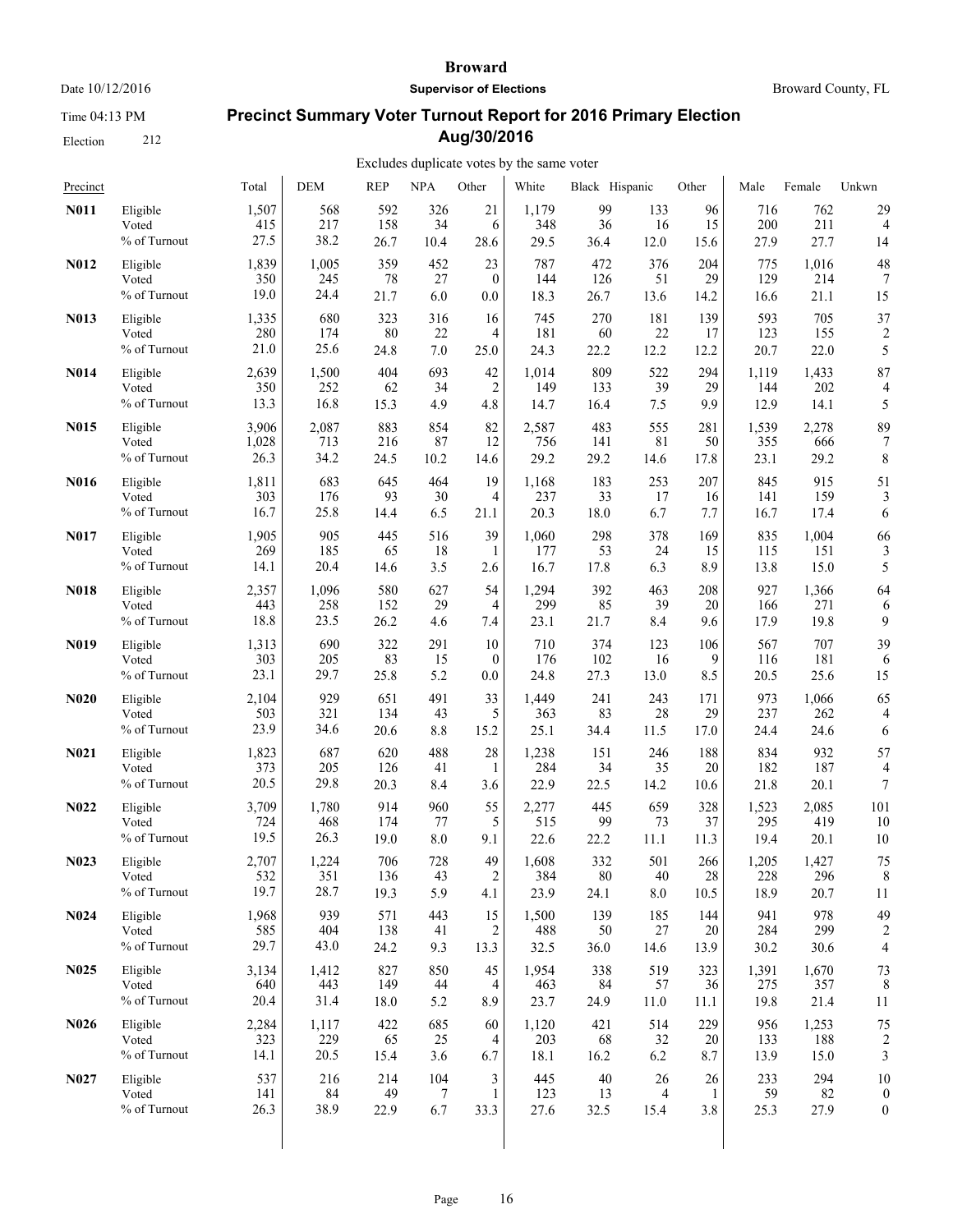Time 04:13 PM

Election 212

#### **Broward**

**Supervisor of Elections**

Broward County, FL

# **Precinct Summary Voter Turnout Report for 2016 Primary Election Aug/30/2016**

| Precinct    |                                   | Total                | <b>DEM</b>         | <b>REP</b>        | <b>NPA</b>       | Other                       | White                | Black Hispanic  |                 | Other           | Male               | Female             | Unkwn            |
|-------------|-----------------------------------|----------------------|--------------------|-------------------|------------------|-----------------------------|----------------------|-----------------|-----------------|-----------------|--------------------|--------------------|------------------|
| <b>N028</b> | Eligible                          | 1,791                | 706                | 587               | 477              | 21                          | 1,104                | 254             | 237             | 196             | 850                | 895                | 46               |
|             | Voted                             | 357                  | 220                | 109               | 27               | 1                           | 219                  | 78              | 31              | 29              | 165                | 186                | 6                |
|             | % of Turnout                      | 19.9                 | 31.2               | 18.6              | 5.7              | 4.8                         | 19.8                 | 30.7            | 13.1            | 14.8            | 19.4               | 20.8               | 13               |
| N029        | Eligible                          | 2,904                | 1,294              | 821               | 735              | 54                          | 2,058                | 183             | 401             | 262             | 1,299              | 1,516              | 89               |
|             | Voted                             | 664                  | 438                | 160               | 61               | 5                           | 540                  | 44              | 48              | 32              | 289                | 367                | 8                |
|             | % of Turnout                      | 22.9                 | 33.8               | 19.5              | 8.3              | 9.3                         | 26.2                 | 24.0            | 12.0            | 12.2            | 22.2               | 24.2               | 9                |
| <b>P001</b> | Eligible                          | 1,495                | 942                | 206               | 315              | 32                          | 1,171                | 81              | 143             | 100             | 1,088              | 364                | 43               |
|             | Voted                             | 389                  | 311                | 45                | 30               | 3                           | 344                  | 11              | 14              | 20              | 298                | 87                 | 4                |
|             | % of Turnout                      | 26.0                 | 33.0               | 21.8              | 9.5              | 9.4                         | 29.4                 | 13.6            | 9.8             | 20.0            | 27.4               | 23.9               | 9                |
| P002        | Eligible                          | 1,388                | 898                | 195               | 265              | 30                          | 1,112                | 40              | 141             | 95              | 1,050              | 303                | 35               |
|             | Voted                             | 382                  | 307                | 52                | 21               | 2                           | 325                  | 6               | 33              | 18              | 305                | 71                 | 6                |
|             | % of Turnout                      | 27.5                 | 34.2               | 26.7              | 7.9              | 6.7                         | 29.2                 | 15.0            | 23.4            | 18.9            | 29.0               | 23.4               | 17               |
| P003        | Eligible                          | 2,296                | 1,368              | 407               | 490              | 31                          | 1,574                | 388             | 173             | 161             | 1,428              | 818                | 50               |
|             | Voted                             | 564                  | 435                | 96                | 30               | 3                           | 449                  | 52              | 41              | 22              | 403                | 157                | 4                |
|             | % of Turnout                      | 24.6                 | 31.8               | 23.6              | 6.1              | 9.7                         | 28.5                 | 13.4            | 23.7            | 13.7            | 28.2               | 19.2               | 8                |
| P004        | Eligible                          | 1,410                | 873                | 230               | 284              | 23                          | 1,102                | 80              | 147             | 81              | 993                | 390                | 27               |
|             | Voted                             | 420                  | 327                | 58                | 33               | $\overline{c}$              | 356                  | 13              | 35              | 16              | 312                | 102                | 6                |
|             | % of Turnout                      | 29.8                 | 37.5               | 25.2              | 11.6             | 8.7                         | 32.3                 | 16.3            | 23.8            | 19.8            | 31.4               | 26.2               | 22               |
| <b>P005</b> | Eligible                          | 961                  | 449                | 287               | 208              | 17                          | 797                  | 29              | 74              | 61              | 575                | 369                | 17               |
|             | Voted                             | 251                  | 151                | 82                | 16               | 2                           | 225                  | 4               | 8               | 14              | 160                | 87                 | 4                |
|             | % of Turnout                      | 26.1                 | 33.6               | 28.6              | 7.7              | 11.8                        | 28.2                 | 13.8            | 10.8            | 23.0            | 27.8               | 23.6               | 24               |
| P006        | Eligible                          | 1,038                | 594                | 230               | 195              | 19                          | 893                  | 25              | 68              | 52              | 683                | 337                | 18               |
|             | Voted                             | 343                  | 256                | 61                | 23               | 3                           | 312                  | 8               | 14              | 9               | 253                | 85                 | 5                |
|             | % of Turnout                      | 33.0                 | 43.1               | 26.5              | 11.8             | 15.8                        | 34.9                 | 32.0            | 20.6            | 17.3            | 37.0               | 25.2               | 28               |
| Q010        | Eligible                          | 1,607                | 441                | 700               | 418              | 48                          | 1,465                | 14              | 71              | 57              | 749                | 827                | 31               |
|             | Voted                             | 283                  | 104                | 149               | 26               | 4                           | 264                  | 5               | 8               | 6               | 138                | 144                | 1                |
|             | % of Turnout                      | 17.6                 | 23.6               | 21.3              | 6.2              | 8.3                         | 18.0                 | 35.7            | 11.3            | 10.5            | 18.4               | 17.4               | 3                |
| Q020        | Eligible                          | 420                  | 80                 | 249               | 85               | 6                           | 361                  | 5               | 32              | 22              | 191                | 218                | 11               |
|             | Voted                             | 81                   | 23                 | 46                | 11               | 1                           | 68                   | $\overline{2}$  | 8               | 3               | 35                 | 46                 | $\boldsymbol{0}$ |
|             | % of Turnout                      | 19.3                 | 28.8               | 18.5              | 12.9             | 16.7                        | 18.8                 | 40.0            | 25.0            | 13.6            | 18.3               | 21.1               | $\boldsymbol{0}$ |
| Q030        | Eligible                          | 2,928                | 885                | 1,208             | 763              | 72                          | 2,591                | 19              | 177             | 141             | 1,419              | 1,445              | 64               |
|             | Voted                             | 591                  | 243                | 278               | 63               | 7                           | 537                  | 5               | 33              | 16              | 290                | 293                | 8                |
|             | % of Turnout                      | 20.2                 | 27.5               | 23.0              | 8.3              | 9.7                         | 20.7                 | 26.3            | 18.6            | 11.3            | 20.4               | 20.3               | 13               |
| Q031        | Eligible                          | 2,376                | 723                | 964               | 624              | 65                          | 2,096                | 25              | 138             | 117             | 1,112              | 1,215              | 49               |
|             | Voted                             | 441                  | 178                | 219               | 37               | 7                           | 396                  | $\overline{7}$  | 24              | 14              | 215                | 219                | 7                |
|             | % of Turnout                      | 18.6                 | 24.6               | 22.7              | 5.9              | 10.8                        | 18.9                 | 28.0            | 17.4            | 12.0            | 19.3               | 18.0               | 14               |
| Q040        | Eligible                          | 3,310                | 1,152              | 1,193             | 901              | 64                          | 2,514                | 134             | 332             | 330             | 1,628              | 1,605              | 77               |
|             | Voted                             | 410                  | 202                | 167               | 38               | 3                           | 348                  | 20              | 21              | 21              | 219                | 187                | 4                |
|             | % of Turnout                      | 12.4                 | 17.5               | 14.0              | 4.2              | 4.7                         | 13.8                 | 14.9            | 6.3             | 6.4             | 13.5               | 11.7               | 5                |
| <b>O041</b> | Eligible                          | 3,903                | 1,521              | 1,204             | 1,112            | 66                          | 2,820                | 272             | 408             | 403             | 1,779              | 2,022              | 102              |
|             | Voted                             | 445                  | 245                | 164               | 34               | 2                           | 342                  | 53              | 33              | 17              | 206                | 234                | 5                |
|             | % of Turnout                      | 11.4                 | 16.1               | 13.6              | 3.1              | 3.0                         | 12.1                 | 19.5            | 8.1             | 4.2             | 11.6               | 11.6               | 5                |
| <b>O042</b> | Eligible<br>Voted<br>% of Turnout | 1,493<br>207<br>13.9 | 548<br>109<br>19.9 | 555<br>80<br>14.4 | 367<br>16<br>4.4 | 23<br>$\overline{2}$<br>8.7 | 1,233<br>188<br>15.2 | 33<br>7<br>21.2 | 124<br>7<br>5.6 | 103<br>5<br>4.9 | 716<br>104<br>14.5 | 737<br>102<br>13.8 | 40<br>3          |
| Q043        | Eligible                          | 2,186                | 647                | 900               | 611              | 28                          | 1,552                | 119             | 250             | 265             | 1,056              | 1,081              | 49               |
|             | Voted                             | 278                  | 139                | 106               | 32               | 1                           | 218                  | 40              | 7               | 13              | 134                | 144                | $\theta$         |
|             | % of Turnout                      | 12.7                 | 21.5               | 11.8              | 5.2              | 3.6                         | 14.0                 | 33.6            | 2.8             | 4.9             | 12.7               | 13.3               | $\boldsymbol{0}$ |
| <b>O044</b> | Eligible                          | 6,641                | 2,300              | 2,236             | 1,969            | 136                         | 4,542                | 414             | 854             | 831             | 3,155              | 3,318              | 168              |
|             | Voted                             | 774                  | 421                | 263               | 79               | 11                          | 565                  | 74              | 81              | 54              | 383                | 379                | 12               |
|             | % of Turnout                      | 11.7                 | 18.3               | 11.8              | 4.0              | 8.1                         | 12.4                 | 17.9            | 9.5             | 6.5             | 12.1               | 11.4               | $\boldsymbol{7}$ |
|             |                                   |                      |                    |                   |                  |                             |                      |                 |                 |                 |                    |                    |                  |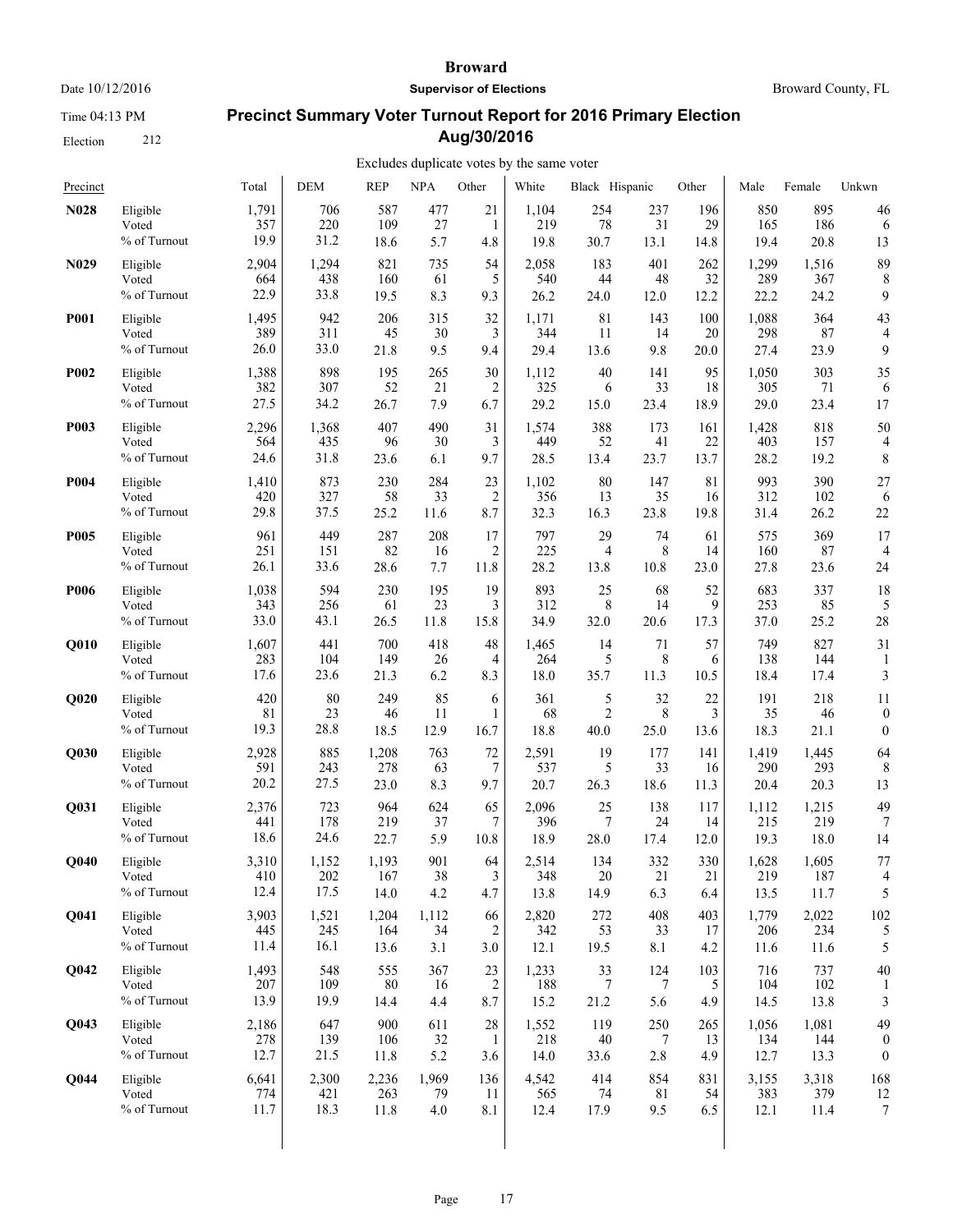Time 04:13 PM

Election 212

#### **Broward**

**Supervisor of Elections**

Broward County, FL

# **Precinct Summary Voter Turnout Report for 2016 Primary Election Aug/30/2016**

| Precinct    |              | Total | DEM   | <b>REP</b> | <b>NPA</b> | Other          | White | Black Hispanic |       | Other | Male  | Female | Unkwn          |
|-------------|--------------|-------|-------|------------|------------|----------------|-------|----------------|-------|-------|-------|--------|----------------|
| <b>O045</b> | Eligible     | 1,663 | 660   | 572        | 407        | 24             | 1,306 | 70             | 146   | 141   | 739   | 878    | 46             |
|             | Voted        | 303   | 190   | 93         | 18         | $\overline{c}$ | 261   | 23             | 11    | 8     | 119   | 183    | 1              |
|             | % of Turnout | 18.2  | 28.8  | 16.3       | 4.4        | 8.3            | 20.0  | 32.9           | 7.5   | 5.7   | 16.1  | 20.8   | $\overline{c}$ |
| Q050        | Eligible     | 1,786 | 1,324 | 112        | 336        | 14             | 183   | 1,276          | 193   | 134   | 642   | 1,082  | 62             |
|             | Voted        | 225   | 196   | 15         | 14         | $\theta$       | 46    | 155            | 7     | 17    | 72    | 140    | 13             |
|             | % of Turnout | 12.6  | 14.8  | 13.4       | 4.2        | 0.0            | 25.1  | 12.1           | 3.6   | 12.7  | 11.2  | 12.9   | 21             |
| Q051        | Eligible     | 648   | 335   | 114        | 187        | 12             | 304   | 100            | 194   | 50    | 304   | 320    | 24             |
|             | Voted        | 87    | 61    | 16         | 7          | 3              | 43    | 25             | 11    | 8     | 34    | 51     | $\overline{c}$ |
|             | % of Turnout | 13.4  | 18.2  | 14.0       | 3.7        | 25.0           | 14.1  | 25.0           | 5.7   | 16.0  | 11.2  | 15.9   | 8              |
| Q060        | Eligible     | 4,151 | 1,532 | 1,113      | 1,433      | 73             | 1,993 | 196            | 1,506 | 456   | 1,926 | 2,051  | 174            |
|             | Voted        | 604   | 370   | 163        | 65         | 6              | 358   | 54             | 155   | 37    | 292   | 297    | 15             |
|             | % of Turnout | 14.6  | 24.2  | 14.6       | 4.5        | 8.2            | 18.0  | 27.6           | 10.3  | 8.1   | 15.2  | 14.5   | 9              |
| Q061        | Eligible     | 4,413 | 1,698 | 1,263      | 1,393      | 59             | 2,459 | 124            | 1,378 | 452   | 2,019 | 2,212  | 182            |
|             | Voted        | 738   | 465   | 205        | 67         | 1              | 489   | 36             | 165   | 48    | 335   | 393    | 10             |
|             | % of Turnout | 16.7  | 27.4  | 16.2       | 4.8        | 1.7            | 19.9  | 29.0           | 12.0  | 10.6  | 16.6  | 17.8   | 5              |
| Q062        | Eligible     | 3,283 | 1,492 | 624        | 1,128      | 39             | 1,019 | 153            | 1,826 | 285   | 1,347 | 1,790  | 146            |
|             | Voted        | 407   | 258   | 105        | 42         | 2              | 182   | 24             | 177   | 24    | 161   | 233    | 13             |
|             | % of Turnout | 12.4  | 17.3  | 16.8       | 3.7        | 5.1            | 17.9  | 15.7           | 9.7   | 8.4   | 12.0  | 13.0   | 9              |
| Q063        | Eligible     | 1,434 | 570   | 401        | 442        | 21             | 712   | 41             | 552   | 129   | 649   | 736    | 49             |
|             | Voted        | 255   | 131   | 90         | 34         | $\theta$       | 159   | 9              | 78    | 9     | 120   | 132    | 3              |
|             | % of Turnout | 17.8  | 23.0  | 22.4       | 7.7        | 0.0            | 22.3  | 22.0           | 14.1  | 7.0   | 18.5  | 17.9   | 6              |
| Q064        | Eligible     | 2,070 | 862   | 519        | 655        | 34             | 1,015 | 86             | 841   | 128   | 914   | 1,108  | 48             |
|             | Voted        | 378   | 230   | 112        | 34         | $\overline{2}$ | 239   | 24             | 98    | 17    | 166   | 211    | 1              |
|             | % of Turnout | 18.3  | 26.7  | 21.6       | 5.2        | 5.9            | 23.5  | 27.9           | 11.7  | 13.3  | 18.2  | 19.0   | $\overline{c}$ |
| Q065        | Eligible     | 5,911 | 2,011 | 1,443      | 2,351      | 106            | 2,176 | 309            | 2,774 | 652   | 2,724 | 2,891  | 296            |
|             | Voted        | 780   | 421   | 192        | 160        | 7              | 357   | 71             | 282   | 70    | 371   | 396    | 13             |
|             | % of Turnout | 13.2  | 20.9  | 13.3       | 6.8        | 6.6            | 16.4  | 23.0           | 10.2  | 10.7  | 13.6  | 13.7   | 4              |
| Q066        | Eligible     | 1,973 | 612   | 751        | 561        | 49             | 1,369 | 25             | 415   | 164   | 918   | 1,001  | 54             |
|             | Voted        | 413   | 221   | 160        | 28         | $\overline{4}$ | 339   | 6              | 51    | 17    | 205   | 205    | 3              |
|             | % of Turnout | 20.9  | 36.1  | 21.3       | 5.0        | 8.2            | 24.8  | 24.0           | 12.3  | 10.4  | 22.3  | 20.5   | 6              |
| Q067        | Eligible     | 2,543 | 830   | 803        | 864        | 46             | 1,481 | 73             | 699   | 290   | 1,182 | 1,250  | 111            |
|             | Voted        | 490   | 277   | 153        | 58         | $\overline{2}$ | 371   | 19             | 71    | 29    | 239   | 240    | 11             |
|             | % of Turnout | 19.3  | 33.4  | 19.1       | 6.7        | 4.3            | 25.1  | 26.0           | 10.2  | 10.0  | 20.2  | 19.2   | $10\,$         |
| Q068        | Eligible     | 2,582 | 1,002 | 734        | 805        | 41             | 1,300 | 149            | 817   | 316   | 1,136 | 1,359  | 87             |
|             | Voted        | 519   | 298   | 155        | 65         | 1              | 345   | 38             | 98    | 38    | 229   | 285    | 5              |
|             | % of Turnout | 20.1  | 29.7  | 21.1       | 8.1        | 2.4            | 26.5  | 25.5           | 12.0  | 12.0  | 20.2  | 21.0   | 6              |
| Q069        | Eligible     | 1,988 | 669   | 501        | 774        | 44             | 690   | 124            | 861   | 313   | 915   | 982    | 91             |
|             | Voted        | 266   | 141   | 82         | 39         | $\overline{4}$ | 122   | 32             | 100   | 12    | 134   | 128    | 4              |
|             | % of Turnout | 13.4  | 21.1  | 16.4       | 5.0        | 9.1            | 17.7  | 25.8           | 11.6  | 3.8   | 14.6  | 13.0   | 4              |
| Q070        | Eligible     | 3,781 | 1,354 | 920        | 1,444      | 63             | 1,628 | 180            | 1,448 | 525   | 1,743 | 1,865  | 173            |
|             | Voted        | 679   | 398   | 162        | 111        | 8              | 354   | 61             | 197   | 67    | 333   | 329    | 17             |
|             | % of Turnout | 18.0  | 29.4  | 17.6       | 7.7        | 12.7           | 21.7  | 33.9           | 13.6  | 12.8  | 19.1  | 17.6   | 10             |
| Q071        | Eligible     | 2,930 | 1,126 | 870        | 881        | 53             | 1,685 | 110            | 889   | 246   | 1,337 | 1,478  | 115            |
|             | Voted        | 537   | 314   | 156        | 65         | 2              | 372   | 24             | 111   | 30    | 248   | 278    | 11             |
|             | % of Turnout | 18.3  | 27.9  | 17.9       | 7.4        | 3.8            | 22.1  | 21.8           | 12.5  | 12.2  | 18.5  | 18.8   | 10             |
| Q072        | Eligible     | 2,540 | 947   | 805        | 744        | 44             | 1,491 | 165            | 650   | 234   | 1,174 | 1,271  | 95             |
|             | Voted        | 440   | 239   | 161        | 36         | $\overline{4}$ | 301   | 32             | 83    | 24    | 209   | 225    | 6              |
|             | % of Turnout | 17.3  | 25.2  | 20.0       | 4.8        | 9.1            | 20.2  | 19.4           | 12.8  | 10.3  | 17.8  | 17.7   | 6              |
| Q080        | Eligible     | 3,068 | 1,820 | 455        | 756        | 37             | 833   | 940            | 1,021 | 274   | 1,313 | 1,660  | 95             |
|             | Voted        | 309   | 223   | 47         | 34         | 5              | 127   | 130            | 34    | 18    | 112   | 187    | 10             |
|             | % of Turnout | 10.1  | 12.3  | 10.3       | 4.5        | 13.5           | 15.2  | 13.8           | 3.3   | 6.6   | 8.5   | 11.3   | 11             |
|             |              |       |       |            |            |                |       |                |       |       |       |        |                |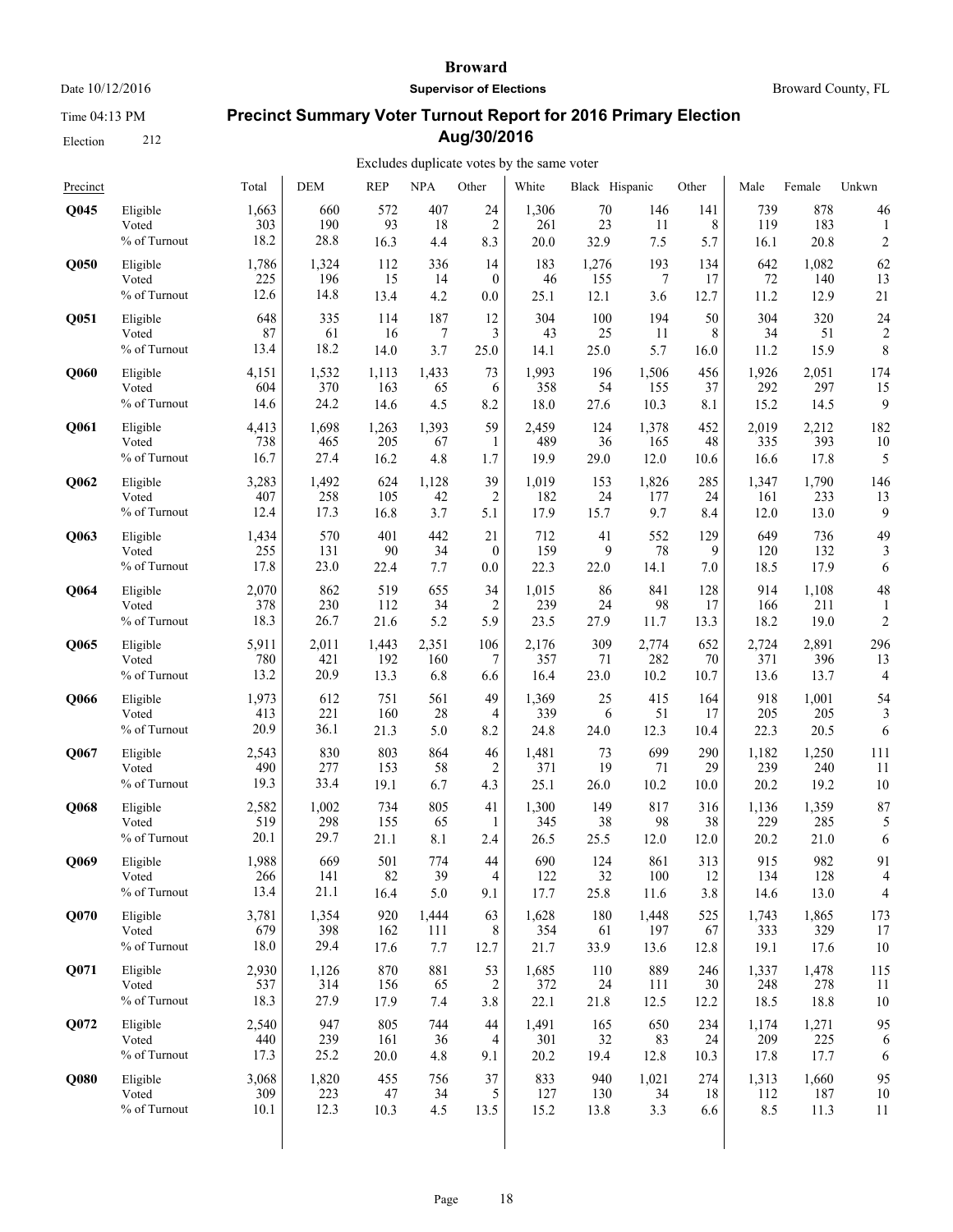Time 04:13 PM

Election 212

#### **Broward**

**Supervisor of Elections**

Broward County, FL

# **Precinct Summary Voter Turnout Report for 2016 Primary Election Aug/30/2016**

| Precinct    |                 | Total | <b>DEM</b> | <b>REP</b> | <b>NPA</b> | Other           | White        | Black Hispanic |       | Other | Male  | Female | Unkwn            |
|-------------|-----------------|-------|------------|------------|------------|-----------------|--------------|----------------|-------|-------|-------|--------|------------------|
| Q081        | Eligible        | 1,886 | 1,134      | 246        | 491        | 15              | 359          | 709            | 638   | 180   | 784   | 1,029  | 73               |
|             | Voted           | 217   | 151        | 48         | 17         | 1               | 49           | 107            | 48    | 13    | 85    | 130    | $\overline{c}$   |
|             | % of Turnout    | 11.5  | 13.3       | 19.5       | 3.5        | 6.7             | 13.6         | 15.1           | 7.5   | 7.2   | 10.8  | 12.6   | 3                |
| Q082        | Eligible        | 1,878 | 1,497      | 83         | 290        | 8               | 63           | 1,551          | 133   | 131   | 761   | 1,059  | 58               |
|             | Voted           | 422   | 394        | 14         | 12         | $\overline{c}$  | 7            | 382            | 8     | 25    | 140   | 277    | 5                |
|             | % of Turnout    | 22.5  | 26.3       | 16.9       | 4.1        | 25.0            | 11.1         | 24.6           | 6.0   | 19.1  | 18.4  | 26.2   | 9                |
| Q083        | Eligible        | 2,078 | 1,748      | 62         | 258        | 10              | 23           | 1,894          | 64    | 97    | 829   | 1,202  | 47               |
|             | Voted           | 451   | 431        | 1          | 15         | 4               | $\mathbf{0}$ | 440            | 1     | 10    | 146   | 299    | 6                |
|             | % of Turnout    | 21.7  | 24.7       | 1.6        | 5.8        | 40.0            | 0.0          | 23.2           | 1.6   | 10.3  | 17.6  | 24.9   | 13               |
| <b>O090</b> | Eligible        | 1,578 | 547        | 633        | 377        | 21              | 975          | 94             | 363   | 146   | 732   | 808    | 38               |
|             | Voted           | 280   | 153        | 109        | 17         | 1               | 188          | 28             | 47    | 17    | 125   | 152    | 3                |
|             | % of Turnout    | 17.7  | 28.0       | 17.2       | 4.5        | 4.8             | 19.3         | 29.8           | 12.9  | 11.6  | 17.1  | 18.8   | 8                |
| Q091        | Eligible        | 4,015 | 1,298      | 1,702      | 954        | 61              | 2,302        | 202            | 1,162 | 349   | 1,878 | 2,038  | 99               |
|             | Voted           | 768   | 374        | 347        | 46         | 1               | 546          | 45             | 139   | 38    | 349   | 415    | $\overline{4}$   |
|             | % of Turnout    | 19.1  | 28.8       | 20.4       | 4.8        | 1.6             | 23.7         | 22.3           | 12.0  | 10.9  | 18.6  | 20.4   | 4                |
| <b>R001</b> | Eligible        | 1,962 | 589        | 831        | 514        | 28              | 1,646        | 40             | 147   | 129   | 945   | 973    | 44               |
|             | Voted           | 403   | 172        | 187        | 44         | $\mathbf{0}$    | 366          | 6              | 16    | 15    | 186   | 211    | 6                |
|             | % of Turnout    | 20.5  | 29.2       | 22.5       | 8.6        | 0.0             | 22.2         | 15.0           | 10.9  | 11.6  | 19.7  | 21.7   | 14               |
| <b>R002</b> | Eligible        | 2,526 | 856        | 951        | 662        | 57              | 2,033        | 74             | 275   | 144   | 1,221 | 1,237  | 68               |
|             | Voted           | 461   | 213        | 208        | 37         | 3               | 395          | 21             | 33    | 12    | 216   | 239    | 6                |
|             | % of Turnout    | 18.3  | 24.9       | 21.9       | 5.6        | 5.3             | 19.4         | 28.4           | 12.0  | 8.3   | 17.7  | 19.3   | 9                |
| <b>R003</b> | Eligible        | 1,318 | 439        | 512        | 325        | 42              | 1,095        | 21             | 108   | 94    | 618   | 666    | 34               |
|             | Voted           | 249   | 110        | 117        | 18         | $\overline{4}$  | 226          | 5              | 11    | 7     | 119   | 124    | 6                |
|             | % of Turnout    | 18.9  | 25.1       | 22.9       | 5.5        | 9.5             | 20.6         | 23.8           | 10.2  | 7.4   | 19.3  | 18.6   | 18               |
| <b>R004</b> | Eligible        | 2,098 | 707        | 772        | 548        | 71              | 1,789        | 26             | 143   | 140   | 982   | 1,063  | 53               |
|             | Voted           | 469   | 221        | 198        | 46         | 4               | 425          | 6              | 24    | 14    | 228   | 235    | 6                |
|             | % of Turnout    | 22.4  | 31.3       | 25.6       | 8.4        | 5.6             | 23.8         | 23.1           | 16.8  | 10.0  | 23.2  | 22.1   | 11               |
| <b>R005</b> | Eligible        | 1,165 | 385        | 431        | 316        | 33              | 980          | 18             | 91    | 76    | 567   | 577    | 21               |
|             | Voted           | 271   | 129        | 117        | 24         | 1               | 233          | 3              | 22    | 13    | 122   | 148    | 1                |
|             | % of Turnout    | 23.3  | 33.5       | 27.1       | 7.6        | 3.0             | 23.8         | 16.7           | 24.2  | 17.1  | 21.5  | 25.6   | 5                |
| <b>R006</b> | Eligible        | 1,079 | 429        | 364        | 264        | 22              | 844          | 43             | 121   | 71    | 555   | 497    | 27               |
|             | Voted           | 188   | 102        | 70         | 14         | 2               | 165          | 7              | 10    | 6     | 111   | 75     | $\overline{c}$   |
|             | % of Turnout    | 17.4  | 23.8       | 19.2       | 5.3        | 9.1             | 19.5         | 16.3           | 8.3   | 8.5   | 20.0  | 15.1   | $\boldsymbol{7}$ |
| <b>R007</b> | Eligible        | 1,345 | 472        | 538        | 304        | 31              | 1,107        | 50             | 110   | 78    | 638   | 679    | 28               |
|             | Voted           | 259   | 132        | 108        | 15         | 4               | 240          | 7              | 6     | 6     | 121   | 135    | 3                |
|             | % of Turnout    | 19.3  | 28.0       | 20.1       | 4.9        | 12.9            | 21.7         | 14.0           | 5.5   | 7.7   | 19.0  | 19.9   | 11               |
| <b>R008</b> | Eligible        | 1,308 | 410        | 558        | 313        | 27              | 1,133        | 16             | 81    | 78    | 651   | 634    | 23               |
|             | Voted           | 307   | 137        | 137        | 28         | 5               | 279          | 5              | 9     | 14    | 157   | 146    | $\overline{4}$   |
|             | $\%$ of Turnout | 23.5  | 33.4       | 24.6       | 8.9        | 18.5            | 24.6         | 31.3           | 11.1  | 17.9  | 24.1  | 23.0   | 17               |
| <b>R009</b> | Eligible        | 1,803 | 645        | 647        | 469        | 42              | 1,415        | 80             | 194   | 114   | 876   | 882    | 45               |
|             | Voted           | 340   | 172        | 136        | 27         | 5               | 293          | 10             | 20    | 17    | 181   | 154    | 5                |
|             | % of Turnout    | 18.9  | 26.7       | 21.0       | 5.8        | 11.9            | 20.7         | 12.5           | 10.3  | 14.9  | 20.7  | 17.5   | 11               |
| <b>R010</b> | Eligible        | 1,219 | 408        | 510        | 277        | 24              | 1,002        | 33             | 114   | 70    | 578   | 613    | 28               |
|             | Voted           | 279   | 126        | 122        | 26         | 5               | 249          | 7              | 13    | 10    | 140   | 135    | 4                |
|             | % of Turnout    | 22.9  | 30.9       | 23.9       | 9.4        | 20.8            | 24.9         | 21.2           | 11.4  | 14.3  | 24.2  | 22.0   | 14               |
| <b>R011</b> | Eligible        | 1,487 | 531        | 589        | 333        | 34              | 1,260        | 31             | 116   | 80    | 758   | 700    | 29               |
|             | Voted           | 342   | 168        | 136        | 31         | $7\phantom{.0}$ | 307          | 5              | 19    | 11    | 187   | 152    | 3                |
|             | % of Turnout    | 23.0  | 31.6       | 23.1       | 9.3        | 20.6            | 24.4         | 16.1           | 16.4  | 13.8  | 24.7  | 21.7   | 10               |
| R012        | Eligible        | 1,727 | 660        | 627        | 405        | 35              | 1,536        | 17             | 82    | 92    | 904   | 792    | 31               |
|             | Voted           | 467   | 249        | 177        | 38         | 3               | 424          | 4              | 24    | 15    | 282   | 185    | $\boldsymbol{0}$ |
|             | % of Turnout    | 27.0  | 37.7       | 28.2       | 9.4        | 8.6             | 27.6         | 23.5           | 29.3  | 16.3  | 31.2  | 23.4   | $\boldsymbol{0}$ |
|             |                 |       |            |            |            |                 |              |                |       |       |       |        |                  |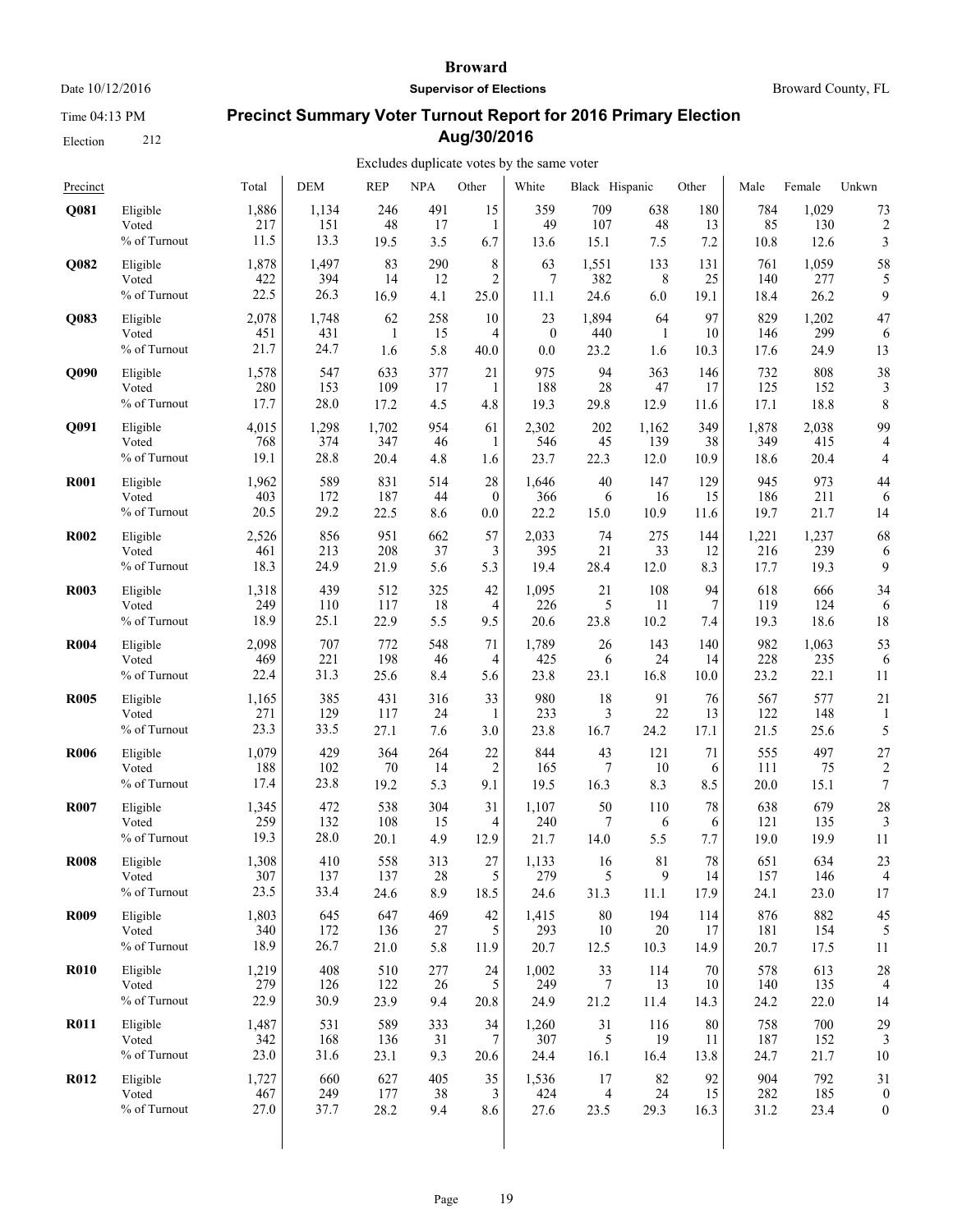Time 04:13 PM

Election 212

#### **Broward**

**Supervisor of Elections**

Broward County, FL

# **Precinct Summary Voter Turnout Report for 2016 Primary Election Aug/30/2016**

| Precinct    |              | Total | <b>DEM</b> | <b>REP</b> | <b>NPA</b> | Other            | White | Black Hispanic |                  | Other | Male  | Female | Unkwn            |
|-------------|--------------|-------|------------|------------|------------|------------------|-------|----------------|------------------|-------|-------|--------|------------------|
| <b>R013</b> | Eligible     | 3,846 | 1,173      | 1,739      | 855        | 79               | 3,307 | 56             | 261              | 222   | 2,047 | 1,699  | 100              |
|             | Voted        | 961   | 412        | 455        | 86         | 8                | 876   | 13             | 46               | 26    | 534   | 413    | 14               |
|             | % of Turnout | 25.0  | 35.1       | 26.2       | 10.1       | 10.1             | 26.5  | 23.2           | 17.6             | 11.7  | 26.1  | 24.3   | 14               |
| <b>R014</b> | Eligible     | 1,492 | 579        | 446        | 425        | 42               | 1,203 | 92             | 98               | 99    | 855   | 607    | 30               |
|             | Voted        | 296   | 169        | 101        | 24         | $\overline{c}$   | 261   | 12             | 9                | 14    | 185   | 110    | 1                |
|             | % of Turnout | 19.8  | 29.2       | 22.6       | 5.6        | 4.8              | 21.7  | 13.0           | 9.2              | 14.1  | 21.6  | 18.1   | 3                |
| <b>R015</b> | Eligible     | 3,228 | 1,011      | 1,337      | 803        | 77               | 2,801 | 57             | 209              | 161   | 1,684 | 1,481  | 63               |
|             | Voted        | 764   | 345        | 334        | 75         | 10               | 717   | 11             | 18               | 18    | 420   | 340    | 4                |
|             | % of Turnout | 23.7  | 34.1       | 25.0       | 9.3        | 13.0             | 25.6  | 19.3           | 8.6              | 11.2  | 24.9  | 23.0   | 6                |
| <b>R016</b> | Eligible     | 1,814 | 881        | 515        | 388        | 30               | 1,488 | 41             | 156              | 129   | 1,045 | 718    | 51               |
|             | Voted        | 456   | 317        | 106        | 31         | 2                | 406   | 6              | 25               | 19    | 265   | 182    | 9                |
|             | % of Turnout | 25.1  | 36.0       | 20.6       | 8.0        | 6.7              | 27.3  | 14.6           | 16.0             | 14.7  | 25.4  | 25.3   | 18               |
| <b>R017</b> | Eligible     | 530   | 291        | 103        | 126        | 10               | 418   | 20             | 54               | 38    | 305   | 213    | 12               |
|             | Voted        | 129   | 95         | 25         | 9          | $\mathbf{0}$     | 109   | 4              | 10               | 6     | 81    | 48     | $\boldsymbol{0}$ |
|             | % of Turnout | 24.3  | 32.6       | 24.3       | 7.1        | 0.0              | 26.1  | 20.0           | 18.5             | 15.8  | 26.6  | 22.5   | $\boldsymbol{0}$ |
| <b>R018</b> | Eligible     | 2,363 | 1,153      | 459        | 701        | 50               | 1,639 | 263            | 264              | 197   | 1,368 | 931    | 64               |
|             | Voted        | 369   | 250        | 77         | 38         | 4                | 282   | 34             | 34               | 19    | 249   | 113    | 7                |
|             | % of Turnout | 15.6  | 21.7       | 16.8       | 5.4        | 8.0              | 17.2  | 12.9           | 12.9             | 9.6   | 18.2  | 12.1   | 11               |
| <b>R019</b> | Eligible     | 1,366 | 627        | 343        | 349        | 47               | 1,056 | 68             | 143              | 99    | 700   | 624    | 42               |
|             | Voted        | 323   | 206        | 79         | 32         | 6                | 260   | 24             | 24               | 15    | 185   | 130    | 8                |
|             | % of Turnout | 23.6  | 32.9       | 23.0       | 9.2        | 12.8             | 24.6  | 35.3           | 16.8             | 15.2  | 26.4  | 20.8   | 19               |
| <b>R020</b> | Eligible     | 865   | 396        | 204        | 244        | 21               | 644   | 30             | 130              | 61    | 462   | 394    | 9                |
|             | Voted        | 165   | 107        | 42         | 14         | 2                | 142   | 5              | 10               | 8     | 94    | 70     | 1                |
|             | % of Turnout | 19.1  | 27.0       | 20.6       | 5.7        | 9.5              | 22.0  | 16.7           | 7.7              | 13.1  | 20.3  | 17.8   | 11               |
| <b>R021</b> | Eligible     | 1,756 | 1,144      | 187        | 396        | 29               | 1,249 | 202            | 183              | 122   | 1,185 | 517    | 54               |
|             | Voted        | 395   | 334        | 29         | 30         | 2                | 314   | 34             | 35               | 12    | 321   | 67     | 7                |
|             | % of Turnout | 22.5  | 29.2       | 15.5       | 7.6        | 6.9              | 25.1  | 16.8           | 19.1             | 9.8   | 27.1  | 13.0   | 13               |
| <b>R022</b> | Eligible     | 1,362 | 918        | 155        | 265        | 24               | 539   | 601            | 111              | 111   | 740   | 586    | 36               |
|             | Voted        | 215   | 173        | 23         | 19         | $\boldsymbol{0}$ | 97    | 96             | 14               | 8     | 119   | 94     | 2                |
|             | % of Turnout | 15.8  | 18.8       | 14.8       | 7.2        | 0.0              | 18.0  | 16.0           | 12.6             | 7.2   | 16.1  | 16.0   | 6                |
| R023        | Eligible     | 1,516 | 1,260      | 56         | 191        | 9                | 102   | 1,283          | 34               | 97    | 564   | 901    | 51               |
|             | Voted        | 309   | 293        | 4          | 11         | 1                | 6     | 289            | 4                | 10    | 98    | 205    | 6                |
|             | % of Turnout | 20.4  | 23.3       | 7.1        | 5.8        | 11.1             | 5.9   | 22.5           | 11.8             | 10.3  | 17.4  | 22.8   | 12               |
| <b>R024</b> | Eligible     | 1,228 | 997        | 46         | 179        | 6                | 58    | 1,071          | 30               | 69    | 502   | 694    | 32               |
|             | Voted        | 262   | 248        | 3          | 10         | 1                | 9     | 240            | 3                | 10    | 100   | 161    | 1                |
|             | % of Turnout | 21.3  | 24.9       | 6.5        | 5.6        | 16.7             | 15.5  | 22.4           | 10.0             | 14.5  | 19.9  | 23.2   | 3                |
| <b>R025</b> | Eligible     | 2,131 | 1,761      | 76         | 280        | 14               | 160   | 1,762          | 59               | 150   | 896   | 1,150  | 85               |
|             | Voted        | 473   | 449        | 10         | 13         | 1                | 24    | 426            | 8                | 15    | 178   | 288    | 7                |
|             | % of Turnout | 22.2  | 25.5       | 13.2       | 4.6        | 7.1              | 15.0  | 24.2           | 13.6             | 10.0  | 19.9  | 25.0   | 8                |
| <b>R026</b> | Eligible     | 1,991 | 1,662      | 66         | 256        | 7                | 85    | 1,719          | 32               | 155   | 771   | 1,139  | 81               |
|             | Voted        | 385   | 368        | 6          | -11        | $\boldsymbol{0}$ | 10    | 365            | $\boldsymbol{0}$ | 10    | 131   | 250    | 4                |
|             | % of Turnout | 19.3  | 22.1       | 9.1        | 4.3        | $0.0\,$          | 11.8  | 21.2           | $0.0\,$          | 6.5   | 17.0  | 21.9   | 5                |
| R027        | Eligible     | 1,810 | 1,281      | 160        | 346        | 23               | 536   | 985            | 127              | 162   | 937   | 794    | 79               |
|             | Voted        | 225   | 195        | 18         | 8          | 4                | 85    | 110            | 13               | 17    | 128   | 87     | 10               |
|             | % of Turnout | 12.4  | 15.2       | 11.3       | 2.3        | 17.4             | 15.9  | 11.2           | 10.2             | 10.5  | 13.7  | 11.0   | 13               |
| <b>R028</b> | Eligible     | 2,129 | 1,862      | 52         | 209        | 6                | 28    | 1,982          | 16               | 103   | 765   | 1,312  | 52               |
|             | Voted        | 581   | 559        | 10         | 11         | 1                | 5     | 557            | $\mathbf{1}$     | 18    | 176   | 401    | 4                |
|             | % of Turnout | 27.3  | 30.0       | 19.2       | 5.3        | 16.7             | 17.9  | 28.1           | 6.3              | 17.5  | 23.0  | 30.6   | 8                |
| <b>R029</b> | Eligible     | 1,266 | 1,070      | 35         | 152        | 9                | 45    | 1,133          | 15               | 73    | 479   | 741    | 46               |
|             | Voted        | 340   | 326        | 3          | 9          | 2                | 3     | 319            | $\overline{c}$   | 16    | 115   | 220    | 5                |
|             | % of Turnout | 26.9  | 30.5       | 8.6        | 5.9        | 22.2             | 6.7   | 28.2           | 13.3             | 21.9  | 24.0  | 29.7   | 11               |
|             |              |       |            |            |            |                  |       |                |                  |       |       |        |                  |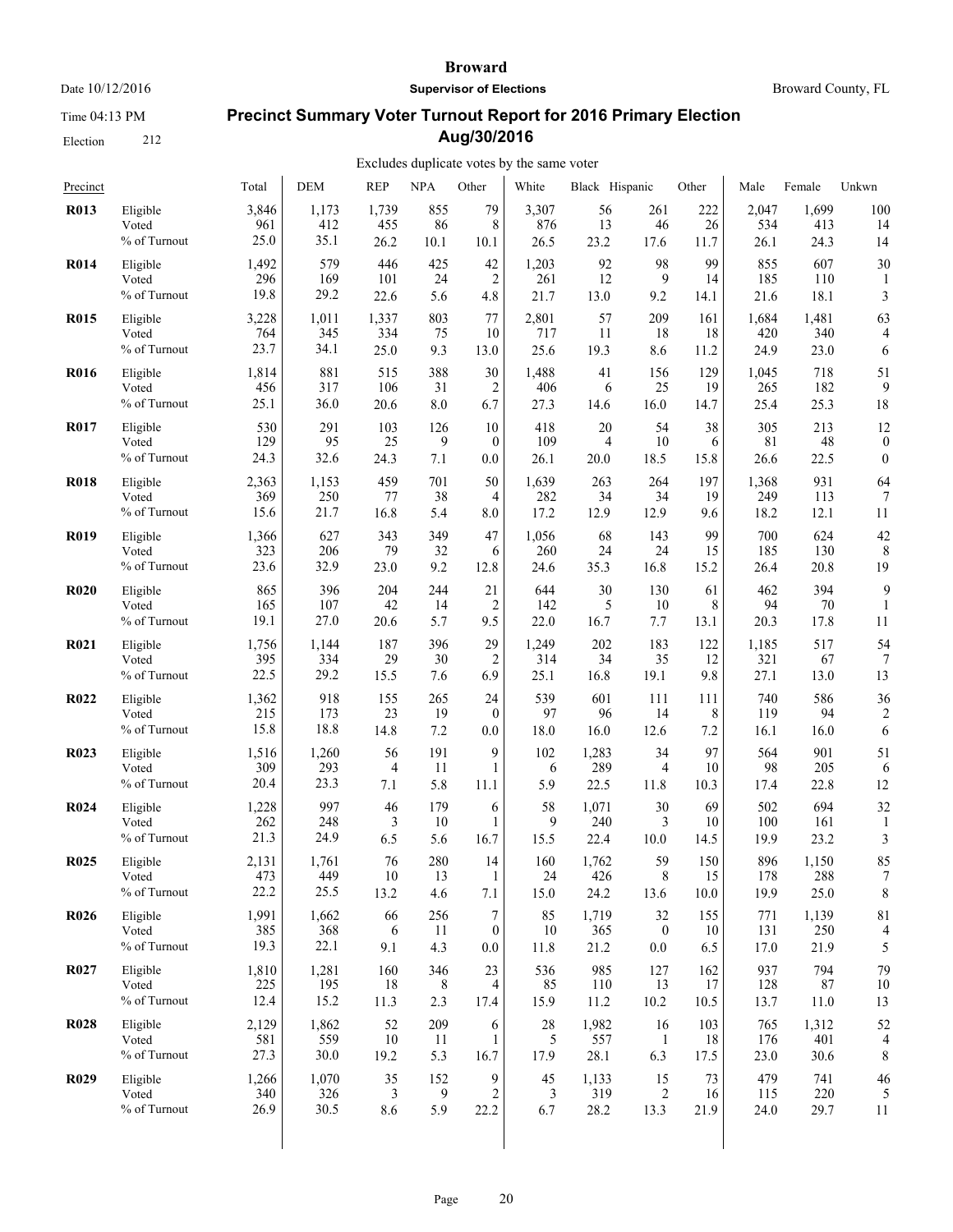Time 04:13 PM

Election 212

#### **Broward**

**Supervisor of Elections**

Broward County, FL

# **Precinct Summary Voter Turnout Report for 2016 Primary Election Aug/30/2016**

| Precinct    |                                   | Total             | <b>DEM</b>        | <b>REP</b>       | <b>NPA</b>                | Other           | White             | Black Hispanic   |                 | Other           | Male              | Female            | Unkwn                   |
|-------------|-----------------------------------|-------------------|-------------------|------------------|---------------------------|-----------------|-------------------|------------------|-----------------|-----------------|-------------------|-------------------|-------------------------|
| <b>R030</b> | Eligible                          | 2,247             | 1,912             | 58               | 268                       | 9               | 54                | 2,026            | 34              | 133             | 800               | 1,372             | 75                      |
|             | Voted                             | 442               | 421               | 7                | 12                        | $\overline{c}$  | 3                 | 421              | $\overline{4}$  | 14              | 145               | 286               | 11                      |
|             | % of Turnout                      | 19.7              | 22.0              | 12.1             | 4.5                       | 22.2            | 5.6               | 20.8             | 11.8            | 10.5            | 18.1              | 20.8              | 15                      |
| <b>R031</b> | Eligible                          | 1,909             | 1,192             | 215              | 475                       | 27              | 698               | 827              | 222             | 162             | 899               | 945               | 65                      |
|             | Voted                             | 254               | 202               | 32               | 19                        | 1               | 109               | 112              | 17              | 16              | 122               | 123               | 9                       |
|             | % of Turnout                      | 13.3              | 16.9              | 14.9             | 4.0                       | 3.7             | 15.6              | 13.5             | 7.7             | 9.9             | 13.6              | 13.0              | 14                      |
| <b>R032</b> | Eligible                          | 3,800             | 1,407             | 1,200            | 1,075                     | 118             | 3,029             | 177              | 324             | 270             | 2,051             | 1,660             | 89                      |
|             | Voted                             | 582               | 304               | 212              | 62                        | 4               | 494               | 36               | 33              | 19              | 315               | 256               | 11                      |
|             | % of Turnout                      | 15.3              | 21.6              | 17.7             | 5.8                       | 3.4             | 16.3              | 20.3             | 10.2            | 7.0             | 15.4              | 15.4              | 12                      |
| <b>R033</b> | Eligible                          | 1,521             | 1,092             | 130              | 281                       | 18              | 342               | 970              | 100             | 109             | 677               | 792               | 52                      |
|             | Voted                             | 277               | 229               | 24               | 24                        | $\theta$        | 76                | 181              | 11              | 9               | 130               | 143               | 4                       |
|             | % of Turnout                      | 18.2              | 21.0              | 18.5             | 8.5                       | 0.0             | 22.2              | 18.7             | 11.0            | 8.3             | 19.2              | 18.1              | 8                       |
| <b>R034</b> | Eligible                          | 2,962             | 1,222             | 815              | 844                       | 81              | 2,426             | 88               | 282             | 166             | 1,525             | 1,368             | 69                      |
|             | Voted                             | 586               | 373               | 150              | 57                        | 6               | 496               | 22               | 34              | 34              | 319               | 257               | 10                      |
|             | % of Turnout                      | 19.8              | 30.5              | 18.4             | 6.8                       | 7.4             | 20.4              | 25.0             | 12.1            | 20.5            | 20.9              | 18.8              | 14                      |
| <b>R035</b> | Eligible                          | 1,268             | 463               | 423              | 346                       | 36              | 1,075             | 31               | 93              | 69              | 704               | 539               | 25                      |
|             | Voted                             | 227               | 117               | 85               | 24                        | 1               | 203               | 5                | 8               | 11              | 129               | 94                | $\overline{4}$          |
|             | % of Turnout                      | 17.9              | 25.3              | 20.1             | 6.9                       | 2.8             | 18.9              | 16.1             | 8.6             | 15.9            | 18.3              | 17.4              | 16                      |
| <b>R036</b> | Eligible                          | 1,331             | 359               | 610              | 338                       | 24              | 1,151             | 15               | 86              | 79              | 684               | 625               | 22                      |
|             | Voted                             | 259               | 98                | 145              | 13                        | 3               | 244               | $\overline{2}$   | 6               | 7               | 128               | 129               | $\overline{c}$          |
|             | % of Turnout                      | 19.5              | 27.3              | 23.8             | 3.8                       | 12.5            | 21.2              | 13.3             | 7.0             | 8.9             | 18.7              | 20.6              | 9                       |
| <b>R037</b> | Eligible                          | 1,371             | 403               | 641              | 296                       | 31              | 1,229             | 9                | 59              | 74              | 691               | 652               | 28                      |
|             | Voted                             | 320               | 139               | 143              | 33                        | 5               | 301               | 1                | 6               | 12              | 176               | 142               | $\overline{\mathbf{c}}$ |
|             | % of Turnout                      | 23.3              | 34.5              | 22.3             | 11.1                      | 16.1            | 24.5              | 11.1             | 10.2            | 16.2            | 25.5              | 21.8              | $\boldsymbol{7}$        |
| <b>R038</b> | Eligible                          | 507               | 109               | 271              | 113                       | 14              | 441               | $\overline{7}$   | 26              | 33              | 255               | 243               | 9                       |
|             | Voted                             | 93                | 35                | 53               | 4                         | 1               | 85                | $\boldsymbol{0}$ | 3               | 5               | 42                | 51                | $\boldsymbol{0}$        |
|             | % of Turnout                      | 18.3              | 32.1              | 19.6             | 3.5                       | 7.1             | 19.3              | 0.0              | 11.5            | 15.2            | 16.5              | 21.0              | $\boldsymbol{0}$        |
| <b>R039</b> | Eligible                          | 1,975             | 552               | 874              | 493                       | 56              | 1,790             | 18               | 79              | 88              | 976               | 975               | 24                      |
|             | Voted                             | 423               | 175               | 202              | 41                        | 5               | 398               | 6                | 6               | 13              | 203               | 218               | $\overline{c}$          |
|             | % of Turnout                      | 21.4              | 31.7              | 23.1             | 8.3                       | 8.9             | 22.2              | 33.3             | 7.6             | 14.8            | 20.8              | 22.4              | 8                       |
| <b>R040</b> | Eligible                          | 3,450             | 973               | 1,538            | 858                       | 81              | 2,986             | 57               | 242             | 165             | 1,750             | 1,617             | 83                      |
|             | Voted                             | 709               | 260               | 370              | 72                        | 7               | 654               | 9                | 28              | 18              | 357               | 346               | 6                       |
|             | % of Turnout                      | 20.6              | 26.7              | 24.1             | 8.4                       | 8.6             | 21.9              | 15.8             | 11.6            | 10.9            | 20.4              | 21.4              | $\boldsymbol{7}$        |
| <b>R041</b> | Eligible                          | 1,343             | 658               | 299              | 361                       | 25              | 981               | 151              | 137             | 74              | 700               | 604               | 39                      |
|             | Voted                             | 248               | 157               | 54               | 34                        | 3               | 198               | 26               | 16              | 8               | 133               | 110               | 5                       |
|             | % of Turnout                      | 18.5              | 23.9              | 18.1             | 9.4                       | 12.0            | 20.2              | 17.2             | 11.7            | 10.8            | 19.0              | 18.2              | 13                      |
| <b>R042</b> | Eligible                          | 794               | 321               | 267              | 193                       | 13              | 697               | 21               | 37              | 39              | 401               | 373               | 20                      |
|             | Voted                             | 195               | 100               | 75               | 17                        | 3               | 181               | 5                | 6               | 3               | 104               | 91                | $\boldsymbol{0}$        |
|             | % of Turnout                      | 24.6              | 31.2              | 28.1             | $8.8\,$                   | 23.1            | 26.0              | 23.8             | 16.2            | 7.7             | 25.9              | 24.4              | $\boldsymbol{0}$        |
| <b>R043</b> | Eligible                          | 2,161             | 869               | 662              | 590                       | 40              | 1,713             | 105              | 196             | 147             | 1,099             | 1,004             | 58                      |
|             | Voted                             | 432               | 247               | 138              | 42                        | 5               | 375               | 10               | 28              | 19              | 204               | 222               | 6                       |
|             | % of Turnout                      | 20.0              | 28.4              | 20.8             | 7.1                       | 12.5            | 21.9              | 9.5              | 14.3            | 12.9            | 18.6              | 22.1              | 10                      |
| <b>R044</b> | Eligible<br>Voted<br>% of Turnout | 342<br>67<br>19.6 | 195<br>45<br>23.1 | 60<br>13<br>21.7 | 77<br>$\,$ 8 $\,$<br>10.4 | 10<br>1<br>10.0 | 236<br>42<br>17.8 | 45<br>14<br>31.1 | 30<br>7<br>23.3 | 31<br>4<br>12.9 | 181<br>36<br>19.9 | 153<br>30<br>19.6 | 8<br>13                 |
| <b>R045</b> | Eligible                          | 1,567             | 695               | 395              | 441                       | 36              | 1,156             | 131              | 182             | 98              | 768               | 748               | 51                      |
|             | Voted                             | 258               | 160               | 74               | 20                        | 4               | 215               | 16               | 20              | 7               | 131               | 123               | 4                       |
|             | % of Turnout                      | 16.5              | 23.0              | 18.7             | 4.5                       | 11.1            | 18.6              | 12.2             | 11.0            | 7.1             | 17.1              | 16.4              | 8                       |
| <b>R046</b> | Eligible                          | 2,499             | 901               | 870              | 659                       | 69              | 2,131             | 54               | 174             | 140             | 1,326             | 1,117             | 56                      |
|             | Voted                             | 486               | 257               | 185              | 36                        | 8               | 423               | 8                | 36              | 19              | 262               | 216               | 8                       |
|             | % of Turnout                      | 19.4              | 28.5              | 21.3             | 5.5                       | 11.6            | 19.8              | 14.8             | 20.7            | 13.6            | 19.8              | 19.3              | 14                      |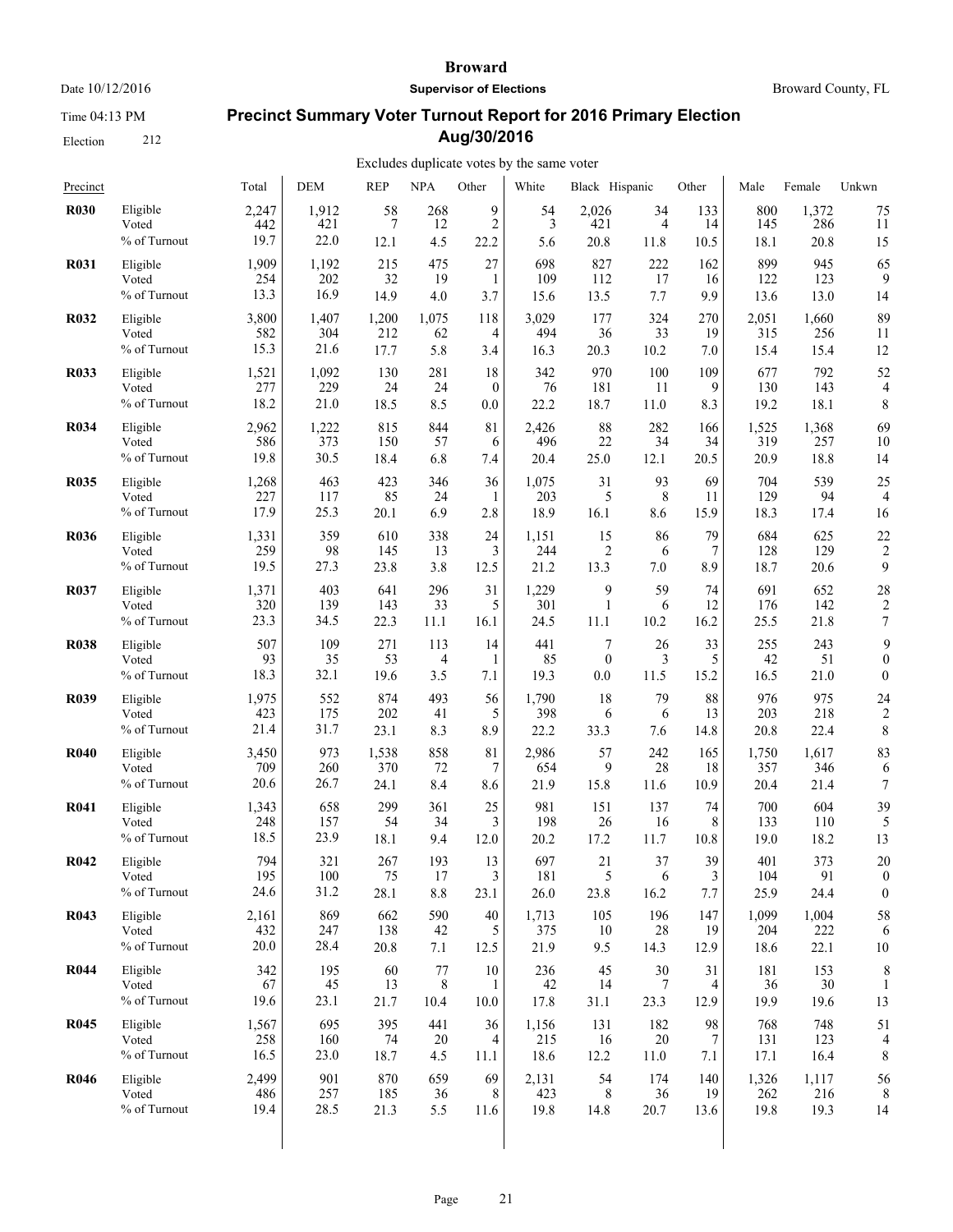Time 04:13 PM

Election 212

#### **Broward**

**Supervisor of Elections**

# **Precinct Summary Voter Turnout Report for 2016 Primary Election Aug/30/2016**

| Precinct         |                                   | Total                | <b>DEM</b>         | <b>REP</b>         | <b>NPA</b>       | Other            | White                | Black Hispanic   |                  | Other              | Male               | Female             | Unkwn                   |
|------------------|-----------------------------------|----------------------|--------------------|--------------------|------------------|------------------|----------------------|------------------|------------------|--------------------|--------------------|--------------------|-------------------------|
| <b>R047</b>      | Eligible                          | 1,762                | 805                | 419                | 499              | 39               | 1,157                | 102              | 360              | 143                | 872                | 841                | 49                      |
|                  | Voted                             | 245                  | 140                | 73                 | 28               | 4                | 192                  | 13               | 33               | 7                  | 120                | 124                | 1                       |
|                  | % of Turnout                      | 13.9                 | 17.4               | 17.4               | 5.6              | 10.3             | 16.6                 | 12.7             | 9.2              | 4.9                | 13.8               | 14.7               | $\overline{\mathbf{c}}$ |
| <b>R048</b>      | Eligible                          | 1,666                | 755                | 391                | 498              | 22               | 861                  | 227              | 424              | 154                | 809                | 803                | 54                      |
|                  | Voted                             | 199                  | 120                | 54                 | 23               | $\overline{2}$   | 139                  | 27               | 19               | 14                 | 104                | 90                 | 5                       |
|                  | % of Turnout                      | 11.9                 | 15.9               | 13.8               | 4.6              | 9.1              | 16.1                 | 11.9             | 4.5              | 9.1                | 12.9               | 11.2               | 9                       |
| <b>R049</b>      | Eligible<br>Voted<br>% of Turnout | 1,904<br>297<br>15.6 | 813<br>165<br>20.3 | 538<br>104<br>19.3 | 522<br>25<br>4.8 | 31<br>3<br>9.7   | 1,276<br>237<br>18.6 | 91<br>11<br>12.1 | 404<br>39<br>9.7 | 133<br>10<br>$7.5$ | 934<br>147<br>15.7 | 930<br>149<br>16.0 | 40<br>3                 |
| <b>R050</b>      | Eligible                          | 1,919                | 1,393              | 157                | 359              | 10               | 266                  | 1,202            | 272              | 179                | 825                | 1,017              | 77                      |
|                  | Voted                             | 366                  | 307                | 31                 | 28               | $\mathbf{0}$     | 41                   | 265              | 30               | 30                 | 149                | 206                | 11                      |
|                  | % of Turnout                      | 19.1                 | 22.0               | 19.7               | 7.8              | 0.0              | 15.4                 | 22.0             | 11.0             | 16.8               | 18.1               | 20.3               | 14                      |
| <b>R051</b>      | Eligible                          | 1,290                | 1,061              | 41                 | 180              | 8                | 50                   | 1,106            | 37               | 97                 | 558                | 688                | 44                      |
|                  | Voted                             | 298                  | 281                | 8                  | 8                | 1                | 8                    | 281              | 3                | 6                  | 120                | 173                | 5                       |
|                  | % of Turnout                      | 23.1                 | 26.5               | 19.5               | 4.4              | 12.5             | 16.0                 | 25.4             | 8.1              | 6.2                | 21.5               | 25.1               | 11                      |
| R <sub>052</sub> | Eligible                          | 1,161                | 580                | 274                | 283              | 24               | 658                  | 245              | 184              | 74                 | 562                | 559                | 40                      |
|                  | Voted                             | 187                  | 115                | 54                 | 16               | $\overline{2}$   | 131                  | 40               | 9                | $\overline{7}$     | 90                 | 93                 | 4                       |
|                  | % of Turnout                      | 16.1                 | 19.8               | 19.7               | 5.7              | 8.3              | 19.9                 | 16.3             | 4.9              | 9.5                | 16.0               | 16.6               | 10                      |
| <b>R053</b>      | Eligible                          | 2,427                | 878                | 888                | 618              | 43               | 1,684                | 253              | 309              | 181                | 1,150              | 1,227              | 50                      |
|                  | Voted                             | 399                  | 204                | 154                | 37               | 4                | 302                  | 49               | 28               | 20                 | 185                | 211                | 3                       |
|                  | % of Turnout                      | 16.4                 | 23.2               | 17.3               | 6.0              | 9.3              | 17.9                 | 19.4             | 9.1              | 11.0               | 16.1               | 17.2               | 6                       |
| <b>R054</b>      | Eligible                          | 1,092                | 441                | 323                | 305              | 23               | 842                  | 60               | 113              | 77                 | 573                | 494                | 25                      |
|                  | Voted                             | 209                  | 117                | 72                 | 17               | 3                | 176                  | 12               | 14               | 7                  | 105                | 102                | $\overline{\mathbf{c}}$ |
|                  | % of Turnout                      | 19.1                 | 26.5               | 22.3               | 5.6              | 13.0             | 20.9                 | 20.0             | 12.4             | 9.1                | 18.3               | 20.6               | 8                       |
| R <sub>055</sub> | Eligible                          | 993                  | 321                | 339                | 309              | 24               | 861                  | 17               | 54               | 61                 | 578                | 389                | 26                      |
|                  | Voted                             | 193                  | 109                | 64                 | 17               | 3                | 175                  | 4                | 4                | 10                 | 121                | 70                 | $\overline{\mathbf{c}}$ |
|                  | % of Turnout                      | 19.4                 | 34.0               | 18.9               | 5.5              | 12.5             | 20.3                 | 23.5             | 7.4              | 16.4               | 20.9               | 18.0               | 8                       |
| <b>R056</b>      | Eligible                          | 944                  | 715                | 48                 | 174              | 7                | 139                  | 662              | 54               | 89                 | 416                | 491                | 37                      |
|                  | Voted                             | 110                  | 99                 | 6                  | 5                | $\boldsymbol{0}$ | 24                   | 72               | 8                | 6                  | 52                 | 54                 | $\overline{4}$          |
|                  | % of Turnout                      | 11.7                 | 13.8               | 12.5               | 2.9              | 0.0              | 17.3                 | 10.9             | 14.8             | 6.7                | 12.5               | 11.0               | 11                      |
| <b>R057</b>      | Eligible                          | 925                  | 573                | 105                | 234              | 13               | 444                  | 286              | 108              | 87                 | 546                | 345                | 34                      |
|                  | Voted                             | 134                  | 109                | 9                  | 13               | 3                | 72                   | 29               | 18               | 15                 | 93                 | 37                 | $\overline{4}$          |
|                  | % of Turnout                      | 14.5                 | 19.0               | 8.6                | 5.6              | 23.1             | 16.2                 | 10.1             | 16.7             | 17.2               | 17.0               | 10.7               | 12                      |
| <b>R058</b>      | Eligible                          | 1,066                | 450                | 270                | 315              | 31               | 825                  | 79               | 93               | 69                 | 582                | 467                | 17                      |
|                  | Voted                             | 178                  | 117                | 44                 | 17               | $\mathbf{0}$     | 144                  | 15               | 9                | 10                 | 101                | 71                 | 6                       |
|                  | % of Turnout                      | 16.7                 | 26.0               | 16.3               | 5.4              | 0.0              | 17.5                 | 19.0             | 9.7              | 14.5               | 17.4               | 15.2               | 35                      |
| <b>R059</b>      | Eligible                          | 1,152                | 447                | 362                | 313              | 30               | 1,007                | 28               | 75               | 42                 | 539                | 590                | 23                      |
|                  | Voted                             | 269                  | 153                | 80                 | 33               | 3                | 243                  | 3                | 14               | 9                  | 118                | 149                | 2                       |
|                  | % of Turnout                      | 23.4                 | 34.2               | 22.1               | 10.5             | 10.0             | 24.1                 | 10.7             | 18.7             | 21.4               | 21.9               | 25.3               | 9                       |
| <b>R060</b>      | Eligible                          | 1,659                | 716                | 396                | 513              | 34               | 1,196                | 147              | 187              | 129                | 920                | 693                | 46                      |
|                  | Voted                             | 201                  | 150                | 28                 | 22               | 1                | 154                  | 24               | 8                | 15                 | 135                | 63                 | 3                       |
|                  | % of Turnout                      | 12.1                 | 20.9               | 7.1                | 4.3              | 2.9              | 12.9                 | 16.3             | 4.3              | 11.6               | 14.7               | 9.1                | $\boldsymbol{7}$        |
| <b>R061</b>      | Eligible                          | 894                  | 352                | 249                | 273              | 20               | 672                  | $44$             | 111              | 67                 | 417                | 444                | 33                      |
|                  | Voted                             | 153                  | 76                 | 53                 | 23               | -1               | 124                  | 7                | 13               | 9                  | 77                 | 68                 | 8                       |
|                  | % of Turnout                      | 17.1                 | 21.6               | 21.3               | 8.4              | 5.0              | 18.5                 | 15.9             | 11.7             | 13.4               | 18.5               | 15.3               | 24                      |
| R <sub>062</sub> | Eligible                          | 846                  | 698                | 29                 | 113              | 6                | 24                   | 749              | 22               | 51                 | 326                | 502                | 18                      |
|                  | Voted                             | 172                  | 159                | 5                  | 7                | 1                | $\mathbf{1}$         | 161              | $\mathbf{1}$     | 9                  | 75                 | 94                 | 3                       |
|                  | % of Turnout                      | 20.3                 | 22.8               | 17.2               | 6.2              | 16.7             | 4.2                  | 21.5             | 4.5              | 17.6               | 23.0               | 18.7               | 17                      |
| R <sub>063</sub> | Eligible                          | 4,894                | 3,771              | 273                | 826              | 24               | 413                  | 3,780            | 236              | 465                | 2,080              | 2,627              | 187                     |
|                  | Voted                             | 1,103                | 997                | 46                 | 60               | $\mathbf{0}$     | 87                   | 916              | 26               | 74                 | 423                | 656                | 24                      |
|                  | % of Turnout                      | 22.5                 | 26.4               | 16.8               | 7.3              | 0.0              | 21.1                 | 24.2             | 11.0             | 15.9               | 20.3               | 25.0               | 13                      |
|                  |                                   |                      |                    |                    |                  |                  |                      |                  |                  |                    |                    |                    |                         |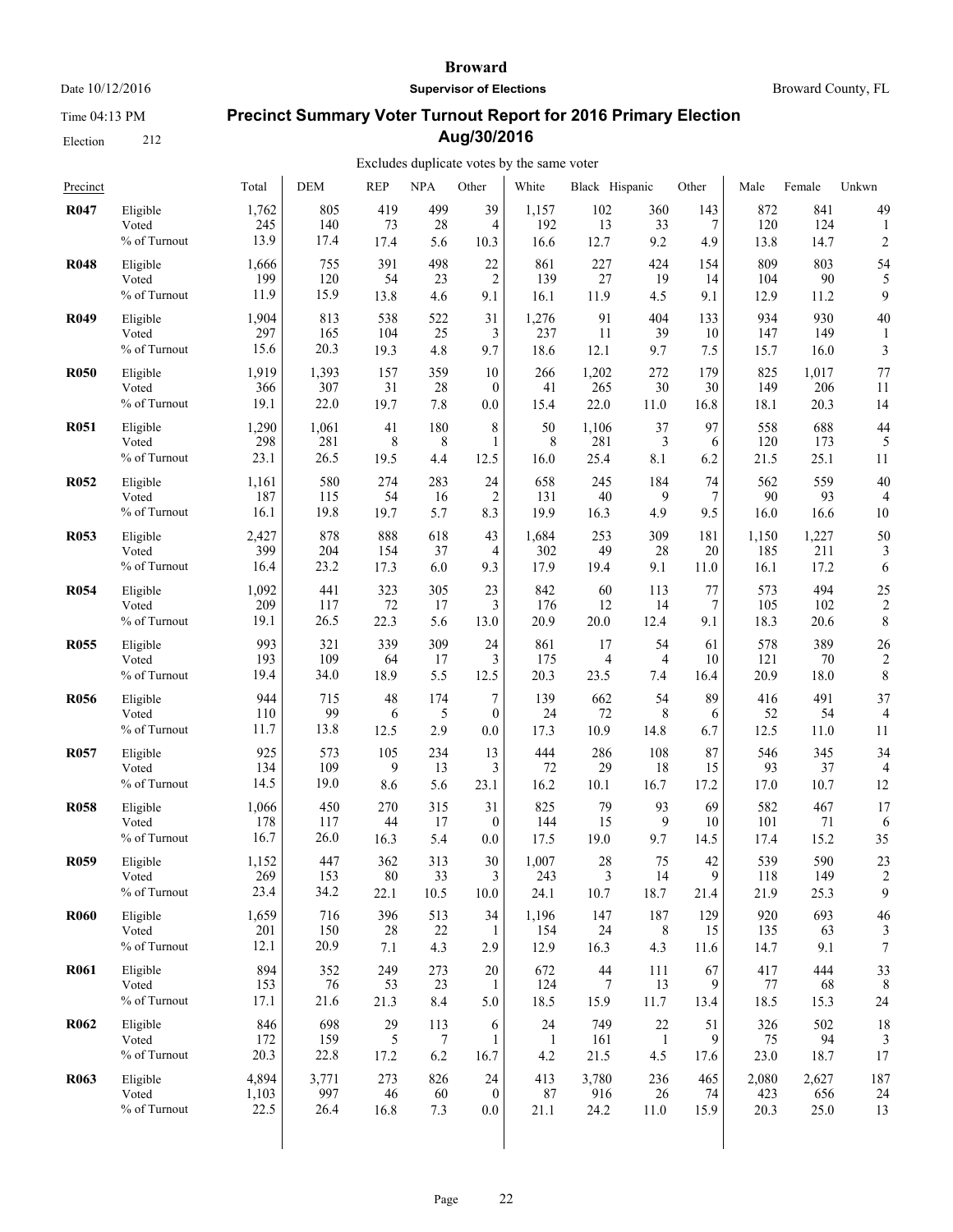Time 04:13 PM

Election 212

#### **Broward**

**Supervisor of Elections**

Broward County, FL

# **Precinct Summary Voter Turnout Report for 2016 Primary Election Aug/30/2016**

| Precinct         |                                   | Total                | <b>DEM</b>         | <b>REP</b>        | <b>NPA</b>       | Other                       | White              | Black Hispanic   |                      | Other           | Male              | Female             | Unkwn          |
|------------------|-----------------------------------|----------------------|--------------------|-------------------|------------------|-----------------------------|--------------------|------------------|----------------------|-----------------|-------------------|--------------------|----------------|
| R <sub>064</sub> | Eligible                          | 1,186                | 825                | 122               | 228              | 11                          | 207                | 716              | 187                  | 76              | 530               | 618                | 38             |
|                  | Voted                             | 204                  | 172                | 20                | 10               | $\overline{2}$              | 35                 | 147              | 11                   | 11              | 83                | 114                | 7              |
|                  | % of Turnout                      | 17.2                 | 20.8               | 16.4              | 4.4              | 18.2                        | 16.9               | 20.5             | 5.9                  | 14.5            | 15.7              | 18.4               | 18             |
| <b>R065</b>      | Eligible                          | 595                  | 211                | 206               | 166              | 12                          | 457                | 29               | 70                   | 39              | 311               | 264                | 20             |
|                  | Voted                             | 84                   | 40                 | 34                | 10               | $\mathbf{0}$                | 76                 | $\overline{2}$   | 4                    | $\overline{2}$  | 42                | 41                 | 1              |
|                  | % of Turnout                      | 14.1                 | 19.0               | 16.5              | 6.0              | 0.0                         | 16.6               | 6.9              | 5.7                  | 5.1             | 13.5              | 15.5               | 5              |
| <b>R066</b>      | Eligible<br>Voted<br>% of Turnout | 805<br>130<br>16.1   | 314<br>76<br>24.2  | 250<br>43<br>17.2 | 224<br>9<br>4.0  | 17<br>2<br>11.8             | 541<br>88<br>16.3  | 46<br>16<br>34.8 | 145<br>17<br>11.7    | 73<br>9<br>12.3 | 388<br>58<br>14.9 | 390<br>71<br>18.2  | 27<br>4        |
| <b>R067</b>      | Eligible                          | 1,444                | 645                | 392               | 386              | 21                          | 910                | 104              | 296                  | 134             | 681               | 718                | 45             |
|                  | Voted                             | 220                  | 130                | 65                | 22               | 3                           | 162                | 19               | 28                   | 11              | 104               | 114                | $\overline{2}$ |
|                  | % of Turnout                      | 15.2                 | 20.2               | 16.6              | 5.7              | 14.3                        | 17.8               | 18.3             | 9.5                  | 8.2             | 15.3              | 15.9               | $\overline{4}$ |
| <b>R068</b>      | Eligible                          | 1,181                | 455                | 396               | 311              | 19                          | 1,006              | 14               | 106                  | 55              | 614               | 544                | 23             |
|                  | Voted                             | 249                  | 123                | 96                | 27               | 3                           | 224                | $\mathbf{1}$     | 18                   | 6               | 131               | 116                | $\overline{c}$ |
|                  | % of Turnout                      | 21.1                 | 27.0               | 24.2              | 8.7              | 15.8                        | 22.3               | 7.1              | 17.0                 | 10.9            | 21.3              | 21.3               | 9              |
| <b>R069</b>      | Eligible                          | 2,336                | 1,990              | 65                | 276              | 5                           | 32                 | 2,157            | 32                   | 115             | 876               | 1,394              | 66             |
|                  | Voted                             | 588                  | 561                | 10                | 17               | $\mathbf{0}$                | 4                  | 563              | 3                    | 18              | 197               | 383                | 8              |
|                  | % of Turnout                      | 25.2                 | 28.2               | 15.4              | 6.2              | 0.0                         | 12.5               | 26.1             | 9.4                  | 15.7            | 22.5              | 27.5               | 12             |
| <b>S001</b>      | Eligible                          | 2,058                | 1,355              | 214               | 456              | 33                          | 681                | 983              | 258                  | 136             | 869               | 1,125              | 64             |
|                  | Voted                             | 419                  | 347                | 40                | 30               | 2                           | 153                | 223              | 23                   | 20              | 164               | 247                | 8              |
|                  | % of Turnout                      | 20.4                 | 25.6               | 18.7              | 6.6              | 6.1                         | 22.5               | 22.7             | 8.9                  | 14.7            | 18.9              | 22.0               | 13             |
| <b>S002</b>      | Eligible                          | 1,539                | 1,246              | 62                | 223              | 8                           | 114                | 1,258            | 86                   | 81              | 578               | 922                | 39             |
|                  | Voted                             | 363                  | 342                | 9                 | 12               | $\theta$                    | 17                 | 337              | 3                    | 6               | 118               | 241                | 4              |
|                  | % of Turnout                      | 23.6                 | 27.4               | 14.5              | 5.4              | 0.0                         | 14.9               | 26.8             | 3.5                  | 7.4             | 20.4              | 26.1               | 10             |
| <b>S003</b>      | Eligible                          | 2,454                | 1,126              | 567               | 716              | 45                          | 1,698              | 137              | 456                  | 163             | 1,107             | 1,262              | 85             |
|                  | Voted                             | 454                  | 300                | 102               | 45               | 7                           | 361                | 21               | 52                   | 20              | 203               | 243                | 8              |
|                  | % of Turnout                      | 18.5                 | 26.6               | 18.0              | 6.3              | 15.6                        | 21.3               | 15.3             | 11.4                 | 12.3            | 18.3              | 19.3               | 9              |
| <b>S004</b>      | Eligible                          | 2,676                | 1,210              | 628               | 784              | 54                          | 1,948              | 125              | 436                  | 167             | 1,250             | 1,355              | 71             |
|                  | Voted                             | 538                  | 359                | 118               | 57               | 4                           | 436                | 21               | 54                   | 27              | 254               | 275                | 9              |
|                  | % of Turnout                      | 20.1                 | 29.7               | 18.8              | 7.3              | 7.4                         | 22.4               | 16.8             | 12.4                 | 16.2            | 20.3              | 20.3               | 13             |
| <b>S005</b>      | Eligible                          | 1,822                | 774                | 460               | 543              | 45                          | 1,128              | 176              | 382                  | 136             | 900               | 877                | 45             |
|                  | Voted                             | 292                  | 179                | 80                | 29               | 4                           | 214                | 21               | 45                   | 12              | 145               | 145                | $\overline{2}$ |
|                  | % of Turnout                      | 16.0                 | 23.1               | 17.4              | 5.3              | 8.9                         | 19.0               | 11.9             | 11.8                 | 8.8             | 16.1              | 16.5               | 4              |
| <b>S006</b>      | Eligible                          | 1,267                | 620                | 277               | 345              | 25                          | 843                | 89               | 243                  | 92              | 577               | 660                | 30             |
|                  | Voted                             | 216                  | 158                | 36                | 21               | -1                          | 163                | 22               | 19                   | 12              | 83                | 132                | 1              |
|                  | % of Turnout                      | 17.0                 | 25.5               | 13.0              | 6.1              | 4.0                         | 19.3               | 24.7             | 7.8                  | 13.0            | 14.4              | 20.0               | 3              |
| <b>S007</b>      | Eligible<br>Voted<br>% of Turnout | 1,268<br>194<br>15.3 | 510<br>107<br>21.0 | 350<br>64<br>18.3 | 379<br>20<br>5.3 | 29<br>$\mathcal{L}$<br>10.3 | 851<br>158<br>18.6 | 59<br>9<br>15.3  | 250<br>22<br>$8.8\,$ | 108<br>5<br>4.6 | 604<br>83<br>13.7 | 627<br>110<br>17.5 | 37<br>3        |
| <b>S008</b>      | Eligible                          | 2,698                | 1,355              | 541               | 769              | 33                          | 1,377              | 355              | 748                  | 218             | 1,176             | 1,434              | 88             |
|                  | Voted                             | 375                  | 238                | 93                | 42               | 2                           | 250                | 42               | 66                   | 17              | 166               | 205                | 4              |
|                  | % of Turnout                      | 13.9                 | 17.6               | 17.2              | 5.5              | 6.1                         | 18.2               | 11.8             | $8.8\,$              | 7.8             | 14.1              | 14.3               | 5              |
| <b>S009</b>      | Eligible                          | 1,694                | 778                | 404               | 471              | 41                          | 1,204              | 85               | 274                  | 131             | 769               | 891                | 34             |
|                  | Voted                             | 267                  | 169                | 71                | 25               | $\overline{c}$              | 214                | 12               | 23                   | 18              | 113               | 149                | 5              |
|                  | % of Turnout                      | 15.8                 | 21.7               | 17.6              | 5.3              | 4.9                         | 17.8               | 14.1             | 8.4                  | 13.7            | 14.7              | 16.7               | 15             |
| <b>T001</b>      | Eligible                          | 2,484                | 1,223              | 452               | 776              | 33                          | 1,163              | 361              | 729                  | 231             | 1,082             | 1,318              | 84             |
|                  | Voted                             | 279                  | 200                | 61                | 17               | 1                           | 161                | 58               | 40                   | 20              | 93                | 181                | 5              |
|                  | % of Turnout                      | 11.2                 | 16.4               | 13.5              | 2.2              | 3.0                         | 13.8               | 16.1             | 5.5                  | 8.7             | 8.6               | 13.7               | 6              |
| <b>T002</b>      | Eligible                          | 1,823                | 865                | 378               | 545              | 35                          | 933                | 175              | 516                  | 199             | 772               | 1,008              | 43             |
|                  | Voted                             | 221                  | 138                | 60                | 20               | 3                           | 146                | 24               | 39                   | 12              | 84                | 135                | $\overline{c}$ |
|                  | % of Turnout                      | 12.1                 | 16.0               | 15.9              | 3.7              | 8.6                         | 15.6               | 13.7             | 7.6                  | 6.0             | 10.9              | 13.4               | 5              |
|                  |                                   |                      |                    |                   |                  |                             |                    |                  |                      |                 |                   |                    |                |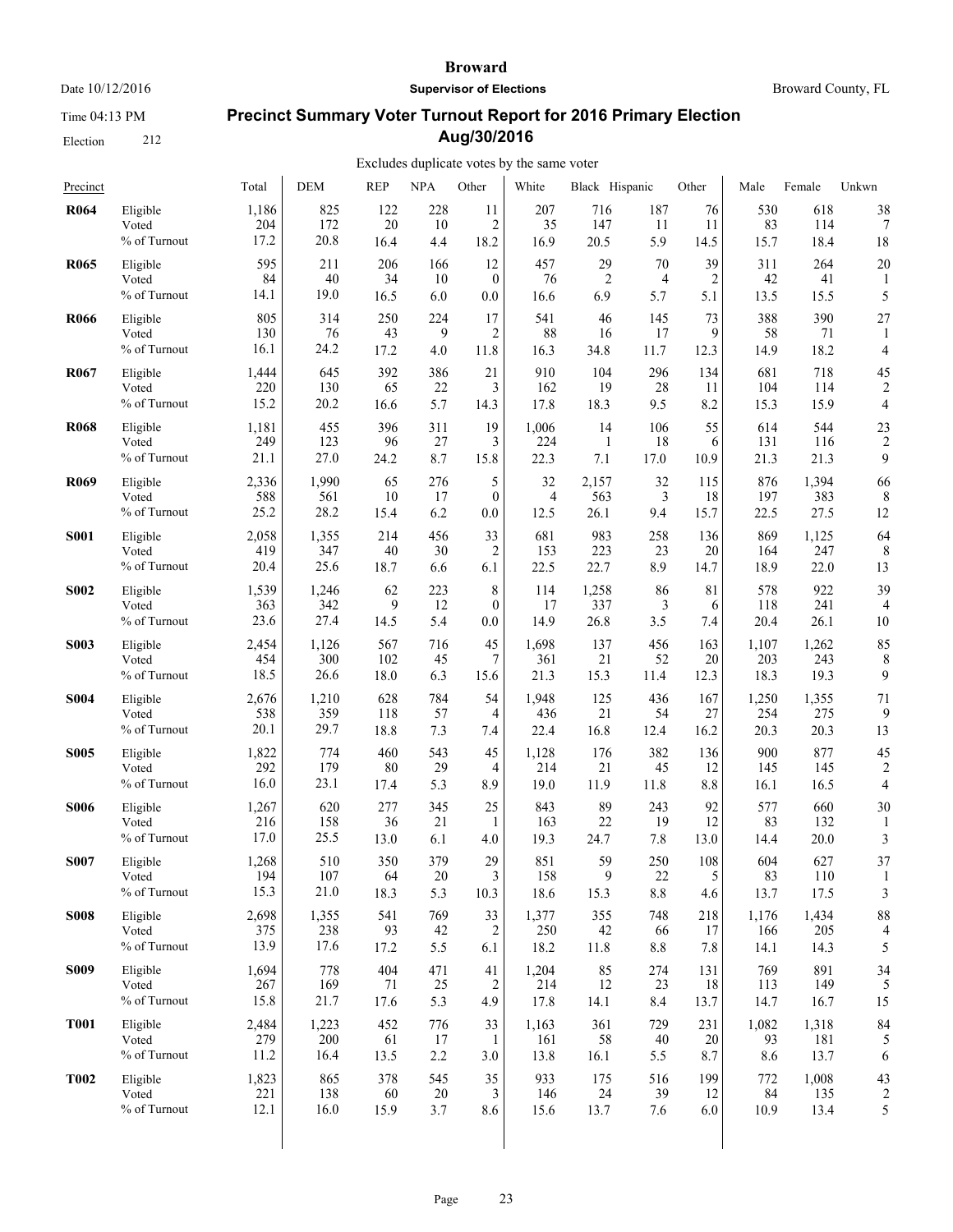Time 04:13 PM

Election 212

#### **Broward**

**Supervisor of Elections**

Broward County, FL

# **Precinct Summary Voter Turnout Report for 2016 Primary Election Aug/30/2016**

| Precinct         |                                   | Total            | <b>DEM</b>        | <b>REP</b>      | <b>NPA</b>                  | Other          | White            | Black Hispanic  |                | Other          | Male            | Female            | Unkwn                   |
|------------------|-----------------------------------|------------------|-------------------|-----------------|-----------------------------|----------------|------------------|-----------------|----------------|----------------|-----------------|-------------------|-------------------------|
| <b>T003</b>      | Eligible                          | 2,857            | 1,195             | 829             | 779                         | 54             | 1,754            | 200             | 582            | 321            | 1,280           | 1,495             | 82                      |
|                  | Voted                             | 451              | 271               | 135             | 40                          | 5              | 326              | 44              | 52             | 29             | 195             | 248               | 8                       |
|                  | % of Turnout                      | 15.8             | 22.7              | 16.3            | 5.1                         | 9.3            | 18.6             | 22.0            | 8.9            | 9.0            | 15.2            | 16.6              | 10                      |
| <b>T004</b>      | Eligible                          | 1,616            | 715               | 333             | 540                         | 28             | 807              | 184             | 343            | 282            | 724             | 836               | 56                      |
|                  | Voted                             | 153              | 109               | 33              | 10                          | 1              | 98               | 16              | 22             | 17             | 69              | 83                | 1                       |
|                  | % of Turnout                      | 9.5              | 15.2              | 9.9             | 1.9                         | 3.6            | 12.1             | 8.7             | 6.4            | 6.0            | 9.5             | 9.9               | $\overline{c}$          |
| <b>T005</b>      | Eligible                          | 796              | 366               | 158             | 259                         | 13             | 384              | 52              | 235            | 125            | 357             | 416               | 23                      |
|                  | Voted                             | 126              | 82                | 27              | 15                          | 2              | 71               | 9               | 24             | 22             | 51              | 73                | $\overline{\mathbf{c}}$ |
|                  | % of Turnout                      | 15.8             | 22.4              | 17.1            | 5.8                         | 15.4           | 18.5             | 17.3            | 10.2           | 17.6           | 14.3            | 17.5              | 9                       |
| <b>T006</b>      | Eligible                          | 738              | 285               | 274             | 169                         | 10             | 557              | 8               | 89             | 84             | 334             | 380               | 24                      |
|                  | Voted                             | 152              | 89                | 53              | 10                          | $\mathbf{0}$   | 122              | 1               | 13             | 16             | 70              | 81                | 1                       |
|                  | % of Turnout                      | 20.6             | 31.2              | 19.3            | 5.9                         | 0.0            | 21.9             | 12.5            | 14.6           | 19.0           | 21.0            | 21.3              | 4                       |
| <b>T007</b>      | Eligible                          | 1,669            | 678               | 474             | 493                         | 24             | 1,035            | 40              | 470            | 124            | 761             | 859               | 49                      |
|                  | Voted                             | 251              | 147               | 71              | 31                          | $\overline{c}$ | 176              | 10              | 54             | 11             | 118             | 130               | 3                       |
|                  | % of Turnout                      | 15.0             | 21.7              | 15.0            | 6.3                         | 8.3            | 17.0             | 25.0            | 11.5           | 8.9            | 15.5            | 15.1              | 6                       |
| <b>T008</b>      | Eligible                          | 2,168            | 900               | 597             | 652                         | 19             | 1,178            | 144             | 640            | 206            | 1,013           | 1,098             | 57                      |
|                  | Voted                             | 300              | 184               | 86              | 27                          | 3              | 186              | 31              | 58             | 25             | 145             | 153               | $\overline{2}$          |
|                  | % of Turnout                      | 13.8             | 20.4              | 14.4            | 4.1                         | 15.8           | 15.8             | 21.5            | 9.1            | 12.1           | 14.3            | 13.9              | 4                       |
| T <sub>009</sub> | Eligible                          | 3,066            | 1,684             | 465             | 870                         | 47             | 847              | 597             | 1,216          | 406            | 1,268           | 1,699             | 99                      |
|                  | Voted                             | 361              | 261               | 70              | 27                          | 3              | 129              | 101             | 95             | 36             | 144             | 212               | 5                       |
|                  | % of Turnout                      | 11.8             | 15.5              | 15.1            | 3.1                         | 6.4            | 15.2             | 16.9            | 7.8            | 8.9            | 11.4            | 12.5              | 5                       |
| <b>T010</b>      | Eligible                          | 3,340            | 1,301             | 1,128           | 872                         | 39             | 2,620            | 86              | 373            | 261            | 1,570           | 1,679             | 91                      |
|                  | Voted                             | 757              | 447               | 249             | 59                          | 2              | 669              | 15              | 45             | 28             | 365             | 380               | 12                      |
|                  | % of Turnout                      | 22.7             | 34.4              | 22.1            | 6.8                         | 5.1            | 25.5             | 17.4            | 12.1           | 10.7           | 23.2            | 22.6              | 13                      |
| <b>T011</b>      | Eligible                          | 1,749            | 711               | 519             | 484                         | 35             | 1,159            | 98              | 314            | 178            | 775             | 927               | 47                      |
|                  | Voted                             | 300              | 181               | 102             | 14                          | 3              | 229              | 25              | 30             | 16             | 128             | 167               | 5                       |
|                  | % of Turnout                      | 17.2             | 25.5              | 19.7            | 2.9                         | 8.6            | 19.8             | 25.5            | 9.6            | 9.0            | 16.5            | 18.0              | 11                      |
| <b>T012</b>      | Eligible                          | 1,201            | 543               | 292             | 335                         | 31             | 713              | 70              | 313            | 105            | 488             | 677               | 36                      |
|                  | Voted                             | 183              | 126               | 43              | 12                          | $\overline{2}$ | 138              | 17              | 17             | 11             | 70              | 109               | 4                       |
|                  | % of Turnout                      | 15.2             | 23.2              | 14.7            | 3.6                         | 6.5            | 19.4             | 24.3            | 5.4            | 10.5           | 14.3            | 16.1              | 11                      |
| <b>T013</b>      | Eligible                          | 1,082            | 477               | 295             | 283                         | 27             | 688              | 68              | 220            | 106            | 481             | 573               | 28                      |
|                  | Voted                             | 196              | 121               | 60              | 15                          | $\mathbf{0}$   | 122              | 25              | 39             | 10             | 87              | 107               | $\overline{\mathbf{c}}$ |
|                  | % of Turnout                      | 18.1             | 25.4              | 20.3            | 5.3                         | 0.0            | 17.7             | 36.8            | 17.7           | 9.4            | 18.1            | 18.7              | 7                       |
| <b>T014</b>      | Eligible                          | 2,236            | 950               | 619             | 636                         | 31             | 1,478            | 142             | 378            | 238            | 963             | 1,210             | 63                      |
|                  | Voted                             | 385              | 238               | 107             | 36                          | 4              | 293              | 42              | 26             | 24             | 158             | 222               | 5                       |
|                  | % of Turnout                      | 17.2             | 25.1              | 17.3            | 5.7                         | 12.9           | 19.8             | 29.6            | 6.9            | 10.1           | 16.4            | 18.3              | 8                       |
| <b>T015</b>      | Eligible                          | 2,233            | 920               | 691             | 588                         | 34             | 1,421            | 116             | 524            | 172            | 1,034           | 1,138             | 61                      |
|                  | Voted                             | 427              | 228               | 147             | 49                          | 3              | 314              | 25              | 69             | 19             | 206             | 216               | 5                       |
|                  | % of Turnout                      | 19.1             | 24.8              | 21.3            | 8.3                         | 8.8            | 22.1             | 21.6            | 13.2           | 11.0           | 19.9            | 19.0              | 8                       |
| <b>T016</b>      | Eligible<br>Voted<br>% of Turnout | 267<br>25<br>9.4 | 102<br>13<br>12.7 | 64<br>9<br>14.1 | 93<br>$\overline{c}$<br>2.2 | 8<br>1<br>12.5 | 166<br>13<br>7.8 | 34<br>7<br>20.6 | 49<br>4<br>8.2 | 18<br>1<br>5.6 | 132<br>9<br>6.8 | 126<br>15<br>11.9 | 9<br>11                 |
| <b>T017</b>      | Eligible                          | 1,529            | 592               | 501             | 411                         | 25             | 855              | 100             | 389            | 185            | 716             | 775               | 38                      |
|                  | Voted                             | 259              | 158               | 84              | 17                          | $\bf{0}$       | 177              | 32              | 34             | 16             | 120             | 136               | 3                       |
|                  | % of Turnout                      | 16.9             | 26.7              | 16.8            | 4.1                         | 0.0            | 20.7             | 32.0            | 8.7            | 8.6            | 16.8            | 17.5              | 8                       |
| <b>T018</b>      | Eligible                          | 6,598            | 2,173             | 2,602           | 1,744                       | 79             | 3.948            | 444             | 1,484          | 722            | 3,169           | 3,259             | 170                     |
|                  | Voted                             | 1,163            | 586               | 473             | 99                          | 5              | 804              | 110             | 174            | 75             | 578             | 572               | 13                      |
|                  | % of Turnout                      | 17.6             | 27.0              | 18.2            | 5.7                         | 6.3            | 20.4             | 24.8            | 11.7           | 10.4           | 18.2            | 17.6              | 8                       |
| <b>T019</b>      | Eligible                          | 1,773            | 723               | 391             | 612                         | 47             | 980              | 58              | 605            | 130            | 802             | 926               | 45                      |
|                  | Voted                             | 177              | 104               | 42              | 23                          | 8              | 131              | 8               | 25             | 13             | 85              | 86                | 6                       |
|                  | % of Turnout                      | 10.0             | 14.4              | 10.7            | 3.8                         | 17.0           | 13.4             | 13.8            | 4.1            | 10.0           | 10.6            | 9.3               | 13                      |
|                  |                                   |                  |                   |                 |                             |                |                  |                 |                |                |                 |                   |                         |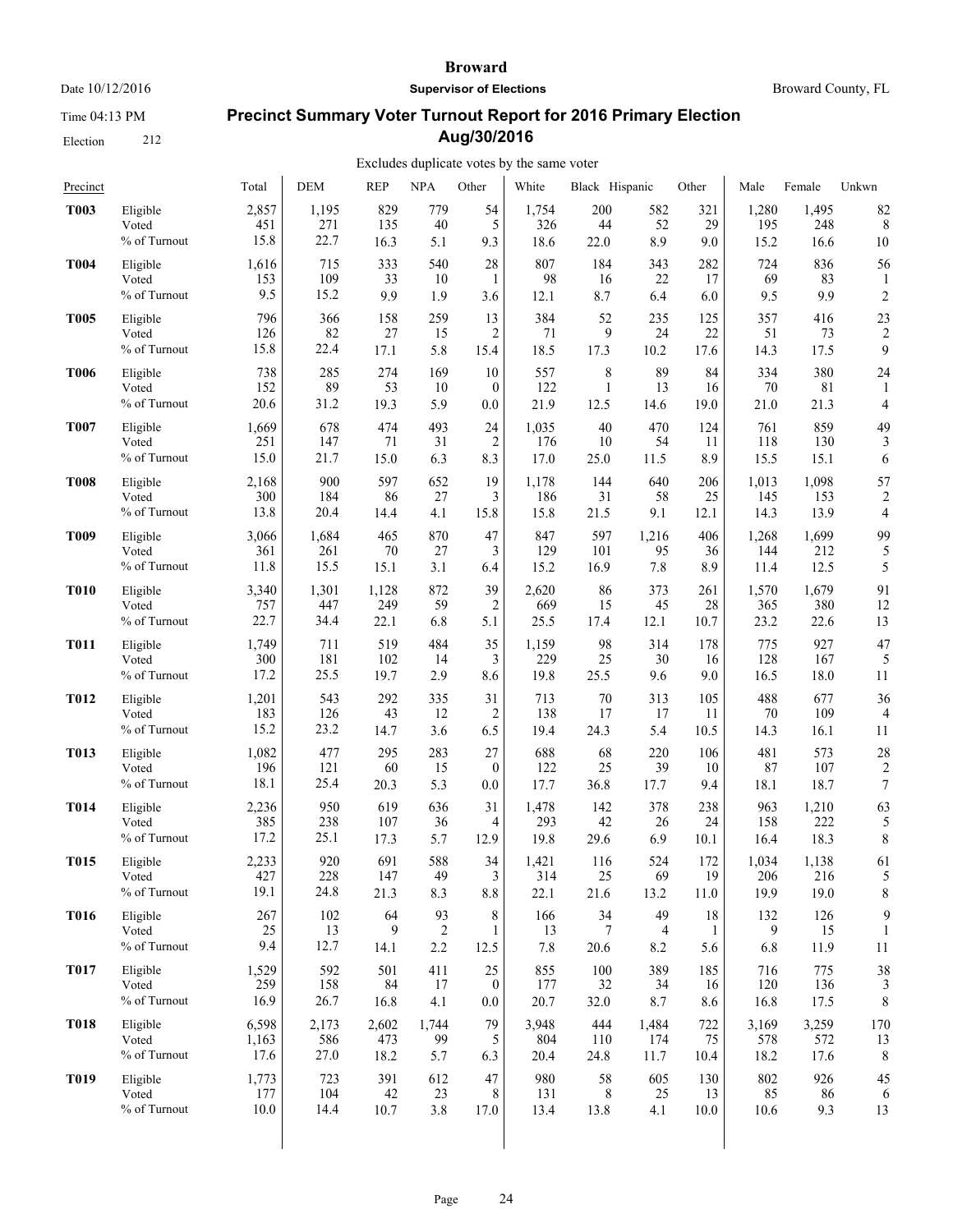Time 04:13 PM

Election 212

#### **Broward**

**Supervisor of Elections**

Broward County, FL

# **Precinct Summary Voter Turnout Report for 2016 Primary Election Aug/30/2016**

| Precinct         |              | Total | <b>DEM</b> | <b>REP</b> | <b>NPA</b> | Other          | White | Black Hispanic |      | Other | Male  | Female | Unkwn            |
|------------------|--------------|-------|------------|------------|------------|----------------|-------|----------------|------|-------|-------|--------|------------------|
| <b>T020</b>      | Eligible     | 2,041 | 859        | 661        | 489        | 32             | 1,203 | 143            | 487  | 208   | 935   | 1,053  | 53               |
|                  | Voted        | 452   | 274        | 145        | 29         | $\overline{4}$ | 331   | 30             | 67   | 24    | 201   | 244    | 7                |
|                  | % of Turnout | 22.1  | 31.9       | 21.9       | 5.9        | 12.5           | 27.5  | 21.0           | 13.8 | 11.5  | 21.5  | 23.2   | 13               |
| <b>T021</b>      | Eligible     | 1,742 | 606        | 683        | 423        | 30             | 1,190 | 97             | 259  | 196   | 827   | 867    | 48               |
|                  | Voted        | 334   | 171        | 122        | 38         | 3              | 261   | 24             | 30   | 19    | 162   | 168    | 4                |
|                  | % of Turnout | 19.2  | 28.2       | 17.9       | 9.0        | 10.0           | 21.9  | 24.7           | 11.6 | 9.7   | 19.6  | 19.4   | 8                |
| T022             | Eligible     | 752   | 305        | 228        | 208        | 11             | 505   | 29             | 129  | 89    | 341   | 396    | 15               |
|                  | Voted        | 122   | 70         | 39         | 12         | 1              | 106   | 4              | 8    | 4     | 58    | 64     | $\boldsymbol{0}$ |
|                  | % of Turnout | 16.2  | 23.0       | 17.1       | 5.8        | 9.1            | 21.0  | 13.8           | 6.2  | 4.5   | 17.0  | 16.2   | $\overline{0}$   |
| T023             | Eligible     | 1,719 | 816        | 349        | 500        | 54             | 906   | 227            | 436  | 150   | 775   | 891    | 53               |
|                  | Voted        | 230   | 155        | 50         | 23         | $\overline{2}$ | 142   | 34             | 41   | 13    | 99    | 122    | 9                |
|                  | % of Turnout | 13.4  | 19.0       | 14.3       | 4.6        | 3.7            | 15.7  | 15.0           | 9.4  | 8.7   | 12.8  | 13.7   | 17               |
| T <sub>024</sub> | Eligible     | 1,358 | 517        | 465        | 363        | 13             | 793   | 64             | 330  | 171   | 630   | 690    | 38               |
|                  | Voted        | 276   | 148        | 111        | 13         | $\overline{4}$ | 195   | 20             | 45   | 16    | 134   | 138    | $\overline{4}$   |
|                  | % of Turnout | 20.3  | 28.6       | 23.9       | 3.6        | 30.8           | 24.6  | 31.3           | 13.6 | 9.4   | 21.3  | 20.0   | 11               |
| T <sub>025</sub> | Eligible     | 2,076 | 851        | 538        | 638        | 49             | 1,276 | 71             | 573  | 156   | 906   | 1,115  | 55               |
|                  | Voted        | 322   | 183        | 90         | 40         | 9              | 215   | 23             | 59   | 25    | 130   | 180    | 12               |
|                  | % of Turnout | 15.5  | 21.5       | 16.7       | 6.3        | 18.4           | 16.8  | 32.4           | 10.3 | 16.0  | 14.3  | 16.1   | 22               |
| T <sub>026</sub> | Eligible     | 2,305 | 919        | 753        | 603        | 30             | 1,597 | 123            | 331  | 254   | 1,075 | 1,172  | 58               |
|                  | Voted        | 414   | 272        | 107        | 33         | $\overline{c}$ | 323   | 32             | 37   | 22    | 199   | 211    | $\overline{4}$   |
|                  | % of Turnout | 18.0  | 29.6       | 14.2       | 5.5        | 6.7            | 20.2  | 26.0           | 11.2 | 8.7   | 18.5  | 18.0   | 7                |
| T <sub>027</sub> | Eligible     | 948   | 317        | 372        | 249        | 10             | 678   | 36             | 144  | 90    | 450   | 468    | 30               |
|                  | Voted        | 213   | 108        | 81         | 22         | 2              | 173   | 10             | 21   | 9     | 95    | 116    | $\overline{c}$   |
|                  | % of Turnout | 22.5  | 34.1       | 21.8       | 8.8        | 20.0           | 25.5  | 27.8           | 14.6 | 10.0  | 21.1  | 24.8   | $\overline{7}$   |
| <b>T028</b>      | Eligible     | 4,106 | 1,917      | 1,057      | 1,042      | 90             | 2,871 | 156            | 769  | 310   | 1,709 | 2,297  | 100              |
|                  | Voted        | 951   | 666        | 216        | 64         | 5              | 771   | 38             | 95   | 47    | 373   | 563    | 15               |
|                  | % of Turnout | 23.2  | 34.7       | 20.4       | 6.1        | 5.6            | 26.9  | 24.4           | 12.4 | 15.2  | 21.8  | 24.5   | 15               |
| T <sub>029</sub> | Eligible     | 2,114 | 913        | 561        | 583        | 57             | 1,330 | 112            | 497  | 175   | 924   | 1,141  | 49               |
|                  | Voted        | 382   | 227        | 118        | 29         | 8              | 301   | 21             | 41   | 19    | 165   | 215    | $\overline{2}$   |
|                  | % of Turnout | 18.1  | 24.9       | 21.0       | 5.0        | 14.0           | 22.6  | 18.8           | 8.2  | 10.9  | 17.9  | 18.8   | $\overline{4}$   |
| <b>T030</b>      | Eligible     | 565   | 231        | 221        | 103        | 10             | 427   | 28             | 60   | 50    | 276   | 273    | 16               |
|                  | Voted        | 130   | 67         | 50         | 9          | $\overline{4}$ | 112   | 8              | 6    | 4     | 70    | 60     | $\boldsymbol{0}$ |
|                  | % of Turnout | 23.0  | 29.0       | 22.6       | 8.7        | 40.0           | 26.2  | 28.6           | 10.0 | 8.0   | 25.4  | 22.0   | $\overline{0}$   |
| <b>U001</b>      | Eligible     | 1,196 | 501        | 345        | 334        | 16             | 730   | 81             | 254  | 131   | 540   | 628    | 28               |
|                  | Voted        | 225   | 134        | 72         | 18         | 1              | 172   | 14             | 27   | 12    | 106   | 114    | 5                |
|                  | % of Turnout | 18.8  | 26.7       | 20.9       | 5.4        | 6.3            | 23.6  | 17.3           | 10.6 | 9.2   | 19.6  | 18.2   | 18               |
| <b>U002</b>      | Eligible     | 1,522 | 635        | 541        | 322        | 24             | 947   | 62             | 359  | 154   | 687   | 798    | 37               |
|                  | Voted        | 319   | 182        | 117        | 20         | $\theta$       | 224   | 16             | 60   | 19    | 143   | 173    | 3                |
|                  | % of Turnout | 21.0  | 28.7       | 21.6       | 6.2        | 0.0            | 23.7  | 25.8           | 16.7 | 12.3  | 20.8  | 21.7   | 8                |
| <b>U003</b>      | Eligible     | 2,942 | 1,245      | 940        | 716        | 41             | 2,141 | 71             | 498  | 232   | 1,349 | 1,510  | 83               |
|                  | Voted        | 653   | 395        | 213        | 43         | 2              | 544   | 13             | 71   | 25    | 298   | 350    | 5                |
|                  | % of Turnout | 22.2  | 31.7       | 22.7       | 6.0        | 4.9            | 25.4  | 18.3           | 14.3 | 10.8  | 22.1  | 23.2   | 6                |
| U004             | Eligible     | 4,061 | 1,614      | 1,269      | 1,114      | 64             | 2,775 | 103            | 841  | 342   | 1,852 | 2,098  | 111              |
|                  | Voted        | 767   | 419        | 275        | 68         | 5              | 603   | 24             | 107  | 33    | 360   | 399    | 8                |
|                  | % of Turnout | 18.9  | 26.0       | 21.7       | 6.1        | 7.8            | 21.7  | 23.3           | 12.7 | 9.6   | 19.4  | 19.0   | $\boldsymbol{7}$ |
| <b>U005</b>      | Eligible     | 1,677 | 738        | 504        | 405        | 30             | 1,173 | $72\,$         | 286  | 146   | 779   | 842    | 56               |
|                  | Voted        | 428   | 282        | 105        | 39         | $\overline{c}$ | 334   | 21             | 48   | 25    | 206   | 211    | 11               |
|                  | % of Turnout | 25.5  | 38.2       | 20.8       | 9.6        | 6.7            | 28.5  | 29.2           | 16.8 | 17.1  | 26.4  | 25.1   | 20               |
| U006             | Eligible     | 3,691 | 1,898      | 917        | 825        | 51             | 2,608 | 196            | 507  | 380   | 1,689 | 1,888  | 114              |
|                  | Voted        | 886   | 661        | 175        | 40         | 10             | 712   | 54             | 73   | 47    | 405   | 472    | 9                |
|                  | % of Turnout | 24.0  | 34.8       | 19.1       | 4.8        | 19.6           | 27.3  | 27.6           | 14.4 | 12.4  | 24.0  | 25.0   | 8                |
|                  |              |       |            |            |            |                |       |                |      |       |       |        |                  |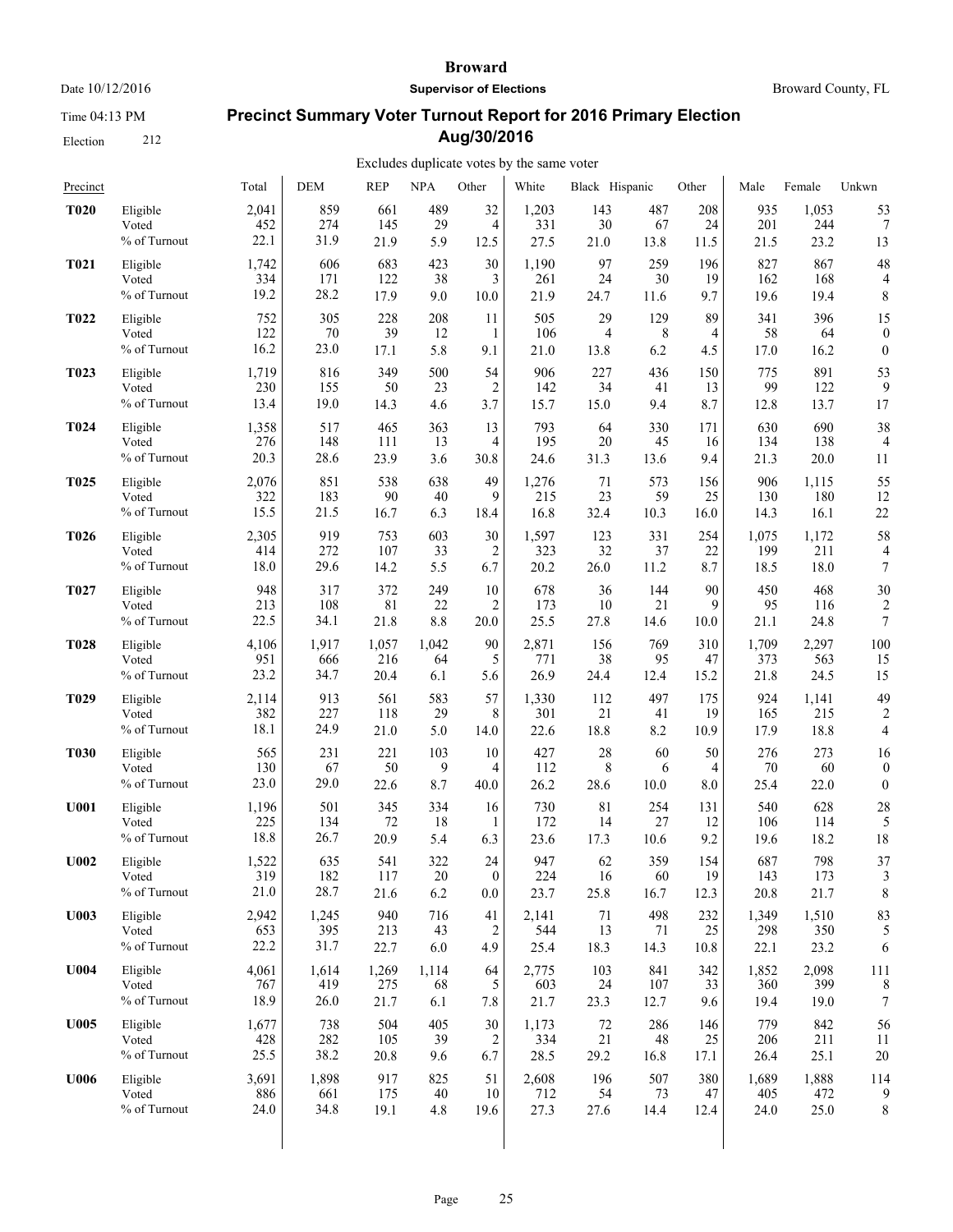Time 04:13 PM

Election 212

#### **Broward**

**Supervisor of Elections**

# **Precinct Summary Voter Turnout Report for 2016 Primary Election Aug/30/2016**

#### Excludes duplicate votes by the same voter  $\mathbf{r}$

| Precinct         |              | Total | <b>DEM</b> | <b>REP</b> | <b>NPA</b> | Other            | White | Black Hispanic |         | Other | Male  | Female | Unkwn          |
|------------------|--------------|-------|------------|------------|------------|------------------|-------|----------------|---------|-------|-------|--------|----------------|
| U007             | Eligible     | 2,053 | 848        | 675        | 508        | 22               | 1,379 | 79             | 357     | 238   | 979   | 1,008  | 66             |
|                  | Voted        | 419   | 254        | 135        | 29         | 1                | 338   | 23             | 39      | 19    | 192   | 223    | 4              |
|                  | % of Turnout | 20.4  | 30.0       | 20.0       | 5.7        | 4.5              | 24.5  | 29.1           | 10.9    | 8.0   | 19.6  | 22.1   | 6              |
| <b>U008</b>      | Eligible     | 773   | 291        | 265        | 199        | 18               | 462   | 49             | 135     | 127   | 365   | 382    | 26             |
|                  | Voted        | 156   | 91         | 44         | 17         | 4                | 113   | 26             | 7       | 10    | 74    | 78     | 4              |
|                  | % of Turnout | 20.2  | 31.3       | 16.6       | 8.5        | 22.2             | 24.5  | 53.1           | 5.2     | 7.9   | 20.3  | 20.4   | 15             |
| <b>U009</b>      | Eligible     | 950   | 415        | 245        | 275        | 15               | 556   | 71             | 230     | 93    | 375   | 547    | 28             |
|                  | Voted        | 149   | 100        | 34         | 14         | 1                | 104   | 24             | 11      | 10    | 42    | 101    | 6              |
|                  | % of Turnout | 15.7  | 24.1       | 13.9       | 5.1        | 6.7              | 18.7  | 33.8           | 4.8     | 10.8  | 11.2  | 18.5   | 21             |
| U010             | Eligible     | 1,961 | 893        | 543        | 490        | 35               | 1,232 | 89             | 381     | 259   | 856   | 1,052  | 53             |
|                  | Voted        | 394   | 253        | 111        | 27         | 3                | 302   | 22             | 40      | 30    | 179   | 213    | 2              |
|                  | % of Turnout | 20.1  | 28.3       | 20.4       | 5.5        | 8.6              | 24.5  | 24.7           | 10.5    | 11.6  | 20.9  | 20.2   | 4              |
| U011             | Eligible     | 2,627 | 1,027      | 632        | 921        | 47               | 1,234 | 327            | 702     | 364   | 1,173 | 1,365  | 89             |
|                  | Voted        | 378   | 222        | 90         | 60         | 6                | 213   | 71             | 59      | 35    | 167   | 205    | 6              |
|                  | % of Turnout | 14.4  | 21.6       | 14.2       | 6.5        | 12.8             | 17.3  | 21.7           | 8.4     | 9.6   | 14.2  | 15.0   | 7              |
| <b>V001</b>      | Eligible     | 1,191 | 398        | 409        | 373        | 11               | 851   | 31             | 211     | 98    | 557   | 591    | 43             |
|                  | Voted        | 173   | 94         | 62         | 17         | $\theta$         | 141   | 6              | 18      | 8     | 78    | 92     | 3              |
|                  | % of Turnout | 14.5  | 23.6       | 15.2       | 4.6        | 0.0              | 16.6  | 19.4           | 8.5     | 8.2   | 14.0  | 15.6   | 7              |
| <b>V002</b>      | Eligible     | 4,146 | 1,564      | 1,262      | 1,214      | 106              | 2,993 | 121            | 778     | 254   | 1,870 | 2,185  | 91             |
|                  | Voted        | 705   | 383        | 242        | 72         | 8                | 546   | 26             | 115     | 18    | 327   | 374    | 4              |
|                  | % of Turnout | 17.0  | 24.5       | 19.2       | 5.9        | 7.5              | 18.2  | 21.5           | 14.8    | 7.1   | 17.5  | 17.1   | 4              |
| <b>V003</b>      | Eligible     | 1,720 | 856        | 362        | 466        | 36               | 1,121 | 136            | 331     | 132   | 786   | 881    | 53             |
|                  | Voted        | 282   | 188        | 71         | 23         | $\mathbf{0}$     | 219   | 16             | 34      | 13    | 119   | 158    | 5              |
|                  | % of Turnout | 16.4  | 22.0       | 19.6       | 4.9        | 0.0              | 19.5  | 11.8           | 10.3    | 9.8   | 15.1  | 17.9   | 9              |
| V004             | Eligible     | 1,555 | 829        | 262        | 426        | 38               | 790   | 321            | 324     | 120   | 791   | 712    | 52             |
|                  | Voted        | 149   | 110        | 28         | 10         | 1                | 84    | 26             | 25      | 14    | 71    | 70     | 8              |
|                  | % of Turnout | 9.6   | 13.3       | 10.7       | 2.3        | 2.6              | 10.6  | 8.1            | 7.7     | 11.7  | 9.0   | 9.8    | 15             |
| V005             | Eligible     | 1,266 | 532        | 354        | 355        | 25               | 1,005 | 17             | 164     | 80    | 579   | 659    | 28             |
|                  | Voted        | 284   | 175        | 79         | 27         | 3                | 244   | 3              | 25      | 12    | 138   | 144    | 2              |
|                  | % of Turnout | 22.4  | 32.9       | 22.3       | 7.6        | 12.0             | 24.3  | 17.6           | 15.2    | 15.0  | 23.8  | 21.9   | 7              |
| <b>V006</b>      | Eligible     | 1,270 | 594        | 282        | 372        | 22               | 842   | 68             | 269     | 91    | 612   | 621    | 37             |
|                  | Voted        | 255   | 171        | 51         | 32         | 1                | 197   | 18             | 29      | 11    | 118   | 133    | $\overline{4}$ |
|                  | % of Turnout | 20.1  | 28.8       | 18.1       | 8.6        | 4.5              | 23.4  | 26.5           | 10.8    | 12.1  | 19.3  | 21.4   | 11             |
| V007             | Eligible     | 2,393 | 1,056      | 658        | 635        | 44               | 1,798 | 73             | 318     | 204   | 1,137 | 1,203  | 53             |
|                  | Voted        | 557   | 348        | 151        | 55         | 3                | 461   | 8              | 52      | 36    | 267   | 279    | 11             |
|                  | % of Turnout | 23.3  | 33.0       | 22.9       | 8.7        | 6.8              | 25.6  | 11.0           | 16.4    | 17.6  | 23.5  | 23.2   | 21             |
| <b>V008</b>      | Eligible     | 940   | 753        | 40         | 136        | 11               | 22    | 773            | 78      | 67    | 354   | 553    | 33             |
|                  | Voted        | 180   | 170        | 5          | 5          | $\theta$         | 4     | 165            | 6       | 5     | 56    | 120    | 4              |
|                  | % of Turnout | 19.1  | 22.6       | 12.5       | 3.7        | $0.0\,$          | 18.2  | 21.3           | 7.7     | 7.5   | 15.8  | 21.7   | 12             |
| V <sub>009</sub> | Eligible     | 1,988 | 1,051      | 309        | 591        | 37               | 943   | 333            | 532     | 180   | 933   | 998    | 57             |
|                  | Voted        | 251   | 180        | $40\,$     | 25         | 6                | 141   | 35             | 56      | 19    | 128   | 118    | 5              |
|                  | % of Turnout | 12.6  | 17.1       | 12.9       | 4.2        | 16.2             | 15.0  | 10.5           | 10.5    | 10.6  | 13.7  | 11.8   | 9              |
| <b>V010</b>      | Eligible     | 461   | 233        | 80         | 138        | 10               | 258   | 53             | 114     | 36    | 230   | 221    | 10             |
|                  | Voted        | 69    | 51         | 12         | 6          | $\boldsymbol{0}$ | 52    | 5              | 10      | 2     | 34    | 32     | 3              |
|                  | % of Turnout | 15.0  | 21.9       | 15.0       | 4.3        | $0.0\,$          | 20.2  | 9.4            | $8.8\,$ | 5.6   | 14.8  | 14.5   | 30             |
| V011             | Eligible     | 1,746 | 1,339      | 92         | 304        | 11               | 170   | 1,193          | 253     | 130   | 669   | 1,016  | 61             |
|                  | Voted        | 372   | 345        | 10         | 16         | 1                | 30    | 290            | 30      | 22    | 128   | 231    | 13             |
|                  | % of Turnout | 21.3  | 25.8       | 10.9       | 5.3        | 9.1              | 17.6  | 24.3           | 11.9    | 16.9  | 19.1  | 22.7   | 21             |
| <b>V012</b>      | Eligible     | 2,899 | 1,577      | 432        | 836        | 54               | 1,227 | 533            | 861     | 278   | 1,292 | 1,508  | 99             |
|                  | Voted        | 358   | 255        | 66         | 30         | 7                | 196   | $70\,$         | 67      | 25    | 163   | 191    | 4              |
|                  | % of Turnout | 12.3  | 16.2       | 15.3       | 3.6        | 13.0             | 16.0  | 13.1           | 7.8     | 9.0   | 12.6  | 12.7   | 4              |
|                  |              |       |            |            |            |                  |       |                |         |       |       |        |                |

Broward County, FL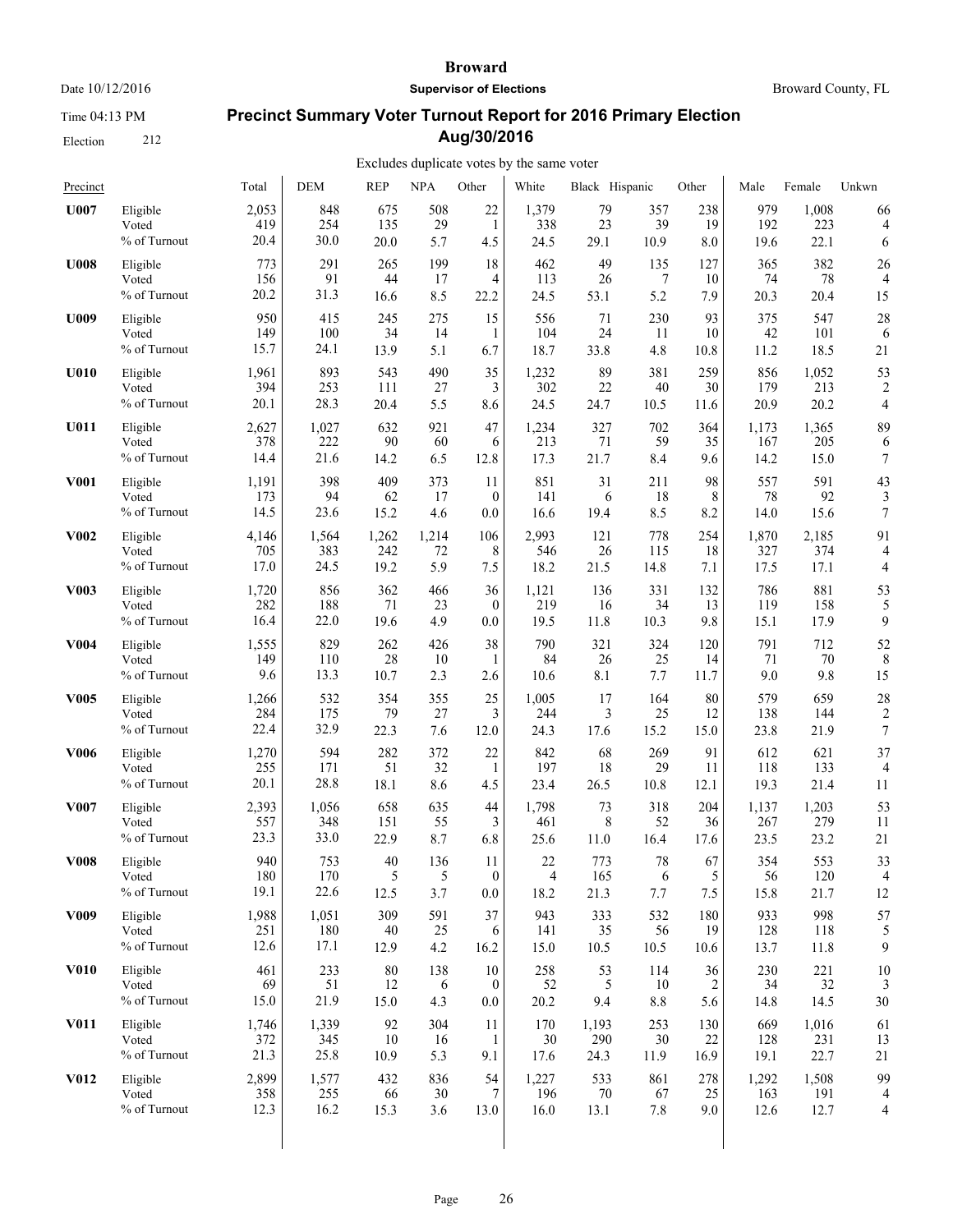Time 04:13 PM

Election 212

#### **Broward**

**Supervisor of Elections**

Broward County, FL

# **Precinct Summary Voter Turnout Report for 2016 Primary Election Aug/30/2016**

| Precinct          |                                   | Total                | <b>DEM</b>         | <b>REP</b>        | <b>NPA</b>       | Other                           | White              | Black Hispanic    |                  | Other           | Male              | Female            | Unkwn                |
|-------------------|-----------------------------------|----------------------|--------------------|-------------------|------------------|---------------------------------|--------------------|-------------------|------------------|-----------------|-------------------|-------------------|----------------------|
| V013              | Eligible                          | 1,168                | 646                | 181               | 315              | 26                              | 487                | 232               | 348              | 101             | 535               | 601               | 32                   |
|                   | Voted                             | 130                  | 93                 | 19                | 15               | 3                               | 73                 | 24                | 25               | 8               | 60                | 68                | $\overline{2}$       |
|                   | % of Turnout                      | 11.1                 | 14.4               | 10.5              | 4.8              | 11.5                            | 15.0               | 10.3              | 7.2              | 7.9             | 11.2              | 11.3              | 6                    |
| <b>V014</b>       | Eligible                          | 1,477                | 712                | 344               | 397              | 24                              | 587                | 219               | 514              | 157             | 645               | 791               | 41                   |
|                   | Voted                             | 188                  | 113                | 56                | 19               | $\theta$                        | 107                | 36                | 35               | 10              | 75                | 110               | 3                    |
|                   | % of Turnout                      | 12.7                 | 15.9               | 16.3              | 4.8              | 0.0                             | 18.2               | 16.4              | 6.8              | 6.4             | 11.6              | 13.9              | 7                    |
| V015              | Eligible                          | 1,517                | 815                | 331               | 345              | 26                              | 989                | 97                | 343              | 88              | 575               | 902               | 40                   |
|                   | Voted                             | 346                  | 235                | 74                | 35               | 2                               | 272                | 19                | 48               | 7               | 125               | 219               | 2                    |
|                   | % of Turnout                      | 22.8                 | 28.8               | 22.4              | 10.1             | 7.7                             | 27.5               | 19.6              | 14.0             | 8.0             | 21.7              | 24.3              | 5                    |
| <b>V016</b>       | Eligible                          | 1,725                | 856                | 361               | 474              | 34                              | 1,033              | 154               | 416              | 122             | 822               | 860               | 43                   |
|                   | Voted                             | 332                  | 200                | 92                | 35               | 5                               | 244                | 27                | 43               | 18              | 155               | 172               | 5                    |
|                   | % of Turnout                      | 19.2                 | 23.4               | 25.5              | 7.4              | 14.7                            | 23.6               | 17.5              | 10.3             | 14.8            | 18.9              | 20.0              | 12                   |
| V017              | Eligible                          | 677                  | 401                | 86                | 184              | 6                               | 257                | 180               | 195              | 45              | 293               | 371               | 13                   |
|                   | Voted                             | 65                   | 43                 | 18                | 4                | $\mathbf{0}$                    | 31                 | 14                | 13               | 7               | 29                | 35                | 1                    |
|                   | % of Turnout                      | 9.6                  | 10.7               | 20.9              | 2.2              | 0.0                             | 12.1               | 7.8               | 6.7              | 15.6            | 9.9               | 9.4               | 8                    |
| <b>V018</b>       | Eligible                          | 3,614                | 2,218              | 436               | 912              | 48                              | 1,200              | 1,304             | 816              | 294             | 1,616             | 1,899             | 99                   |
|                   | Voted                             | 527                  | 415                | 57                | 53               | $\overline{2}$                  | 192                | 238               | 61               | 36              | 225               | 287               | 15                   |
|                   | % of Turnout                      | 14.6                 | 18.7               | 13.1              | 5.8              | 4.2                             | 16.0               | 18.3              | 7.5              | 12.2            | 13.9              | 15.1              | 15                   |
| V019              | Eligible                          | 1,400                | 947                | 103               | 338              | 12                              | 223                | 795               | 255              | 127             | 584               | 764               | 52                   |
|                   | Voted                             | 213                  | 180                | 12                | 20               | 1                               | 31                 | 158               | 18               | 6               | 83                | 128               | $\overline{c}$       |
|                   | % of Turnout                      | 15.2                 | 19.0               | 11.7              | 5.9              | 8.3                             | 13.9               | 19.9              | 7.1              | 4.7             | 14.2              | 16.8              | $\overline{4}$       |
| <b>V020</b>       | Eligible                          | 1,039                | 556                | 166               | 295              | 22                              | 418                | 175               | 337              | 109             | 441               | 562               | 36                   |
|                   | Voted                             | 124                  | 93                 | 17                | 14               | $\mathbf{0}$                    | 68                 | 29                | 21               | 6               | 48                | 74                | $\overline{c}$       |
|                   | % of Turnout                      | 11.9                 | 16.7               | 10.2              | 4.7              | $0.0\,$                         | 16.3               | 16.6              | 6.2              | 5.5             | 10.9              | 13.2              | 6                    |
| V <sub>0</sub> 21 | Eligible                          | 1,720                | 794                | 488               | 406              | 32                              | 1,106              | 95                | 367              | 152             | 745               | 928               | 47                   |
|                   | Voted                             | 369                  | 222                | 110               | 34               | 3                               | 277                | 15                | 57               | 20              | 172               | 193               | 4                    |
|                   | % of Turnout                      | 21.5                 | 28.0               | 22.5              | 8.4              | 9.4                             | 25.0               | 15.8              | 15.5             | 13.2            | 23.1              | 20.8              | 9                    |
| V <sub>0</sub> 22 | Eligible                          | 1,747                | 794                | 477               | 444              | 32                              | 1,156              | 74                | 372              | 145             | 825               | 880               | 42                   |
|                   | Voted                             | 327                  | 200                | 95                | 30               | $\overline{2}$                  | 239                | 23                | 51               | 14              | 156               | 168               | 3                    |
|                   | % of Turnout                      | 18.7                 | 25.2               | 19.9              | 6.8              | 6.3                             | 20.7               | 31.1              | 13.7             | 9.7             | 18.9              | 19.1              | 7                    |
| V <sub>0</sub> 23 | Eligible                          | 838                  | 436                | 190               | 195              | 17                              | 552                | 37                | 187              | 62              | 371               | 443               | 24                   |
|                   | Voted                             | 178                  | 125                | 41                | 11               | 1                               | 140                | 9                 | 23               | 6               | 89                | 87                | $\overline{c}$       |
|                   | % of Turnout                      | 21.2                 | 28.7               | 21.6              | 5.6              | 5.9                             | 25.4               | 24.3              | 12.3             | 9.7             | 24.0              | 19.6              | 8                    |
| V <sub>0</sub> 24 | Eligible                          | 2,029                | 1,056              | 412               | 529              | 32                              | 1,420              | 154               | 302              | 153             | 874               | 1,100             | 55                   |
|                   | Voted                             | 501                  | 381                | 83                | 32               | 5                               | 403                | 40                | 41               | 17              | 218               | 273               | 10                   |
|                   | % of Turnout                      | 24.7                 | 36.1               | 20.1              | 6.0              | 15.6                            | 28.4               | 26.0              | 13.6             | 11.1            | 24.9              | 24.8              | 18                   |
| V <sub>0</sub> 25 | Eligible                          | 1,380                | 650                | 400               | 308              | 22                              | 1,190              | 13                | 92               | 85              | 650               | 701               | 29                   |
|                   | Voted                             | 385                  | 286                | 74                | 23               | 2                               | 357                | 5                 | 11               | 12              | 178               | 203               | $\overline{4}$       |
|                   | % of Turnout                      | 27.9                 | 44.0               | 18.5              | 7.5              | 9.1                             | 30.0               | 38.5              | 12.0             | 14.1            | 27.4              | 29.0              | 14                   |
| V <sub>0</sub> 26 | Eligible<br>Voted<br>% of Turnout | 1,285<br>150<br>11.7 | 620<br>103<br>16.6 | 266<br>33<br>12.4 | 383<br>14<br>3.7 | 16<br>$\overline{0}$<br>$0.0\,$ | 601<br>101<br>16.8 | 143<br>23<br>16.1 | 425<br>23<br>5.4 | 116<br>3<br>2.6 | 567<br>64<br>11.3 | 694<br>85<br>12.2 | 24<br>$\overline{4}$ |
| V <sub>0</sub> 27 | Eligible                          | 803                  | 343                | 227               | 223              | 10                              | 538                | 44                | 173              | $48\,$          | 388               | 397               | 18                   |
|                   | Voted                             | 167                  | 103                | 48                | 16               | $\boldsymbol{0}$                | 139                | 8                 | 18               | 2               | 74                | 91                | $\overline{2}$       |
|                   | % of Turnout                      | 20.8                 | 30.0               | 21.1              | 7.2              | $0.0\,$                         | 25.8               | 18.2              | 10.4             | 4.2             | 19.1              | 22.9              | 11                   |
| <b>V028</b>       | Eligible                          | 1,128                | 532                | 312               | 265              | 19                              | 745                | $80\,$            | 218              | 85              | 511               | 586               | 31                   |
|                   | Voted                             | 225                  | 140                | 67                | 17               | 1                               | 165                | 25                | 26               | 9               | 103               | 119               | 3                    |
|                   | % of Turnout                      | 19.9                 | 26.3               | 21.5              | 6.4              | 5.3                             | 22.1               | 31.3              | 11.9             | 10.6            | 20.2              | 20.3              | 10                   |
| V <sub>0</sub> 29 | Eligible                          | 594                  | 279                | 188               | 122              | 5                               | 351                | 50                | 133              | 60              | 259               | 315               | 20                   |
|                   | Voted                             | 118                  | 67                 | 42                | 8                | 1                               | 87                 | 6                 | 16               | 9               | 46                | $70\,$            | 2                    |
|                   | % of Turnout                      | 19.9                 | 24.0               | 22.3              | 6.6              | 20.0                            | 24.8               | 12.0              | 12.0             | 15.0            | 17.8              | 22.2              | 10                   |
|                   |                                   |                      |                    |                   |                  |                                 |                    |                   |                  |                 |                   |                   |                      |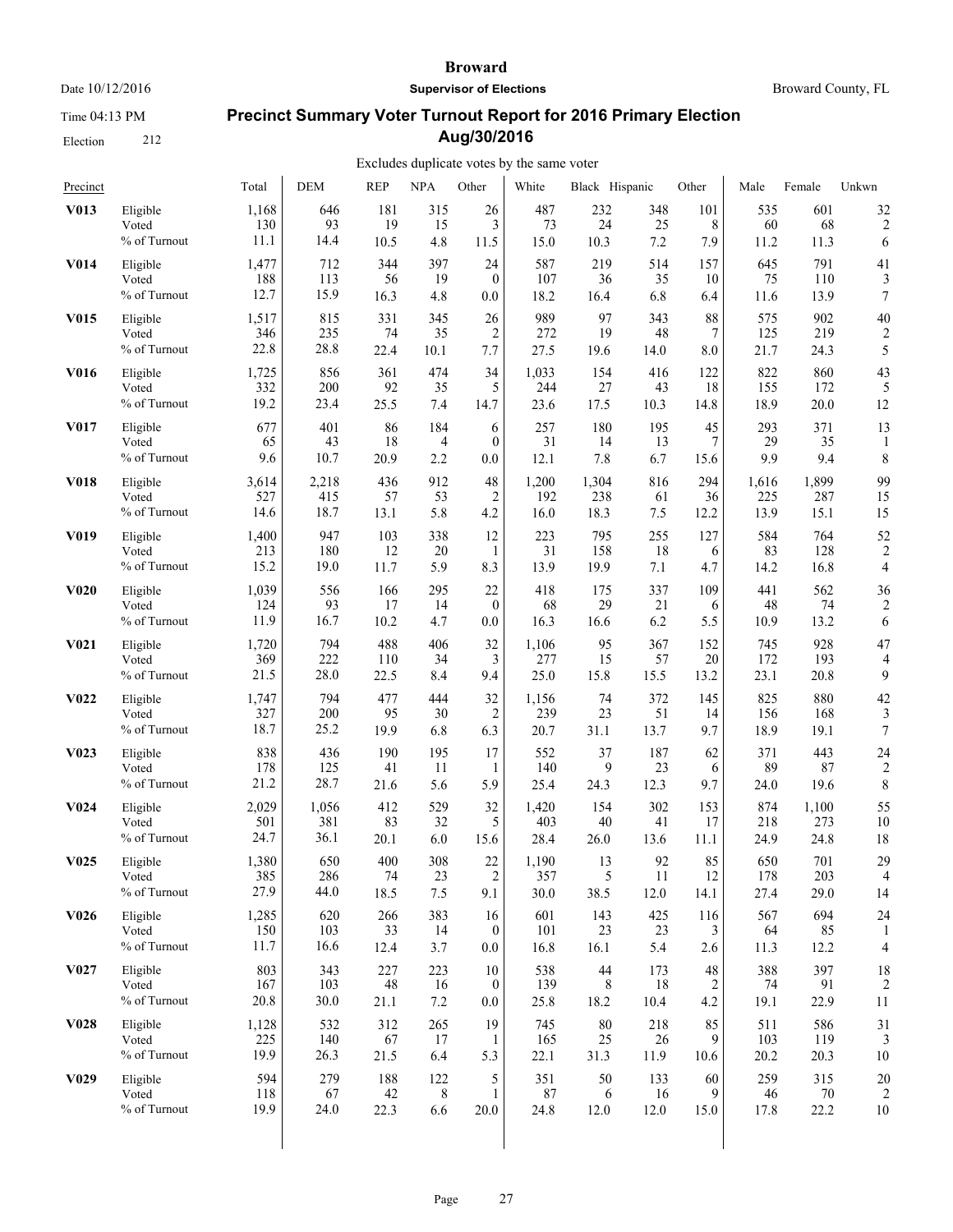Time 04:13 PM

Election 212

#### **Broward**

**Supervisor of Elections**

Broward County, FL

# **Precinct Summary Voter Turnout Report for 2016 Primary Election Aug/30/2016**

| Precinct          |                                      | Total                | <b>DEM</b>           | <b>REP</b>        | <b>NPA</b>       | Other                       | White             | Black Hispanic    |                  | Other            | Male                 | Female               | Unkwn                   |
|-------------------|--------------------------------------|----------------------|----------------------|-------------------|------------------|-----------------------------|-------------------|-------------------|------------------|------------------|----------------------|----------------------|-------------------------|
| <b>V030</b>       | Eligible                             | 1,597                | 760                  | 460               | 356              | 21                          | 1,135             | 70                | 274              | 118              | 735                  | 812                  | 50                      |
|                   | Voted                                | 333                  | 223                  | 91                | 19               | $\mathbf{0}$                | 268               | 20                | 32               | 13               | 156                  | 174                  | 3                       |
|                   | % of Turnout                         | 20.9                 | 29.3                 | 19.8              | 5.3              | 0.0                         | 23.6              | 28.6              | 11.7             | 11.0             | 21.2                 | 21.4                 | 6                       |
| V <sub>0</sub> 31 | Eligible                             | 1,323                | 646                  | 354               | 291              | 32                          | 821               | 163               | 236              | 103              | 619                  | 670                  | 34                      |
|                   | Voted                                | 283                  | 167                  | 91                | 20               | 5                           | 211               | 28                | 31               | 13               | 135                  | 144                  | 4                       |
|                   | % of Turnout                         | 21.4                 | 25.9                 | 25.7              | 6.9              | 15.6                        | 25.7              | 17.2              | 13.1             | 12.6             | 21.8                 | 21.5                 | 12                      |
| V <sub>0</sub> 32 | Eligible                             | 1,832                | 966                  | 374               | 458              | 34                          | 851               | 357               | 466              | 158              | 797                  | 980                  | 55                      |
|                   | Voted                                | 278                  | 177                  | 69                | 29               | 3                           | 159               | 56                | 48               | 15               | 120                  | 151                  | 7                       |
|                   | % of Turnout                         | 15.2                 | 18.3                 | 18.4              | 6.3              | 8.8                         | 18.7              | 15.7              | 10.3             | 9.5              | 15.1                 | 15.4                 | 13                      |
| V033              | Eligible                             | 1,444                | 724                  | 366               | 340              | 14                          | 735               | 200               | 400              | 109              | 670                  | 742                  | 32                      |
|                   | Voted                                | 260                  | 163                  | 73                | 24               | $\mathbf{0}$                | 178               | 32                | 37               | 13               | 121                  | 138                  | 1                       |
|                   | % of Turnout                         | 18.0                 | 22.5                 | 19.9              | 7.1              | 0.0                         | 24.2              | 16.0              | 9.3              | 11.9             | 18.1                 | 18.6                 | 3                       |
| V <sub>0</sub> 34 | Eligible                             | 2,075                | 1,132                | 372               | 534              | 37                          | 1,099             | 208               | 604              | 164              | 834                  | 1,191                | 50                      |
|                   | Voted                                | 343                  | 242                  | 65                | 32               | 4                           | 218               | 51                | 51               | 23               | 137                  | 204                  | $\overline{2}$          |
|                   | % of Turnout                         | 16.5                 | 21.4                 | 17.5              | 6.0              | 10.8                        | 19.8              | 24.5              | 8.4              | 14.0             | 16.4                 | 17.1                 | 4                       |
| V <sub>0</sub> 35 | Eligible                             | 549                  | 303                  | 103               | 133              | 10                          | 316               | 48                | 147              | 38               | 229                  | 297                  | 23                      |
|                   | Voted                                | 99                   | 68                   | 18                | 11               | 2                           | 71                | 12                | 14               | $\overline{c}$   | 47                   | 50                   | $\overline{c}$          |
|                   | % of Turnout                         | 18.0                 | 22.4                 | 17.5              | 8.3              | 20.0                        | 22.5              | 25.0              | 9.5              | 5.3              | 20.5                 | 16.8                 | 9                       |
| <b>V036</b>       | Eligible                             | 684                  | 417                  | 98                | 162              | 7                           | 275               | 178               | 185              | 46               | 252                  | 414                  | 18                      |
|                   | Voted                                | 135                  | 103                  | 17                | 13               | $\overline{2}$              | 60                | 34                | 36               | 5                | 45                   | 89                   | 1                       |
|                   | % of Turnout                         | 19.7                 | 24.7                 | 17.3              | 8.0              | 28.6                        | 21.8              | 19.1              | 19.5             | 10.9             | 17.9                 | 21.5                 | 6                       |
| V037              | Eligible                             | 960                  | 544                  | 162               | 245              | 9                           | 328               | 268               | 293              | 71               | 392                  | 539                  | 29                      |
|                   | Voted                                | 147                  | 103                  | 30                | 12               | $\overline{2}$              | 72                | 39                | 33               | 3                | 66                   | 79                   | 2                       |
|                   | % of Turnout                         | 15.3                 | 18.9                 | 18.5              | 4.9              | 22.2                        | 22.0              | 14.6              | 11.3             | 4.2              | 16.8                 | 14.7                 | 7                       |
| <b>V038</b>       | Eligible<br>Voted<br>% of Turnout    | 1,583<br>127<br>8.0  | 903<br>86<br>9.5     | 200<br>21<br>10.5 | 455<br>18<br>4.0 | 25<br>$\overline{2}$<br>8.0 | 487<br>40<br>8.2  | 301<br>39<br>13.0 | 642<br>44<br>6.9 | 153<br>4<br>2.6  | 710<br>58<br>8.2     | 827<br>68<br>8.2     | 46<br>$\overline{c}$    |
| V <sub>0</sub> 39 | Eligible                             | 1,336                | 637                  | 250               | 432              | 17                          | 609               | 140               | 447              | 140              | 580                  | 715                  | 41                      |
|                   | Voted                                | 188                  | 126                  | 41                | 21               | $\boldsymbol{0}$            | 115               | 29                | 30               | 14               | 88                   | 98                   | $\overline{\mathbf{c}}$ |
|                   | % of Turnout                         | 14.1                 | 19.8                 | 16.4              | 4.9              | 0.0                         | 18.9              | 20.7              | 6.7              | 10.0             | 15.2                 | 13.7                 | 5                       |
| <b>V040</b>       | Eligible                             | 1,639                | 780                  | 359               | 471              | 29                          | 717               | 133               | 600              | 189              | 757                  | 823                  | 59                      |
|                   | Voted                                | 215                  | 134                  | 59                | 22               | $\mathbf{0}$                | 130               | 23                | 47               | 15               | 96                   | 116                  | 3                       |
|                   | % of Turnout                         | 13.1                 | 17.2                 | 16.4              | 4.7              | 0.0                         | 18.1              | 17.3              | 7.8              | 7.9              | 12.7                 | 14.1                 | 5                       |
| V <sub>041</sub>  | Eligible                             | 1,213                | 666                  | 161               | 366              | 20                          | 315               | 296               | 435              | 167              | 516                  | 642                  | 55                      |
|                   | Voted                                | 109                  | 70                   | 20                | 18               | 1                           | 35                | 30                | 33               | 11               | 41                   | 66                   | $\overline{\mathbf{c}}$ |
|                   | % of Turnout                         | 9.0                  | 10.5                 | 12.4              | 4.9              | 5.0                         | 11.1              | 10.1              | 7.6              | 6.6              | 7.9                  | 10.3                 | 4                       |
| <b>V042</b>       | Eligible<br>Voted<br>$\%$ of Turnout | 2,327<br>247<br>10.6 | 1,282<br>179<br>14.0 | 371<br>49<br>13.2 | 644<br>18<br>2.8 | 30<br>3.3                   | 532<br>92<br>17.3 | 563<br>93<br>16.5 | 986<br>45<br>4.6 | 246<br>17<br>6.9 | 1,030<br>107<br>10.4 | 1,220<br>137<br>11.2 | 77<br>3<br>4            |
| V <sub>043</sub>  | Eligible                             | 1,339                | 687                  | 238               | 393              | 21                          | 454               | 199               | 528              | 158              | 605                  | 687                  | 47                      |
|                   | Voted                                | 116                  | 87                   | 15                | 13               | -1                          | 57                | 28                | 18               | 13               | 47                   | 66                   | 3                       |
|                   | % of Turnout                         | 8.7                  | 12.7                 | 6.3               | 3.3              | 4.8                         | 12.6              | 14.1              | 3.4              | 8.2              | 7.8                  | 9.6                  | 6                       |
| V <sub>044</sub>  | Eligible                             | 1,931                | 1,003                | 326               | 578              | 24                          | 553               | 281               | 850              | 247              | 796                  | 1,062                | 73                      |
|                   | Voted                                | 249                  | 157                  | 62                | 29               | 1                           | 94                | 46                | 82               | 27               | 114                  | 127                  | 8                       |
|                   | % of Turnout                         | 12.9                 | 15.7                 | 19.0              | 5.0              | 4.2                         | 17.0              | 16.4              | 9.6              | 10.9             | 14.3                 | 12.0                 | 11                      |
| V <sub>045</sub>  | Eligible                             | 1,433                | 700                  | 283               | 432              | 18                          | 442               | 178               | 659              | 154              | 665                  | 716                  | 52                      |
|                   | Voted                                | 128                  | 75                   | 42                | 11               | $\boldsymbol{0}$            | $72\,$            | 15                | 35               | 6                | 56                   | 71                   | 1                       |
|                   | % of Turnout                         | 8.9                  | 10.7                 | 14.8              | 2.5              | 0.0                         | 16.3              | 8.4               | 5.3              | 3.9              | 8.4                  | 9.9                  | $\overline{c}$          |
| V <sub>046</sub>  | Eligible                             | 705                  | 350                  | 152               | 191              | 12                          | 274               | 41                | 326              | 64               | 315                  | 373                  | 17                      |
|                   | Voted                                | 96                   | 51                   | 36                | 9                | $\theta$                    | 53                | 10                | 29               | 4                | 44                   | 51                   | 1                       |
|                   | % of Turnout                         | 13.6                 | 14.6                 | 23.7              | 4.7              | 0.0                         | 19.3              | 24.4              | 8.9              | 6.3              | 14.0                 | 13.7                 | 6                       |
|                   |                                      |                      |                      |                   |                  |                             |                   |                   |                  |                  |                      |                      |                         |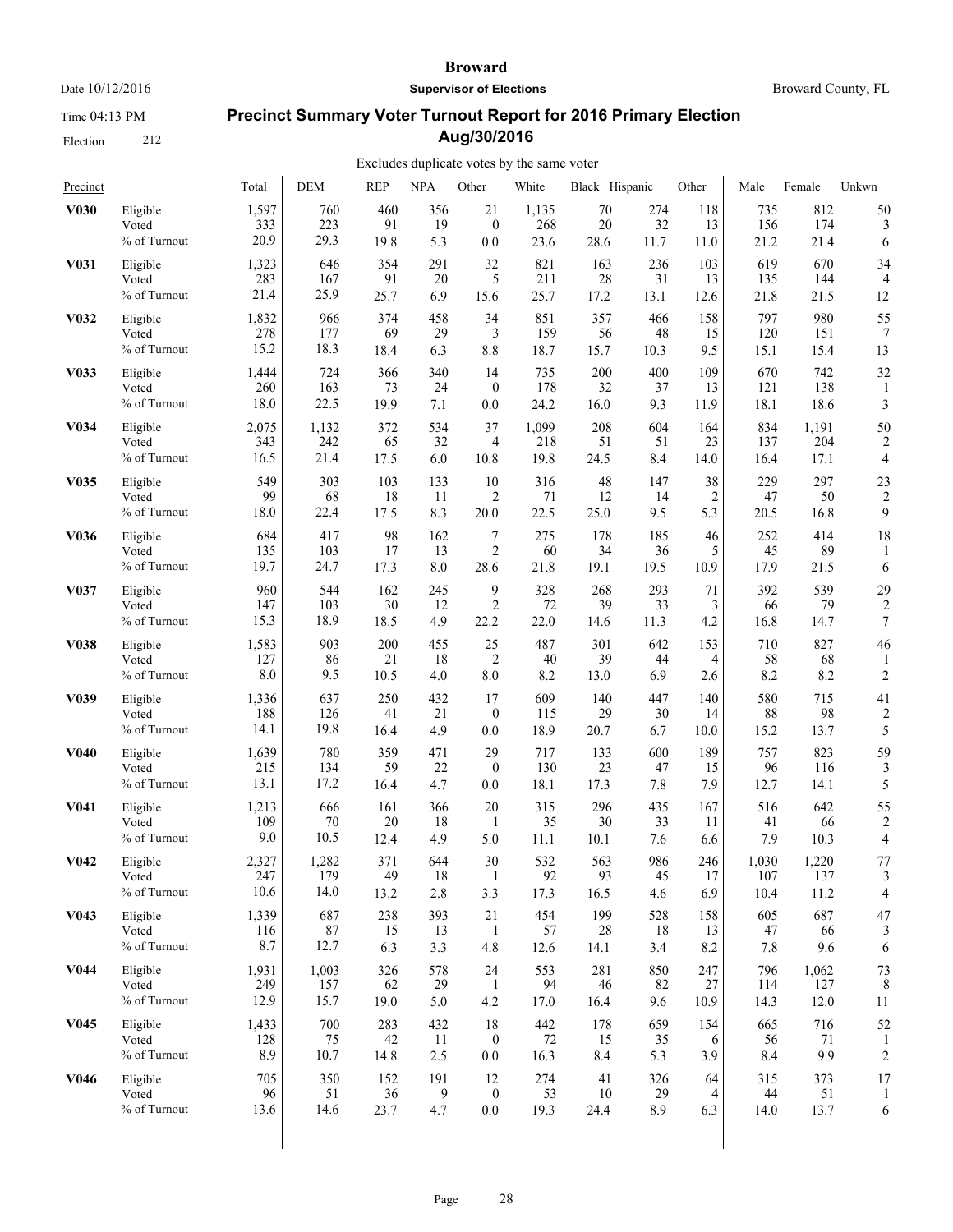Time 04:13 PM

Election 212

#### **Broward**

**Supervisor of Elections**

Broward County, FL

# **Precinct Summary Voter Turnout Report for 2016 Primary Election Aug/30/2016**

| Precinct          |              | Total | <b>DEM</b> | <b>REP</b> | <b>NPA</b> | Other            | White | Black Hispanic |      | Other | Male  | Female | Unkwn            |
|-------------------|--------------|-------|------------|------------|------------|------------------|-------|----------------|------|-------|-------|--------|------------------|
| V <sub>047</sub>  | Eligible     | 1,219 | 593        | 307        | 303        | 16               | 967   | 36             | 128  | 88    | 558   | 619    | 42               |
|                   | Voted        | 327   | 234        | 77         | 14         | 2                | 298   | 7              | 17   | 5     | 142   | 179    | 6                |
|                   | % of Turnout | 26.8  | 39.5       | 25.1       | 4.6        | 12.5             | 30.8  | 19.4           | 13.3 | 5.7   | 25.4  | 28.9   | 14               |
| <b>V048</b>       | Eligible     | 1,171 | 555        | 238        | 358        | 20               | 468   | 135            | 457  | 111   | 528   | 599    | 44               |
|                   | Voted        | 126   | 83         | 33         | 10         | $\theta$         | 78    | 14             | 31   | 3     | 51    | 75     | $\boldsymbol{0}$ |
|                   | % of Turnout | 10.8  | 15.0       | 13.9       | 2.8        | 0.0              | 16.7  | 10.4           | 6.8  | 2.7   | 9.7   | 12.5   | $\mathbf{0}$     |
| V <sub>0</sub> 49 | Eligible     | 1,333 | 659        | 249        | 408        | 17               | 519   | 126            | 576  | 112   | 608   | 682    | 43               |
|                   | Voted        | 164   | 103        | 33         | 27         | 1                | 86    | 22             | 50   | 6     | 71    | 89     | 4                |
|                   | % of Turnout | 12.3  | 15.6       | 13.3       | 6.6        | 5.9              | 16.6  | 17.5           | 8.7  | 5.4   | 11.7  | 13.0   | 9                |
| <b>V050</b>       | Eligible     | 1,766 | 911        | 354        | 478        | 23               | 757   | 172            | 684  | 153   | 811   | 909    | 46               |
|                   | Voted        | 183   | 132        | 38         | 13         | $\boldsymbol{0}$ | 116   | 19             | 34   | 14    | 77    | 104    | $\overline{2}$   |
|                   | % of Turnout | 10.4  | 14.5       | 10.7       | 2.7        | 0.0              | 15.3  | 11.0           | 5.0  | 9.2   | 9.5   | 11.4   | $\overline{4}$   |
| V <sub>051</sub>  | Eligible     | 1,436 | 745        | 357        | 314        | 20               | 887   | 98             | 359  | 92    | 558   | 847    | 31               |
|                   | Voted        | 336   | 219        | 90         | 23         | 4                | 239   | 31             | 51   | 15    | 124   | 207    | 5                |
|                   | % of Turnout | 23.4  | 29.4       | 25.2       | 7.3        | 20.0             | 26.9  | 31.6           | 14.2 | 16.3  | 22.2  | 24.4   | 16               |
| V <sub>052</sub>  | Eligible     | 1,881 | 960        | 369        | 536        | 16               | 727   | 180            | 785  | 189   | 806   | 1,020  | 55               |
|                   | Voted        | 242   | 179        | 46         | 16         | 1                | 126   | 36             | 70   | 10    | 90    | 150    | $\overline{2}$   |
|                   | % of Turnout | 12.9  | 18.6       | 12.5       | 3.0        | 6.3              | 17.3  | 20.0           | 8.9  | 5.3   | 11.2  | 14.7   | 4                |
| V <sub>053</sub>  | Eligible     | 2,090 | 1,072      | 502        | 488        | 28               | 1,776 | 20             | 162  | 132   | 966   | 1,072  | 52               |
|                   | Voted        | 605   | 453        | 115        | 33         | 4                | 544   | 8              | 30   | 23    | 279   | 320    | 6                |
|                   | % of Turnout | 28.9  | 42.3       | 22.9       | 6.8        | 14.3             | 30.6  | 40.0           | 18.5 | 17.4  | 28.9  | 29.9   | 12               |
| V <sub>054</sub>  | Eligible     | 1,098 | 561        | 210        | 315        | 12               | 441   | 131            | 389  | 137   | 494   | 555    | 49               |
|                   | Voted        | 158   | 110        | 35         | 13         | $\mathbf{0}$     | 76    | 27             | 38   | 17    | 66    | 87     | 5                |
|                   | % of Turnout | 14.4  | 19.6       | 16.7       | 4.1        | 0.0              | 17.2  | 20.6           | 9.8  | 12.4  | 13.4  | 15.7   | 10               |
| V <sub>055</sub>  | Eligible     | 1,924 | 754        | 595        | 551        | 24               | 1,385 | 84             | 272  | 183   | 917   | 955    | 52               |
|                   | Voted        | 356   | 213        | 101        | 41         | 1                | 284   | 12             | 38   | 22    | 159   | 191    | 6                |
|                   | % of Turnout | 18.5  | 28.2       | 17.0       | 7.4        | 4.2              | 20.5  | 14.3           | 14.0 | 12.0  | 17.3  | 20.0   | 12               |
| V <sub>056</sub>  | Eligible     | 904   | 468        | 154        | 264        | 18               | 466   | 148            | 207  | 83    | 426   | 455    | 23               |
|                   | Voted        | 133   | 101        | 15         | 16         | 1                | 88    | 19             | 19   | 7     | 65    | 66     | $\overline{2}$   |
|                   | % of Turnout | 14.7  | 21.6       | 9.7        | 6.1        | 5.6              | 18.9  | 12.8           | 9.2  | 8.4   | 15.3  | 14.5   | 9                |
| V <sub>057</sub>  | Eligible     | 3,194 | 1,396      | 765        | 954        | 79               | 2,396 | 104            | 460  | 234   | 1,488 | 1,606  | 100              |
|                   | Voted        | 588   | 390        | 126        | 68         | 4                | 498   | 19             | 48   | 23    | 265   | 319    | 4                |
|                   | % of Turnout | 18.4  | 27.9       | 16.5       | 7.1        | 5.1              | 20.8  | 18.3           | 10.4 | 9.8   | 17.8  | 19.9   | $\overline{4}$   |
| V <sub>058</sub>  | Eligible     | 759   | 320        | 221        | 196        | 22               | 603   | 26             | 87   | 43    | 390   | 351    | 18               |
|                   | Voted        | 177   | 109        | 48         | 17         | 3                | 152   | 5              | 12   | 8     | 86    | 84     | 7                |
|                   | % of Turnout | 23.3  | 34.1       | 21.7       | 8.7        | 13.6             | 25.2  | 19.2           | 13.8 | 18.6  | 22.1  | 23.9   | 39               |
| <b>W001</b>       | Eligible     | 3,686 | 2,668      | 242        | 742        | 34               | 395   | 2,439          | 487  | 365   | 1,491 | 2,080  | 115              |
|                   | Voted        | 557   | 490        | 28         | 37         | $\overline{c}$   | 69    | 423            | 24   | 41    | 198   | 349    | 10               |
|                   | % of Turnout | 15.1  | 18.4       | 11.6       | 5.0        | 5.9              | 17.5  | 17.3           | 4.9  | 11.2  | 13.3  | 16.8   | 9                |
| W002              | Eligible     | 2,203 | 1,482      | 212        | 490        | 19               | 264   | 1,191          | 493  | 255   | 875   | 1,237  | 91               |
|                   | Voted        | 332   | 269        | 38         | 23         | 2                | 51    | 213            | 40   | 28    | 131   | 193    | 8                |
|                   | % of Turnout | 15.1  | 18.2       | 17.9       | 4.7        | 10.5             | 19.3  | 17.9           | 8.1  | 11.0  | 15.0  | 15.6   | 9                |
| W003              | Eligible     | 1,312 | 878        | 121        | 297        | 16               | 165   | 657            | 339  | 151   | 578   | 687    | 47               |
|                   | Voted        | 188   | 152        | 24         | 10         | 2                | 24    | 110            | 34   | 20    | 68    | 118    | $\overline{2}$   |
|                   | % of Turnout | 14.3  | 17.3       | 19.8       | 3.4        | 12.5             | 14.5  | 16.7           | 10.0 | 13.2  | 11.8  | 17.2   | $\overline{4}$   |
| <b>W004</b>       | Eligible     | 1,579 | 1,179      | 127        | 259        | 14               | 147   | 1,089          | 207  | 136   | 684   | 834    | 61               |
|                   | Voted        | 241   | 206        | 23         | 11         | 1                | 30    | 188            | 12   | 11    | 91    | 140    | 10               |
|                   | % of Turnout | 15.3  | 17.5       | 18.1       | 4.2        | 7.1              | 20.4  | 17.3           | 5.8  | 8.1   | 13.3  | 16.8   | 16               |
| <b>W005</b>       | Eligible     | 1,622 | 1,208      | 106        | 299        | 9                | 106   | 1,153          | 188  | 175   | 713   | 849    | 60               |
|                   | Voted        | 255   | 227        | 16         | 12         | $\mathbf{0}$     | 23    | 198            | 14   | 20    | 92    | 153    | 10               |
|                   | % of Turnout | 15.7  | 18.8       | 15.1       | 4.0        | 0.0              | 21.7  | 17.2           | 7.4  | 11.4  | 12.9  | 18.0   | 17               |
|                   |              |       |            |            |            |                  |       |                |      |       |       |        |                  |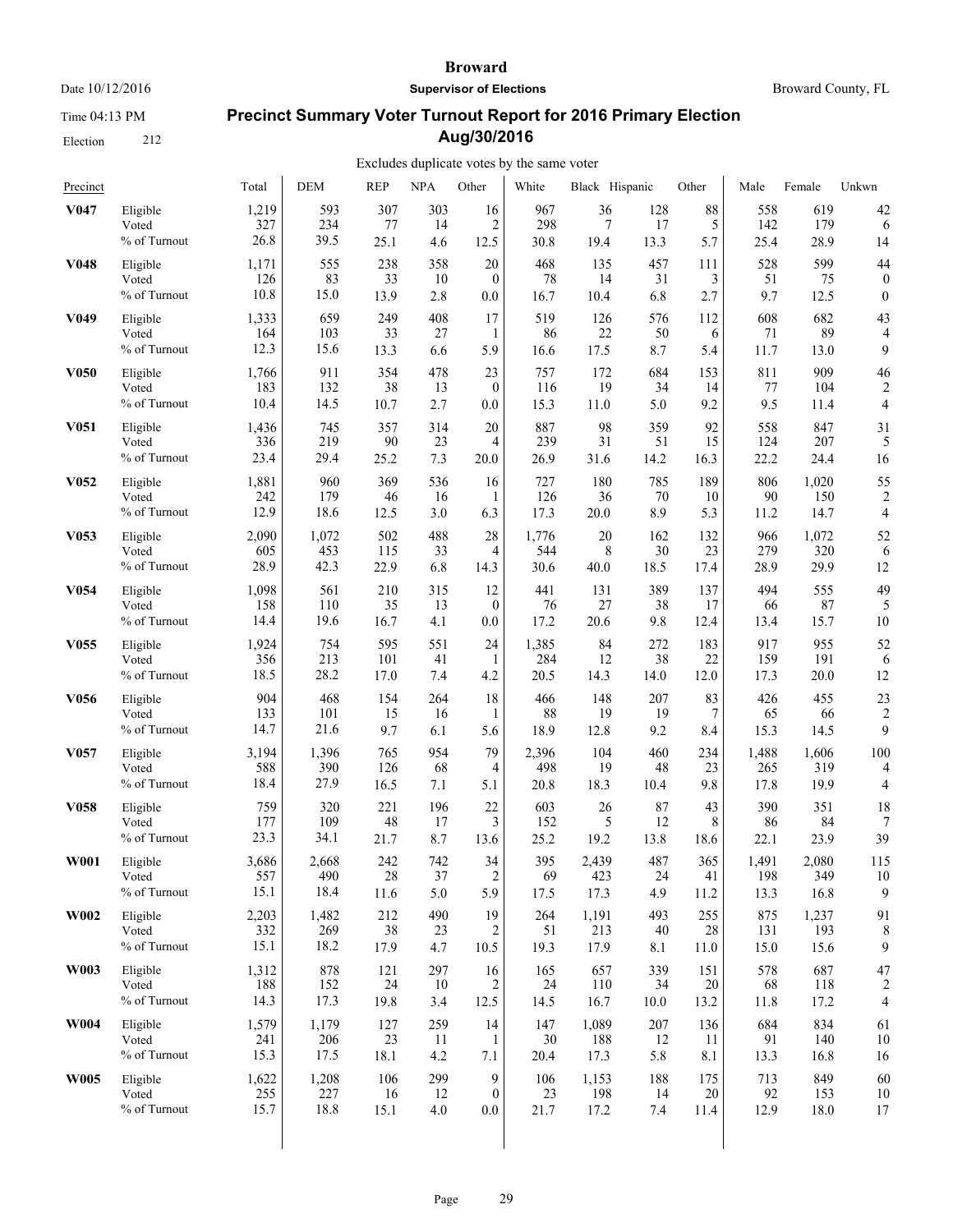Time 04:13 PM

Election 212

#### **Broward**

**Supervisor of Elections**

Broward County, FL

# **Precinct Summary Voter Turnout Report for 2016 Primary Election Aug/30/2016**

| Precinct    |              | Total | <b>DEM</b> | <b>REP</b> | <b>NPA</b> | Other          | White | Black Hispanic |         | Other | Male  | Female | Unkwn            |
|-------------|--------------|-------|------------|------------|------------|----------------|-------|----------------|---------|-------|-------|--------|------------------|
| <b>W006</b> | Eligible     | 1,350 | 853        | 165        | 318        | 14             | 196   | 657            | 361     | 136   | 582   | 717    | 51               |
|             | Voted        | 186   | 148        | 23         | 14         | 1              | 35    | 106            | 29      | 16    | 61    | 122    | 3                |
|             | % of Turnout | 13.8  | 17.4       | 13.9       | 4.4        | 7.1            | 17.9  | 16.1           | $8.0\,$ | 11.8  | 10.5  | 17.0   | 6                |
| W007        | Eligible     | 2,048 | 1,390      | 183        | 459        | 16             | 284   | 1,094          | 459     | 211   | 838   | 1,138  | 72               |
|             | Voted        | 304   | 275        | 17         | 11         | 1              | 36    | 213            | 33      | 22    | 111   | 187    | 6                |
|             | % of Turnout | 14.8  | 19.8       | 9.3        | 2.4        | 6.3            | 12.7  | 19.5           | $7.2\,$ | 10.4  | 13.2  | 16.4   | 8                |
| <b>W008</b> | Eligible     | 3,211 | 2,348      | 206        | 630        | 27             | 189   | 2,063          | 650     | 309   | 1,172 | 1,943  | 96               |
|             | Voted        | 419   | 365        | 19         | 34         | 1              | 26    | 316            | 44      | 33    | 124   | 285    | 10               |
|             | % of Turnout | 13.0  | 15.5       | 9.2        | 5.4        | 3.7            | 13.8  | 15.3           | 6.8     | 10.7  | 10.6  | 14.7   | 10               |
| W009        | Eligible     | 2,362 | 1,119      | 635        | 570        | 38             | 480   | 649            | 933     | 300   | 1,095 | 1,195  | 72               |
|             | Voted        | 353   | 251        | 82         | 20         | $\overline{0}$ | 84    | 163            | 74      | 32    | 153   | 193    | 7                |
|             | % of Turnout | 14.9  | 22.4       | 12.9       | 3.5        | 0.0            | 17.5  | 25.1           | 7.9     | 10.7  | 14.0  | 16.2   | 10               |
| <b>W010</b> | Eligible     | 1,289 | 844        | 137        | 299        | 9              | 199   | 561            | 381     | 148   | 556   | 684    | 49               |
|             | Voted        | 145   | 123        | 9          | 12         | 1              | 31    | 86             | 19      | 9     | 64    | 79     | 2                |
|             | % of Turnout | 11.2  | 14.6       | 6.6        | 4.0        | 11.1           | 15.6  | 15.3           | 5.0     | 6.1   | 11.5  | 11.5   | 4                |
| W011        | Eligible     | 2,279 | 1,568      | 230        | 459        | 22             | 341   | 1,269          | 431     | 238   | 925   | 1,265  | 89               |
|             | Voted        | 288   | 236        | 35         | 17         | $\mathbf{0}$   | 61    | 172            | 30      | 25    | 101   | 178    | 9                |
|             | % of Turnout | 12.6  | 15.1       | 15.2       | 3.7        | 0.0            | 17.9  | 13.6           | 7.0     | 10.5  | 10.9  | 14.1   | 10               |
| W012        | Eligible     | 2,754 | 1,911      | 183        | 632        | 28             | 193   | 1,727          | 572     | 262   | 1,011 | 1,659  | 84               |
|             | Voted        | 398   | 340        | 28         | 28         | $\overline{2}$ | 26    | 303            | 40      | 29    | 117   | 278    | 3                |
|             | % of Turnout | 14.5  | 17.8       | 15.3       | 4.4        | 7.1            | 13.5  | 17.5           | 7.0     | 11.1  | 11.6  | 16.8   | $\overline{4}$   |
| W013        | Eligible     | 4,187 | 2,878      | 376        | 897        | 36             | 415   | 2,563          | 706     | 503   | 1,771 | 2,285  | 131              |
|             | Voted        | 837   | 734        | 56         | 43         | 4              | 75    | 632            | 54      | 76    | 314   | 509    | 14               |
|             | % of Turnout | 20.0  | 25.5       | 14.9       | 4.8        | 11.1           | 18.1  | 24.7           | 7.6     | 15.1  | 17.7  | 22.3   | 11               |
| W014        | Eligible     | 4,328 | 1,926      | 1,008      | 1,333      | 61             | 624   | 1,019          | 2,148   | 537   | 1,904 | 2,258  | 166              |
|             | Voted        | 513   | 305        | 150        | 55         | 3              | 83    | 187            | 203     | 40    | 219   | 284    | 10               |
|             | % of Turnout | 11.9  | 15.8       | 14.9       | 4.1        | 4.9            | 13.3  | 18.4           | 9.5     | 7.4   | 11.5  | 12.6   | 6                |
| W015        | Eligible     | 1,337 | 492        | 412        | 416        | 17             | 362   | 260            | 555     | 160   | 617   | 670    | 50               |
|             | Voted        | 184   | 86         | 69         | 26         | 3              | 55    | 63             | 56      | 10    | 82    | 99     | 3                |
|             | % of Turnout | 13.8  | 17.5       | 16.7       | 6.3        | 17.6           | 15.2  | 24.2           | 10.1    | 6.3   | 13.3  | 14.8   | 6                |
| W016        | Eligible     | 6,848 | 2,908      | 1,718      | 2,126      | 96             | 1,300 | 1,641          | 2,889   | 1,018 | 3,108 | 3,491  | 249              |
|             | Voted        | 981   | 598        | 294        | 85         | 4              | 214   | 384            | 293     | 90    | 438   | 524    | 19               |
|             | % of Turnout | 14.3  | 20.6       | 17.1       | 4.0        | 4.2            | 16.5  | 23.4           | 10.1    | 8.8   | 14.1  | 15.0   | 8                |
| W017        | Eligible     | 4,009 | 1,851      | 787        | 1,301      | 70             | 568   | 983            | 1,809   | 649   | 1,756 | 2,118  | 135              |
|             | Voted        | 480   | 312        | 108        | 53         | 7              | 83    | 205            | 151     | 41    | 206   | 265    | 9                |
|             | % of Turnout | 12.0  | 16.9       | 13.7       | 4.1        | 10.0           | 14.6  | 20.9           | 8.3     | 6.3   | 11.7  | 12.5   | $\boldsymbol{7}$ |
| W018        | Eligible     | 2,846 | 1,351      | 624        | 843        | 28             | 519   | 696            | 1,273   | 358   | 1,268 | 1,477  | 101              |
|             | Voted        | 329   | 222        | 79         | 28         | $\theta$       | 66    | 147            | 95      | 21    | 132   | 194    | 3                |
|             | % of Turnout | 11.6  | 16.4       | 12.7       | 3.3        | 0.0            | 12.7  | 21.1           | 7.5     | 5.9   | 10.4  | 13.1   | 3                |
| W019        | Eligible     | 3,858 | 1,962      | 688        | 1,167      | 41             | 409   | 1,259          | 1,418   | 772   | 1,719 | 1,976  | 163              |
|             | Voted        | 445   | 329        | 69         | 44         | 3              | 49    | 254            | 79      | 63    | 197   | 239    | 9                |
|             | % of Turnout | 11.5  | 16.8       | 10.0       | 3.8        | 7.3            | 12.0  | 20.2           | 5.6     | 8.2   | 11.5  | 12.1   | 6                |
| <b>W020</b> | Eligible     | 4,086 | 2,066      | 687        | 1,283      | 50             | 337   | 1,252          | 2,069   | 428   | 1,772 | 2,168  | 146              |
|             | Voted        | 438   | 316        | 74         | 46         | 2              | 24    | 239            | 133     | 42    | 162   | 266    | 10               |
|             | % of Turnout | 10.7  | 15.3       | 10.8       | 3.6        | 4.0            | 7.1   | 19.1           | 6.4     | 9.8   | 9.1   | 12.3   | 7                |
| W021        | Eligible     | 4,004 | 1,868      | 979        | 1,094      | 63             | 636   | 1,103          | 1,844   | 421   | 1,756 | 2,120  | 128              |
|             | Voted        | 468   | 281        | 151        | 33         | 3              | 82    | 210            | 149     | 27    | 192   | 270    | 6                |
|             | % of Turnout | 11.7  | 15.0       | 15.4       | 3.0        | 4.8            | 12.9  | 19.0           | 8.1     | 6.4   | 10.9  | 12.7   | 5                |
| W022        | Eligible     | 3,168 | 1,622      | 574        | 933        | 39             | 415   | 1,027          | 1,224   | 502   | 1,387 | 1,675  | 106              |
|             | Voted        | 411   | 282        | 85         | 41         | 3              | 63    | 196            | 112     | 40    | 166   | 235    | 10               |
|             | % of Turnout | 13.0  | 17.4       | 14.8       | 4.4        | 7.7            | 15.2  | 19.1           | 9.2     | 8.0   | 12.0  | 14.0   | 9                |
|             |              |       |            |            |            |                |       |                |         |       |       |        |                  |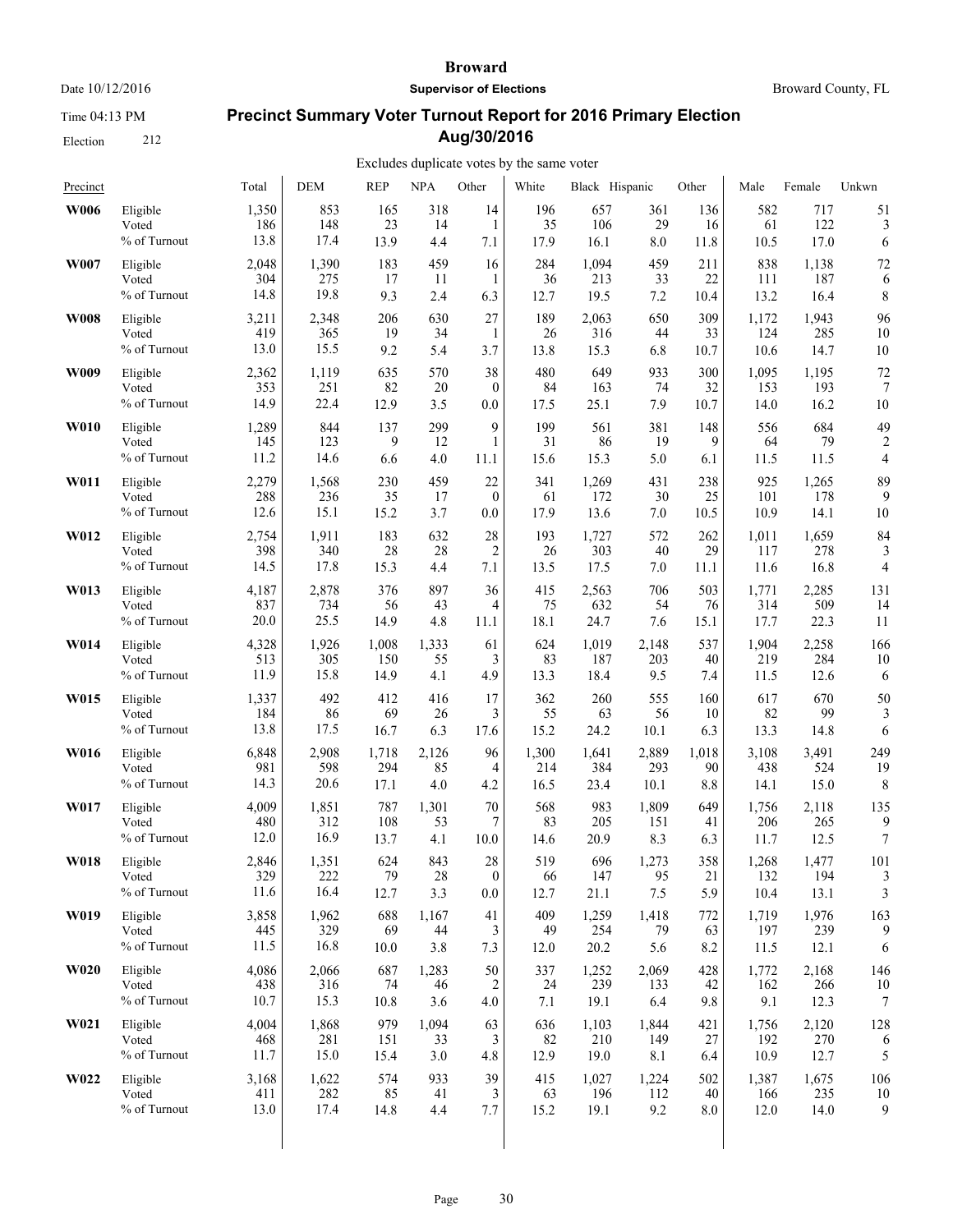Time 04:13 PM

Election 212

#### **Broward**

**Supervisor of Elections**

Broward County, FL

# **Precinct Summary Voter Turnout Report for 2016 Primary Election Aug/30/2016**

| Precinct    |              | Total | <b>DEM</b> | <b>REP</b> | NPA   | Other          | White | Black Hispanic |       | Other | Male  | Female | Unkwn            |
|-------------|--------------|-------|------------|------------|-------|----------------|-------|----------------|-------|-------|-------|--------|------------------|
| W023        | Eligible     | 6,480 | 3,823      | 850        | 1,712 | 95             | 827   | 2,788          | 2,228 | 637   | 2.640 | 3,643  | 197              |
|             | Voted        | 868   | 696        | 97         | 68    | $\tau$         | 81    | 549            | 166   | 72    | 317   | 532    | 19               |
|             | % of Turnout | 13.4  | 18.2       | 11.4       | 4.0   | 7.4            | 9.8   | 19.7           | 7.5   | 11.3  | 12.0  | 14.6   | 10               |
| W024        | Eligible     | 3,021 | 2,008      | 293        | 695   | 25             | 435   | 1,500          | 778   | 308   | 1,245 | 1,680  | 96               |
|             | Voted        | 404   | 326        | 43         | 31    | 4              | 54    | 293            | 33    | 24    | 135   | 258    | 11               |
|             | % of Turnout | 13.4  | 16.2       | 14.7       | 4.5   | 16.0           | 12.4  | 19.5           | 4.2   | 7.8   | 10.8  | 15.4   | 11               |
| W025        | Eligible     | 3,613 | 2,652      | 206        | 725   | 30             | 225   | 2,614          | 409   | 365   | 1,420 | 2,075  | 118              |
|             | Voted        | 595   | 528        | 20         | 47    | $\mathbf{0}$   | 33    | 498            | 23    | 41    | 205   | 377    | 13               |
|             | % of Turnout | 16.5  | 19.9       | 9.7        | 6.5   | 0.0            | 14.7  | 19.1           | 5.6   | 11.2  | 14.4  | 18.2   | 11               |
| <b>X001</b> | Eligible     | 1,897 | 1,023      | 335        | 518   | 21             | 637   | 418            | 634   | 208   | 812   | 1,016  | 69               |
|             | Voted        | 261   | 201        | 48         | 11    | 1              | 114   | 83             | 47    | 17    | 112   | 142    | 7                |
|             | % of Turnout | 13.8  | 19.6       | 14.3       | 2.1   | 4.8            | 17.9  | 19.9           | 7.4   | 8.2   | 13.8  | 14.0   | 10               |
| <b>X002</b> | Eligible     | 1,420 | 780        | 252        | 379   | 9              | 500   | 279            | 480   | 161   | 636   | 724    | 60               |
|             | Voted        | 209   | 156        | 33         | 18    | $\overline{c}$ | 109   | 49             | 36    | 15    | 85    | 119    | 5                |
|             | % of Turnout | 14.7  | 20.0       | 13.1       | 4.7   | 22.2           | 21.8  | 17.6           | 7.5   | 9.3   | 13.4  | 16.4   | 8                |
| X003        | Eligible     | 1,786 | 979        | 275        | 501   | 31             | 522   | 398            | 685   | 181   | 741   | 997    | 48               |
|             | Voted        | 250   | 186        | 36         | 26    | $\overline{2}$ | 99    | 69             | 65    | 17    | 108   | 139    | 3                |
|             | % of Turnout | 14.0  | 19.0       | 13.1       | 5.2   | 6.5            | 19.0  | 17.3           | 9.5   | 9.4   | 14.6  | 13.9   | 6                |
| <b>X004</b> | Eligible     | 1,357 | 644        | 315        | 383   | 15             | 478   | 113            | 640   | 126   | 617   | 683    | 57               |
|             | Voted        | 174   | 116        | 40         | 17    | 1              | 82    | 22             | 62    | 8     | 74    | 100    | $\boldsymbol{0}$ |
|             | % of Turnout | 12.8  | 18.0       | 12.7       | 4.4   | 6.7            | 17.2  | 19.5           | 9.7   | 6.3   | 12.0  | 14.6   | $\theta$         |
| X005        | Eligible     | 1,739 | 782        | 535        | 386   | 36             | 1,070 | 156            | 388   | 125   | 786   | 910    | 43               |
|             | Voted        | 385   | 246        | 115        | 19    | 5              | 289   | 43             | 40    | 13    | 185   | 198    | 2                |
|             | % of Turnout | 22.1  | 31.5       | 21.5       | 4.9   | 13.9           | 27.0  | 27.6           | 10.3  | 10.4  | 23.5  | 21.8   | 5                |
| <b>X006</b> | Eligible     | 2,522 | 1,301      | 516        | 668   | 37             | 974   | 489            | 756   | 303   | 1,084 | 1,351  | 87               |
|             | Voted        | 391   | 262        | 91         | 35    | 3              | 200   | 99             | 64    | 28    | 183   | 203    | 5                |
|             | % of Turnout | 15.5  | 20.1       | 17.6       | 5.2   | 8.1            | 20.5  | 20.2           | 8.5   | 9.2   | 16.9  | 15.0   | 6                |
| <b>X007</b> | Eligible     | 2,369 | 1,041      | 633        | 662   | 33             | 990   | 171            | 1,030 | 178   | 1,075 | 1,219  | 75               |
|             | Voted        | 316   | 180        | 108        | 23    | 5              | 195   | 22             | 84    | 15    | 131   | 180    | 5                |
|             | % of Turnout | 13.3  | 17.3       | 17.1       | 3.5   | 15.2           | 19.7  | 12.9           | 8.2   | 8.4   | 12.2  | 14.8   | 7                |
| <b>X008</b> | Eligible     | 1,345 | 700        | 315        | 314   | 16             | 511   | 229            | 408   | 197   | 578   | 737    | 30               |
|             | Voted        | 229   | 175        | 43         | 11    | $\mathbf{0}$   | 117   | 50             | 45    | 17    | 92    | 134    | 3                |
|             | % of Turnout | 17.0  | 25.0       | 13.7       | 3.5   | 0.0            | 22.9  | 21.8           | 11.0  | 8.6   | 15.9  | 18.2   | 10               |
| X009        | Eligible     | 2,898 | 1,842      | 448        | 566   | 42             | 1,053 | 955            | 561   | 329   | 1,137 | 1,702  | 59               |
|             | Voted        | 751   | 582        | 107        | 51    | 11             | 341   | 271            | 81    | 58    | 287   | 456    | 8                |
|             | % of Turnout | 25.9  | 31.6       | 23.9       | 9.0   | 26.2           | 32.4  | 28.4           | 14.4  | 17.6  | 25.2  | 26.8   | 14               |
| <b>X010</b> | Eligible     | 2,872 | 1,309      | 845        | 683   | 35             | 1,616 | 206            | 860   | 190   | 1,278 | 1,508  | 86               |
|             | Voted        | 648   | 412        | 194        | 38    | 4              | 450   | 57             | 119   | 22    | 284   | 360    | 4                |
|             | % of Turnout | 22.6  | 31.5       | 23.0       | 5.6   | 11.4           | 27.8  | 27.7           | 13.8  | 11.6  | 22.2  | 23.9   | 5                |
| <b>X011</b> | Eligible     | 783   | 303        | 212        | 251   | 17             | 309   | 11             | 414   | 49    | 336   | 424    | 23               |
|             | Voted        | 101   | 43         | 43         | 13    | 2              | 54    | $\overline{c}$ | 41    | 4     | 51    | 49     | 1                |
|             | % of Turnout | 12.9  | 14.2       | 20.3       | 5.2   | 11.8           | 17.5  | 18.2           | 9.9   | 8.2   | 15.2  | 11.6   | 4                |
| <b>X012</b> | Eligible     | 1,452 | 882        | 252        | 294   | 24             | 593   | 278            | 483   | 98    | 517   | 899    | 36               |
|             | Voted        | 431   | 329        | 64         | 34    | 4              | 204   | 105            | 96    | 26    | 121   | 303    | 7                |
|             | % of Turnout | 29.7  | 37.3       | 25.4       | 11.6  | 16.7           | 34.4  | 37.8           | 19.9  | 26.5  | 23.4  | 33.7   | 19               |
| X013        | Eligible     | 2,613 | 1,298      | 629        | 637   | 49             | 1,124 | 388            | 874   | 227   | 1,104 | 1,431  | 78               |
|             | Voted        | 454   | 302        | 111        | 35    | 6              | 266   | 78             | 75    | 35    | 185   | 265    | 4                |
|             | % of Turnout | 17.4  | 23.3       | 17.6       | 5.5   | 12.2           | 23.7  | 20.1           | 8.6   | 15.4  | 16.8  | 18.5   | 5                |
| <b>X014</b> | Eligible     | 2,249 | 1,177      | 404        | 637   | 31             | 595   | 554            | 885   | 215   | 879   | 1,294  | 76               |
|             | Voted        | 304   | 225        | 57         | 21    | $\mathbf{1}$   | 93    | 107            | 80    | 24    | 109   | 191    | 4                |
|             | % of Turnout | 13.5  | 19.1       | 14.1       | 3.3   | 3.2            | 15.6  | 19.3           | 9.0   | 11.2  | 12.4  | 14.8   | 5                |
|             |              |       |            |            |       |                |       |                |       |       |       |        |                  |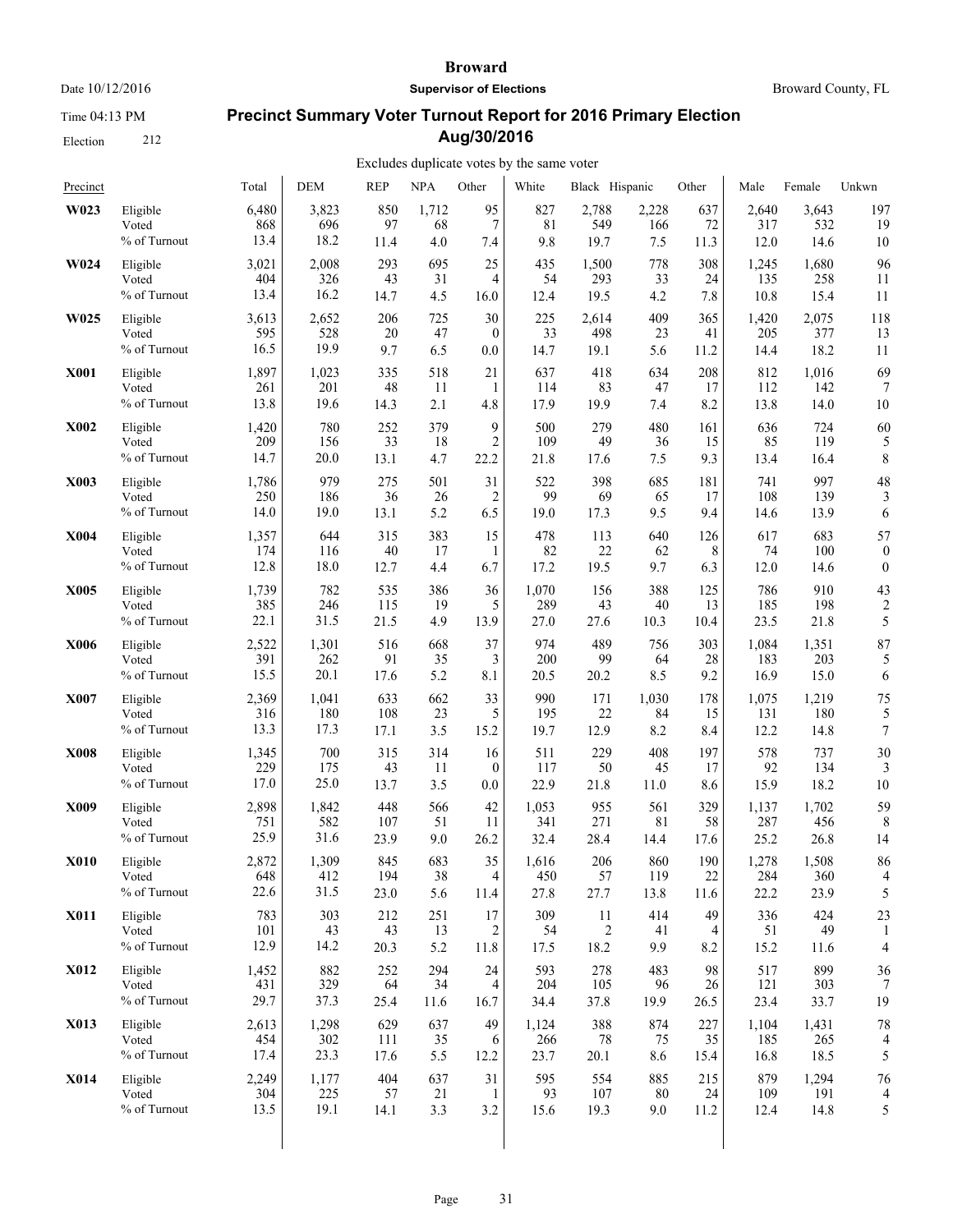Time 04:13 PM

Election 212

#### **Broward**

**Supervisor of Elections**

# **Precinct Summary Voter Turnout Report for 2016 Primary Election Aug/30/2016**

| Precinct    |              | Total | <b>DEM</b> | <b>REP</b> | <b>NPA</b> | Other          | White | Black Hispanic |       | Other | Male  | Female | Unkwn          |
|-------------|--------------|-------|------------|------------|------------|----------------|-------|----------------|-------|-------|-------|--------|----------------|
| X015        | Eligible     | 1,058 | 436        | 371        | 236        | 15             | 592   | 51             | 326   | 89    | 505   | 528    | 25             |
|             | Voted        | 227   | 130        | 81         | 15         | 1              | 162   | 16             | 41    | 8     | 110   | 115    | $\overline{c}$ |
|             | % of Turnout | 21.5  | 29.8       | 21.8       | 6.4        | 6.7            | 27.4  | 31.4           | 12.6  | 9.0   | 21.8  | 21.8   | 8              |
| X016        | Eligible     | 1,834 | 846        | 469        | 493        | 26             | 751   | 269            | 654   | 160   | 828   | 946    | 60             |
|             | Voted        | 304   | 188        | 97         | 15         | 4              | 190   | 44             | 47    | 23    | 135   | 166    | 3              |
|             | % of Turnout | 16.6  | 22.2       | 20.7       | 3.0        | 15.4           | 25.3  | 16.4           | 7.2   | 14.4  | 16.3  | 17.5   | 5              |
| <b>X017</b> | Eligible     | 2,583 | 1,282      | 599        | 673        | 29             | 1,037 | 445            | 860   | 241   | 1,071 | 1,434  | 78             |
|             | Voted        | 483   | 338        | 105        | 38         | $\overline{c}$ | 246   | 112            | 94    | 31    | 191   | 287    | 5              |
|             | % of Turnout | 18.7  | 26.4       | 17.5       | 5.6        | 6.9            | 23.7  | 25.2           | 10.9  | 12.9  | 17.8  | 20.0   | 6              |
| <b>X018</b> | Eligible     | 1,190 | 583        | 242        | 340        | 25             | 447   | 152            | 478   | 113   | 486   | 672    | 32             |
|             | Voted        | 174   | 124        | 32         | 17         | 1              | 95    | 28             | 39    | 12    | 70    | 100    | 4              |
|             | % of Turnout | 14.6  | 21.3       | 13.2       | 5.0        | 4.0            | 21.3  | 18.4           | 8.2   | 10.6  | 14.4  | 14.9   | 13             |
| X019        | Eligible     | 2,318 | 1,216      | 620        | 451        | 31             | 933   | 217            | 1,029 | 139   | 810   | 1,459  | 49             |
|             | Voted        | 657   | 407        | 189        | 54         | 7              | 312   | 76             | 240   | 29    | 221   | 426    | 10             |
|             | % of Turnout | 28.3  | 33.5       | 30.5       | 12.0       | 22.6           | 33.4  | 35.0           | 23.3  | 20.9  | 27.3  | 29.2   | 20             |
| <b>X020</b> | Eligible     | 3,220 | 1,693      | 905        | 580        | 42             | 1,479 | 232            | 1,341 | 168   | 1,125 | 2,023  | 72             |
|             | Voted        | 1,001 | 639        | 304        | 52         | 6              | 553   | 98             | 312   | 38    | 333   | 651    | 17             |
|             | % of Turnout | 31.1  | 37.7       | 33.6       | 9.0        | 14.3           | 37.4  | 42.2           | 23.3  | 22.6  | 29.6  | 32.2   | 24             |
| <b>X021</b> | Eligible     | 3,949 | 2,340      | 540        | 1,016      | 53             | 670   | 1,747          | 1,120 | 412   | 1,614 | 2,194  | 141            |
|             | Voted        | 456   | 369        | 63         | 22         | 2              | 78    | 269            | 74    | 35    | 174   | 274    | 8              |
|             | % of Turnout | 11.5  | 15.8       | 11.7       | 2.2        | 3.8            | 11.6  | 15.4           | 6.6   | 8.5   | 10.8  | 12.5   | 6              |
| <b>X022</b> | Eligible     | 2,262 | 1,480      | 288        | 474        | 20             | 393   | 1,009          | 579   | 281   | 942   | 1,263  | 57             |
|             | Voted        | 499   | 391        | 55         | 49         | 4              | 99    | 290            | 70    | 40    | 205   | 284    | 10             |
|             | % of Turnout | 22.1  | 26.4       | 19.1       | 10.3       | 20.0           | 25.2  | 28.7           | 12.1  | 14.2  | 21.8  | 22.5   | 18             |
| X023        | Eligible     | 2,137 | 1,178      | 303        | 621        | 35             | 414   | 725            | 767   | 231   | 894   | 1,163  | 80             |
|             | Voted        | 264   | 190        | 49         | 23         | 2              | 70    | 118            | 51    | 25    | 104   | 155    | 5              |
|             | % of Turnout | 12.4  | 16.1       | 16.2       | 3.7        | 5.7            | 16.9  | 16.3           | 6.6   | 10.8  | 11.6  | 13.3   | 6              |
| <b>X024</b> | Eligible     | 3,626 | 1,507      | 1,024      | 1,035      | 60             | 1,436 | 534            | 1,263 | 393   | 1,619 | 1,899  | 108            |
|             | Voted        | 616   | 376        | 176        | 60         | 4              | 311   | 149            | 119   | 37    | 267   | 339    | 10             |
|             | % of Turnout | 17.0  | 25.0       | 17.2       | 5.8        | 6.7            | 21.7  | 27.9           | 9.4   | 9.4   | 16.5  | 17.9   | 9              |
| X025        | Eligible     | 745   | 389        | 199        | 137        | 20             | 331   | 74             | 289   | 51    | 236   | 495    | 14             |
|             | Voted        | 250   | 165        | 62         | 18         | 5              | 119   | 34             | 84    | 13    | 76    | 171    | 3              |
|             | % of Turnout | 33.6  | 42.4       | 31.2       | 13.1       | 25.0           | 36.0  | 45.9           | 29.1  | 25.5  | 32.2  | 34.5   | 21             |
| X026        | Eligible     | 1,519 | 740        | 356        | 404        | 19             | 664   | 176            | 538   | 141   | 621   | 857    | 41             |
|             | Voted        | 242   | 167        | 62         | 13         | $\theta$       | 140   | 42             | 46    | 14    | 90    | 147    | 5              |
|             | % of Turnout | 15.9  | 22.6       | 17.4       | 3.2        | 0.0            | 21.1  | 23.9           | 8.6   | 9.9   | 14.5  | 17.2   | 12             |
| X027        | Eligible     | 2,569 | 1,088      | 616        | 826        | 39             | 803   | 406            | 1,090 | 270   | 1,161 | 1,315  | 93             |
|             | Voted        | 403   | 257        | 98         | 46         | $\overline{c}$ | 161   | 111            | 96    | 35    | 167   | 217    | 19             |
|             | % of Turnout | 15.7  | 23.6       | 15.9       | 5.6        | 5.1            | 20.0  | 27.3           | 8.8   | 13.0  | 14.4  | 16.5   | 20             |
| X028        | Eligible     | 1,856 | 702        | 627        | 494        | 33             | 714   | 162            | 812   | 168   | 865   | 943    | 48             |
|             | Voted        | 273   | 142        | 100        | 27         | 4              | 121   | 49             | 84    | 19    | 127   | 143    | 3              |
|             | % of Turnout | 14.7  | 20.2       | 15.9       | 5.5        | 12.1           | 16.9  | 30.2           | 10.3  | 11.3  | 14.7  | 15.2   | 6              |
| X029        | Eligible     | 3,710 | 1,541      | 1,215      | 907        | 47             | 1,504 | 594            | 1,261 | 351   | 1,723 | 1,905  | 82             |
|             | Voted        | 664   | 382        | 227        | 54         | -1             | 321   | 149            | 152   | 42    | 312   | 339    | 13             |
|             | % of Turnout | 17.9  | 24.8       | 18.7       | 6.0        | 2.1            | 21.3  | 25.1           | 12.1  | 12.0  | 18.1  | 17.8   | 16             |
| <b>X030</b> | Eligible     | 1,392 | 528        | 453        | 396        | 15             | 635   | 172            | 429   | 156   | 665   | 686    | 41             |
|             | Voted        | 251   | 140        | 86         | 24         | 1              | 134   | 37             | 58    | 22    | 121   | 128    | $\overline{c}$ |
|             | % of Turnout | 18.0  | 26.5       | 19.0       | 6.1        | 6.7            | 21.1  | 21.5           | 13.5  | 14.1  | 18.2  | 18.7   | 5              |
| X031        | Eligible     | 3,513 | 1,874      | 846        | 726        | 67             | 1,394 | 335            | 1,514 | 270   | 1,207 | 2,223  | 83             |
|             | Voted        | 1,053 | 666        | 285        | 90         | 12             | 518   | 134            | 352   | 49    | 339   | 695    | 19             |
|             | % of Turnout | 30.0  | 35.5       | 33.7       | 12.4       | 17.9           | 37.2  | 40.0           | 23.2  | 18.1  | 28.1  | 31.3   | 23             |
|             |              |       |            |            |            |                |       |                |       |       |       |        |                |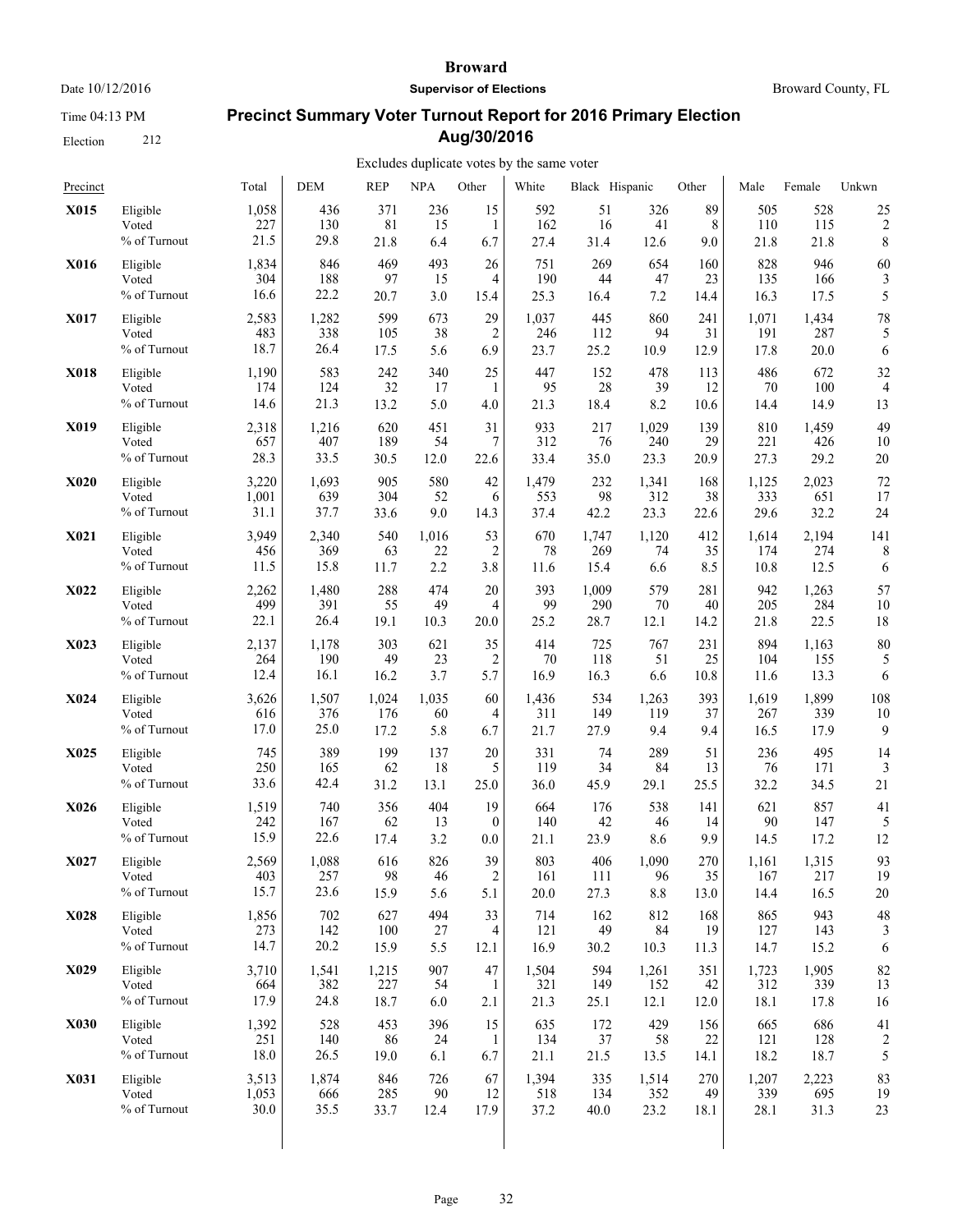Time 04:13 PM

Election 212

#### **Broward**

**Supervisor of Elections**

Broward County, FL

# **Precinct Summary Voter Turnout Report for 2016 Primary Election Aug/30/2016**

| Precinct    |                 | Total | <b>DEM</b> | <b>REP</b> | <b>NPA</b> | Other            | White | Black Hispanic |       | Other | Male  | Female | Unkwn                   |
|-------------|-----------------|-------|------------|------------|------------|------------------|-------|----------------|-------|-------|-------|--------|-------------------------|
| X032        | Eligible        | 1,481 | 530        | 491        | 433        | 27               | 554   | 182            | 562   | 183   | 693   | 740    | 48                      |
|             | Voted           | 194   | 87         | 81         | 21         | 5                | 84    | 26             | 63    | 21    | 92    | 100    | $\overline{c}$          |
|             | % of Turnout    | 13.1  | 16.4       | 16.5       | 4.8        | 18.5             | 15.2  | 14.3           | 11.2  | 11.5  | 13.3  | 13.5   | $\overline{4}$          |
| X033        | Eligible        | 2,965 | 1,233      | 810        | 875        | 47               | 918   | 362            | 1,422 | 263   | 1,339 | 1,551  | 75                      |
|             | Voted           | 417   | 254        | 117        | 44         | $\overline{2}$   | 167   | 97             | 129   | 24    | 185   | 227    | 5                       |
|             | % of Turnout    | 14.1  | 20.6       | 14.4       | 5.0        | 4.3              | 18.2  | 26.8           | 9.1   | 9.1   | 13.8  | 14.6   | $\boldsymbol{7}$        |
| X034        | Eligible        | 1,555 | 582        | 503        | 448        | 22               | 734   | 142            | 545   | 134   | 713   | 805    | 37                      |
|             | Voted           | 271   | 147        | 96         | 27         | 1                | 162   | 34             | 59    | 16    | 120   | 148    | 3                       |
|             | % of Turnout    | 17.4  | 25.3       | 19.1       | 6.0        | 4.5              | 22.1  | 23.9           | 10.8  | 11.9  | 16.8  | 18.4   | 8                       |
| X035        | Eligible        | 2,463 | 1,127      | 555        | 760        | 21               | 626   | 451            | 995   | 391   | 1,126 | 1,261  | 76                      |
|             | Voted           | 387   | 257        | 80         | 48         | 2                | 115   | 132            | 99    | 41    | 178   | 202    | 7                       |
|             | % of Turnout    | 15.7  | 22.8       | 14.4       | 6.3        | 9.5              | 18.4  | 29.3           | 9.9   | 10.5  | 15.8  | 16.0   | 9                       |
| X036        | Eligible        | 2,250 | 1,039      | 476        | 714        | 21               | 512   | 327            | 1,065 | 346   | 995   | 1,185  | 70                      |
|             | Voted           | 308   | 199        | 77         | 32         | $\boldsymbol{0}$ | 78    | 75             | 120   | 35    | 138   | 163    | 7                       |
|             | % of Turnout    | 13.7  | 19.2       | 16.2       | 4.5        | 0.0              | 15.2  | 22.9           | 11.3  | 10.1  | 13.9  | 13.8   | 10                      |
| X037        | Eligible        | 615   | 208        | 250        | 151        | 6                | 281   | 38             | 209   | 87    | 286   | 312    | 17                      |
|             | Voted           | 127   | 64         | 50         | 12         | 1                | 56    | 15             | 40    | 16    | 62    | 62     | 3                       |
|             | % of Turnout    | 20.7  | 30.8       | 20.0       | 7.9        | 16.7             | 19.9  | 39.5           | 19.1  | 18.4  | 21.7  | 19.9   | 18                      |
| X038        | Eligible        | 3,872 | 1,610      | 1,130      | 1,084      | 48               | 1,174 | 579            | 1,516 | 603   | 1,768 | 1,990  | 114                     |
|             | Voted           | 629   | 347        | 207        | 70         | 5                | 249   | 144            | 183   | 53    | 308   | 315    | 6                       |
|             | % of Turnout    | 16.2  | 21.6       | 18.3       | 6.5        | 10.4             | 21.2  | 24.9           | 12.1  | 8.8   | 17.4  | 15.8   | 5                       |
| X039        | Eligible        | 1,126 | 499        | 308        | 302        | 17               | 457   | 155            | 316   | 198   | 524   | 554    | 48                      |
|             | Voted           | 252   | 155        | 71         | 24         | 2                | 118   | 54             | 52    | 28    | 115   | 125    | 12                      |
|             | % of Turnout    | 22.4  | 31.1       | 23.1       | 7.9        | 11.8             | 25.8  | 34.8           | 16.5  | 14.1  | 21.9  | 22.6   | 25                      |
| <b>X040</b> | Eligible        | 3,581 | 1,433      | 1,005      | 1,107      | 36               | 1,296 | 440            | 1,234 | 611   | 1,646 | 1,779  | 156                     |
|             | Voted           | 524   | 327        | 141        | 52         | $\overline{4}$   | 230   | 127            | 118   | 49    | 254   | 260    | 10                      |
|             | % of Turnout    | 14.6  | 22.8       | 14.0       | 4.7        | 11.1             | 17.7  | 28.9           | 9.6   | 8.0   | 15.4  | 14.6   | 6                       |
| X041        | Eligible        | 2,259 | 1,006      | 582        | 642        | 29               | 694   | 420            | 911   | 234   | 1,017 | 1,182  | 60                      |
|             | Voted           | 326   | 225        | 76         | 24         | 1                | 116   | 100            | 86    | 24    | 127   | 195    | 4                       |
|             | % of Turnout    | 14.4  | 22.4       | 13.1       | 3.7        | 3.4              | 16.7  | 23.8           | 9.4   | 10.3  | 12.5  | 16.5   | 7                       |
| <b>X042</b> | Eligible        | 2,561 | 956        | 816        | 751        | 38               | 661   | 367            | 1,173 | 360   | 1,136 | 1,343  | 82                      |
|             | Voted           | 365   | 206        | 121        | 37         | 1                | 117   | 102            | 114   | 32    | 160   | 199    | 6                       |
|             | % of Turnout    | 14.3  | 21.5       | 14.8       | 4.9        | 2.6              | 17.7  | 27.8           | 9.7   | 8.9   | 14.1  | 14.8   | $\boldsymbol{7}$        |
| X043        | Eligible        | 3,205 | 1,397      | 844        | 917        | 47               | 978   | 582            | 1,217 | 428   | 1,458 | 1,622  | 125                     |
|             | Voted           | 490   | 308        | 134        | 46         | 2                | 193   | 139            | 119   | 39    | 207   | 275    | 8                       |
|             | % of Turnout    | 15.3  | 22.0       | 15.9       | 5.0        | 4.3              | 19.7  | 23.9           | 9.8   | 9.1   | 14.2  | 17.0   | 6                       |
| X044        | Eligible        | 2,461 | 1,070      | 677        | 673        | 41               | 687   | 459            | 984   | 331   | 1,128 | 1,271  | 62                      |
|             | Voted           | 363   | 232        | 98         | 30         | 3                | 120   | 116            | 104   | 23    | 174   | 185    | 4                       |
|             | $\%$ of Turnout | 14.8  | 21.7       | 14.5       | 4.5        | 7.3              | 17.5  | 25.3           | 10.6  | 6.9   | 15.4  | 14.6   | 6                       |
| X045        | Eligible        | 1,819 | 935        | 325        | 534        | 25               | 452   | 442            | 741   | 184   | 763   | 1,003  | 53                      |
|             | Voted           | 240   | 176        | 36         | 27         | 1                | 78    | 79             | 61    | 22    | 89    | 148    | 3                       |
|             | % of Turnout    | 13.2  | 18.8       | 11.1       | 5.1        | 4.0              | 17.3  | 17.9           | 8.2   | 12.0  | 11.7  | 14.8   | 6                       |
| X046        | Eligible        | 1,549 | 792        | 274        | 465        | 18               | 348   | 365            | 674   | 162   | 612   | 885    | 52                      |
|             | Voted           | 189   | 135        | 38         | 16         | $\overline{0}$   | 47    | 69             | 55    | 18    | 69    | 117    | 3                       |
|             | % of Turnout    | 12.2  | 17.0       | 13.9       | 3.4        | $0.0\,$          | 13.5  | 18.9           | 8.2   | 11.1  | 11.3  | 13.2   | 6                       |
| X047        | Eligible        | 823   | 464        | 116        | 230        | 13               | 126   | 296            | 323   | 78    | 312   | 477    | 34                      |
|             | Voted           | 79    | 60         | 12         | 6          | $\mathbf{1}$     | 7     | 40             | 23    | 9     | 35    | $40\,$ | $\overline{4}$          |
|             | % of Turnout    | 9.6   | 12.9       | 10.3       | 2.6        | 7.7              | 5.6   | 13.5           | 7.1   | 11.5  | 11.2  | 8.4    | 12                      |
| X048        | Eligible        | 1,075 | 577        | 193        | 288        | 17               | 343   | 266            | 360   | 106   | 478   | 555    | 42                      |
|             | Voted           | 172   | 123        | 31         | 17         | 1                | 85    | 48             | 34    | 5     | 70    | 100    | $\overline{\mathbf{c}}$ |
|             | % of Turnout    | 16.0  | 21.3       | 16.1       | 5.9        | 5.9              | 24.8  | 18.0           | 9.4   | 4.7   | 14.6  | 18.0   | 5                       |
|             |                 |       |            |            |            |                  |       |                |       |       |       |        |                         |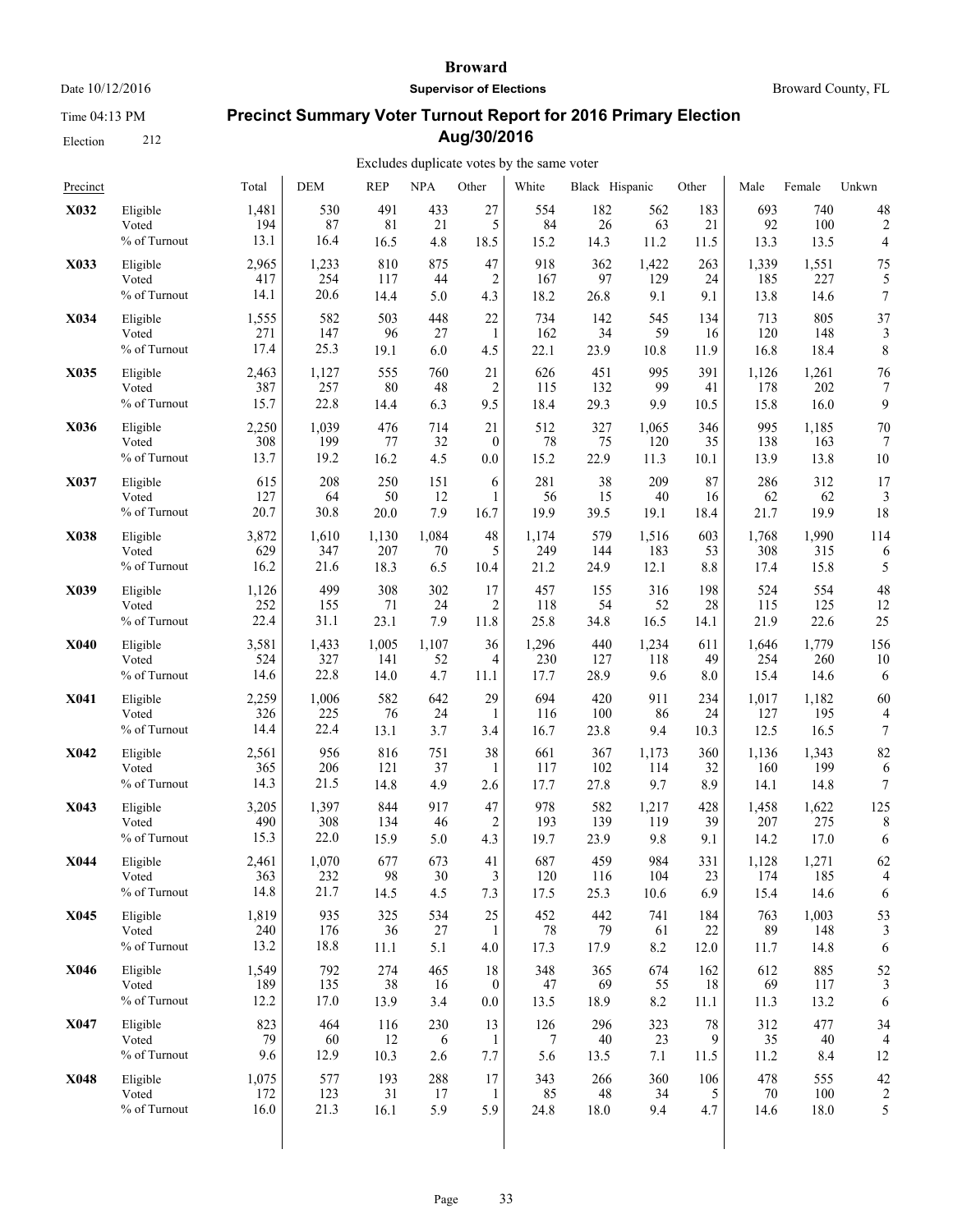Time 04:13 PM

Election 212

#### **Broward**

**Supervisor of Elections**

Broward County, FL

# **Precinct Summary Voter Turnout Report for 2016 Primary Election Aug/30/2016**

| Precinct                      |                                   | Total                     | <b>DEM</b>               | <b>REP</b>       | <b>NPA</b>                    | Other                        | White                    | Black Hispanic          |                 | Other                          | Male                    | Female                   | Unkwn                  |
|-------------------------------|-----------------------------------|---------------------------|--------------------------|------------------|-------------------------------|------------------------------|--------------------------|-------------------------|-----------------|--------------------------------|-------------------------|--------------------------|------------------------|
| X049                          | Eligible                          | 2,021                     | 1,018                    | 383              | 598                           | 22                           | 693                      | 468                     | 516             | 344                            | 848                     | 1,100                    | 73                     |
|                               | Voted                             | 332                       | 243                      | 55               | 34                            | $\boldsymbol{0}$             | 109                      | 132                     | 50              | 41                             | 129                     | 200                      | 3                      |
|                               | % of Turnout                      | 16.4                      | 23.9                     | 14.4             | 5.7                           | 0.0                          | 15.7                     | 28.2                    | 9.7             | 11.9                           | 15.2                    | 18.2                     | 4                      |
| X050                          | Eligible                          | 1,611                     | 944                      | 271              | 381                           | 15                           | 357                      | 584                     | 470             | 200                            | 680                     | 883                      | 48                     |
|                               | Voted                             | 275                       | 220                      | 40               | 12                            | 3                            | 70                       | 139                     | 48              | 18                             | 103                     | 169                      | 3                      |
|                               | % of Turnout                      | 17.1                      | 23.3                     | 14.8             | 3.1                           | $20.0\,$                     | 19.6                     | 23.8                    | 10.2            | 9.0                            | 15.1                    | 19.1                     | 6                      |
| <b>Y001</b>                   | Eligible                          | 1,298                     | 418                      | 489              | 368                           | 23                           | 906                      | 30                      | 280             | 82                             | 614                     | 655                      | 29                     |
|                               | Voted                             | 179                       | 86                       | 78               | 15                            | $\mathbf{0}$                 | 128                      | 3                       | 43              | 5                              | 77                      | 99                       | 3                      |
|                               | % of Turnout                      | 13.8                      | 20.6                     | 16.0             | 4.1                           | 0.0                          | 14.1                     | 10.0                    | 15.4            | 6.1                            | 12.5                    | 15.1                     | 10                     |
| Y002                          | Eligible                          | 2,693                     | 1,013                    | 867              | 751                           | 62                           | 1,827                    | 68                      | 639             | 159                            | 1,198                   | 1,423                    | 72                     |
|                               | Voted                             | 408                       | 203                      | 155              | 45                            | 5                            | 275                      | 13                      | 108             | 12                             | 172                     | 229                      | 7                      |
|                               | % of Turnout                      | 15.2                      | 20.0                     | 17.9             | 6.0                           | 8.1                          | 15.1                     | 19.1                    | 16.9            | 7.5                            | 14.4                    | 16.1                     | 10                     |
| Y003                          | Eligible                          | 1,764                     | 774                      | 402              | 557                           | 31                           | 1,201                    | 49                      | 399             | 115                            | 738                     | 979                      | 47                     |
|                               | Voted                             | 320                       | 215                      | 77               | 27                            | 1                            | 249                      | 10                      | 47              | 14                             | 126                     | 188                      | 6                      |
|                               | % of Turnout                      | 18.1                      | 27.8                     | 19.2             | 4.8                           | 3.2                          | 20.7                     | 20.4                    | 11.8            | 12.2                           | 17.1                    | 19.2                     | 13                     |
| Y004                          | Eligible                          | 2,679                     | 1,160                    | 634              | 822                           | 63                           | 1,743                    | 141                     | 619             | 176                            | 1,127                   | 1,460                    | 92                     |
|                               | Voted                             | 446                       | 278                      | 110              | 55                            | 3                            | 321                      | 30                      | 75              | 20                             | 180                     | 256                      | 10                     |
|                               | % of Turnout                      | 16.6                      | 24.0                     | 17.4             | 6.7                           | 4.8                          | 18.4                     | 21.3                    | 12.1            | 11.4                           | 16.0                    | 17.5                     | 11                     |
| <b>Y005</b>                   | Eligible                          | 2,221                     | 929                      | 579              | 674                           | 39                           | 1,487                    | 59                      | 519             | 156                            | 975                     | 1,188                    | 58                     |
|                               | Voted                             | 349                       | 206                      | 94               | 48                            | 1                            | 248                      | 13                      | 73              | 15                             | 156                     | 188                      | 5                      |
|                               | % of Turnout                      | 15.7                      | 22.2                     | 16.2             | 7.1                           | 2.6                          | 16.7                     | 22.0                    | 14.1            | 9.6                            | 16.0                    | 15.8                     | 9                      |
| Y006                          | Eligible                          | 4,234                     | 2,024                    | 876              | 1,258                         | 76                           | 2,123                    | 401                     | 1,356           | 354                            | 1,898                   | 2,168                    | 168                    |
|                               | Voted                             | 584                       | 377                      | 138              | 66                            | 3                            | 323                      | 60                      | 168             | 33                             | 264                     | 306                      | 14                     |
|                               | % of Turnout                      | 13.8                      | 18.6                     | 15.8             | 5.2                           | 3.9                          | 15.2                     | 15.0                    | 12.4            | 9.3                            | 13.9                    | 14.1                     | 8                      |
| Y007                          | Eligible                          | 3,256                     | 1,835                    | 496              | 874                           | 51                           | 916                      | 822                     | 1,214           | 304                            | 1,370                   | 1,771                    | 115                    |
|                               | Voted                             | 446                       | 316                      | 98               | 30                            | 2                            | 179                      | 142                     | 103             | 22                             | 185                     | 252                      | 9                      |
|                               | % of Turnout                      | 13.7                      | 17.2                     | 19.8             | 3.4                           | 3.9                          | 19.5                     | 17.3                    | 8.5             | 7.2                            | 13.5                    | 14.2                     | 8                      |
| <b>Y008</b>                   | Eligible                          | 2,827                     | 2,154                    | 140              | 520                           | 13                           | 157                      | 2,010                   | 456             | 204                            | 1,052                   | 1,674                    | 101                    |
|                               | Voted                             | 519                       | 480                      | 16               | 22                            | 1                            | 23                       | 434                     | 40              | 22                             | 172                     | 343                      | 4                      |
|                               | % of Turnout                      | 18.4                      | 22.3                     | 11.4             | 4.2                           | 7.7                          | 14.6                     | 21.6                    | 8.8             | 10.8                           | 16.3                    | 20.5                     | 4                      |
| Z001                          | Eligible                          | 1,520                     | 1,287                    | 44               | 185                           | 4                            | 31                       | 1,372                   | 22              | 95                             | 603                     | 867                      | 50                     |
|                               | Voted                             | 296                       | 279                      | 9                | 8                             | $\boldsymbol{0}$             | 4                        | 282                     | 3               | 7                              | 98                      | 197                      | 1                      |
|                               | % of Turnout                      | 19.5                      | 21.7                     | 20.5             | 4.3                           | 0.0                          | 12.9                     | 20.6                    | 13.6            | 7.4                            | 16.3                    | 22.7                     | $\overline{c}$         |
| Z002                          | Eligible                          | 2,727                     | 2,288                    | 87               | 344                           | 8                            | 53                       | 2,468                   | 40              | 166                            | 1,052                   | 1,571                    | 104                    |
|                               | Voted                             | 589                       | 551                      | 13               | 24                            | 1                            | 5                        | 563                     | 6               | 15                             | 197                     | 378                      | 14                     |
|                               | % of Turnout                      | 21.6                      | 24.1                     | 14.9             | 7.0                           | 12.5                         | 9.4                      | 22.8                    | 15.0            | 9.0                            | 18.7                    | 24.1                     | 13                     |
| Z003                          | Eligible                          | 2,056                     | 908                      | 462              | 651                           | 35                           | 816                      | 271                     | 755             | 214                            | 964                     | 1.006                    | 86                     |
|                               | Voted                             | 202                       | 107                      | 74               | 19                            | 2                            | 127                      | $30\,$                  | 37              | 8                              | 97                      | 104                      | 1                      |
|                               | % of Turnout                      | 9.8                       | 11.8                     | 16.0             | 2.9                           | 5.7                          | 15.6                     | 11.1                    | 4.9             | 3.7                            | 10.1                    | 10.3                     | 1                      |
| Z004                          | Eligible                          | 483                       | 218                      | 95               | 158                           | 12                           | 190                      | 20                      | 64              | 209                            | 210                     | 256                      | 17                     |
|                               | Voted                             | 39                        | 24                       | 10               | 5                             | $\boldsymbol{0}$             | 18                       | 1                       | 6               | 14                             | 15                      | 23                       | 1                      |
|                               | % of Turnout                      | 8.1                       | 11.0                     | 10.5             | 3.2                           | 0.0                          | 9.5                      | 5.0                     | 9.4             | 6.7                            | 7.1                     | 9.0                      | 6                      |
| Z005                          | Eligible<br>Voted<br>% of Turnout | 683<br>56<br>8.2          | 378<br>38<br>10.1        | 96<br>10<br>10.4 | 201<br>8<br>4.0               | 8<br>$\boldsymbol{0}$<br>0.0 | 206<br>23<br>11.2        | 178<br>20<br>11.2       | 227<br>9<br>4.0 | 72<br>4<br>5.6                 | 312<br>23<br>7.4        | 341<br>30<br>$8.8\,$     | 30<br>10               |
| Z073                          | Eligible                          | 2,058                     | 755                      | 588              | 659                           | 56                           | 1,357                    | 294                     | 193             | 214                            | 1,160                   | 835                      | 63                     |
|                               | Voted                             | 114                       | 53                       | 38               | 21                            | 2                            | 89                       | 13                      | 4               | 8                              | 58                      | 53                       | 3                      |
|                               | % of Turnout                      | 5.5                       | $7.0\,$                  | 6.5              | 3.2                           | 3.6                          | 6.6                      | 4.4                     | 2.1             | 3.7                            | $5.0$                   | 6.3                      | 5                      |
| <b>All Precincts</b><br>Voted | Eligible<br>% of Turnout          | 1135770<br>191407<br>16.9 | 574117<br>129659<br>22.6 | 44701<br>17.8    | 251597 292199<br>15612<br>5.3 | 17857<br>1435<br>8.0         | 543642<br>105697<br>19.4 | 263840<br>54071<br>20.5 | 21003<br>9.4    | 223155 105133<br>10636<br>10.1 | 505445<br>82707<br>16.4 | 596456<br>105779<br>17.7 | 33,869<br>2,921<br>8.6 |
|                               |                                   |                           |                          |                  |                               |                              |                          |                         |                 |                                |                         |                          |                        |